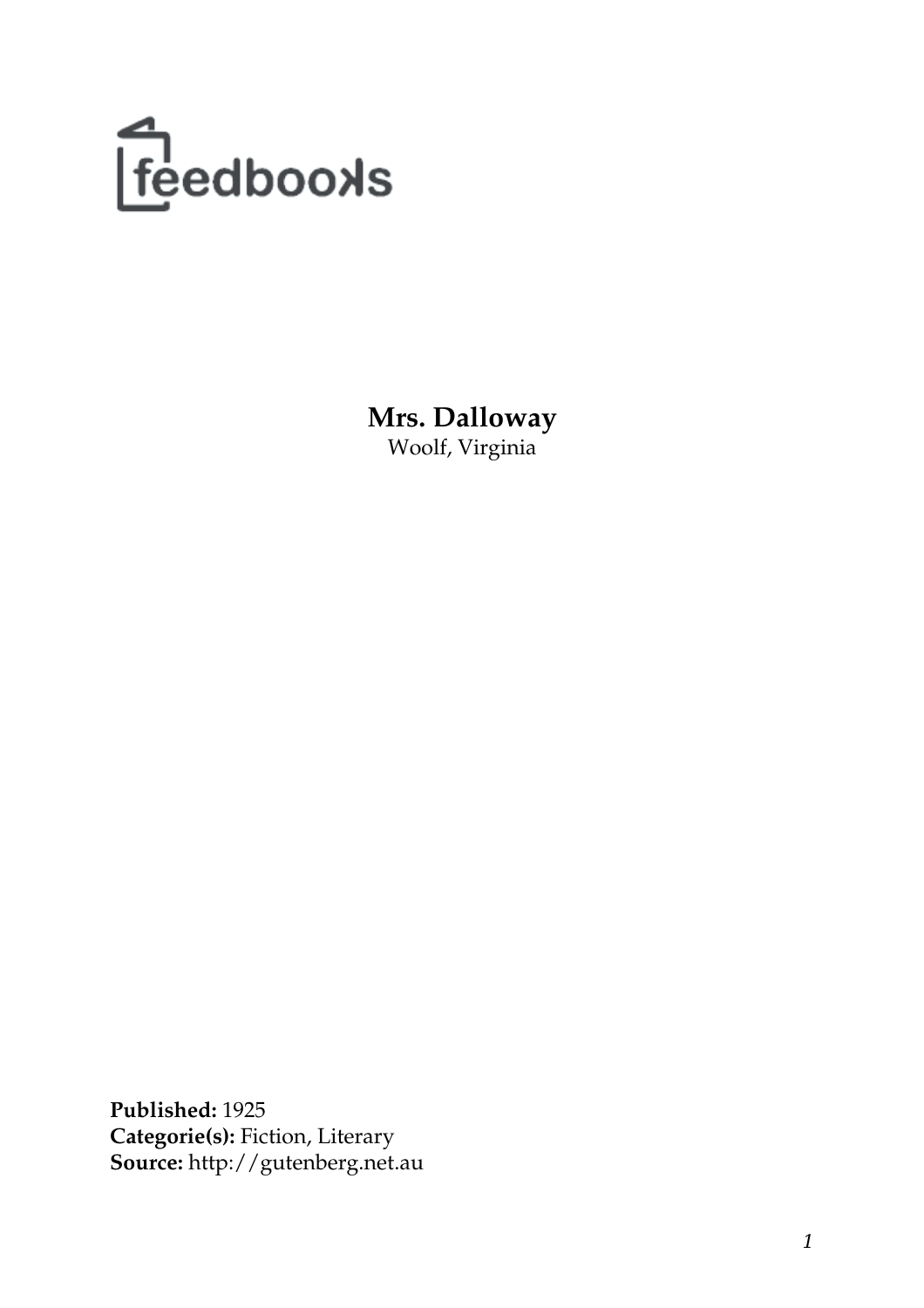## **About Woolf:**

Virginia Woolf (January 25, 1882 – March 28, 1941) was an English novelist and essayist regarded as one of the foremost modernist literary figures of the twentieth century. During the interwar period, Woolf was a significant figure in London literary society and a member of the Bloomsbury Group. Her most famous works include the novels Mrs Dalloway (1925), To the Lighthouse (1927), and Orlando (1928), and the book-length essay A Room of One's Own (1929) with its famous dictum, "a woman must have money and a room of her own if she is to write fiction".

## **Also available on Feedbooks for Woolf:**

- *[To the Lighthouse](http://generation.feedbooks.com/book/1234.pdf)* (1927)
- *[A Haunted House](http://generation.feedbooks.com/book/1388.pdf)* (1921)
- *[The Waves](http://generation.feedbooks.com/book/1230.pdf)* (1931)
- *[Mrs Dalloway in Bond Street](http://generation.feedbooks.com/book/1393.pdf)* (1923)
- *[Between the Acts](http://generation.feedbooks.com/book/1235.pdf)* (1941)
- *[The Duchess and the Jeweller](http://generation.feedbooks.com/book/1399.pdf)* (1938)
- *[The New Dress](http://generation.feedbooks.com/book/1395.pdf)* (1927)
- *[The Mark on the Wall](http://generation.feedbooks.com/book/1384.pdf)* (1917)
- *[The Years](http://generation.feedbooks.com/book/1233.pdf)* (1937)
- *[An Unwritten Novel](http://generation.feedbooks.com/book/1387.pdf)* (1920)

## **Copyright:** This work is available for countries where copyright is [Life+70](http://en.wikisource.org/wiki/Help:Public_domain#Copyright_terms_by_country).

**Note:** This book is brought to you by Feedbooks

<http://www.feedbooks.com>

Strictly for personal use, do not use this file for commercial purposes.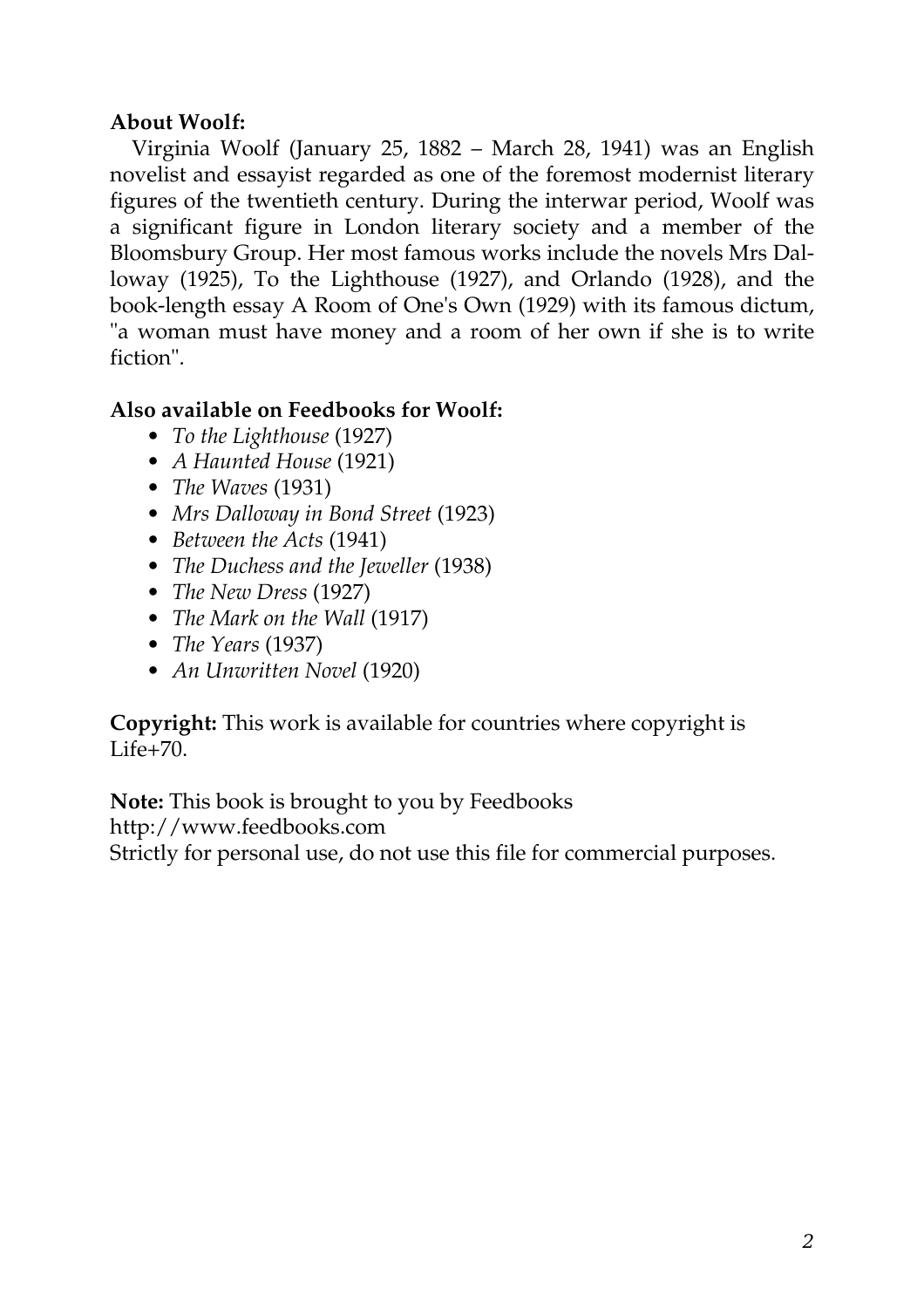Mrs. Dalloway said she would buy the flowers herself.

For Lucy had her work cut out for her. The doors would be taken off their hinges; Rumpelmayer's men were coming. And then, thought Clarissa Dalloway, what a morning—fresh as if issued to children on a beach.

What a lark! What a plunge! For so it had always seemed to her, when, with a little squeak of the hinges, which she could hear now, she had burst open the French windows and plunged at Bourton into the open air. How fresh, how calm, stiller than this of course, the air was in the early morning; like the flap of a wave; the kiss of a wave; chill and sharp and yet (for a girl of eighteen as she then was) solemn, feeling as she did, standing there at the open window, that something awful was about to happen; looking at the flowers, at the trees with the smoke winding off them and the rooks rising, falling; standing and looking until Peter Walsh said, "Musing among the vegetables?"—was that it?—"I prefer men to cauliflowers"—was that it? He must have said it at breakfast one morning when she had gone out on to the terrace—Peter Walsh. He would be back from India one of these days, June or July, she forgot which, for his letters were awfully dull; it was his sayings one remembered; his eyes, his pocket-knife, his smile, his grumpiness and, when millions of things had utterly vanished—how strange it was!—a few sayings like this about cabbages.

She stiffened a little on the kerb, waiting for Durtnall's van to pass. A charming woman, Scrope Purvis thought her (knowing her as one does know people who live next door to one in Westminster); a touch of the bird about her, of the jay, blue-green, light, vivacious, though she was over fifty, and grown very white since her illness. There she perched, never seeing him, waiting to cross, very upright.

For having lived in Westminster—how many years now? over twenty,—one feels even in the midst of the traffic, or waking at night, Clarissa was positive, a particular hush, or solemnity; an indescribable pause; a suspense (but that might be her heart, affected, they said, by influenza) before Big Ben strikes. There! Out it boomed. First a warning, musical; then the hour, irrevocable. The leaden circles dissolved in the air. Such fools we are, she thought, crossing Victoria Street. For Heaven only knows why one loves it so, how one sees it so, making it up, building it round one, tumbling it, creating it every moment afresh; but the veriest frumps, the most dejected of miseries sitting on doorsteps (drink their downfall) do the same; can't be dealt with, she felt positive, by Acts of Parliament for that very reason: they love life. In people's eyes, in the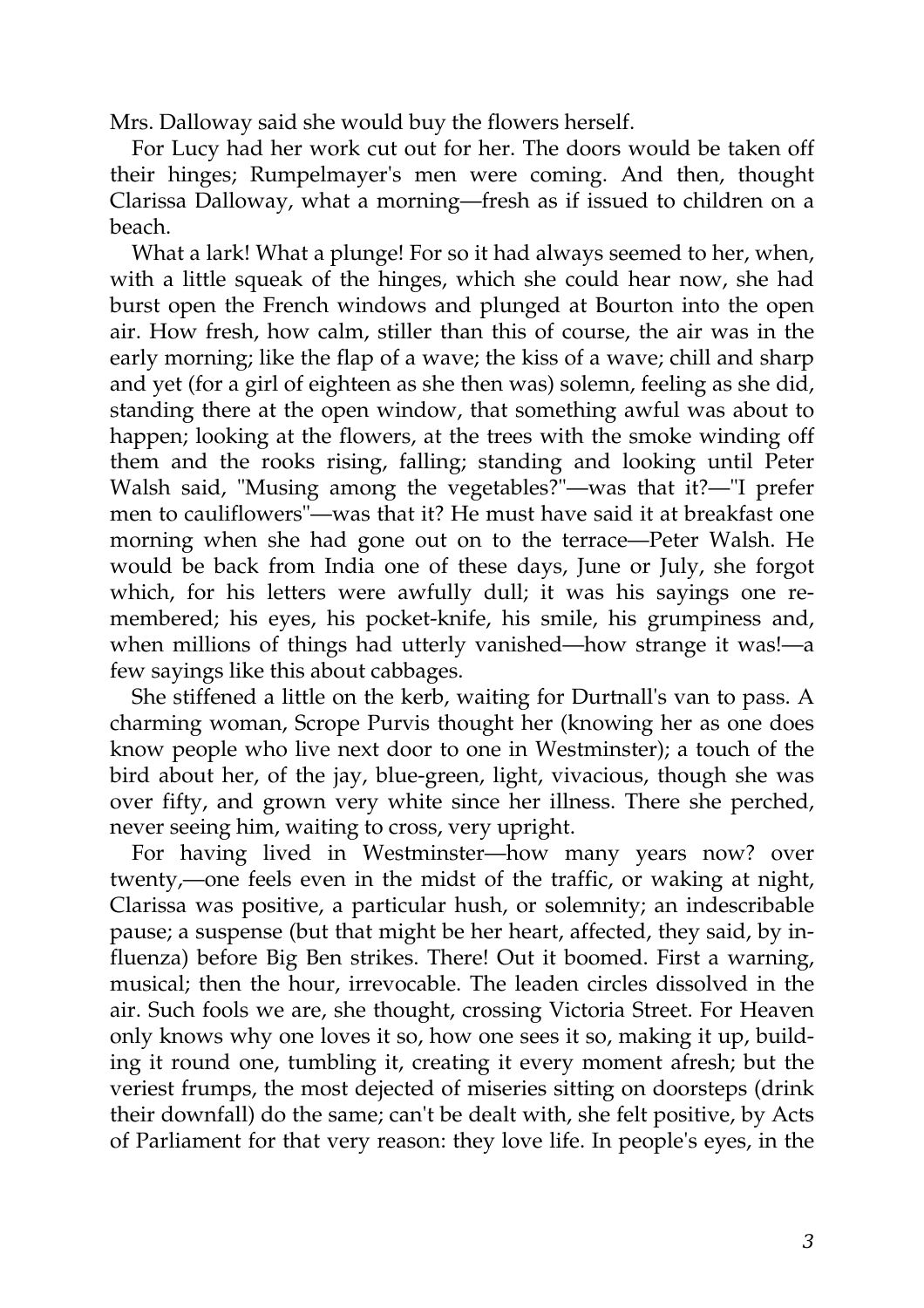swing, tramp, and trudge; in the bellow and the uproar; the carriages, motor cars, omnibuses, vans, sandwich men shuffling and swinging; brass bands; barrel organs; in the triumph and the jingle and the strange high singing of some aeroplane overhead was what she loved; life; London; this moment of June.

For it was the middle of June. The War was over, except for some one like Mrs. Foxcroft at the Embassy last night eating her heart out because that nice boy was killed and now the old Manor House must go to a cousin; or Lady Bexborough who opened a bazaar, they said, with the telegram in her hand, John, her favourite, killed; but it was over; thank Heaven—over. It was June. The King and Queen were at the Palace. And everywhere, though it was still so early, there was a beating, a stirring of galloping ponies, tapping of cricket bats; Lords, Ascot, Ranelagh and all the rest of it; wrapped in the soft mesh of the grey-blue morning air, which, as the day wore on, would unwind them, and set down on their lawns and pitches the bouncing ponies, whose forefeet just struck the ground and up they sprung, the whirling young men, and laughing girls in their transparent muslins who, even now, after dancing all night, were taking their absurd woolly dogs for a run; and even now, at this hour, discreet old dowagers were shooting out in their motor cars on errands of mystery; and the shopkeepers were fidgeting in their windows with their paste and diamonds, their lovely old sea-green brooches in eighteenth-century settings to tempt Americans (but one must economise, not buy things rashly for Elizabeth), and she, too, loving it as she did with an absurd and faithful passion, being part of it, since her people were courtiers once in the time of the Georges, she, too, was going that very night to kindle and illuminate; to give her party. But how strange, on entering the Park, the silence; the mist; the hum; the slow-swimming happy ducks; the pouched birds waddling; and who should be coming along with his back against the Government buildings, most appropriately, carrying a despatch box stamped with the Royal Arms, who but Hugh Whitbread; her old friend Hugh—the admirable Hugh!

"Good-morning to you, Clarissa!" said Hugh, rather extravagantly, for they had known each other as children. "Where are you off to?"

"I love walking in London," said Mrs. Dalloway. "Really it's better than walking in the country."

They had just come up—unfortunately—to see doctors. Other people came to see pictures; go to the opera; take their daughters out; the Whitbreads came "to see doctors." Times without number Clarissa had visited Evelyn Whitbread in a nursing home. Was Evelyn ill again? Evelyn was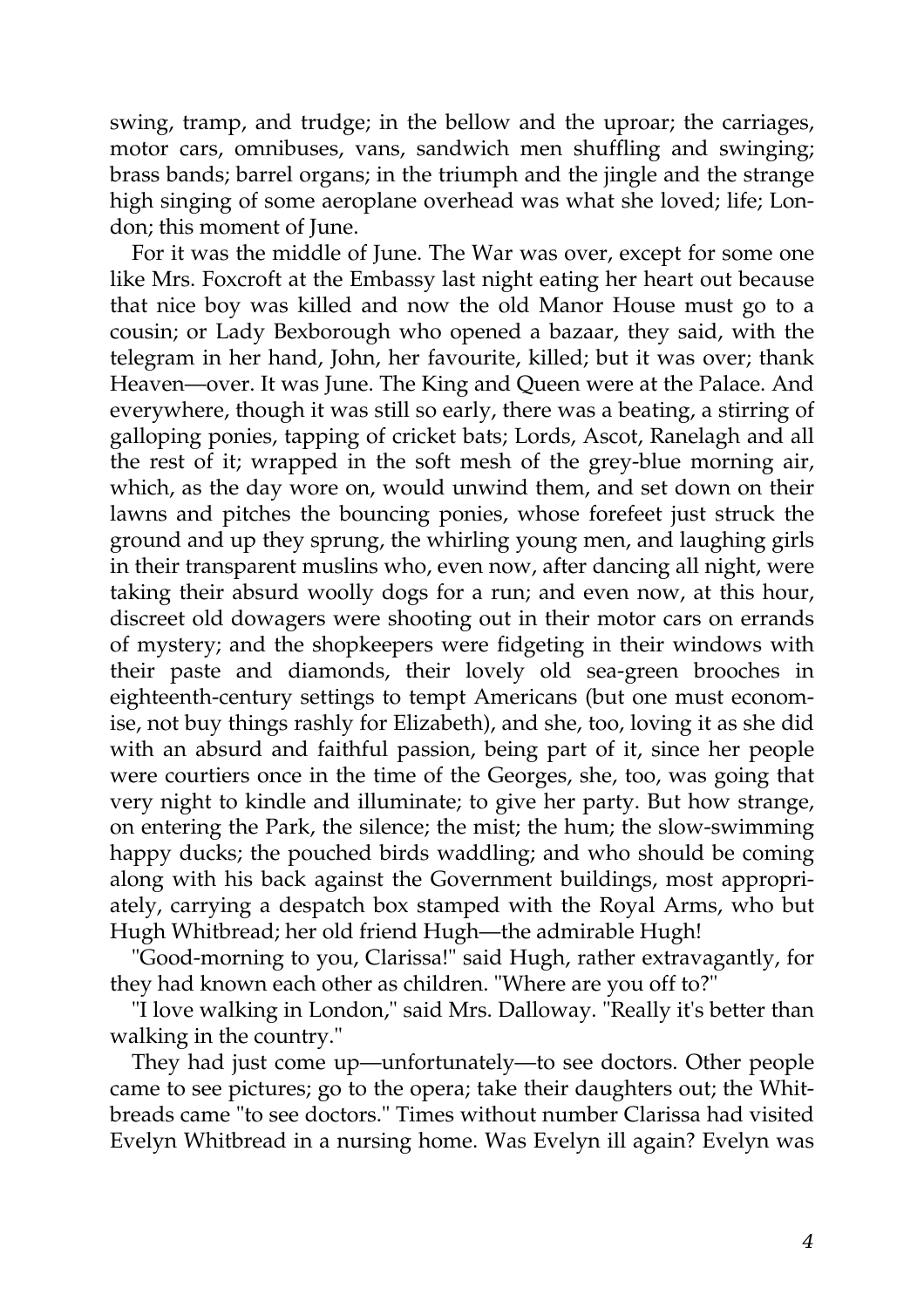a good deal out of sorts, said Hugh, intimating by a kind of pout or swell of his very well-covered, manly, extremely handsome, perfectly upholstered body (he was almost too well dressed always, but presumably had to be, with his little job at Court) that his wife had some internal ailment, nothing serious, which, as an old friend, Clarissa Dalloway would quite understand without requiring him to specify. Ah yes, she did of course; what a nuisance; and felt very sisterly and oddly conscious at the same time of her hat. Not the right hat for the early morning, was that it? For Hugh always made her feel, as he bustled on, raising his hat rather extravagantly and assuring her that she might be a girl of eighteen, and of course he was coming to her party to-night, Evelyn absolutely insisted, only a little late he might be after the party at the Palace to which he had to take one of Jim's boys,—she always felt a little skimpy beside Hugh; schoolgirlish; but attached to him, partly from having known him always, but she did think him a good sort in his own way, though Richard was nearly driven mad by him, and as for Peter Walsh, he had never to this day forgiven her for liking him.

She could remember scene after scene at Bourton—Peter furious; Hugh not, of course, his match in any way, but still not a positive imbecile as Peter made out; not a mere barber's block. When his old mother wanted him to give up shooting or to take her to Bath he did it, without a word; he was really unselfish, and as for saying, as Peter did, that he had no heart, no brain, nothing but the manners and breeding of an English gentleman, that was only her dear Peter at his worst; and he could be intolerable; he could be impossible; but adorable to walk with on a morning like this.

(June had drawn out every leaf on the trees. The mothers of Pimlico gave suck to their young. Messages were passing from the Fleet to the Admiralty. Arlington Street and Piccadilly seemed to chafe the very air in the Park and lift its leaves hotly, brilliantly, on waves of that divine vitality which Clarissa loved. To dance, to ride, she had adored all that.)

For they might be parted for hundreds of years, she and Peter; she never wrote a letter and his were dry sticks; but suddenly it would come over her, If he were with me now what would he say?—some days, some sights bringing him back to her calmly, without the old bitterness; which perhaps was the reward of having cared for people; they came back in the middle of St. James's Park on a fine morning—indeed they did. But Peter—however beautiful the day might be, and the trees and the grass, and the little girl in pink—Peter never saw a thing of all that. He would put on his spectacles, if she told him to; he would look. It was the state of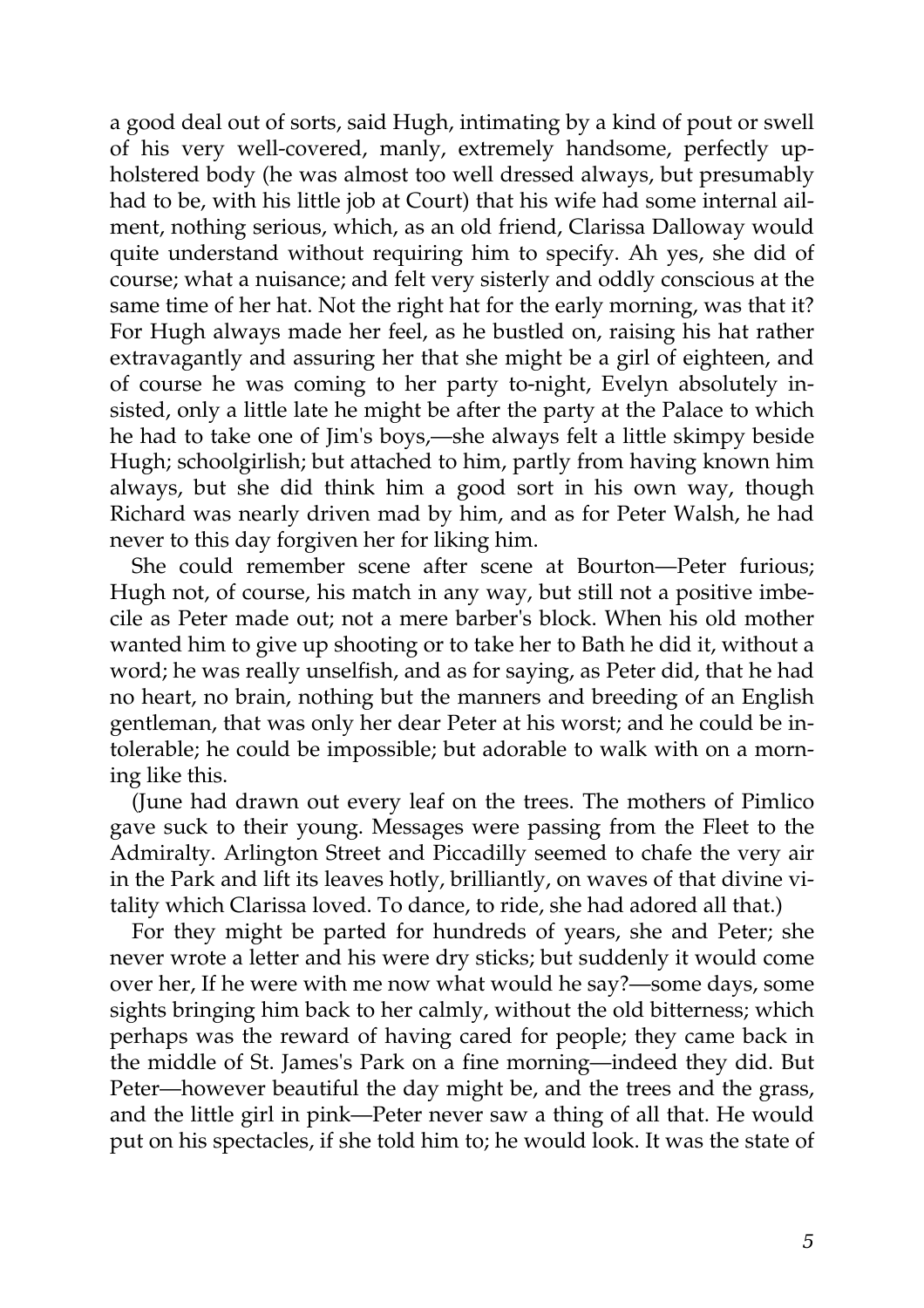the world that interested him; Wagner, Pope's poetry, people's characters eternally, and the defects of her own soul. How he scolded her! How they argued! She would marry a Prime Minister and stand at the top of a staircase; the perfect hostess he called her (she had cried over it in her bedroom), she had the makings of the perfect hostess, he said.

So she would still find herself arguing in St. James's Park, still making out that she had been right—and she had too—not to marry him. For in marriage a little licence, a little independence there must be between people living together day in day out in the same house; which Richard gave her, and she him. (Where was he this morning for instance? Some committee, she never asked what.) But with Peter everything had to be shared; everything gone into. And it was intolerable, and when it came to that scene in the little garden by the fountain, she had to break with him or they would have been destroyed, both of them ruined, she was convinced; though she had borne about with her for years like an arrow sticking in her heart the grief, the anguish; and then the horror of the moment when some one told her at a concert that he had married a woman met on the boat going to India! Never should she forget all that! Cold, heartless, a prude, he called her. Never could she understand how he cared. But those Indian women did presumably—silly, pretty, flimsy nincompoops. And she wasted her pity. For he was quite happy, he assured her—perfectly happy, though he had never done a thing that they talked of; his whole life had been a failure. It made her angry still.

She had reached the Park gates. She stood for a moment, looking at the omnibuses in Piccadilly.

She would not say of any one in the world now that they were this or were that. She felt very young; at the same time unspeakably aged. She sliced like a knife through everything; at the same time was outside, looking on. She had a perpetual sense, as she watched the taxi cabs, of being out, out, far out to sea and alone; she always had the feeling that it was very, very dangerous to live even one day. Not that she thought herself clever, or much out of the ordinary. How she had got through life on the few twigs of knowledge Fräulein Daniels gave them she could not think. She knew nothing; no language, no history; she scarcely read a book now, except memoirs in bed; and yet to her it was absolutely absorbing; all this; the cabs passing; and she would not say of Peter, she would not say of herself, I am this, I am that.

Her only gift was knowing people almost by instinct, she thought, walking on. If you put her in a room with some one, up went her back like a cat's; or she purred. Devonshire House, Bath House, the house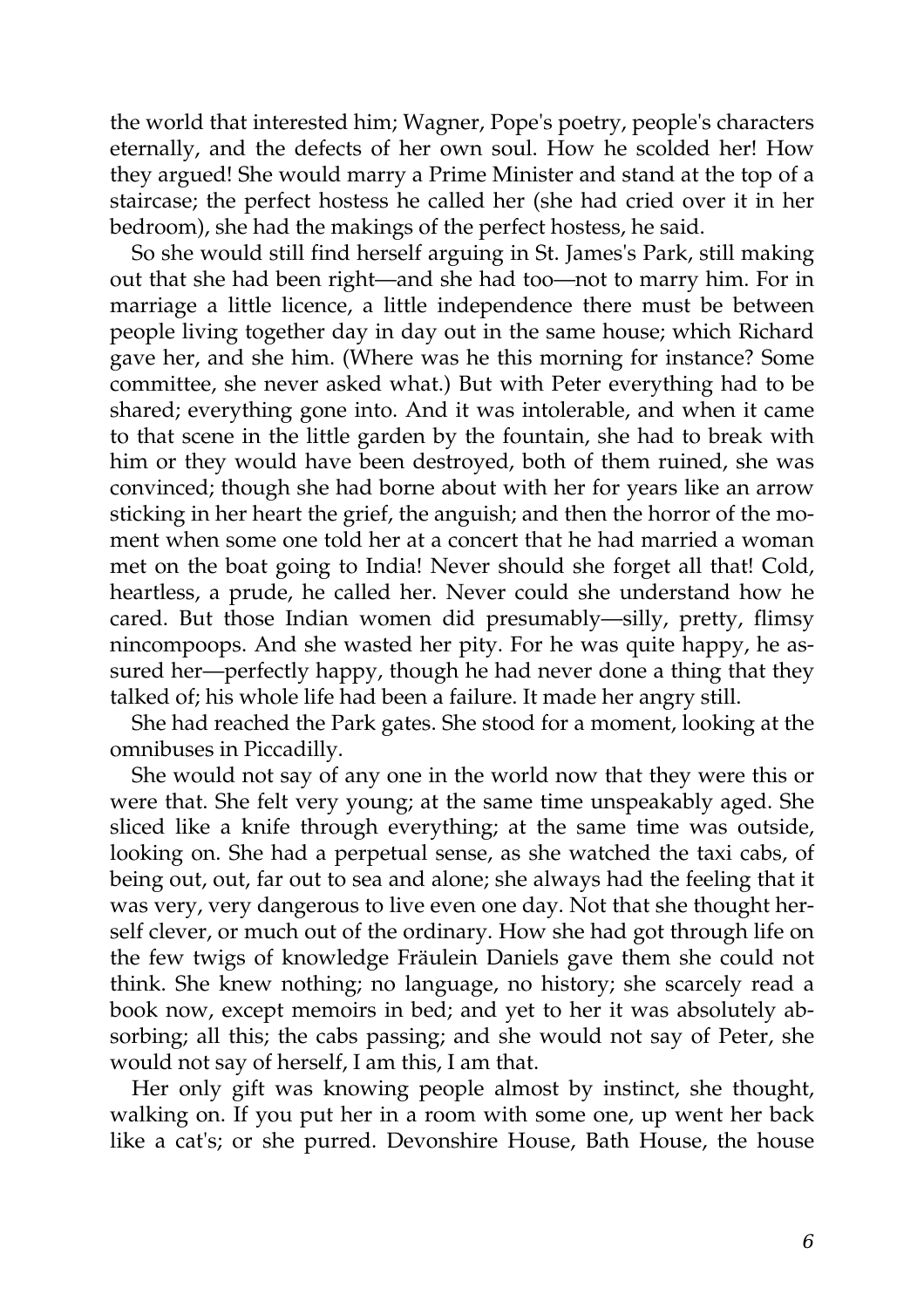with the china cockatoo, she had seen them all lit up once; and remembered Sylvia, Fred, Sally Seton—such hosts of people; and dancing all night; and the waggons plodding past to market; and driving home across the Park. She remembered once throwing a shilling into the Serpentine. But every one remembered; what she loved was this, here, now, in front of her; the fat lady in the cab. Did it matter then, she asked herself, walking towards Bond Street, did it matter that she must inevitably cease completely; all this must go on without her; did she resent it; or did it not become consoling to believe that death ended absolutely? but that somehow in the streets of London, on the ebb and flow of things, here, there, she survived, Peter survived, lived in each other, she being part, she was positive, of the trees at home; of the house there, ugly, rambling all to bits and pieces as it was; part of people she had never met; being laid out like a mist between the people she knew best, who lifted her on their branches as she had seen the trees lift the mist, but it spread ever so far, her life, herself. But what was she dreaming as she looked into Hatchards' shop window? What was she trying to recover? What image of white dawn in the country, as she read in the book spread open:

Fear no more the heat o' the sun Nor the furious winter's rages.

This late age of the world's experience had bred in them all, all men and women, a well of tears. Tears and sorrows; courage and endurance; a perfectly upright and stoical bearing. Think, for example, of the woman she admired most, Lady Bexborough, opening the bazaar.

There were Jorrocks' *Jaunts and Jollities;* there were *Soapy Sponge* and Mrs. Asquith's *Memoirs* and *Big Game Shooting in Nigeria,* all spread open. Ever so many books there were; but none that seemed exactly right to take to Evelyn Whitbread in her nursing home. Nothing that would serve to amuse her and make that indescribably dried-up little woman look, as Clarissa came in, just for a moment cordial; before they settled down for the usual interminable talk of women's ailments. How much she wanted it—that people should look pleased as she came in, Clarissa thought and turned and walked back towards Bond Street, annoyed, because it was silly to have other reasons for doing things. Much rather would she have been one of those people like Richard who did things for themselves, whereas, she thought, waiting to cross, half the time she did things not simply, not for themselves; but to make people think this or that; perfect idiocy she knew (and now the policeman held up his hand)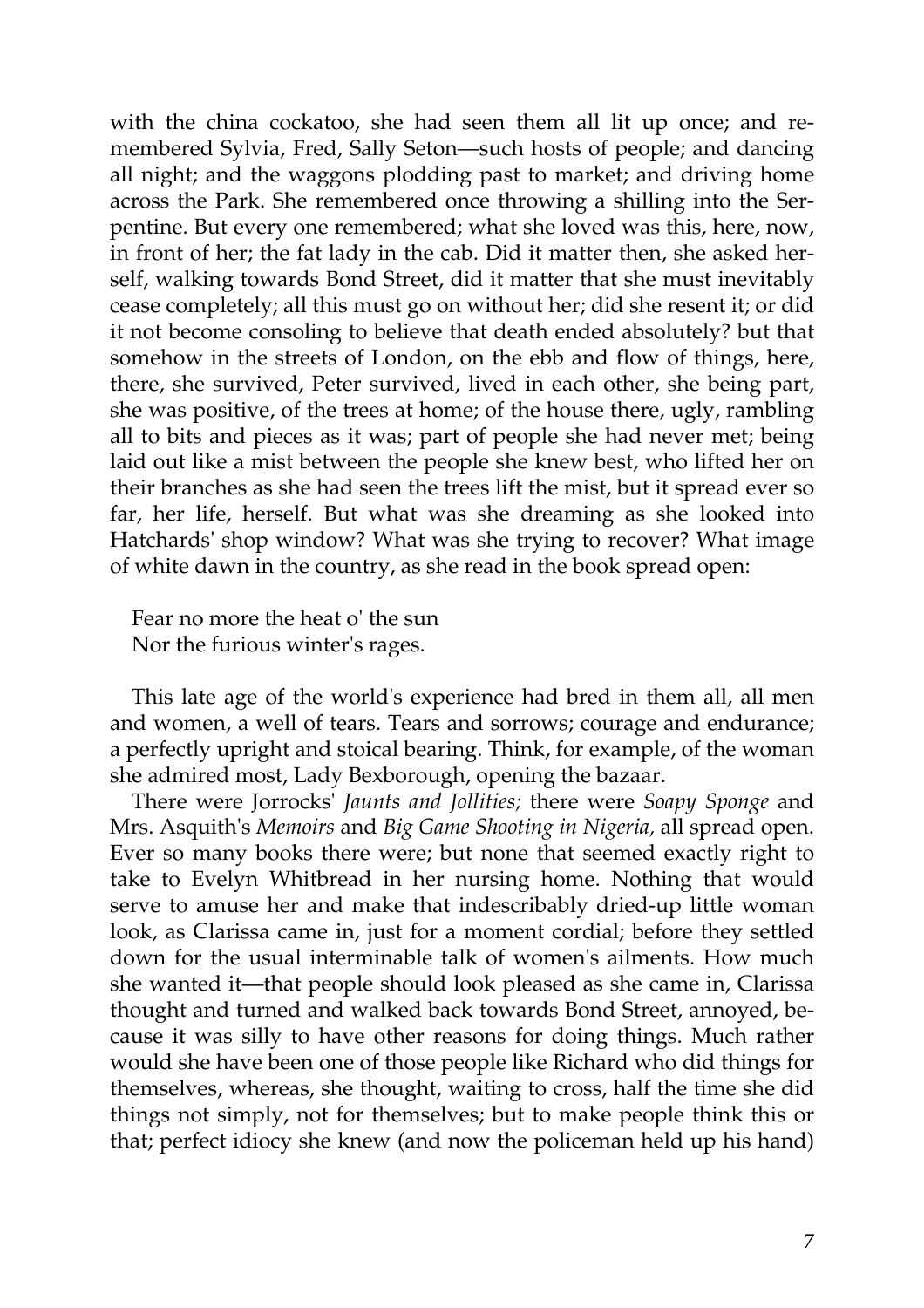for no one was ever for a second taken in. Oh if she could have had her life over again! she thought, stepping on to the pavement, could have looked even differently!

She would have been, in the first place, dark like Lady Bexborough, with a skin of crumpled leather and beautiful eyes. She would have been, like Lady Bexborough, slow and stately; rather large; interested in politics like a man; with a country house; very dignified, very sincere. Instead of which she had a narrow pea-stick figure; a ridiculous little face, beaked like a bird's. That she held herself well was true; and had nice hands and feet; and dressed well, considering that she spent little. But often now this body she wore (she stopped to look at a Dutch picture), this body, with all its capacities, seemed nothing—nothing at all. She had the oddest sense of being herself invisible; unseen; unknown; there being no more marrying, no more having of children now, but only this astonishing and rather solemn progress with the rest of them, up Bond Street, this being Mrs. Dalloway; not even Clarissa any more; this being Mrs. Richard Dalloway.

Bond Street fascinated her; Bond Street early in the morning in the season; its flags flying; its shops; no splash; no glitter; one roll of tweed in the shop where her father had bought his suits for fifty years; a few pearls; salmon on an iceblock.

"That is all," she said, looking at the fishmonger's. "That is all," she repeated, pausing for a moment at the window of a glove shop where, before the War, you could buy almost perfect gloves. And her old Uncle William used to say a lady is known by her shoes and her gloves. He had turned on his bed one morning in the middle of the War. He had said, "I have had enough." Gloves and shoes; she had a passion for gloves; but her own daughter, her Elizabeth, cared not a straw for either of them.

Not a straw, she thought, going on up Bond Street to a shop where they kept flowers for her when she gave a party. Elizabeth really cared for her dog most of all. The whole house this morning smelt of tar. Still, better poor Grizzle than Miss Kilman; better distemper and tar and all the rest of it than sitting mewed in a stuffy bedroom with a prayer book! Better anything, she was inclined to say. But it might be only a phase, as Richard said, such as all girls go through. It might be falling in love. But why with Miss Kilman? who had been badly treated of course; one must make allowances for that, and Richard said she was very able, had a really historical mind. Anyhow they were inseparable, and Elizabeth, her own daughter, went to Communion; and how she dressed, how she treated people who came to lunch she did not care a bit, it being her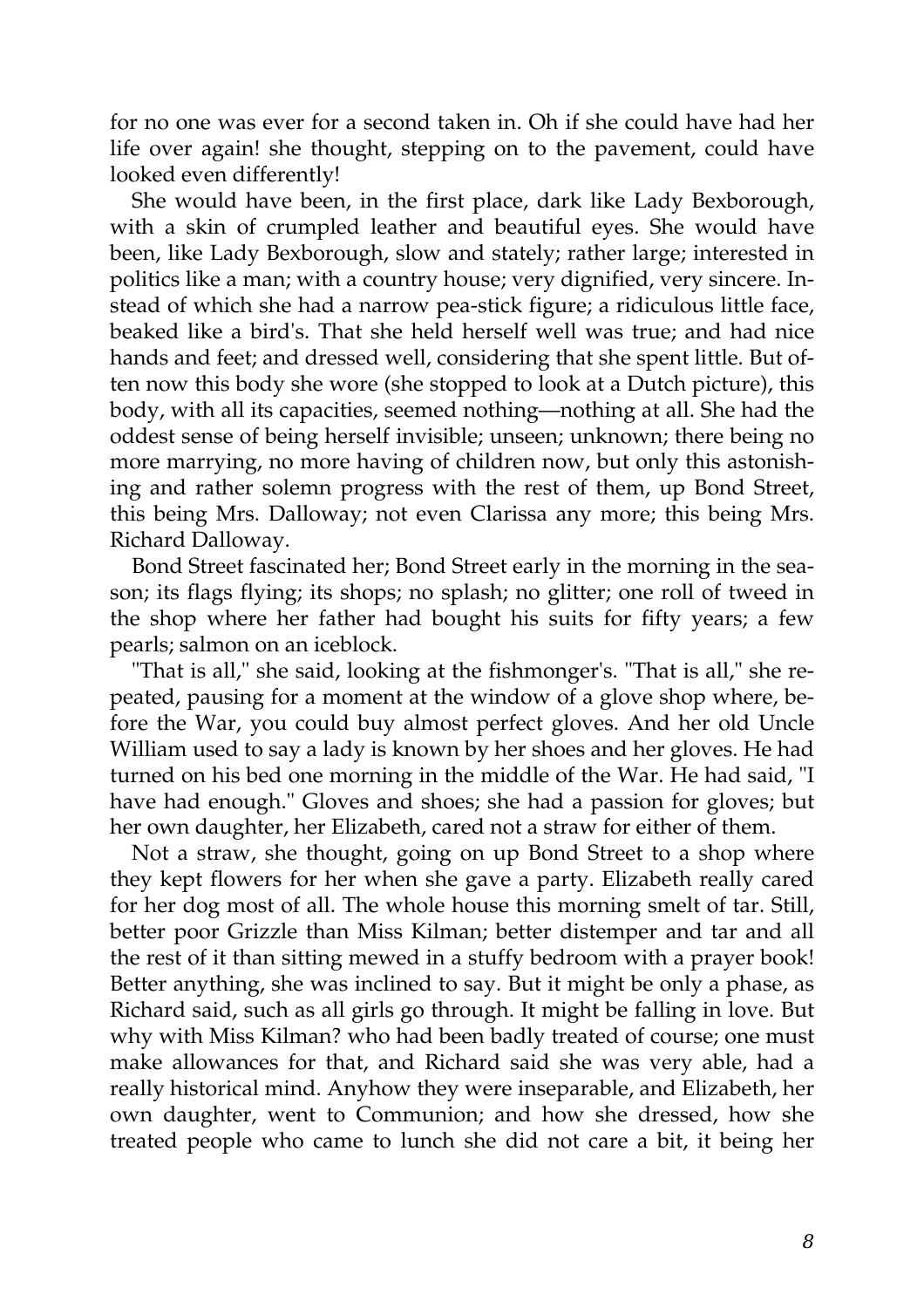experience that the religious ecstasy made people callous (so did causes); dulled their feelings, for Miss Kilman would do anything for the Russians, starved herself for the Austrians, but in private inflicted positive torture, so insensitive was she, dressed in a green mackintosh coat. Year in year out she wore that coat; she perspired; she was never in the room five minutes without making you feel her superiority, your inferiority; how poor she was; how rich you were; how she lived in a slum without a cushion or a bed or a rug or whatever it might be, all her soul rusted with that grievance sticking in it, her dismissal from school during the War—poor embittered unfortunate creature! For it was not her one hated but the idea of her, which undoubtedly had gathered in to itself a great deal that was not Miss Kilman; had become one of those spectres with which one battles in the night; one of those spectres who stand astride us and suck up half our life-blood, dominators and tyrants; for no doubt with another throw of the dice, had the black been uppermost and not the white, she would have loved Miss Kilman! But not in this world. No.

It rasped her, though, to have stirring about in her this brutal monster! to hear twigs cracking and feel hooves planted down in the depths of that leaf-encumbered forest, the soul; never to be content quite, or quite secure, for at any moment the brute would be stirring, this hatred, which, especially since her illness, had power to make her feel scraped, hurt in her spine; gave her physical pain, and made all pleasure in beauty, in friendship, in being well, in being loved and making her home delightful rock, quiver, and bend as if indeed there were a monster grubbing at the roots, as if the whole panoply of content were nothing but self love! this hatred!

Nonsense, nonsense! she cried to herself, pushing through the swing doors of Mulberry's the florists.

She advanced, light, tall, very upright, to be greeted at once by buttonfaced Miss Pym, whose hands were always bright red, as if they had been stood in cold water with the flowers.

There were flowers: delphiniums, sweet peas, bunches of lilac; and carnations, masses of carnations. There were roses; there were irises. Ah yes—so she breathed in the earthy garden sweet smell as she stood talking to Miss Pym who owed her help, and thought her kind, for kind she had been years ago; very kind, but she looked older, this year, turning her head from side to side among the irises and roses and nodding tufts of lilac with her eyes half closed, snuffing in, after the street uproar, the delicious scent, the exquisite coolness. And then, opening her eyes, how fresh like frilled linen clean from a laundry laid in wicker trays the roses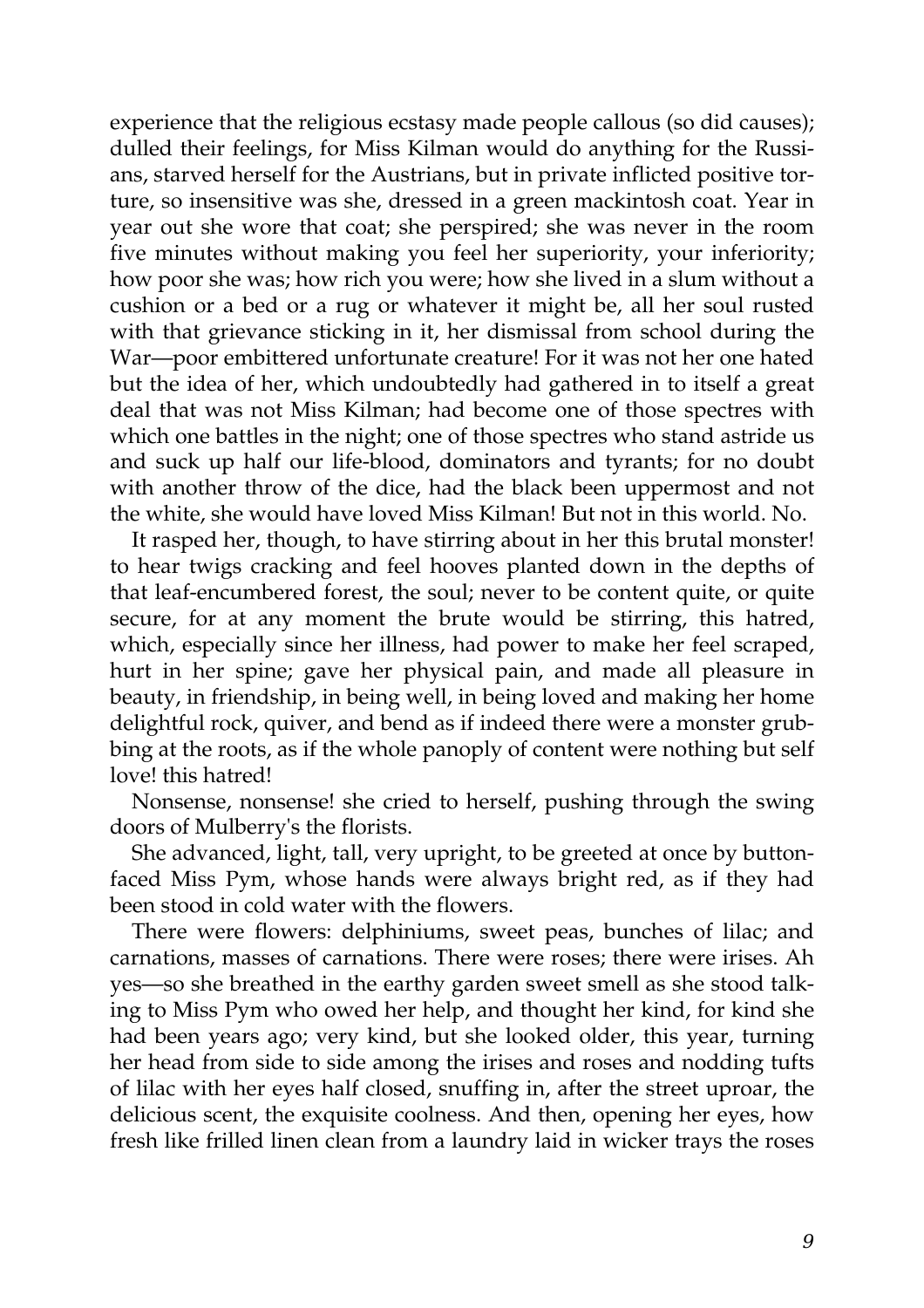looked; and dark and prim the red carnations, holding their heads up; and all the sweet peas spreading in their bowls, tinged violet, snow white, pale—as if it were the evening and girls in muslin frocks came out to pick sweet peas and roses after the superb summer's day, with its almost blue-black sky, its delphiniums, its carnations, its arum lilies was over; and it was the moment between six and seven when every flower—roses, carnations, irises, lilac—glows; white, violet, red, deep orange; every flower seems to burn by itself, softly, purely in the misty beds; and how she loved the grey-white moths spinning in and out, over the cherry pie, over the evening primroses!

And as she began to go with Miss Pym from jar to jar, choosing, nonsense, nonsense, she said to herself, more and more gently, as if this beauty, this scent, this colour, and Miss Pym liking her, trusting her, were a wave which she let flow over her and surmount that hatred, that monster, surmount it all; and it lifted her up and up when—oh! a pistol shot in the street outside!

"Dear, those motor cars," said Miss Pym, going to the window to look, and coming back and smiling apologetically with her hands full of sweet peas, as if those motor cars, those tyres of motor cars, were all *her* fault.

The violent explosion which made Mrs. Dalloway jump and Miss Pym go to the window and apologise came from a motor car which had drawn to the side of the pavement precisely opposite Mulberry's shop window. Passers-by who, of course, stopped and stared, had just time to see a face of the very greatest importance against the dove-grey upholstery, before a male hand drew the blind and there was nothing to be seen except a square of dove grey.

Yet rumours were at once in circulation from the middle of Bond Street to Oxford Street on one side, to Atkinson's scent shop on the other, passing invisibly, inaudibly, like a cloud, swift, veil-like upon hills, falling indeed with something of a cloud's sudden sobriety and stillness upon faces which a second before had been utterly disorderly. But now mystery had brushed them with her wing; they had heard the voice of authority; the spirit of religion was abroad with her eyes bandaged tight and her lips gaping wide. But nobody knew whose face had been seen. Was it the Prince of Wales's, the Queen's, the Prime Minister's? Whose face was it? Nobody knew.

Edgar J. Watkiss, with his roll of lead piping round his arm, said audibly, humorously of course: "The Proime Minister's kyar."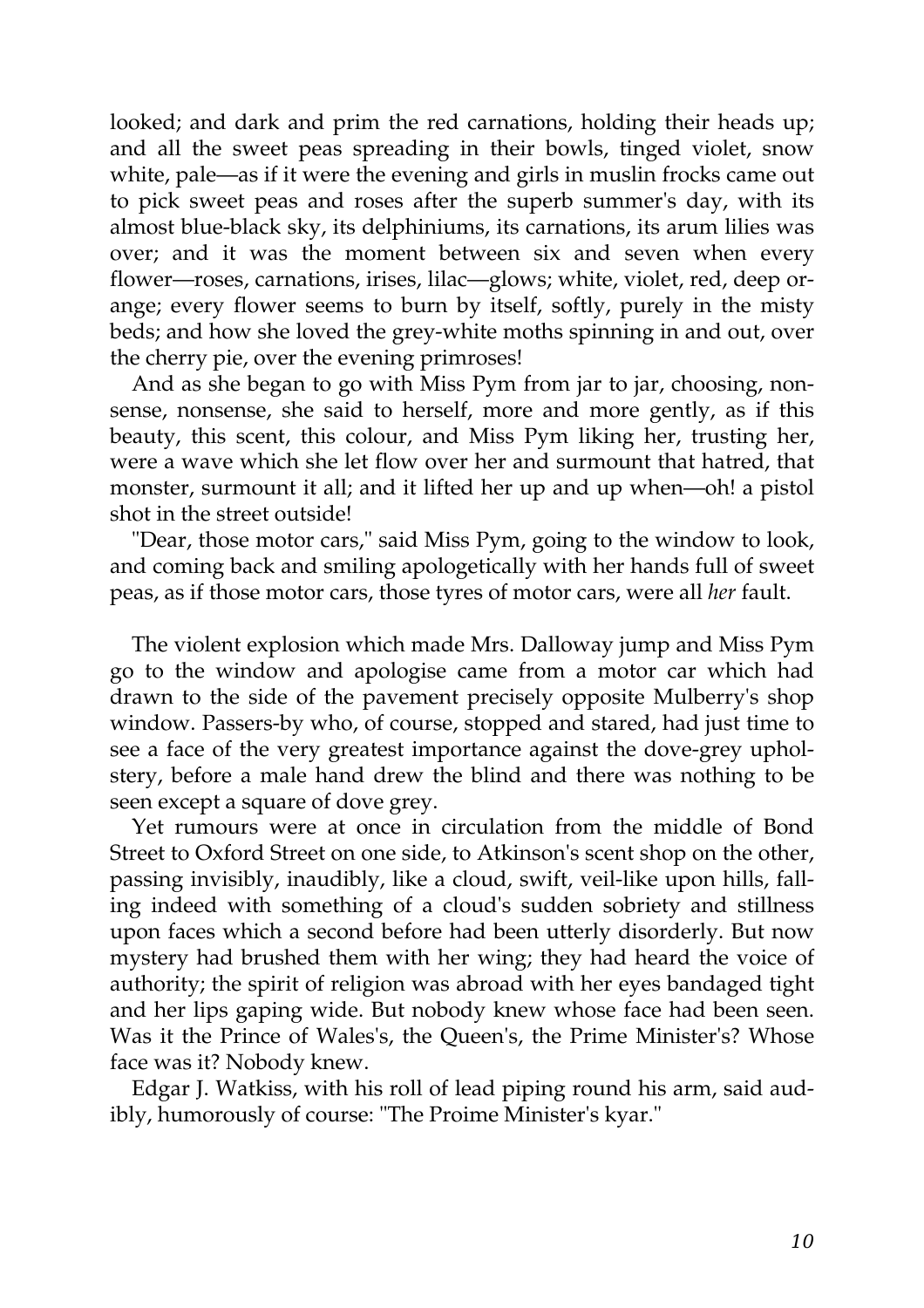Septimus Warren Smith, who found himself unable to pass, heard him.

Septimus Warren Smith, aged about thirty, pale-faced, beak-nosed, wearing brown shoes and a shabby overcoat, with hazel eyes which had that look of apprehension in them which makes complete strangers apprehensive too. The world has raised its whip; where will it descend?

Everything had come to a standstill. The throb of the motor engines sounded like a pulse irregularly drumming through an entire body. The sun became extraordinarily hot because the motor car had stopped outside Mulberry's shop window; old ladies on the tops of omnibuses spread their black parasols; here a green, here a red parasol opened with a little pop. Mrs. Dalloway, coming to the window with her arms full of sweet peas, looked out with her little pink face pursed in enquiry. Every one looked at the motor car. Septimus looked. Boys on bicycles sprang off. Traffic accumulated. And there the motor car stood, with drawn blinds, and upon them a curious pattern like a tree, Septimus thought, and this gradual drawing together of everything to one centre before his eyes, as if some horror had come almost to the surface and was about to burst into flames, terrified him. The world wavered and quivered and threatened to burst into flames. It is I who am blocking the way, he thought. Was he not being looked at and pointed at; was he not weighted there, rooted to the pavement, for a purpose? But for what purpose?

"Let us go on, Septimus," said his wife, a little woman, with large eyes in a sallow pointed face; an Italian girl.

But Lucrezia herself could not help looking at the motor car and the tree pattern on the blinds. Was it the Queen in there—the Queen going shopping?

The chauffeur, who had been opening something, turning something, shutting something, got on to the box.

"Come on," said Lucrezia.

But her husband, for they had been married four, five years now, jumped, started, and said, "All right!" angrily, as if she had interrupted him.

People must notice; people must see. People, she thought, looking at the crowd staring at the motor car; the English people, with their children and their horses and their clothes, which she admired in a way; but they were "people" now, because Septimus had said, "I will kill myself"; an awful thing to say. Suppose they had heard him? She looked at the crowd. Help, help! she wanted to cry out to butchers' boys and women.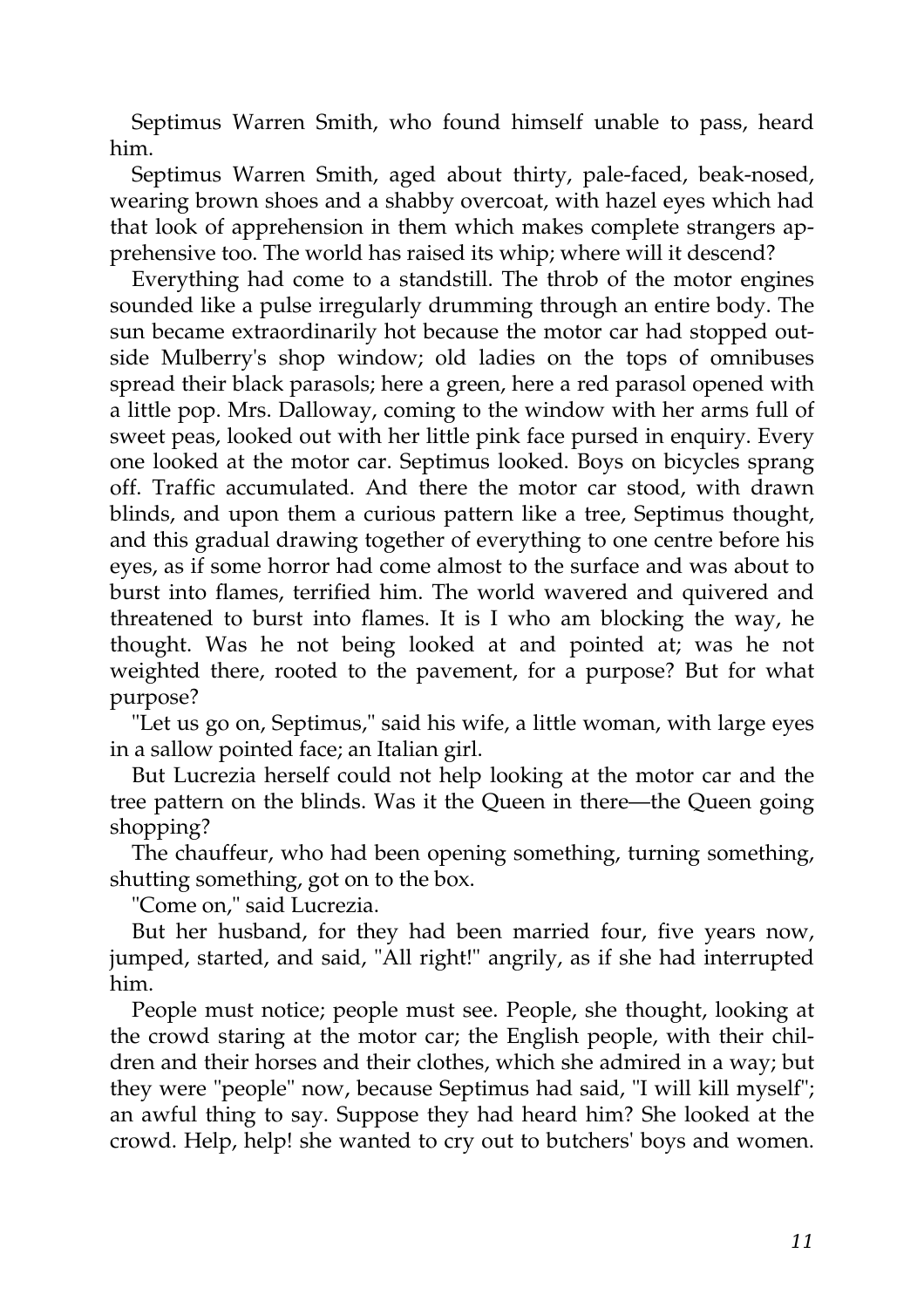Help! Only last autumn she and Septimus had stood on the Embankment wrapped in the same cloak and, Septimus reading a paper instead of talking, she had snatched it from him and laughed in the old man's face who saw them! But failure one conceals. She must take him away into some park.

"Now we will cross," she said.

She had a right to his arm, though it was without feeling. He would give her, who was so simple, so impulsive, only twenty-four, without friends in England, who had left Italy for his sake, a piece of bone.

The motor car with its blinds drawn and an air of inscrutable reserve proceeded towards Piccadilly, still gazed at, still ruffling the faces on both sides of the street with the same dark breath of veneration whether for Queen, Prince, or Prime Minister nobody knew. The face itself had been seen only once by three people for a few seconds. Even the sex was now in dispute. But there could be no doubt that greatness was seated within; greatness was passing, hidden, down Bond Street, removed only by a hand's-breadth from ordinary people who might now, for the first and last time, be within speaking distance of the majesty of England, of the enduring symbol of the state which will be known to curious antiquaries, sifting the ruins of time, when London is a grass-grown path and all those hurrying along the pavement this Wednesday morning are but bones with a few wedding rings mixed up in their dust and the gold stoppings of innumerable decayed teeth. The face in the motor car will then be known.

It is probably the Queen, thought Mrs. Dalloway, coming out of Mulberry's with her flowers; the Queen. And for a second she wore a look of extreme dignity standing by the flower shop in the sunlight while the car passed at a foot's pace, with its blinds drawn. The Queen going to some hospital; the Queen opening some bazaar, thought Clarissa.

The crush was terrific for the time of day. Lords, Ascot, Hurlingham, what was it? she wondered, for the street was blocked. The British middle classes sitting sideways on the tops of omnibuses with parcels and umbrellas, yes, even furs on a day like this, were, she thought, more ridiculous, more unlike anything there has ever been than one could conceive; and the Queen herself held up; the Queen herself unable to pass. Clarissa was suspended on one side of Brook Street; Sir John Buckhurst, the old Judge on the other, with the car between them (Sir John had laid down the law for years and liked a well-dressed woman) when the chauffeur, leaning ever so slightly, said or showed something to the policeman, who saluted and raised his arm and jerked his head and moved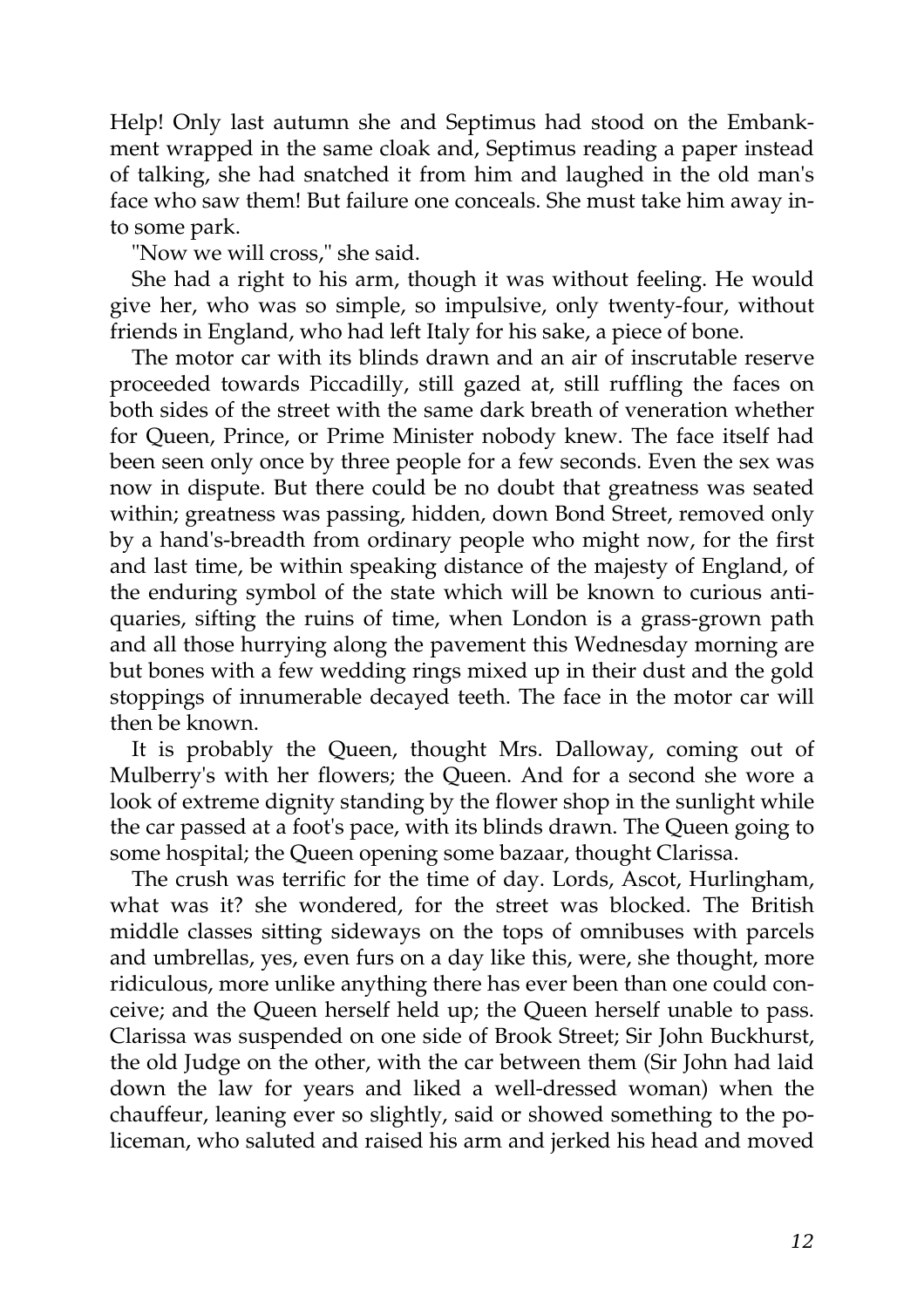the omnibus to the side and the car passed through. Slowly and very silently it took its way.

Clarissa guessed; Clarissa knew of course; she had seen something white, magical, circular, in the footman's hand, a disc inscribed with a name,—the Queen's, the Prince of Wales's, the Prime Minister's?—which, by force of its own lustre, burnt its way through (Clarissa saw the car diminishing, disappearing), to blaze among candelabras, glittering stars, breasts stiff with oak leaves, Hugh Whitbread and all his colleagues, the gentlemen of England, that night in Buckingham Palace. And Clarissa, too, gave a party. She stiffened a little; so she would stand at the top of her stairs.

The car had gone, but it had left a slight ripple which flowed through glove shops and hat shops and tailors' shops on both sides of Bond Street. For thirty seconds all heads were inclined the same way—to the window. Choosing a pair of gloves—should they be to the elbow or above it, lemon or pale grey?—ladies stopped; when the sentence was finished something had happened. Something so trifling in single instances that no mathematical instrument, though capable of transmitting shocks in China, could register the vibration; yet in its fulness rather formidable and in its common appeal emotional; for in all the hat shops and tailors' shops strangers looked at each other and thought of the dead; of the flag; of Empire. In a public house in a back street a Colonial insulted the House of Windsor which led to words, broken beer glasses, and a general shindy, which echoed strangely across the way in the ears of girls buying white underlinen threaded with pure white ribbon for their weddings. For the surface agitation of the passing car as it sunk grazed something very profound.

Gliding across Piccadilly, the car turned down St. James's Street. Tall men, men of robust physique, well-dressed men with their tail-coats and their white slips and their hair raked back who, for reasons difficult to discriminate, were standing in the bow window of Brooks's with their hands behind the tails of their coats, looking out, perceived instinctively that greatness was passing, and the pale light of the immortal presence fell upon them as it had fallen upon Clarissa Dalloway. At once they stood even straighter, and removed their hands, and seemed ready to attend their Sovereign, if need be, to the cannon's mouth, as their ancestors had done before them. The white busts and the little tables in the background covered with copies of the *Tatler* and syphons of soda water seemed to approve; seemed to indicate the flowing corn and the manor houses of England; and to return the frail hum of the motor wheels as the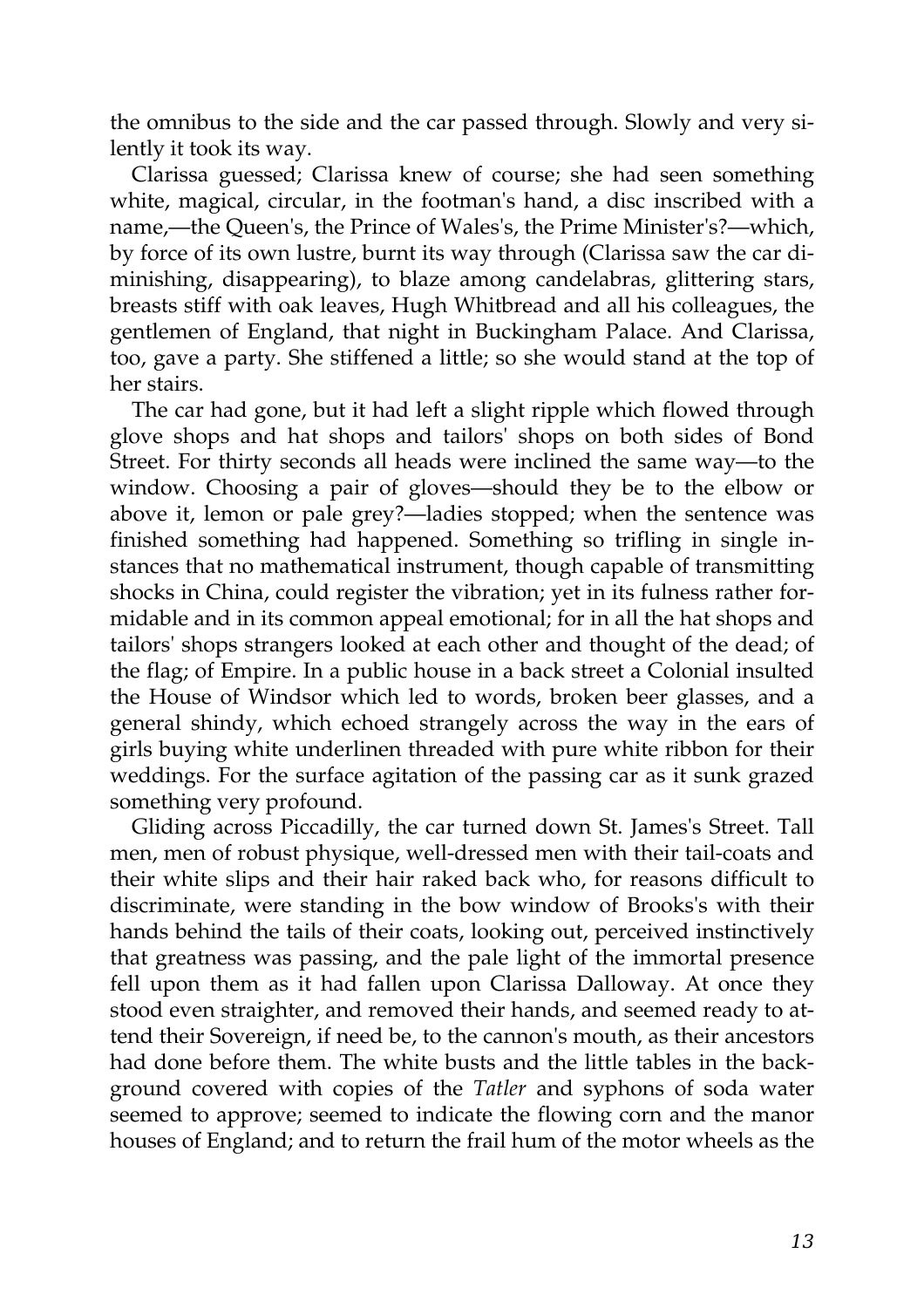walls of a whispering gallery return a single voice expanded and made sonorous by the might of a whole cathedral. Shawled Moll Pratt with her flowers on the pavement wished the dear boy well (it was the Prince of Wales for certain) and would have tossed the price of a pot of beer—a bunch of roses—into St. James's Street out of sheer light-heartedness and contempt of poverty had she not seen the constable's eye upon her, discouraging an old Irishwoman's loyalty. The sentries at St. James's saluted; Queen Alexandra's policeman approved.

A small crowd meanwhile had gathered at the gates of Buckingham Palace. Listlessly, yet confidently, poor people all of them, they waited; looked at the Palace itself with the flag flying; at Victoria, billowing on her mound, admired her shelves of running water, her geraniums; singled out from the motor cars in the Mall first this one, then that; bestowed emotion, vainly, upon commoners out for a drive; recalled their tribute to keep it unspent while this car passed and that; and all the time let rumour accumulate in their veins and thrill the nerves in their thighs at the thought of Royalty looking at them; the Queen bowing; the Prince saluting; at the thought of the heavenly life divinely bestowed upon Kings; of the equerries and deep curtsies; of the Queen's old doll's house; of Princess Mary married to an Englishman, and the Prince—ah! the Prince! who took wonderfully, they said, after old King Edward, but was ever so much slimmer. The Prince lived at St. James's; but he might come along in the morning to visit his mother.

So Sarah Bletchley said with her baby in her arms, tipping her foot up and down as though she were by her own fender in Pimlico, but keeping her eyes on the Mall, while Emily Coates ranged over the Palace windows and thought of the housemaids, the innumerable housemaids, the bedrooms, the innumerable bedrooms. Joined by an elderly gentleman with an Aberdeen terrier, by men without occupation, the crowd increased. Little Mr. Bowley, who had rooms in the Albany and was sealed with wax over the deeper sources of life but could be unsealed suddenly, inappropriately, sentimentally, by this sort of thing—poor women waiting to see the Queen go past—poor women, nice little children, orphans, widows, the War—tut-tut—actually had tears in his eyes. A breeze flaunting ever so warmly down the Mall through the thin trees, past the bronze heroes, lifted some flag flying in the British breast of Mr. Bowley and he raised his hat as the car turned into the Mall and held it high as the car approached; and let the poor mothers of Pimlico press close to him, and stood very upright. The car came on.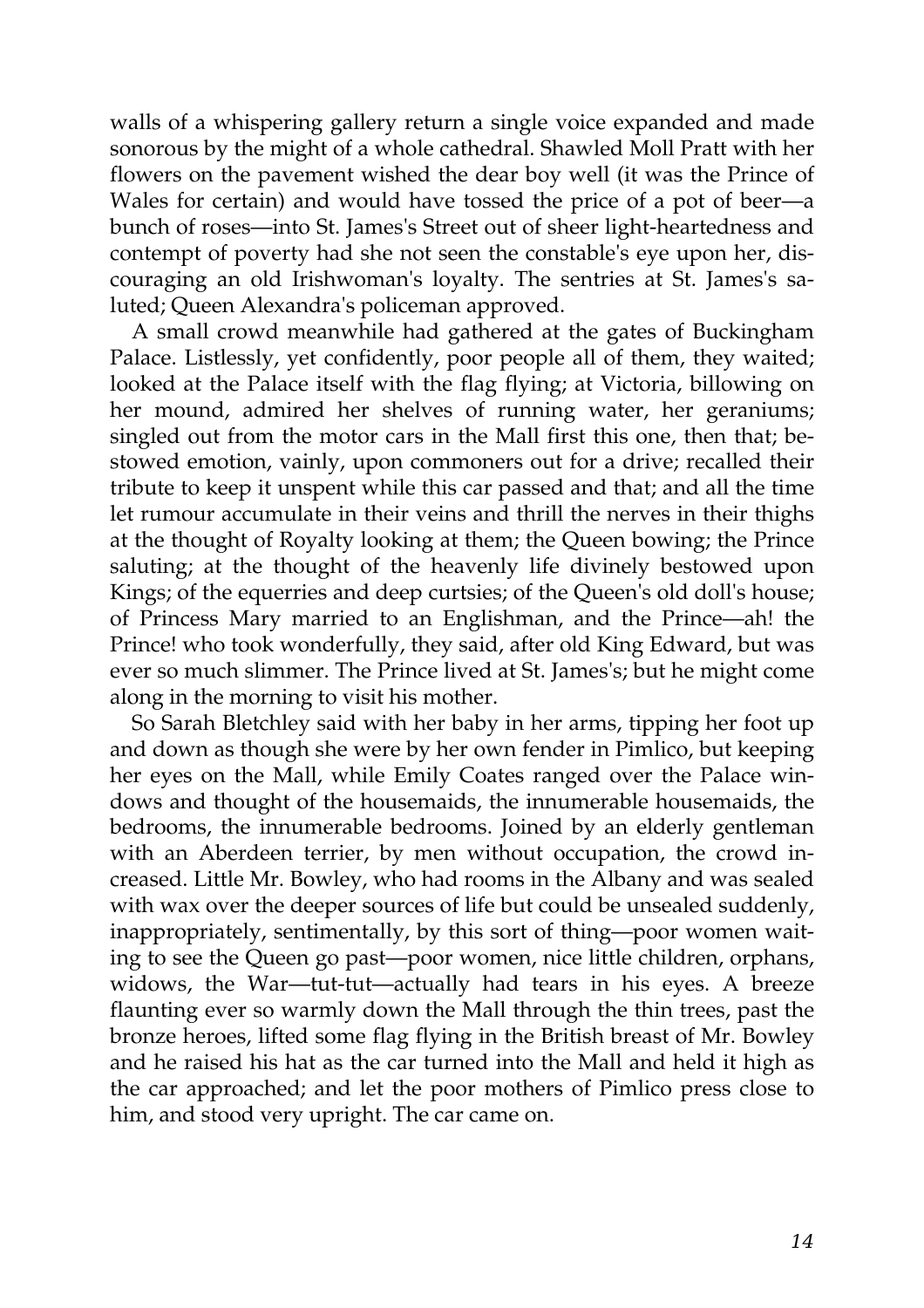Suddenly Mrs. Coates looked up into the sky. The sound of an aeroplane bored ominously into the ears of the crowd. There it was coming over the trees, letting out white smoke from behind, which curled and twisted, actually writing something! making letters in the sky! Every one looked up.

Dropping dead down the aeroplane soared straight up, curved in a loop, raced, sank, rose, and whatever it did, wherever it went, out fluttered behind it a thick ruffled bar of white smoke which curled and wreathed upon the sky in letters. But what letters? A C was it? an E, then an L? Only for a moment did they lie still; then they moved and melted and were rubbed out up in the sky, and the aeroplane shot further away and again, in a fresh space of sky, began writing a K, an E, a Y perhaps?

"Glaxo," said Mrs. Coates in a strained, awe-stricken voice, gazing straight up, and her baby, lying stiff and white in her arms, gazed straight up.

"Kreemo," murmured Mrs. Bletchley, like a sleep-walker. With his hat held out perfectly still in his hand, Mr. Bowley gazed straight up. All down the Mall people were standing and looking up into the sky. As they looked the whole world became perfectly silent, and a flight of gulls crossed the sky, first one gull leading, then another, and in this extraordinary silence and peace, in this pallor, in this purity, bells struck eleven times, the sound fading up there among the gulls.

The aeroplane turned and raced and swooped exactly where it liked, swiftly, freely, like a skater—

"That's an E," said Mrs. Bletchley—or a dancer—

"It's toffee," murmured Mr. Bowley—(and the car went in at the gates and nobody looked at it), and shutting off the smoke, away and away it rushed, and the smoke faded and assembled itself round the broad white shapes of the clouds.

It had gone; it was behind the clouds. There was no sound. The clouds to which the letters E, G, or L had attached themselves moved freely, as if destined to cross from West to East on a mission of the greatest importance which would never be revealed, and yet certainly so it was—a mission of the greatest importance. Then suddenly, as a train comes out of a tunnel, the aeroplane rushed out of the clouds again, the sound boring into the ears of all people in the Mall, in the Green Park, in Piccadilly, in Regent Street, in Regent's Park, and the bar of smoke curved behind and it dropped down, and it soared up and wrote one letter after another—but what word was it writing?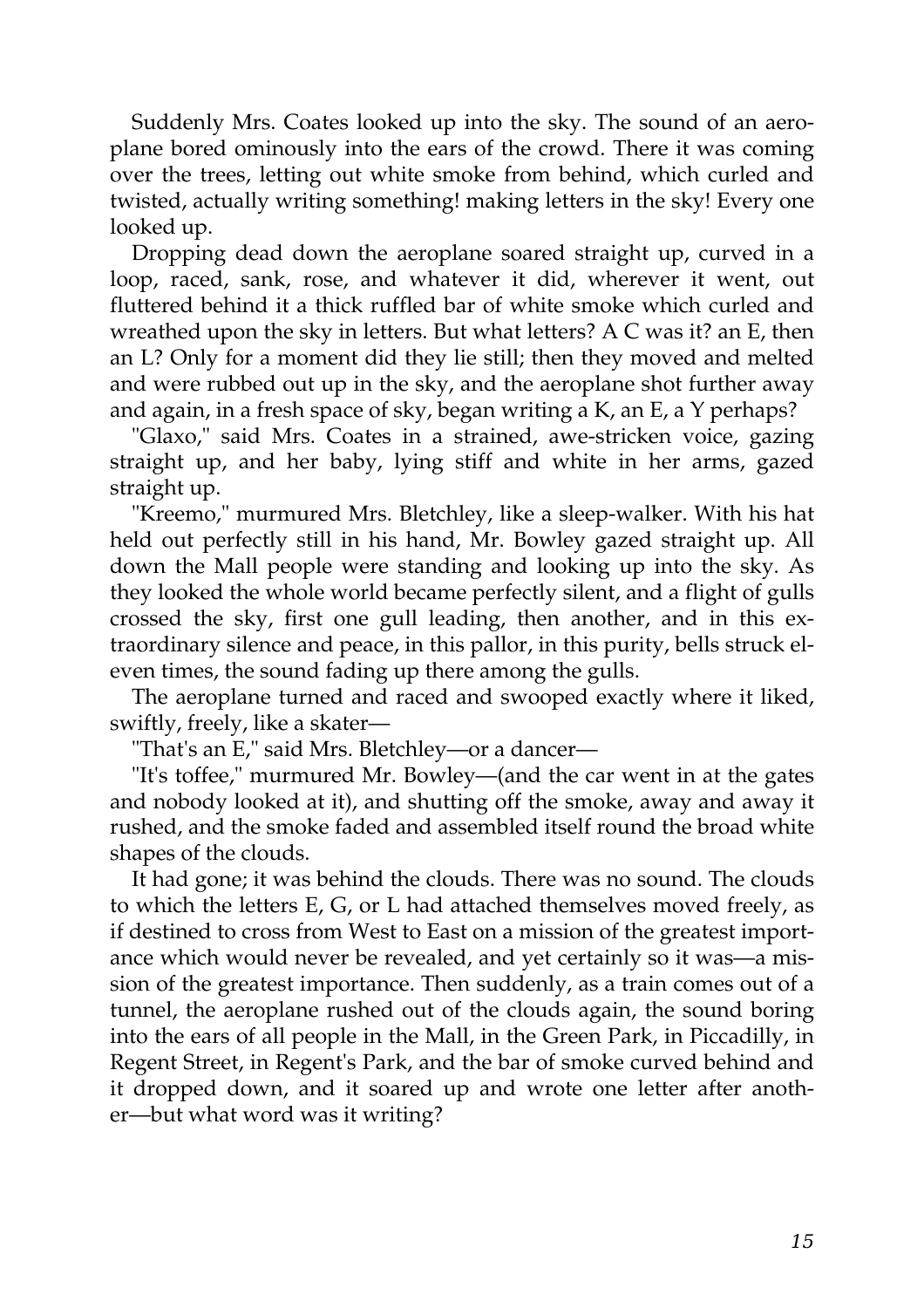Lucrezia Warren Smith, sitting by her husband's side on a seat in Regent's Park in the Broad Walk, looked up.

"Look, look, Septimus!" she cried. For Dr. Holmes had told her to make her husband (who had nothing whatever seriously the matter with him but was a little out of sorts) take an interest in things outside himself.

So, thought Septimus, looking up, they are signalling to me. Not indeed in actual words; that is, he could not read the language yet; but it was plain enough, this beauty, this exquisite beauty, and tears filled his eyes as he looked at the smoke words languishing and melting in the sky and bestowing upon him in their inexhaustible charity and laughing goodness one shape after another of unimaginable beauty and signalling their intention to provide him, for nothing, for ever, for looking merely, with beauty, more beauty! Tears ran down his cheeks.

It was toffee; they were advertising toffee, a nursemaid told Rezia. Together they began to spell t … o … f …

"K … R … " said the nursemaid, and Septimus heard her say "Kay Arr" close to his ear, deeply, softly, like a mellow organ, but with a roughness in her voice like a grasshopper's, which rasped his spine deliciously and sent running up into his brain waves of sound which, concussing, broke. A marvellous discovery indeed—that the human voice in certain atmospheric conditions (for one must be scientific, above all scientific) can quicken trees into life! Happily Rezia put her hand with a tremendous weight on his knee so that he was weighted down, transfixed, or the excitement of the elm trees rising and falling, rising and falling with all their leaves alight and the colour thinning and thickening from blue to the green of a hollow wave, like plumes on horses' heads, feathers on ladies', so proudly they rose and fell, so superbly, would have sent him mad. But he would not go mad. He would shut his eyes; he would see no more.

But they beckoned; leaves were alive; trees were alive. And the leaves being connected by millions of fibres with his own body, there on the seat, fanned it up and down; when the branch stretched he, too, made that statement. The sparrows fluttering, rising, and falling in jagged fountains were part of the pattern; the white and blue, barred with black branches. Sounds made harmonies with premeditation; the spaces between them were as significant as the sounds. A child cried. Rightly far away a horn sounded. All taken together meant the birth of a new religion—

"Septimus!" said Rezia. He started violently. People must notice.

"I am going to walk to the fountain and back," she said.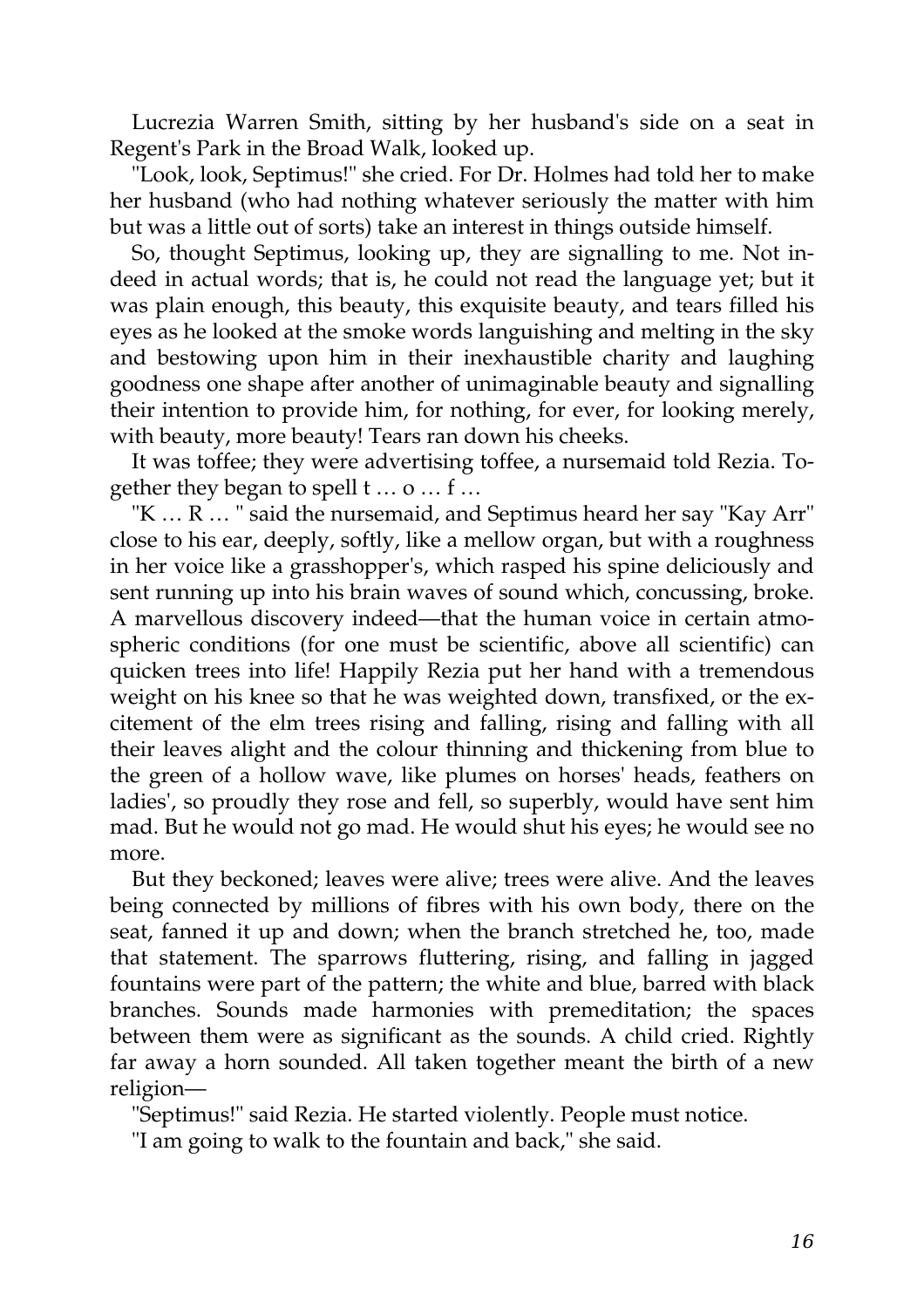For she could stand it no longer. Dr. Holmes might say there was nothing the matter. Far rather would she that he were dead! She could not sit beside him when he stared so and did not see her and made everything terrible; sky and tree, children playing, dragging carts, blowing whistles, falling down; all were terrible. And he would not kill himself; and she could tell no one. "Septimus has been working too hard"—that was all she could say to her own mother. To love makes one solitary, she thought. She could tell nobody, not even Septimus now, and looking back, she saw him sitting in his shabby overcoat alone, on the seat, hunched up, staring. And it was cowardly for a man to say he would kill himself, but Septimus had fought; he was brave; he was not Septimus now. She put on her lace collar. She put on her new hat and he never noticed; and he was happy without her. Nothing could make her happy without him! Nothing! He was selfish. So men are. For he was not ill. Dr. Holmes said there was nothing the matter with him. She spread her hand before her. Look! Her wedding ring slipped—she had grown so thin. It was she who suffered—but she had nobody to tell.

Far was Italy and the white houses and the room where her sisters sat making hats, and the streets crowded every evening with people walking, laughing out loud, not half alive like people here, huddled up in Bath chairs, looking at a few ugly flowers stuck in pots!

"For you should see the Milan gardens," she said aloud. But to whom?

There was nobody. Her words faded. So a rocket fades. Its sparks, having grazed their way into the night, surrender to it, dark descends, pours over the outlines of houses and towers; bleak hillsides soften and fall in. But though they are gone, the night is full of them; robbed of colour, blank of windows, they exist more ponderously, give out what the frank daylight fails to transmit—the trouble and suspense of things conglomerated there in the darkness; huddled together in the darkness; reft of the relief which dawn brings when, washing the walls white and grey, spotting each window-pane, lifting the mist from the fields, showing the redbrown cows peacefully grazing, all is once more decked out to the eye; exists again. I am alone; I am alone! she cried, by the fountain in Regent's Park (staring at the Indian and his cross), as perhaps at midnight, when all boundaries are lost, the country reverts to its ancient shape, as the Romans saw it, lying cloudy, when they landed, and the hills had no names and rivers wound they knew not where—such was her darkness; when suddenly, as if a shelf were shot forth and she stood on it, she said how she was his wife, married years ago in Milan, his wife, and would never, never tell that he was mad! Turning, the shelf fell; down, down she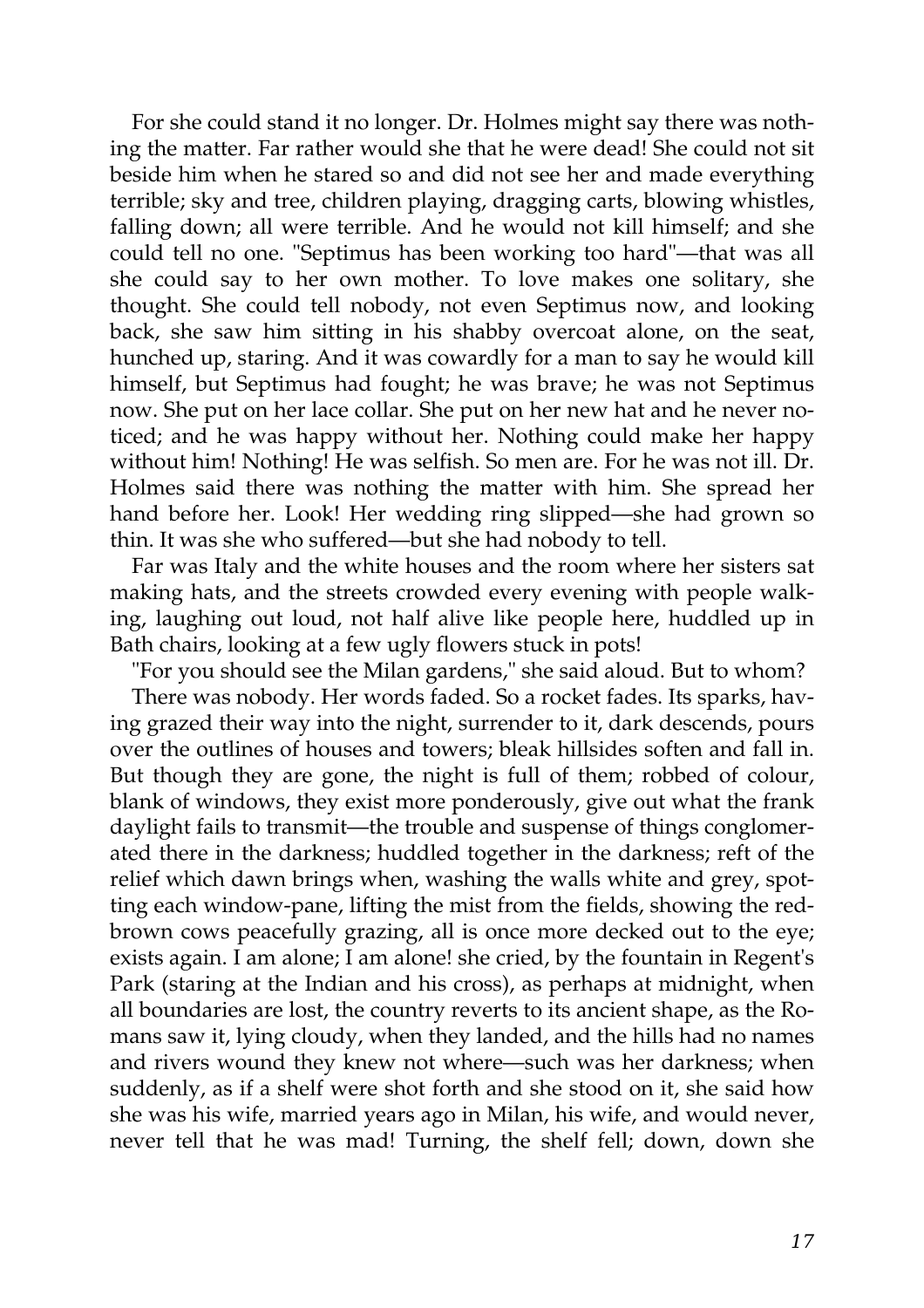dropped. For he was gone, she thought—gone, as he threatened, to kill himself—to throw himself under a cart! But no; there he was; still sitting alone on the seat, in his shabby overcoat, his legs crossed, staring, talking aloud.

Men must not cut down trees. There is a God. (He noted such revelations on the backs of envelopes.) Change the world. No one kills from hatred. Make it known (he wrote it down). He waited. He listened. A sparrow perched on the railing opposite chirped Septimus, Septimus, four or five times over and went on, drawing its notes out, to sing freshly and piercingly in Greek words how there is no crime and, joined by another sparrow, they sang in voices prolonged and piercing in Greek words, from trees in the meadow of life beyond a river where the dead walk, how there is no death.

There was his hand; there the dead. White things were assembling behind the railings opposite. But he dared not look. Evans was behind the railings!

"What are you saying?" said Rezia suddenly, sitting down by him.

Interrupted again! She was always interrupting.

Away from people—they must get away from people, he said (jumping up), right away over there, where there were chairs beneath a tree and the long slope of the park dipped like a length of green stuff with a ceiling cloth of blue and pink smoke high above, and there was a rampart of far irregular houses hazed in smoke, the traffic hummed in a circle, and on the right, dun-coloured animals stretched long necks over the Zoo palings, barking, howling. There they sat down under a tree.

"Look," she implored him, pointing at a little troop of boys carrying cricket stumps, and one shuffled, spun round on his heel and shuffled, as if he were acting a clown at the music hall.

"Look," she implored him, for Dr. Holmes had told her to make him notice real things, go to a music hall, play cricket—that was the very game, Dr. Holmes said, a nice out-of-door game, the very game for her husband.

"Look," she repeated.

Look the unseen bade him, the voice which now communicated with him who was the greatest of mankind, Septimus, lately taken from life to death, the Lord who had come to renew society, who lay like a coverlet, a snow blanket smitten only by the sun, for ever unwasted, suffering for ever, the scapegoat, the eternal sufferer, but he did not want it, he moaned, putting from him with a wave of his hand that eternal suffering, that eternal loneliness.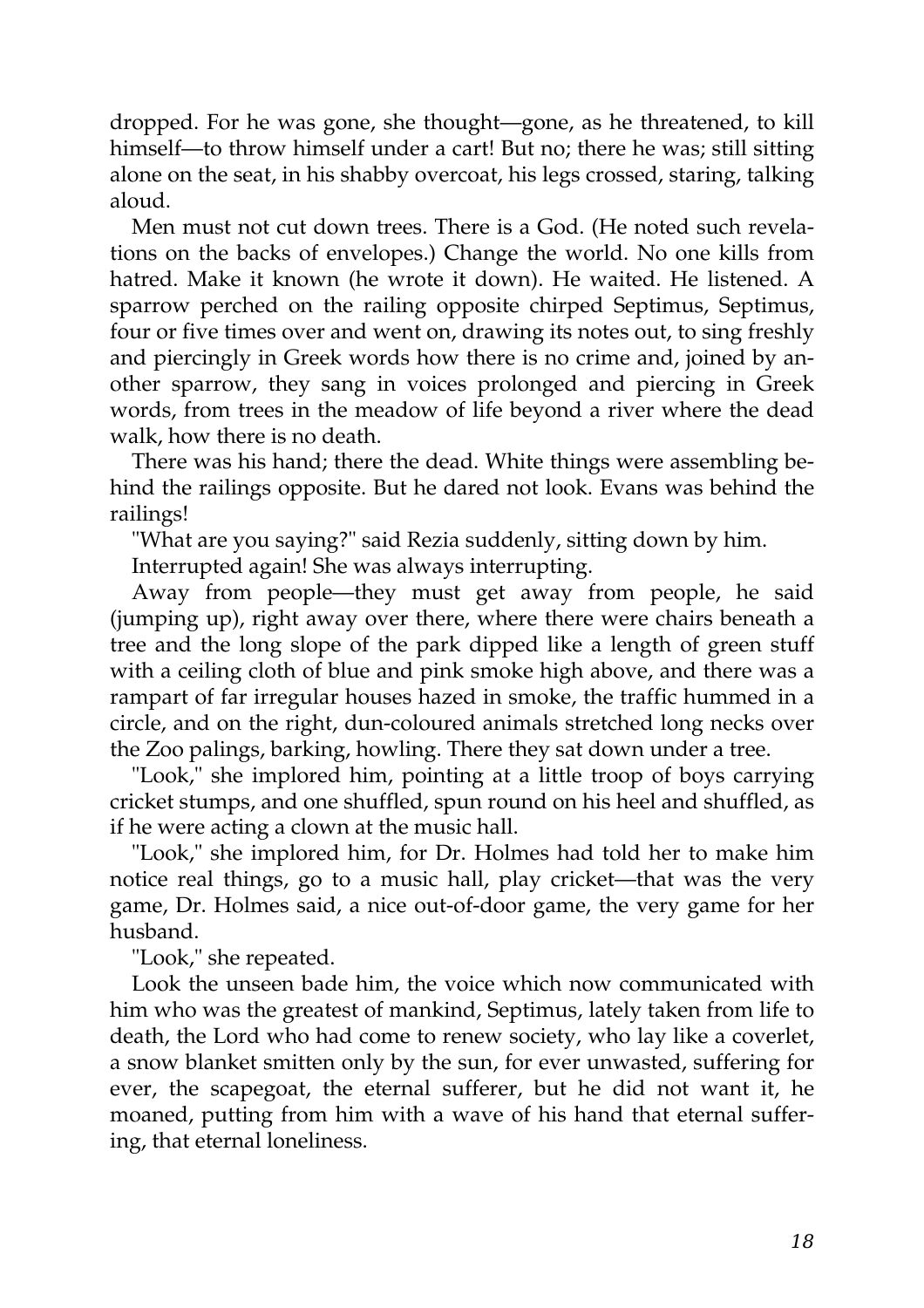"Look," she repeated, for he must not talk aloud to himself out of doors.

"Oh look," she implored him. But what was there to look at? A few sheep. That was all.

The way to Regent's Park Tube station—could they tell her the way to Regent's Park Tube station—Maisie Johnson wanted to know. She was only up from Edinburgh two days ago.

"Not this way—over there!" Rezia exclaimed, waving her aside, lest she should see Septimus.

Both seemed queer, Maisie Johnson thought. Everything seemed very queer. In London for the first time, come to take up a post at her uncle's in Leadenhall Street, and now walking through Regent's Park in the morning, this couple on the chairs gave her quite a turn; the young woman seeming foreign, the man looking queer; so that should she be very old she would still remember and make it jangle again among her memories how she had walked through Regent's Park on a fine summer's morning fifty years ago. For she was only nineteen and had got her way at last, to come to London; and now how queer it was, this couple she had asked the way of, and the girl started and jerked her hand, and the man—he seemed awfully odd; quarrelling, perhaps; parting for ever, perhaps; something was up, she knew; and now all these people (for she returned to the Broad Walk), the stone basins, the prim flowers, the old men and women, invalids most of them in Bath chairs—all seemed, after Edinburgh, so queer. And Maisie Johnson, as she joined that gently trudging, vaguely gazing, breeze-kissed company—squirrels perching and preening, sparrow fountains fluttering for crumbs, dogs busy with the railings, busy with each other, while the soft warm air washed over them and lent to the fixed unsurprised gaze with which they received life something whimsical and mollified—Maisie Johnson positively felt she must cry Oh! (for that young man on the seat had given her quite a turn. Something was up, she knew.)

Horror! horror! she wanted to cry. (She had left her people; they had warned her what would happen.)

Why hadn't she stayed at home? she cried, twisting the knob of the iron railing.

That girl, thought Mrs. Dempster (who saved crusts for the squirrels and often ate her lunch in Regent's Park), don't know a thing yet; and really it seemed to her better to be a little stout, a little slack, a little moderate in one's expectations. Percy drank. Well, better to have a son, thought Mrs. Dempster. She had had a hard time of it, and couldn't help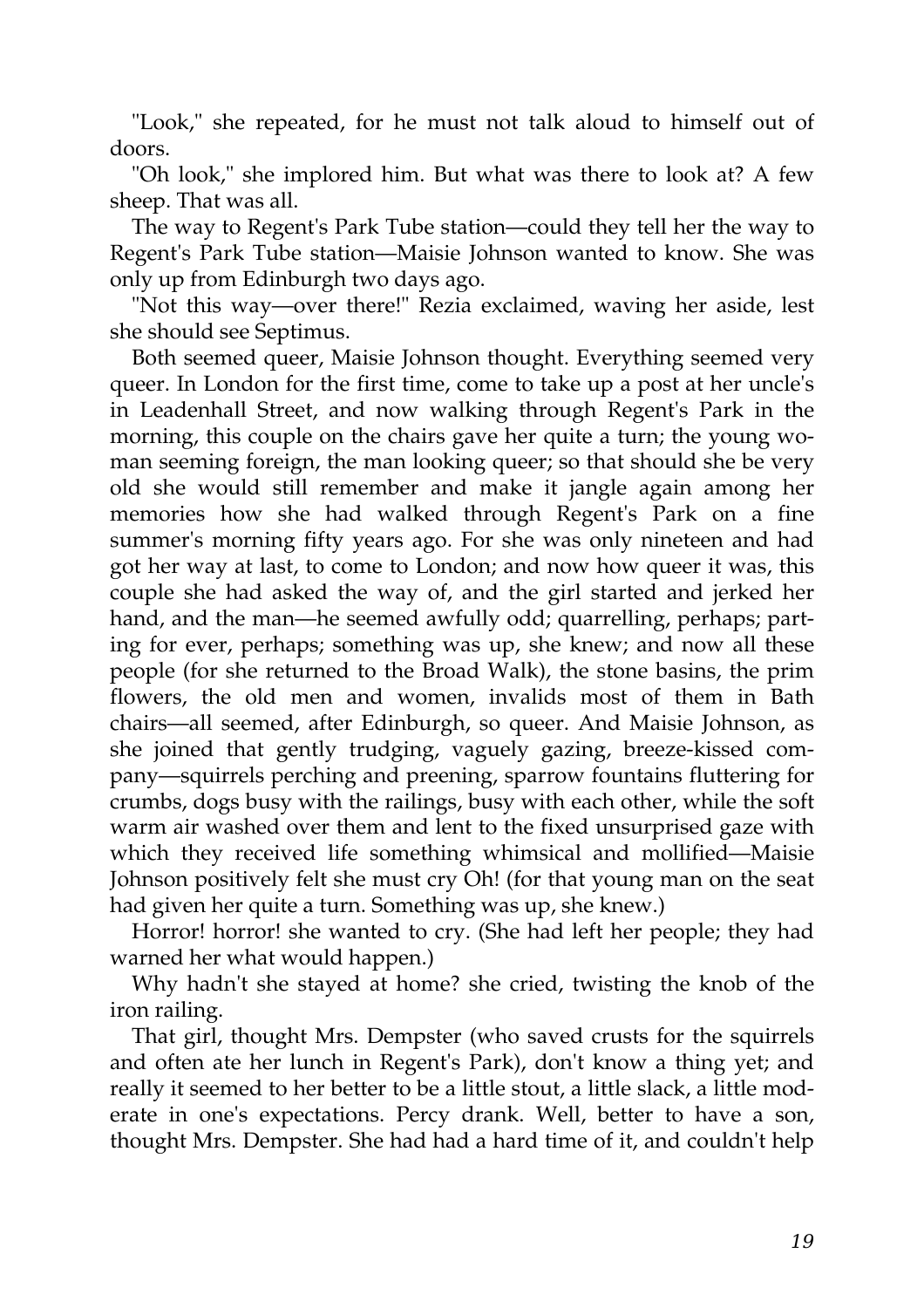smiling at a girl like that. You'll get married, for you're pretty enough, thought Mrs. Dempster. Get married, she thought, and then you'll know. Oh, the cooks, and so on. Every man has his ways. But whether I'd have chosen quite like that if I could have known, thought Mrs. Dempster, and could not help wishing to whisper a word to Maisie Johnson; to feel on the creased pouch of her worn old face the kiss of pity. For it's been a hard life, thought Mrs. Dempster. What hadn't she given to it? Roses; figure; her feet too. (She drew the knobbed lumps beneath her skirt.)

Roses, she thought sardonically. All trash, m'dear. For really, what with eating, drinking, and mating, the bad days and good, life had been no mere matter of roses, and what was more, let me tell you, Carrie Dempster had no wish to change her lot with any woman's in Kentish Town! But, she implored, pity. Pity, for the loss of roses. Pity she asked of Maisie Johnson, standing by the hyacinth beds.

Ah, but that aeroplane! Hadn't Mrs. Dempster always longed to see foreign parts? She had a nephew, a missionary. It soared and shot. She always went on the sea at Margate, not out o' sight of land, but she had no patience with women who were afraid of water. It swept and fell. Her stomach was in her mouth. Up again. There's a fine young feller aboard of it, Mrs. Dempster wagered, and away and away it went, fast and fading, away and away the aeroplane shot; soaring over Greenwich and all the masts; over the little island of grey churches, St. Paul's and the rest till, on either side of London, fields spread out and dark brown woods where adventurous thrushes hopping boldly, glancing quickly, snatched the snail and tapped him on a stone, once, twice, thrice.

Away and away the aeroplane shot, till it was nothing but a bright spark; an aspiration; a concentration; a symbol (so it seemed to Mr. Bentley, vigorously rolling his strip of turf at Greenwich) of man's soul; of his determination, thought Mr. Bentley, sweeping round the cedar tree, to get outside his body, beyond his house, by means of thought, Einstein, speculation, mathematics, the Mendelian theory—away the aeroplane shot.

Then, while a seedy-looking nondescript man carrying a leather bag stood on the steps of St. Paul's Cathedral, and hesitated, for within was what balm, how great a welcome, how many tombs with banners waving over them, tokens of victories not over armies, but over, he thought, that plaguy spirit of truth seeking which leaves me at present without a situation, and more than that, the cathedral offers company, he thought, invites you to membership of a society; great men belong to it; martyrs have died for it; why not enter in, he thought, put this leather bag stuffed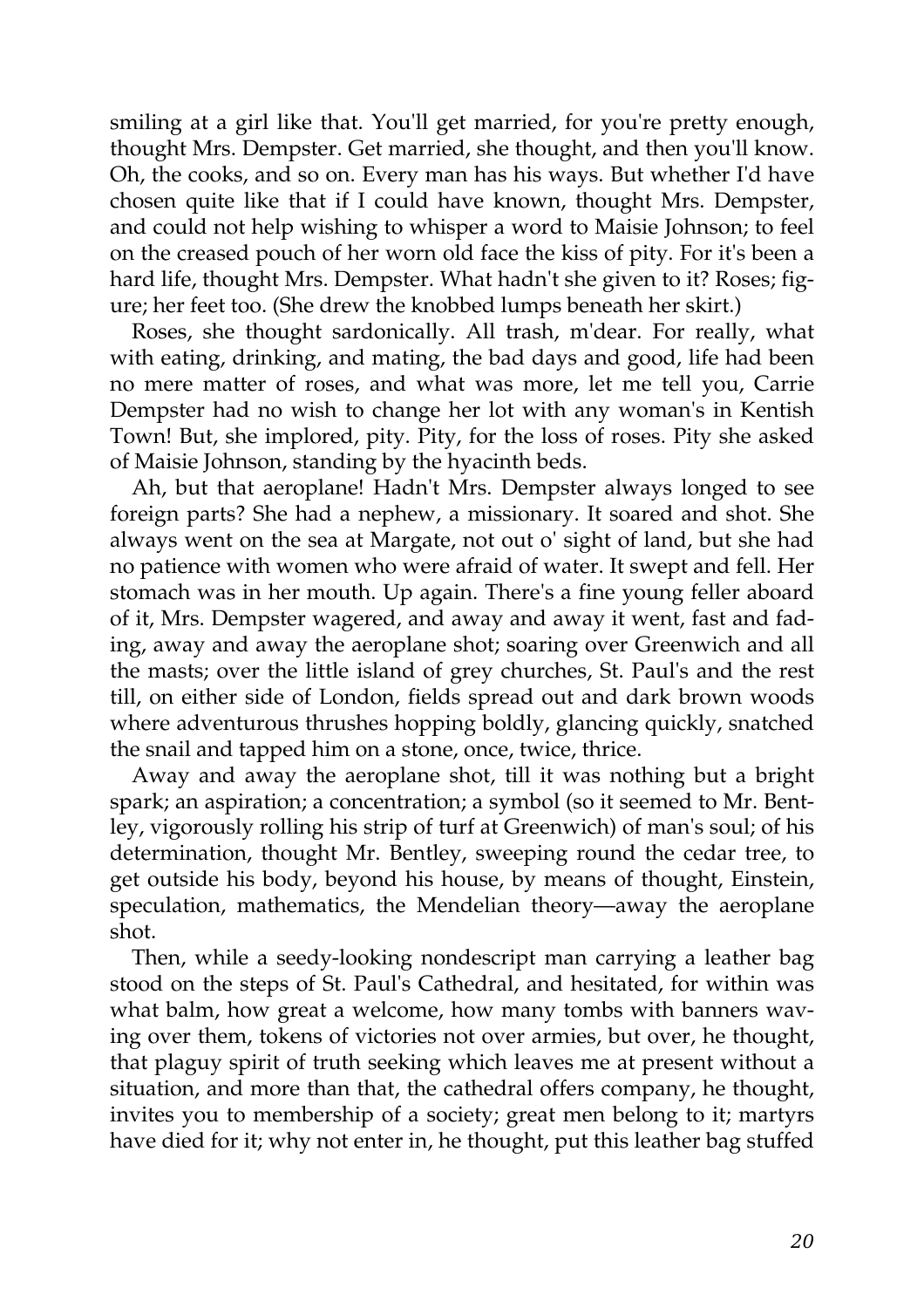with pamphlets before an altar, a cross, the symbol of something which has soared beyond seeking and questing and knocking of words together and has become all spirit, disembodied, ghostly—why not enter in? he thought and while he hesitated out flew the aeroplane over Ludgate Circus.

It was strange; it was still. Not a sound was to be heard above the traffic. Unguided it seemed; sped of its own free will. And now, curving up and up, straight up, like something mounting in ecstasy, in pure delight, out from behind poured white smoke looping, writing a T, an O, an F.

"What are they looking at?" said Clarissa Dalloway to the maid who opened her door.

The hall of the house was cool as a vault. Mrs. Dalloway raised her hand to her eyes, and, as the maid shut the door to, and she heard the swish of Lucy's skirts, she felt like a nun who has left the world and feels fold round her the familiar veils and the response to old devotions. The cook whistled in the kitchen. She heard the click of the typewriter. It was her life, and, bending her head over the hall table, she bowed beneath the influence, felt blessed and purified, saying to herself, as she took the pad with the telephone message on it, how moments like this are buds on the tree of life, flowers of darkness they are, she thought (as if some lovely rose had blossomed for her eyes only); not for a moment did she believe in God; but all the more, she thought, taking up the pad, must one repay in daily life to servants, yes, to dogs and canaries, above all to Richard her husband, who was the foundation of it—of the gay sounds, of the green lights, of the cook even whistling, for Mrs. Walker was Irish and whistled all day long—one must pay back from this secret deposit of exquisite moments, she thought, lifting the pad, while Lucy stood by her, trying to explain how

"Mr. Dalloway, ma'am"—

Clarissa read on the telephone pad, "Lady Bruton wishes to know if Mr. Dalloway will lunch with her to-day."

"Mr. Dalloway, ma'am, told me to tell you he would be lunching out."

"Dear!" said Clarissa, and Lucy shared as she meant her to her disappointment (but not the pang); felt the concord between them; took the hint; thought how the gentry love; gilded her own future with calm; and, taking Mrs. Dalloway's parasol, handled it like a sacred weapon which a Goddess, having acquitted herself honourably in the field of battle, sheds, and placed it in the umbrella stand.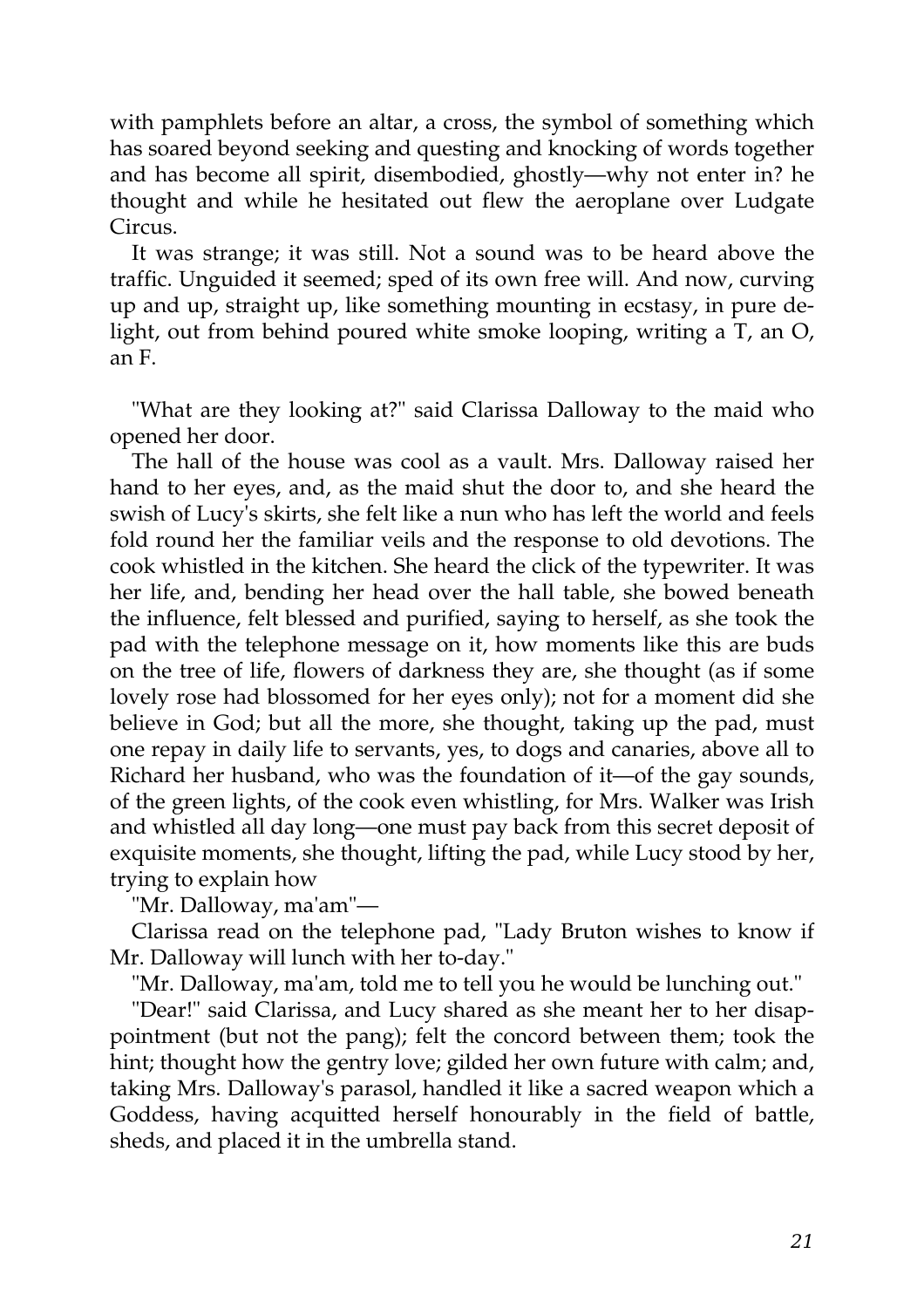"Fear no more," said Clarissa. Fear no more the heat o' the sun; for the shock of Lady Bruton asking Richard to lunch without her made the moment in which she had stood shiver, as a plant on the river-bed feels the shock of a passing oar and shivers: so she rocked: so she shivered.

Millicent Bruton, whose lunch parties were said to be extraordinarily amusing, had not asked her. No vulgar jealousy could separate her from Richard. But she feared time itself, and read on Lady Bruton's face, as if it had been a dial cut in impassive stone, the dwindling of life; how year by year her share was sliced; how little the margin that remained was capable any longer of stretching, of absorbing, as in the youthful years, the colours, salts, tones of existence, so that she filled the room she entered, and felt often as she stood hesitating one moment on the threshold of her drawing-room, an exquisite suspense, such as might stay a diver before plunging while the sea darkens and brightens beneath him, and the waves which threaten to break, but only gently split their surface, roll and conceal and encrust as they just turn over the weeds with pearl.

She put the pad on the hall table. She began to go slowly upstairs, with her hand on the bannisters, as if she had left a party, where now this friend now that had flashed back her face, her voice; had shut the door and gone out and stood alone, a single figure against the appalling night, or rather, to be accurate, against the stare of this matter-of-fact June morning; soft with the glow of rose petals for some, she knew, and felt it, as she paused by the open staircase window which let in blinds flapping, dogs barking, let in, she thought, feeling herself suddenly shrivelled, aged, breastless, the grinding, blowing, flowering of the day, out of doors, out of the window, out of her body and brain which now failed, since Lady Bruton, whose lunch parties were said to be extraordinarily amusing, had not asked her.

Like a nun withdrawing, or a child exploring a tower, she went upstairs, paused at the window, came to the bathroom. There was the green linoleum and a tap dripping. There was an emptiness about the heart of life; an attic room. Women must put off their rich apparel. At midday they must disrobe. She pierced the pincushion and laid her feathered yellow hat on the bed. The sheets were clean, tight stretched in a broad white band from side to side. Narrower and narrower would her bed be. The candle was half burnt down and she had read deep in Baron Marbot's *Memoirs.* She had read late at night of the retreat from Moscow. For the House sat so long that Richard insisted, after her illness, that she must sleep undisturbed. And really she preferred to read of the retreat from Moscow. He knew it. So the room was an attic; the bed narrow; and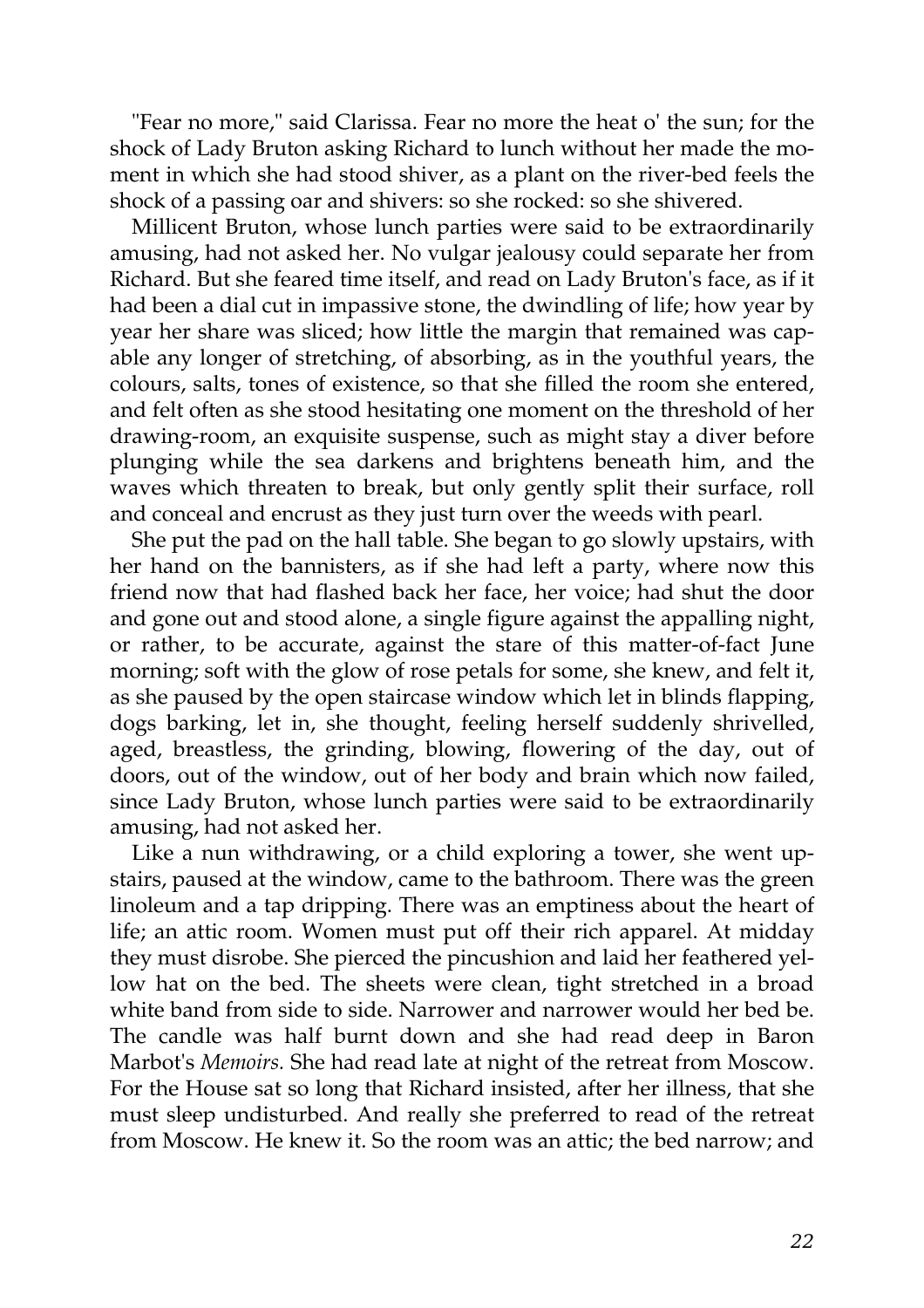lying there reading, for she slept badly, she could not dispel a virginity preserved through childbirth which clung to her like a sheet. Lovely in girlhood, suddenly there came a moment—for example on the river beneath the woods at Clieveden—when, through some contraction of this cold spirit, she had failed him. And then at Constantinople, and again and again. She could see what she lacked. It was not beauty; it was not mind. It was something central which permeated; something warm which broke up surfaces and rippled the cold contact of man and woman, or of women together. For *that* she could dimly perceive. She resented it, had a scruple picked up Heaven knows where, or, as she felt, sent by Nature (who is invariably wise); yet she could not resist sometimes yielding to the charm of a woman, not a girl, of a woman confessing, as to her they often did, some scrape, some folly. And whether it was pity, or their beauty, or that she was older, or some accident—like a faint scent, or a violin next door (so strange is the power of sounds at certain moments), she did undoubtedly then feel what men felt. Only for a moment; but it was enough. It was a sudden revelation, a tinge like a blush which one tried to check and then, as it spread, one yielded to its expansion, and rushed to the farthest verge and there quivered and felt the world come closer, swollen with some astonishing significance, some pressure of rapture, which split its thin skin and gushed and poured with an extraordinary alleviation over the cracks and sores! Then, for that moment, she had seen an illumination; a match burning in a crocus; an inner meaning almost expressed. But the close withdrew; the hard softened. It was over—the moment. Against such moments (with women too) there contrasted (as she laid her hat down) the bed and Baron Marbot and the candle half-burnt. Lying awake, the floor creaked; the lit house was suddenly darkened, and if she raised her head she could just hear the click of the handle released as gently as possible by Richard, who slipped upstairs in his socks and then, as often as not, dropped his hot-water bottle and swore! How she laughed!

But this question of love (she thought, putting her coat away), this falling in love with women. Take Sally Seton; her relation in the old days with Sally Seton. Had not that, after all, been love?

She sat on the floor—that was her first impression of Sally—she sat on the floor with her arms round her knees, smoking a cigarette. Where could it have been? The Mannings? The Kinloch-Jones's? At some party (where, she could not be certain), for she had a distinct recollection of saying to the man she was with, "Who is *that?"* And he had told her, and said that Sally's parents did not get on (how that shocked her—that one's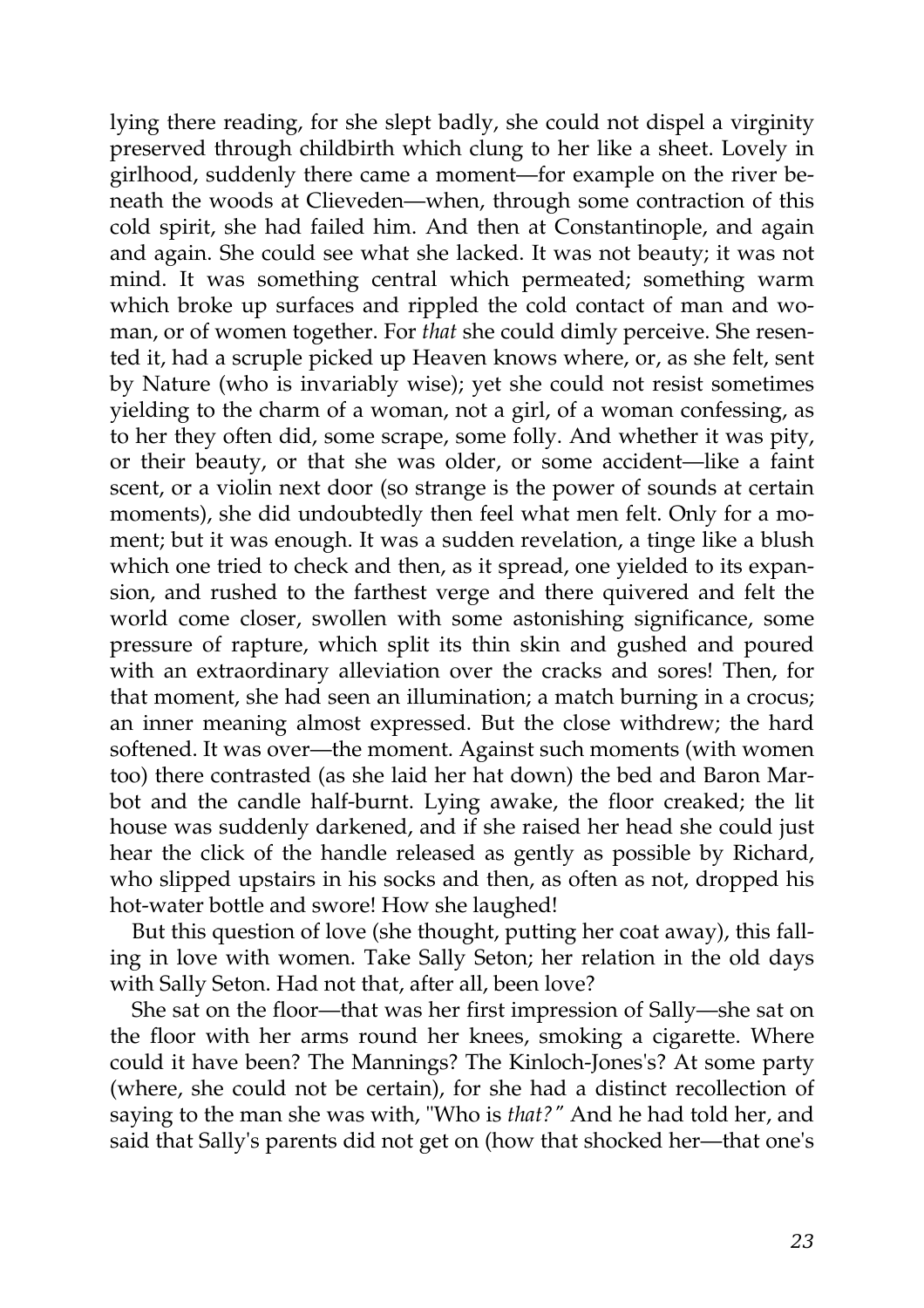parents should quarrel!). But all that evening she could not take her eyes off Sally. It was an extraordinary beauty of the kind she most admired, dark, large-eyed, with that quality which, since she hadn't got it herself, she always envied—a sort of abandonment, as if she could say anything, do anything; a quality much commoner in foreigners than in Englishwomen. Sally always said she had French blood in her veins, an ancestor had been with Marie Antoinette, had his head cut off, left a ruby ring. Perhaps that summer she came to stay at Bourton, walking in quite unexpectedly without a penny in her pocket, one night after dinner, and upsetting poor Aunt Helena to such an extent that she never forgave her. There had been some quarrel at home. She literally hadn't a penny that night when she came to them—had pawned a brooch to come down. She had rushed off in a passion. They sat up till all hours of the night talking. Sally it was who made her feel, for the first time, how sheltered the life at Bourton was. She knew nothing about sex—nothing about social problems. She had once seen an old man who had dropped dead in a field—she had seen cows just after their calves were born. But Aunt Helena never liked discussion of anything (when Sally gave her William Morris, it had to be wrapped in brown paper). There they sat, hour after hour, talking in her bedroom at the top of the house, talking about life, how they were to reform the world. They meant to found a society to abolish private property, and actually had a letter written, though not sent out. The ideas were Sally's, of course—but very soon she was just as excited—read Plato in bed before breakfast; read Morris; read Shelley by the hour.

Sally's power was amazing, her gift, her personality. There was her way with flowers, for instance. At Bourton they always had stiff little vases all the way down the table. Sally went out, picked hollyhocks, dahlias—all sorts of flowers that had never been seen together—cut their heads off, and made them swim on the top of water in bowls. The effect was extraordinary—coming in to dinner in the sunset. (Of course Aunt Helena thought it wicked to treat flowers like that.) Then she forgot her sponge, and ran along the passage naked. That grim old housemaid, Ellen Atkins, went about grumbling—"Suppose any of the gentlemen had seen?" Indeed she did shock people. She was untidy, Papa said.

The strange thing, on looking back, was the purity, the integrity, of her feeling for Sally. It was not like one's feeling for a man. It was completely disinterested, and besides, it had a quality which could only exist between women, between women just grown up. It was protective, on her side; sprang from a sense of being in league together, a presentiment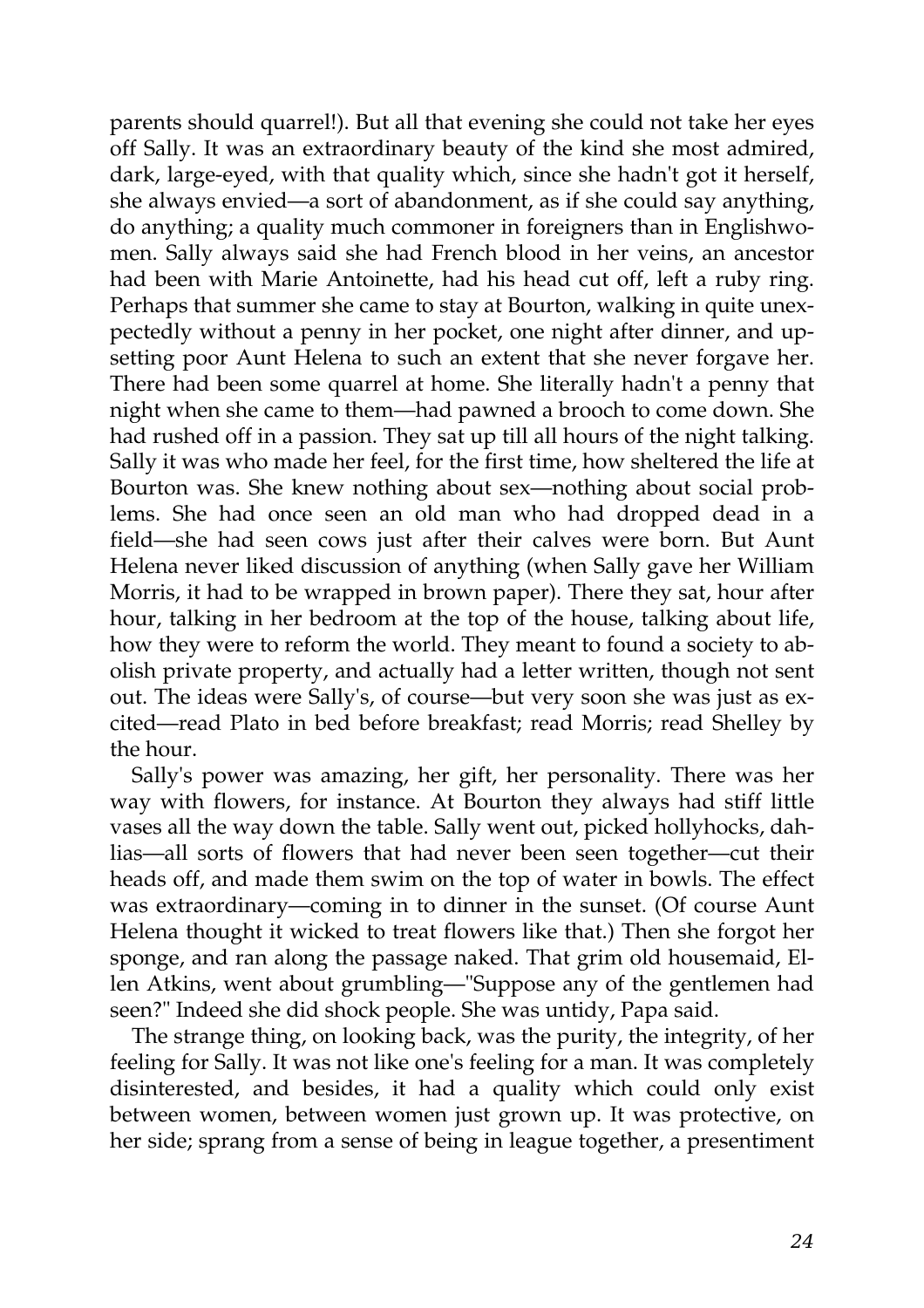of something that was bound to part them (they spoke of marriage always as a catastrophe), which led to this chivalry, this protective feeling which was much more on her side than Sally's. For in those days she was completely reckless; did the most idiotic things out of bravado; bicycled round the parapet on the terrace; smoked cigars. Absurd, she was—very absurd. But the charm was overpowering, to her at least, so that she could remember standing in her bedroom at the top of the house holding the hot-water can in her hands and saying aloud, "She is beneath this roof… . She is beneath this roof!"

No, the words meant absolutely nothing to her now. She could not even get an echo of her old emotion. But she could remember going cold with excitement, and doing her hair in a kind of ecstasy (now the old feeling began to come back to her, as she took out her hairpins, laid them on the dressing-table, began to do her hair), with the rooks flaunting up and down in the pink evening light, and dressing, and going downstairs, and feeling as she crossed the hall "if it were now to die 'twere now to be most happy." That was her feeling—Othello's feeling, and she felt it, she was convinced, as strongly as Shakespeare meant Othello to feel it, all because she was coming down to dinner in a white frock to meet Sally Seton!

She was wearing pink gauze—was that possible? She *seemed,* anyhow, all light, glowing, like some bird or air ball that has flown in, attached itself for a moment to a bramble. But nothing is so strange when one is in love (and what was this except being in love?) as the complete indifference of other people. Aunt Helena just wandered off after dinner; Papa read the paper. Peter Walsh might have been there, and old Miss Cummings; Joseph Breitkopf certainly was, for he came every summer, poor old man, for weeks and weeks, and pretended to read German with her, but really played the piano and sang Brahms without any voice.

All this was only a background for Sally. She stood by the fireplace talking, in that beautiful voice which made everything she said sound like a caress, to Papa, who had begun to be attracted rather against his will (he never got over lending her one of his books and finding it soaked on the terrace), when suddenly she said, "What a shame to sit indoors!" and they all went out on to the terrace and walked up and down. Peter Walsh and Joseph Breitkopf went on about Wagner. She and Sally fell a little behind. Then came the most exquisite moment of her whole life passing a stone urn with flowers in it. Sally stopped; picked a flower; kissed her on the lips. The whole world might have turned upside down! The others disappeared; there she was alone with Sally. And she felt that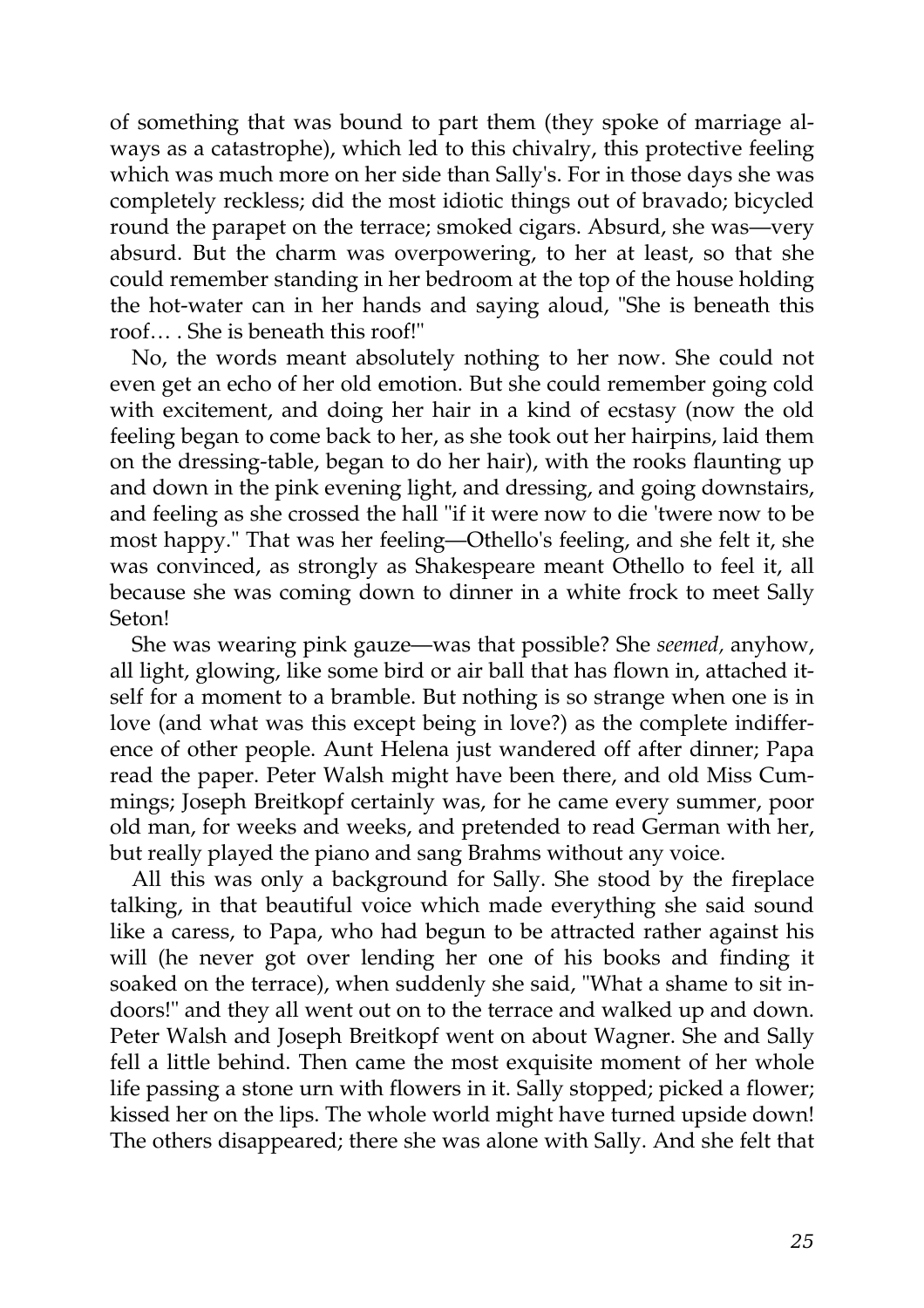she had been given a present, wrapped up, and told just to keep it, not to look at it—a diamond, something infinitely precious, wrapped up, which, as they walked (up and down, up and down), she uncovered, or the radiance burnt through, the revelation, the religious feeling!—when old Joseph and Peter faced them:

"Star-gazing?" said Peter.

It was like running one's face against a granite wall in the darkness! It was shocking; it was horrible!

Not for herself. She felt only how Sally was being mauled already, maltreated; she felt his hostility; his jealousy; his determination to break into their companionship. All this she saw as one sees a landscape in a flash of lightning—and Sally (never had she admired her so much!) gallantly taking her way unvanquished. She laughed. She made old Joseph tell her the names of the stars, which he liked doing very seriously. She stood there: she listened. She heard the names of the stars.

"Oh this horror!" she said to herself, as if she had known all along that something would interrupt, would embitter her moment of happiness.

Yet, after all, how much she owed to him later. Always when she thought of him she thought of their quarrels for some reason—because she wanted his good opinion so much, perhaps. She owed him words: "sentimental," "civilised"; they started up every day of her life as if he guarded her. A book was sentimental; an attitude to life sentimental. "Sentimental," perhaps she was to be thinking of the past. What would he think, she wondered, when he came back?

That she had grown older? Would he say that, or would she see him thinking when he came back, that she had grown older? It was true. Since her illness she had turned almost white.

Laying her brooch on the table, she had a sudden spasm, as if, while she mused, the icy claws had had the chance to fix in her. She was not old yet. She had just broken into her fifty-second year. Months and months of it were still untouched. June, July, August! Each still remained almost whole, and, as if to catch the falling drop, Clarissa (crossing to the dressing-table) plunged into the very heart of the moment, transfixed it, there—the moment of this June morning on which was the pressure of all the other mornings, seeing the glass, the dressing-table, and all the bottles afresh, collecting the whole of her at one point (as she looked into the glass), seeing the delicate pink face of the woman who was that very night to give a party; of Clarissa Dalloway; of herself.

How many million times she had seen her face, and always with the same imperceptible contraction! She pursed her lips when she looked in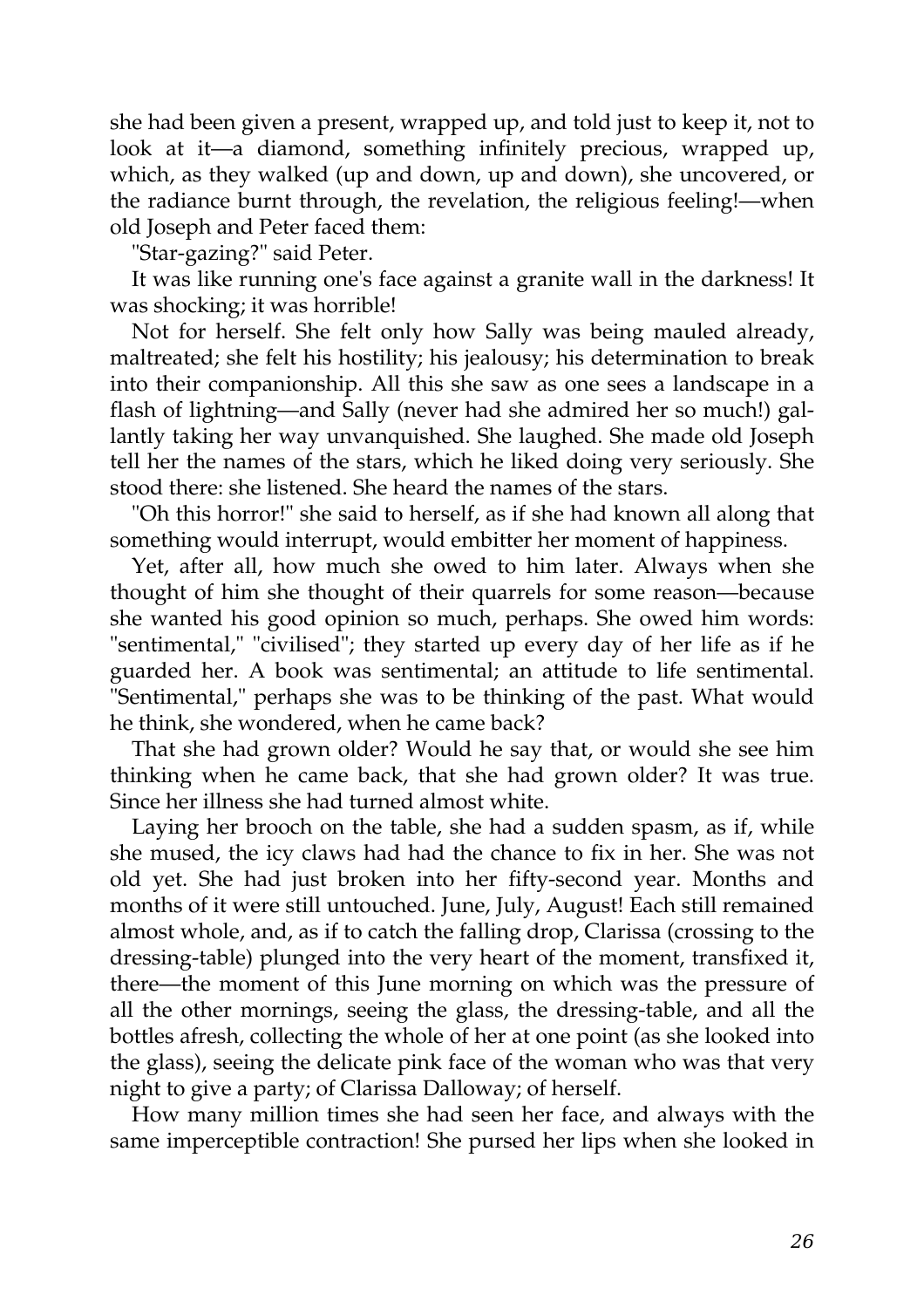the glass. It was to give her face point. That was her self—pointed; dartlike; definite. That was her self when some effort, some call on her to be her self, drew the parts together, she alone knew how different, how incompatible and composed so for the world only into one centre, one diamond, one woman who sat in her drawing-room and made a meetingpoint, a radiancy no doubt in some dull lives, a refuge for the lonely to come to, perhaps; she had helped young people, who were grateful to her; had tried to be the same always, never showing a sign of all the other sides of her—faults, jealousies, vanities, suspicions, like this of Lady Bruton not asking her to lunch; which, she thought (combing her hair finally), is utterly base! Now, where was her dress?

Her evening dresses hung in the cupboard. Clarissa, plunging her hand into the softness, gently detached the green dress and carried it to the window. She had torn it. Some one had trod on the skirt. She had felt it give at the Embassy party at the top among the folds. By artificial light the green shone, but lost its colour now in the sun. She would mend it. Her maids had too much to do. She would wear it to-night. She would take her silks, her scissors, her—what was it?—her thimble, of course, down into the drawing-room, for she must also write, and see that things generally were more or less in order.

Strange, she thought, pausing on the landing, and assembling that diamond shape, that single person, strange how a mistress knows the very moment, the very temper of her house! Faint sounds rose in spirals up the well of the stairs; the swish of a mop; tapping; knocking; a loudness when the front door opened; a voice repeating a message in the basement; the chink of silver on a tray; clean silver for the party. All was for the party.

(And Lucy, coming into the drawing-room with her tray held out, put the giant candlesticks on the mantelpiece, the silver casket in the middle, turned the crystal dolphin towards the clock. They would come; they would stand; they would talk in the mincing tones which she could imitate, ladies and gentlemen. Of all, her mistress was loveliest—mistress of silver, of linen, of china, for the sun, the silver, doors off their hinges, Rumpelmayer's men, gave her a sense, as she laid the paper-knife on the inlaid table, of something achieved. Behold! Behold! she said, speaking to her old friends in the baker's shop, where she had first seen service at Caterham, prying into the glass. She was Lady Angela, attending Princess Mary, when in came Mrs. Dalloway.)

"Oh Lucy," she said, "the silver does look nice!"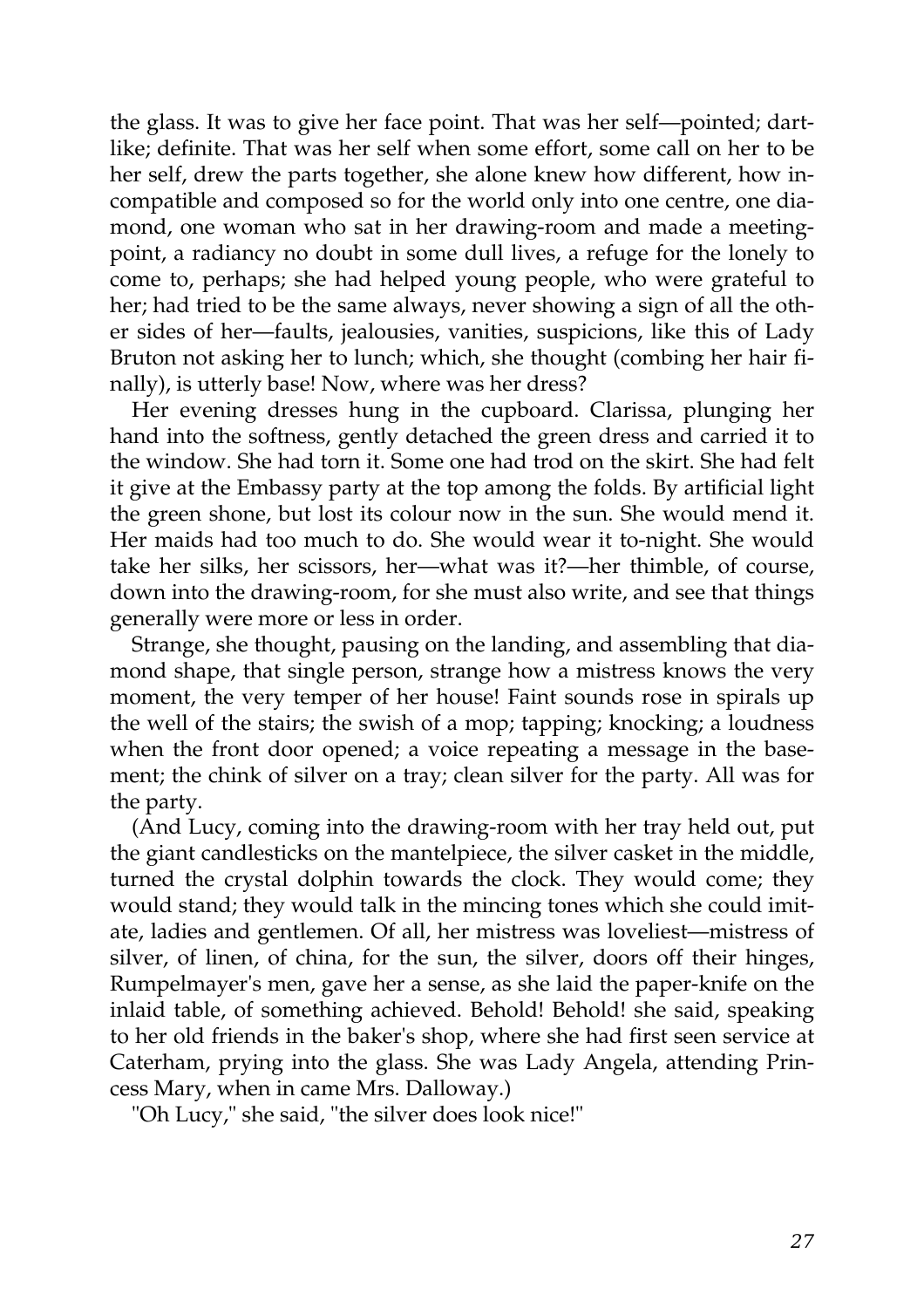"And how," she said, turning the crystal dolphin to stand straight, "how did you enjoy the play last night?" "Oh, they had to go before the end!" she said. "They had to be back at ten!" she said. "So they don't know what happened," she said. "That does seem hard luck," she said (for her servants stayed later, if they asked her). "That does seem rather a shame," she said, taking the old bald-looking cushion in the middle of the sofa and putting it in Lucy's arms, and giving her a little push, and crying:

"Take it away! Give it to Mrs. Walker with my compliments! Take it away!" she cried.

And Lucy stopped at the drawing-room door, holding the cushion, and said, very shyly, turning a little pink, Couldn't she help to mend that dress?

But, said Mrs. Dalloway, she had enough on her hands already, quite enough of her own to do without that.

"But, thank you, Lucy, oh, thank you," said Mrs. Dalloway, and thank you, thank you, she went on saying (sitting down on the sofa with her dress over her knees, her scissors, her silks), thank you, thank you, she went on saying in gratitude to her servants generally for helping her to be like this, to be what she wanted, gentle, generous-hearted. Her servants liked her. And then this dress of hers—where was the tear? and now her needle to be threaded. This was a favourite dress, one of Sally Parker's, the last almost she ever made, alas, for Sally had now retired, living at Ealing, and if ever I have a moment, thought Clarissa (but never would she have a moment any more), I shall go and see her at Ealing. For she was a character, thought Clarissa, a real artist. She thought of little out-of-the-way things; yet her dresses were never queer. You could wear them at Hatfield; at Buckingham Palace. She had worn them at Hatfield; at Buckingham Palace.

Quiet descended on her, calm, content, as her needle, drawing the silk smoothly to its gentle pause, collected the green folds together and attached them, very lightly, to the belt. So on a summer's day waves collect, overbalance, and fall; collect and fall; and the whole world seems to be saying "that is all" more and more ponderously, until even the heart in the body which lies in the sun on the beach says too, That is all. Fear no more, says the heart. Fear no more, says the heart, committing its burden to some sea, which sighs collectively for all sorrows, and renews, begins, collects, lets fall. And the body alone listens to the passing bee; the wave breaking; the dog barking, far away barking and barking.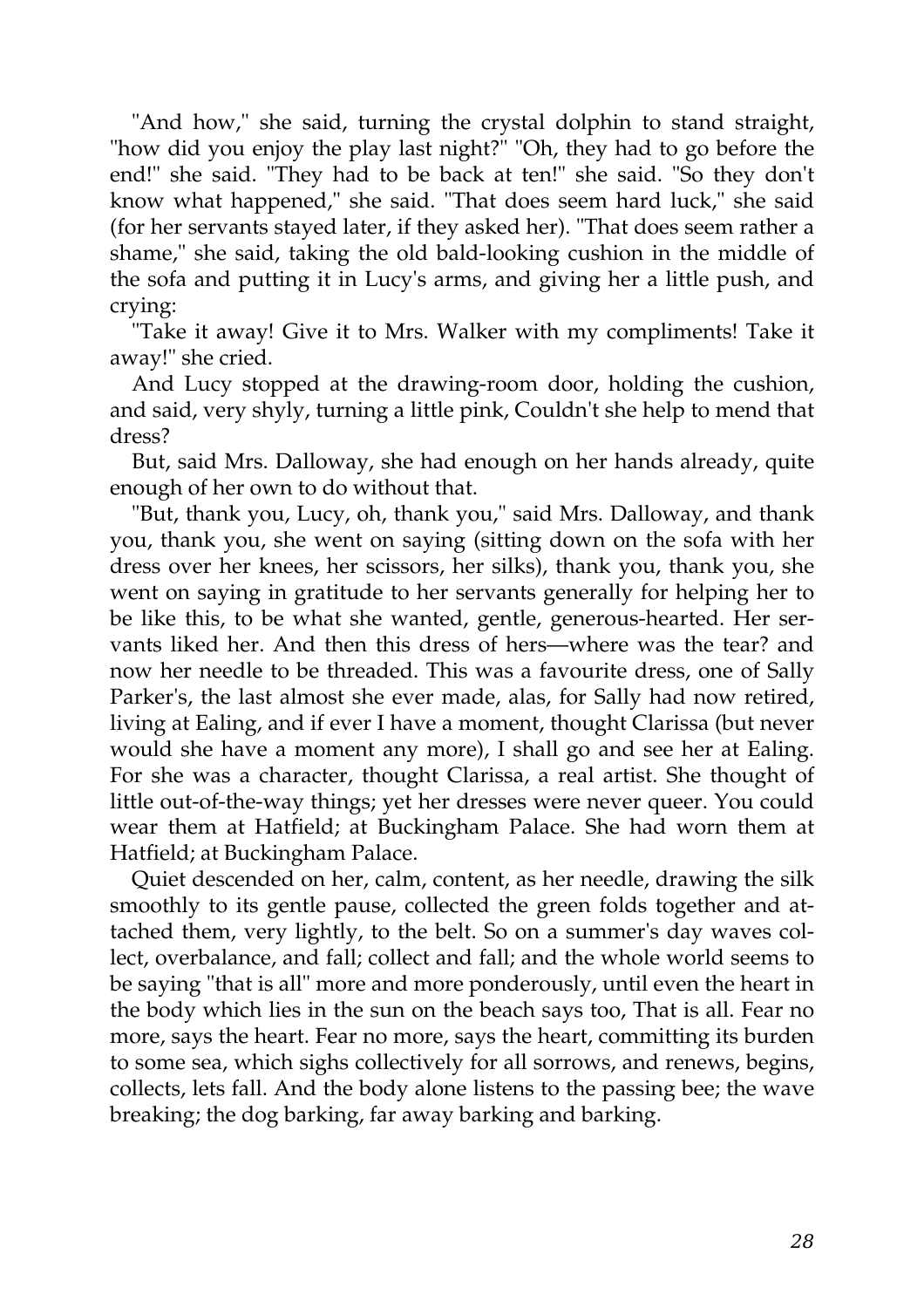"Heavens, the front-door bell!" exclaimed Clarissa, staying her needle. Roused, she listened.

"Mrs. Dalloway will see me," said the elderly man in the hall. "Oh yes, she will see *me,"* he repeated, putting Lucy aside very benevolently, and running upstairs ever so quickly. "Yes, yes, yes," he muttered as he ran upstairs. "She will see me. After five years in India, Clarissa will see me."

"Who can—what can," asked Mrs. Dalloway (thinking it was outrageous to be interrupted at eleven o'clock on the morning of the day she was giving a party), hearing a step on the stairs. She heard a hand upon the door. She made to hide her dress, like a virgin protecting chastity, respecting privacy. Now the brass knob slipped. Now the door opened, and in came—for a single second she could not remember what he was called! so surprised she was to see him, so glad, so shy, so utterly taken aback to have Peter Walsh come to her unexpectedly in the morning! (She had not read his letter.)

"And how are you?" said Peter Walsh, positively trembling; taking both her hands; kissing both her hands. She's grown older, he thought, sitting down. I shan't tell her anything about it, he thought, for she's grown older. She's looking at me, he thought, a sudden embarrassment coming over him, though he had kissed her hands. Putting his hand into his pocket, he took out a large pocket-knife and half opened the blade.

Exactly the same, thought Clarissa; the same queer look; the same check suit; a little out of the straight his face is, a little thinner, dryer, perhaps, but he looks awfully well, and just the same.

"How heavenly it is to see you again!" she exclaimed. He had his knife out. That's so like him, she thought.

He had only reached town last night, he said; would have to go down into the country at once; and how was everything, how was everybody—Richard? Elizabeth?

"And what's all this?" he said, tilting his pen-knife towards her green dress.

He's very well dressed, thought Clarissa; yet he always criticises *me.*

Here she is mending her dress; mending her dress as usual, he thought; here she's been sitting all the time I've been in India; mending her dress; playing about; going to parties; running to the House and back and all that, he thought, growing more and more irritated, more and more agitated, for there's nothing in the world so bad for some women as marriage, he thought; and politics; and having a Conservative husband, like the admirable Richard. So it is, so it is, he thought, shutting his knife with a snap.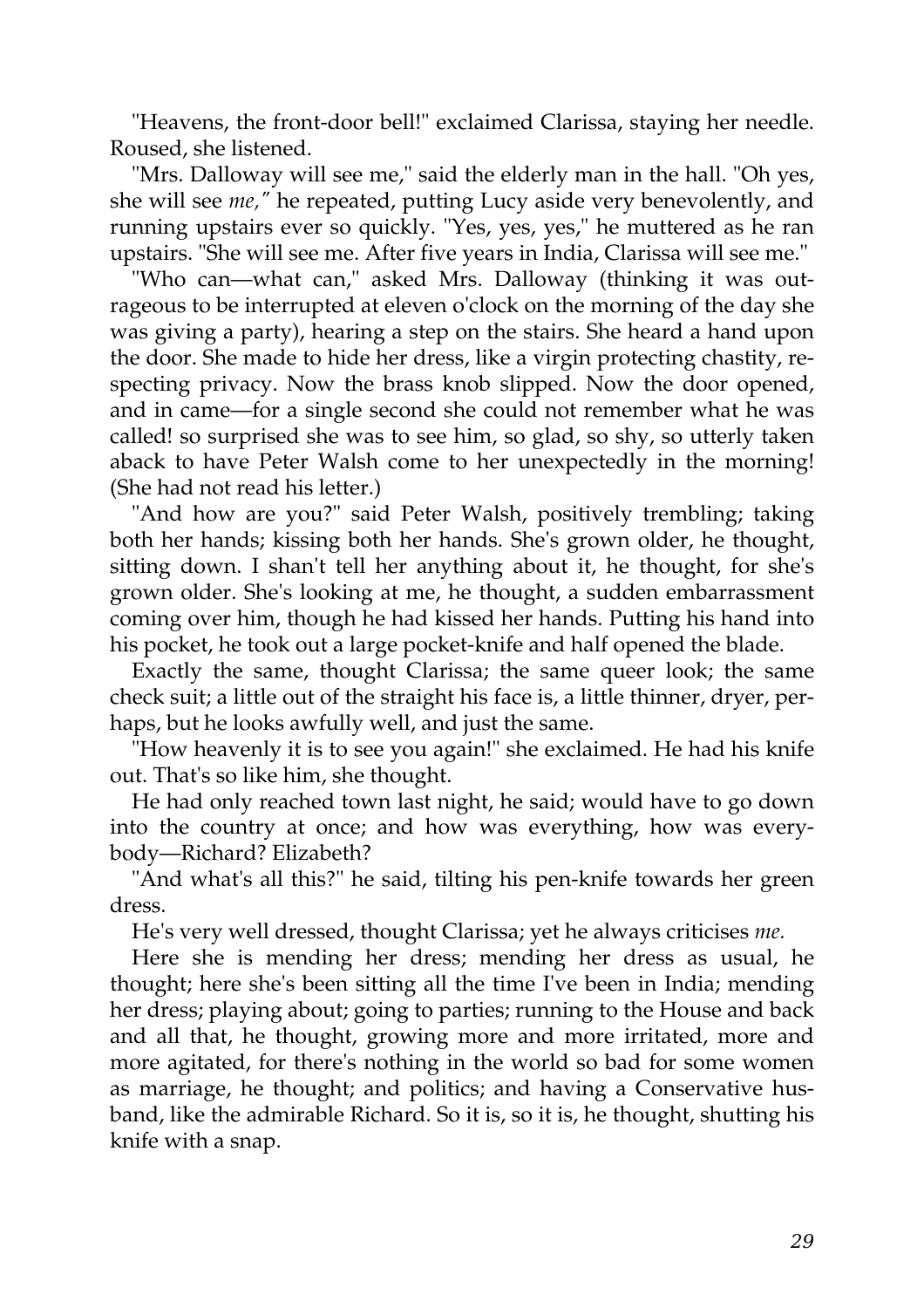"Richard's very well. Richard's at a Committee," said Clarissa.

And she opened her scissors, and said, did he mind her just finishing what she was doing to her dress, for they had a party that night?

"Which I shan't ask you to," she said. "My dear Peter!" she said.

But it was delicious to hear her say that—my dear Peter! Indeed, it was all so delicious—the silver, the chairs; all so delicious!

Why wouldn't she ask him to her party? he asked.

Now of course, thought Clarissa, he's enchanting! perfectly enchanting! Now I remember how impossible it was ever to make up my mind—and why did I make up my mind—not to marry him? she wondered, that awful summer?

"But it's so extraordinary that you should have come this morning!" she cried, putting her hands, one on top of another, down on her dress.

"Do you remember," she said, "how the blinds used to flap at Bourton?"

"They did," he said; and he remembered breakfasting alone, very awkwardly, with her father; who had died; and he had not written to Clarissa. But he had never got on well with old Parry, that querulous, weak-kneed old man, Clarissa's father, Justin Parry.

"I often wish I'd got on better with your father," he said.

"But he never liked any one who—our friends," said Clarissa; and could have bitten her tongue for thus reminding Peter that he had wanted to marry her.

Of course I did, thought Peter; it almost broke my heart too, he thought; and was overcome with his own grief, which rose like a moon looked at from a terrace, ghastly beautiful with light from the sunken day. I was more unhappy than I've ever been since, he thought. And as if in truth he were sitting there on the terrace he edged a little towards Clarissa; put his hand out; raised it; let it fall. There above them it hung, that moon. She too seemed to be sitting with him on the terrace, in the moonlight.

"Herbert has it now," she said. "I never go there now," she said.

Then, just as happens on a terrace in the moonlight, when one person begins to feel ashamed that he is already bored, and yet as the other sits silent, very quiet, sadly looking at the moon, does not like to speak, moves his foot, clears his throat, notices some iron scroll on a table leg, stirs a leaf, but says nothing—so Peter Walsh did now. For why go back like this to the past? he thought. Why make him think of it again? Why make him suffer, when she had tortured him so infernally? Why?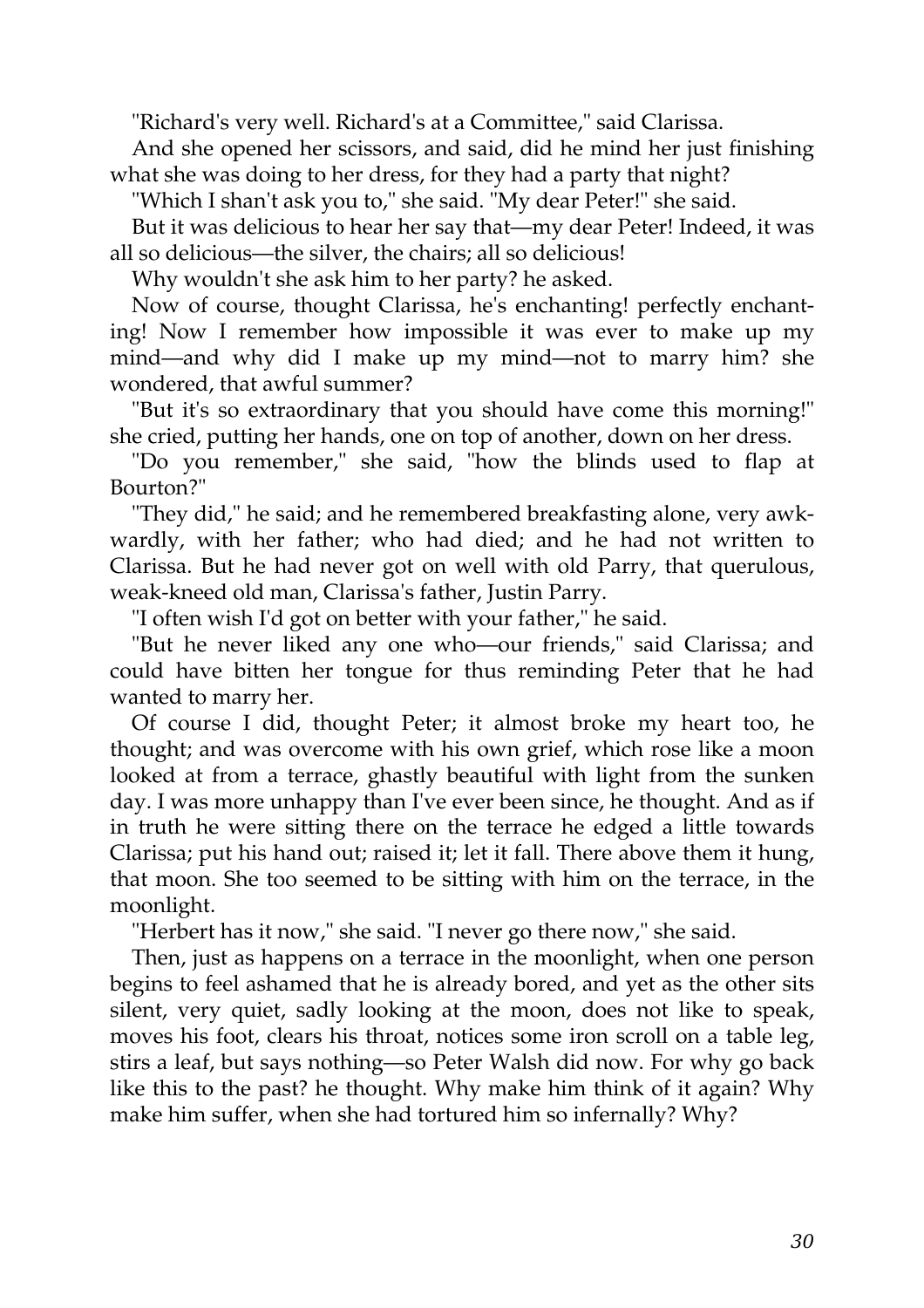"Do you remember the lake?" she said, in an abrupt voice, under the pressure of an emotion which caught her heart, made the muscles of her throat stiff, and contracted her lips in a spasm as she said "lake." For she was a child, throwing bread to the ducks, between her parents, and at the same time a grown woman coming to her parents who stood by the lake, holding her life in her arms which, as she neared them, grew larger and larger in her arms, until it became a whole life, a complete life, which she put down by them and said, "This is what I have made of it! This!" And what had she made of it? What, indeed? sitting there sewing this morning with Peter.

She looked at Peter Walsh; her look, passing through all that time and that emotion, reached him doubtfully; settled on him tearfully; and rose and fluttered away, as a bird touches a branch and rises and flutters away. Quite simply she wiped her eyes.

"Yes," said Peter. "Yes, yes, yes," he said, as if she drew up to the surface something which positively hurt him as it rose. Stop! Stop! he wanted to cry. For he was not old; his life was not over; not by any means. He was only just past fifty. Shall I tell her, he thought, or not? He would like to make a clean breast of it all. But she is too cold, he thought; sewing, with her scissors; Daisy would look ordinary beside Clarissa. And she would think me a failure, which I am in their sense, he thought; in the Dalloways' sense. Oh yes, he had no doubt about that; he was a failure, compared with all this—the inlaid table, the mounted paperknife, the dolphin and the candlesticks, the chair-covers and the old valuable English tinted prints—he was a failure! I detest the smugness of the whole affair, he thought; Richard's doing, not Clarissa's; save that she married him. (Here Lucy came into the room, carrying silver, more silver, but charming, slender, graceful she looked, he thought, as she stooped to put it down.) And this has been going on all the time! he thought; week after week; Clarissa's life; while I—he thought; and at once everything seemed to radiate from him; journeys; rides; quarrels; adventures; bridge parties; love affairs; work; work, work! and he took out his knife quite openly—his old horn-handled knife which Clarissa could swear he had had these thirty years—and clenched his fist upon it.

What an extraordinary habit that was, Clarissa thought; always playing with a knife. Always making one feel, too, frivolous; empty-minded; a mere silly chatterbox, as he used. But I too, she thought, and, taking up her needle, summoned, like a Queen whose guards have fallen asleep and left her unprotected (she had been quite taken aback by this visit—it had upset her) so that any one can stroll in and have a look at her where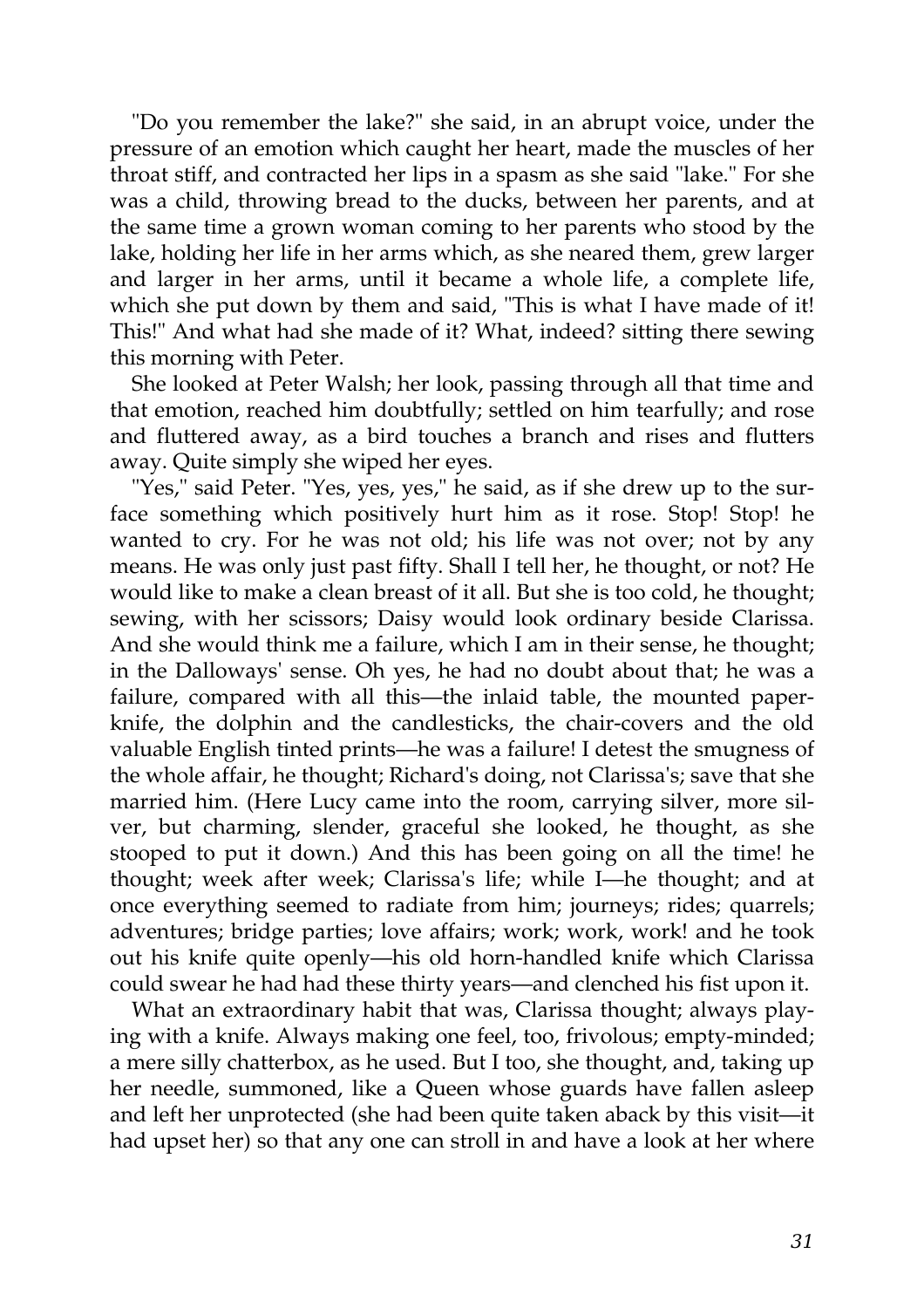she lies with the brambles curving over her, summoned to her help the things she did; the things she liked; her husband; Elizabeth; her self, in short, which Peter hardly knew now, all to come about her and beat off the enemy.

"Well, and what's happened to you?" she said. So before a battle begins, the horses paw the ground; toss their heads; the light shines on their flanks; their necks curve. So Peter Walsh and Clarissa, sitting side by side on the blue sofa, challenged each other. His powers chafed and tossed in him. He assembled from different quarters all sorts of things; praise; his career at Oxford; his marriage, which she knew nothing whatever about; how he had loved; and altogether done his job.

"Millions of things!" he exclaimed, and, urged by the assembly of powers which were now charging this way and that and giving him the feeling at once frightening and extremely exhilarating of being rushed through the air on the shoulders of people he could no longer see, he raised his hands to his forehead.

Clarissa sat very upright; drew in her breath.

"I am in love," he said, not to her however, but to some one raised up in the dark so that you could not touch her but must lay your garland down on the grass in the dark.

"In love," he repeated, now speaking rather dryly to Clarissa Dalloway; "in love with a girl in India." He had deposited his garland. Clarissa could make what she would of it.

"In love!" she said. That he at his age should be sucked under in his little bow-tie by that monster! And there's no flesh on his neck; his hands are red; and he's six months older than I am! her eye flashed back to her; but in her heart she felt, all the same, he is in love. He has that, she felt; he is in love.

But the indomitable egotism which for ever rides down the hosts opposed to it, the river which says on, on, on; even though, it admits, there may be no goal for us whatever, still on, on; this indomitable egotism charged her cheeks with colour; made her look very young; very pink; very bright-eyed as she sat with her dress upon her knee, and her needle held to the end of green silk, trembling a little. He was in love! Not with her. With some younger woman, of course.

"And who is she?" she asked.

Now this statue must be brought from its height and set down between them.

"A married woman, unfortunately," he said; "the wife of a Major in the Indian Army."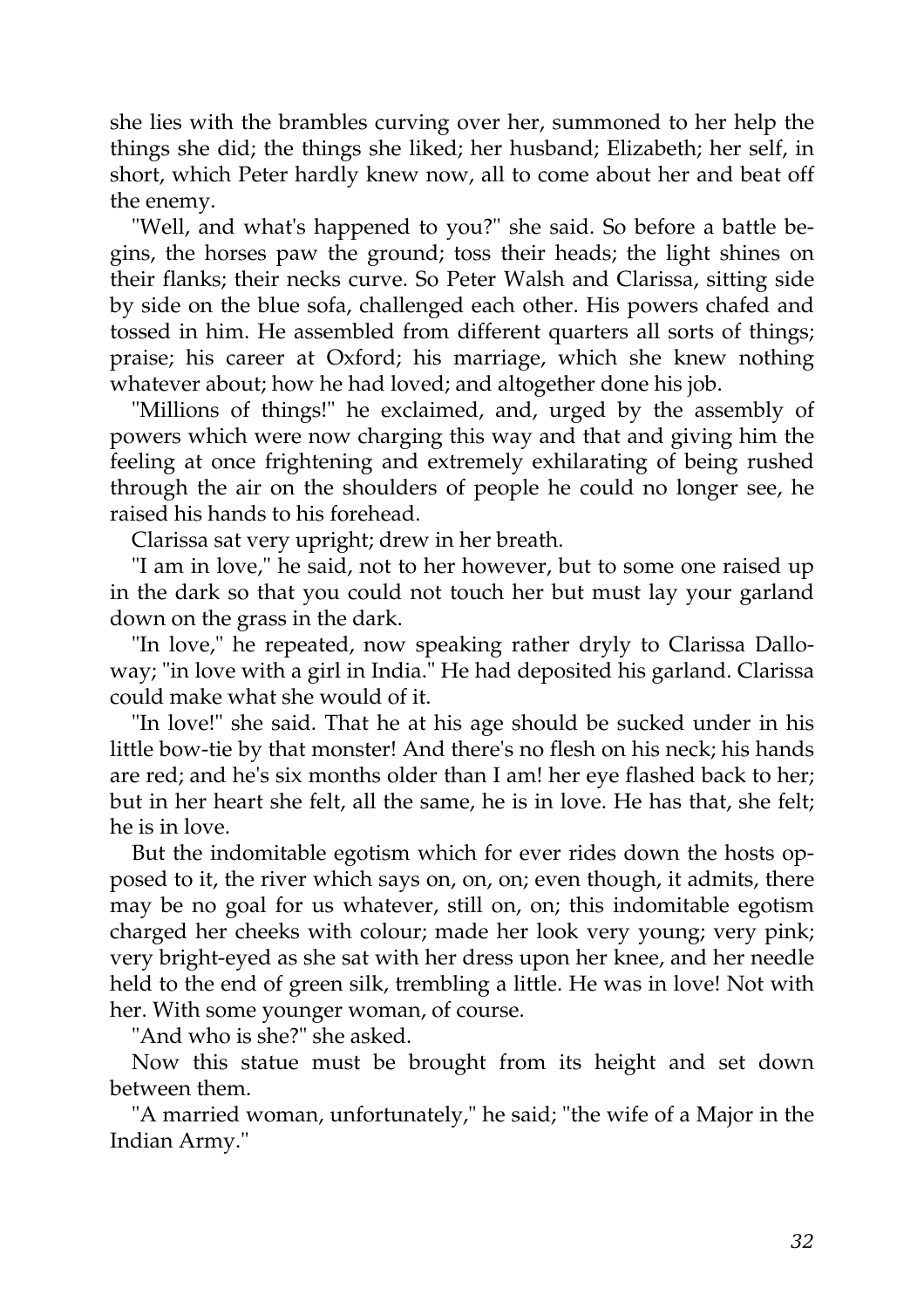And with a curious ironical sweetness he smiled as he placed her in this ridiculous way before Clarissa.

(All the same, he is in love, thought Clarissa.)

"She has," he continued, very reasonably, "two small children; a boy and a girl; and I have come over to see my lawyers about the divorce."

There they are! he thought. Do what you like with them, Clarissa! There they are! And second by second it seemed to him that the wife of the Major in the Indian Army (his Daisy) and her two small children became more and more lovely as Clarissa looked at them; as if he had set light to a grey pellet on a plate and there had risen up a lovely tree in the brisk sea-salted air of their intimacy (for in some ways no one understood him, felt with him, as Clarissa did)—their exquisite intimacy.

She flattered him; she fooled him, thought Clarissa; shaping the woman, the wife of the Major in the Indian Army, with three strokes of a knife. What a waste! What a folly! All his life long Peter had been fooled like that; first getting sent down from Oxford; next marrying the girl on the boat going out to India; now the wife of a Major in the Indian Army—thank Heaven she had refused to marry him! Still, he was in love; her old friend, her dear Peter, he was in love.

"But what are you going to do?" she asked him. Oh the lawyers and solicitors, Messrs. Hooper and Grateley of Lincoln's Inn, they were going to do it, he said. And he actually pared his nails with his pocket-knife.

For Heaven's sake, leave your knife alone! she cried to herself in irrepressible irritation; it was his silly unconventionality, his weakness; his lack of the ghost of a notion what any one else was feeling that annoyed her, had always annoyed her; and now at his age, how silly!

I know all that, Peter thought; I know what I'm up against, he thought, running his finger along the blade of his knife, Clarissa and Dalloway and all the rest of them; but I'll show Clarissa—and then to his utter surprise, suddenly thrown by those uncontrollable forces thrown through the air, he burst into tears; wept; wept without the least shame, sitting on the sofa, the tears running down his cheeks.

And Clarissa had leant forward, taken his hand, drawn him to her, kissed him,—actually had felt his face on hers before she could down the brandishing of silver flashing—plumes like pampas grass in a tropic gale in her breast, which, subsiding, left her holding his hand, patting his knee and, feeling as she sat back extraordinarily at her ease with him and light-hearted, all in a clap it came over her, If I had married him, this gaiety would have been mine all day!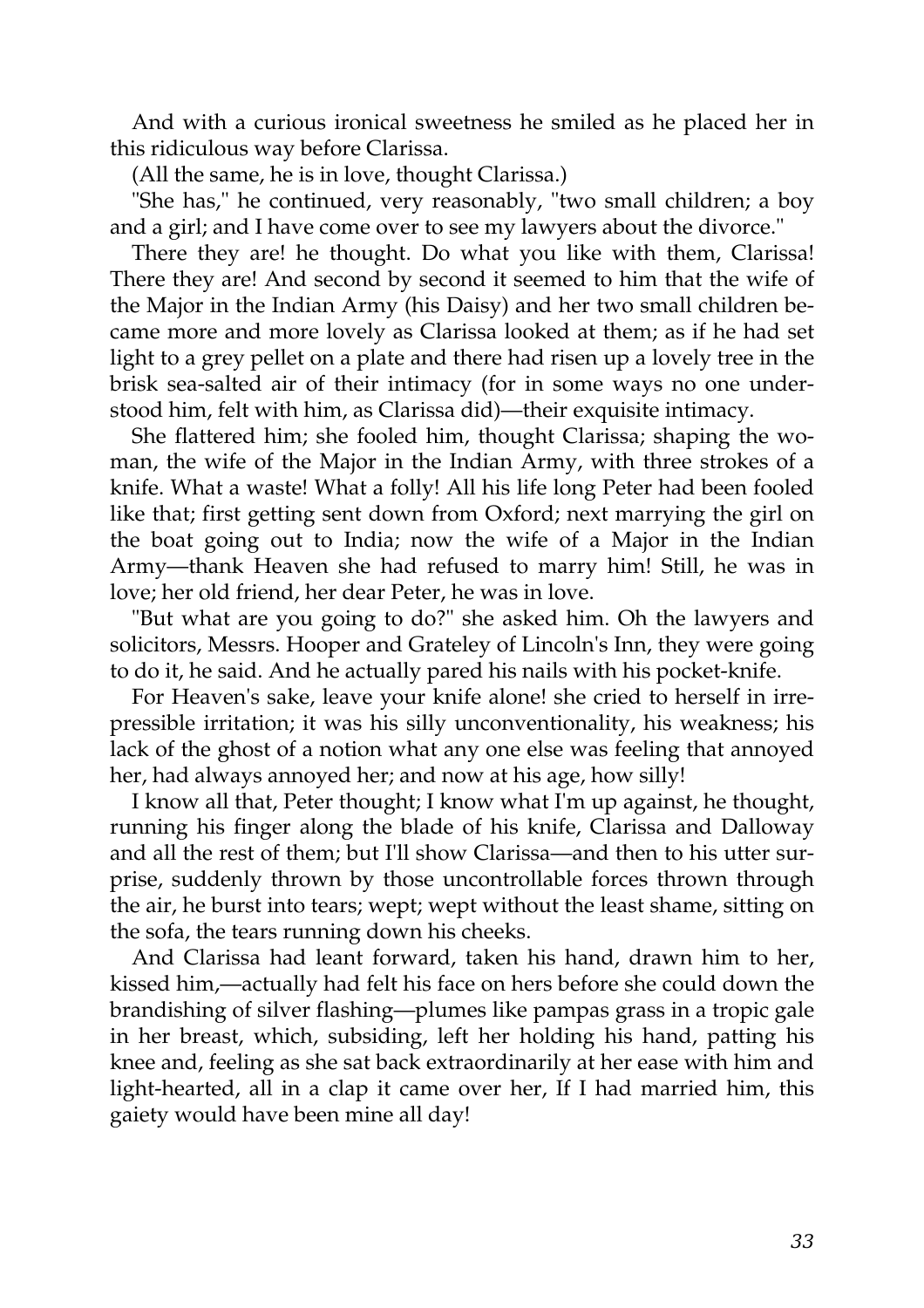It was all over for her. The sheet was stretched and the bed narrow. She had gone up into the tower alone and left them blackberrying in the sun. The door had shut, and there among the dust of fallen plaster and the litter of birds' nests how distant the view had looked, and the sounds came thin and chill (once on Leith Hill, she remembered), and Richard, Richard! she cried, as a sleeper in the night starts and stretches a hand in the dark for help. Lunching with Lady Bruton, it came back to her. He has left me; I am alone for ever, she thought, folding her hands upon her knee.

Peter Walsh had got up and crossed to the window and stood with his back to her, flicking a bandanna handkerchief from side to side. Masterly and dry and desolate he looked, his thin shoulder-blades lifting his coat slightly; blowing his nose violently. Take me with you, Clarissa thought impulsively, as if he were starting directly upon some great voyage; and then, next moment, it was as if the five acts of a play that had been very exciting and moving were now over and she had lived a lifetime in them and had run away, had lived with Peter, and it was now over.

Now it was time to move, and, as a woman gathers her things together, her cloak, her gloves, her opera-glasses, and gets up to go out of the theatre into the street, she rose from the sofa and went to Peter.

And it was awfully strange, he thought, how she still had the power, as she came tinkling, rustling, still had the power as she came across the room, to make the moon, which he detested, rise at Bourton on the terrace in the summer sky.

"Tell me," he said, seizing her by the shoulders. "Are you happy, Clarissa? Does Richard—"

The door opened.

"Here is my Elizabeth," said Clarissa, emotionally, histrionically, perhaps.

"How d'y do?" said Elizabeth coming forward.

The sound of Big Ben striking the half-hour struck out between them with extraordinary vigour, as if a young man, strong, indifferent, inconsiderate, were swinging dumb-bells this way and that.

"Hullo, Elizabeth!" cried Peter, stuffing his handkerchief into his pocket, going quickly to her, saying "Good-bye, Clarissa" without looking at her, leaving the room quickly, and running downstairs and opening the hall door.

"Peter! Peter!" cried Clarissa, following him out on to the landing. "My party to-night! Remember my party to-night!" she cried, having to raise her voice against the roar of the open air, and, overwhelmed by the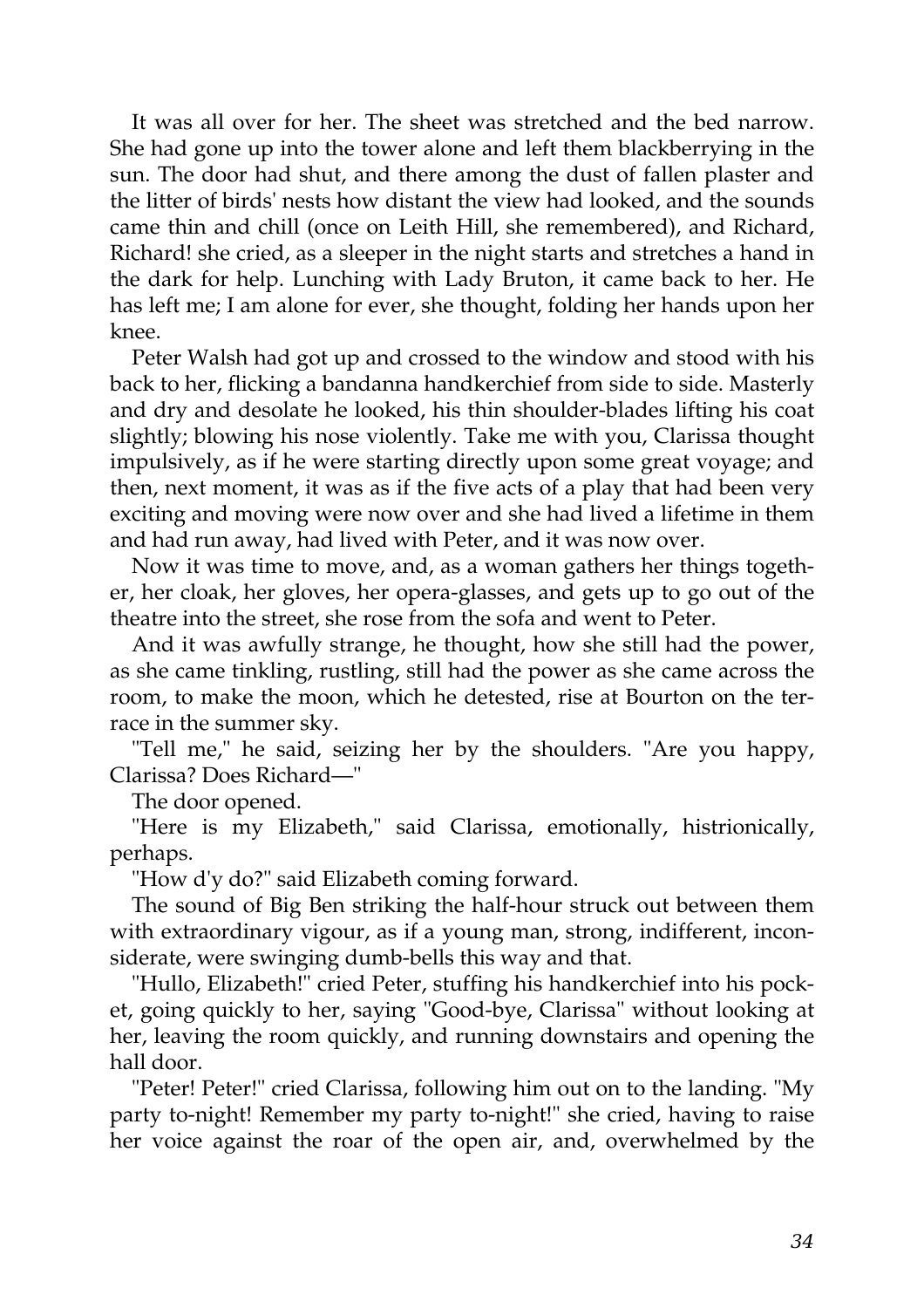traffic and the sound of all the clocks striking, her voice crying "Remember my party to-night!" sounded frail and thin and very far away as Peter Walsh shut the door.

Remember my party, remember my party, said Peter Walsh as he stepped down the street, speaking to himself rhythmically, in time with the flow of the sound, the direct downright sound of Big Ben striking the half-hour. (The leaden circles dissolved in the air.) Oh these parties, he thought; Clarissa's parties. Why does she give these parties, he thought. Not that he blamed her or this effigy of a man in a tail-coat with a carnation in his buttonhole coming towards him. Only one person in the world could be as he was, in love. And there he was, this fortunate man, himself, reflected in the plate-glass window of a motor-car manufacturer in Victoria Street. All India lay behind him; plains, mountains; epidemics of cholera; a district twice as big as Ireland; decisions he had come to alone—he, Peter Walsh; who was now really for the first time in his life, in love. Clarissa had grown hard, he thought; and a trifle sentimental into the bargain, he suspected, looking at the great motor-cars capable of doing—how many miles on how many gallons? For he had a turn for mechanics; had invented a plough in his district, had ordered wheel-barrows from England, but the coolies wouldn't use them, all of which Clarissa knew nothing whatever about.

The way she said "Here is my Elizabeth!"—that annoyed him. Why not "Here's Elizabeth" simply? It was insincere. And Elizabeth didn't like it either. (Still the last tremors of the great booming voice shook the air round him; the half-hour; still early; only half-past eleven still.) For he understood young people; he liked them. There was always something cold in Clarissa, he thought. She had always, even as a girl, a sort of timidity, which in middle age becomes conventionality, and then it's all up, it's all up, he thought, looking rather drearily into the glassy depths, and wondering whether by calling at that hour he had annoyed her; overcome with shame suddenly at having been a fool; wept; been emotional; told her everything, as usual, as usual.

As a cloud crosses the sun, silence falls on London; and falls on the mind. Effort ceases. Time flaps on the mast. There we stop; there we stand. Rigid, the skeleton of habit alone upholds the human frame. Where there is nothing, Peter Walsh said to himself; feeling hollowed out, utterly empty within. Clarissa refused me, he thought. He stood there thinking, Clarissa refused me.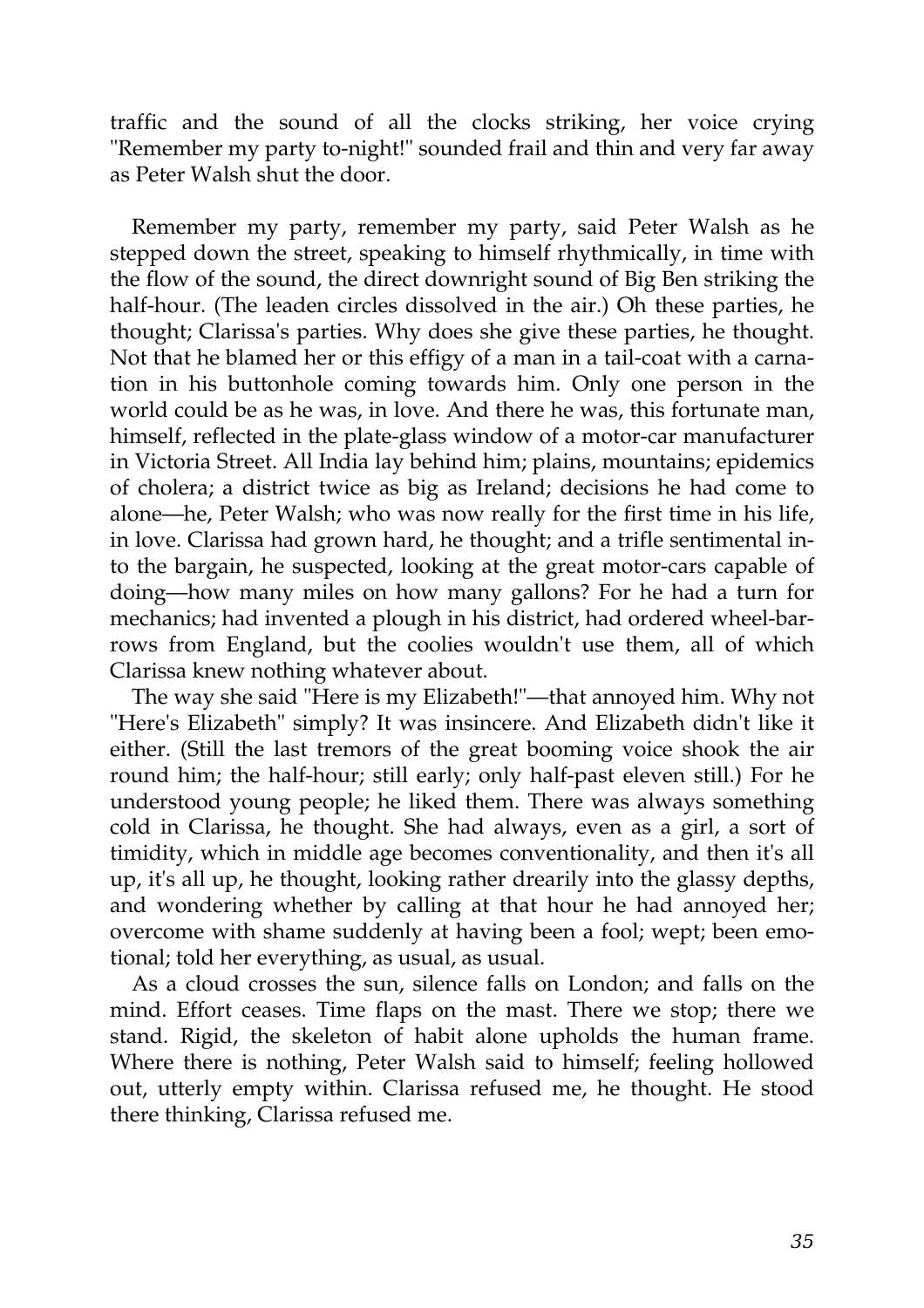Ah, said St. Margaret's, like a hostess who comes into her drawingroom on the very stroke of the hour and finds her guests there already. I am not late. No, it is precisely half-past eleven, she says. Yet, though she is perfectly right, her voice, being the voice of the hostess, is reluctant to inflict its individuality. Some grief for the past holds it back; some concern for the present. It is half-past eleven, she says, and the sound of St. Margaret's glides into the recesses of the heart and buries itself in ring after ring of sound, like something alive which wants to confide itself, to disperse itself, to be, with a tremor of delight, at rest—like Clarissa herself, thought Peter Walsh, coming down the stairs on the stroke of the hour in white. It is Clarissa herself, he thought, with a deep emotion, and an extraordinarily clear, yet puzzling, recollection of her, as if this bell had come into the room years ago, where they sat at some moment of great intimacy, and had gone from one to the other and had left, like a bee with honey, laden with the moment. But what room? What moment? And why had he been so profoundly happy when the clock was striking? Then, as the sound of St. Margaret's languished, he thought, She has been ill, and the sound expressed languor and suffering. It was her heart, he remembered; and the sudden loudness of the final stroke tolled for death that surprised in the midst of life, Clarissa falling where she stood, in her drawing-room. No! No! he cried. She is not dead! I am not old, he cried, and marched up Whitehall, as if there rolled down to him, vigorous, unending, his future.

He was not old, or set, or dried in the least. As for caring what they said of him—the Dalloways, the Whitbreads, and their set, he cared not a straw—not a straw (though it was true he would have, some time or other, to see whether Richard couldn't help him to some job). Striding, staring, he glared at the statue of the Duke of Cambridge. He had been sent down from Oxford—true. He had been a Socialist, in some sense a failure—true. Still the future of civilisation lies, he thought, in the hands of young men like that; of young men such as he was, thirty years ago; with their love of abstract principles; getting books sent out to them all the way from London to a peak in the Himalayas; reading science; reading philosophy. The future lies in the hands of young men like that, he thought.

A patter like the patter of leaves in a wood came from behind, and with it a rustling, regular thudding sound, which as it overtook him drummed his thoughts, strict in step, up Whitehall, without his doing. Boys in uniform, carrying guns, marched with their eyes ahead of them, marched, their arms stiff, and on their faces an expression like the letters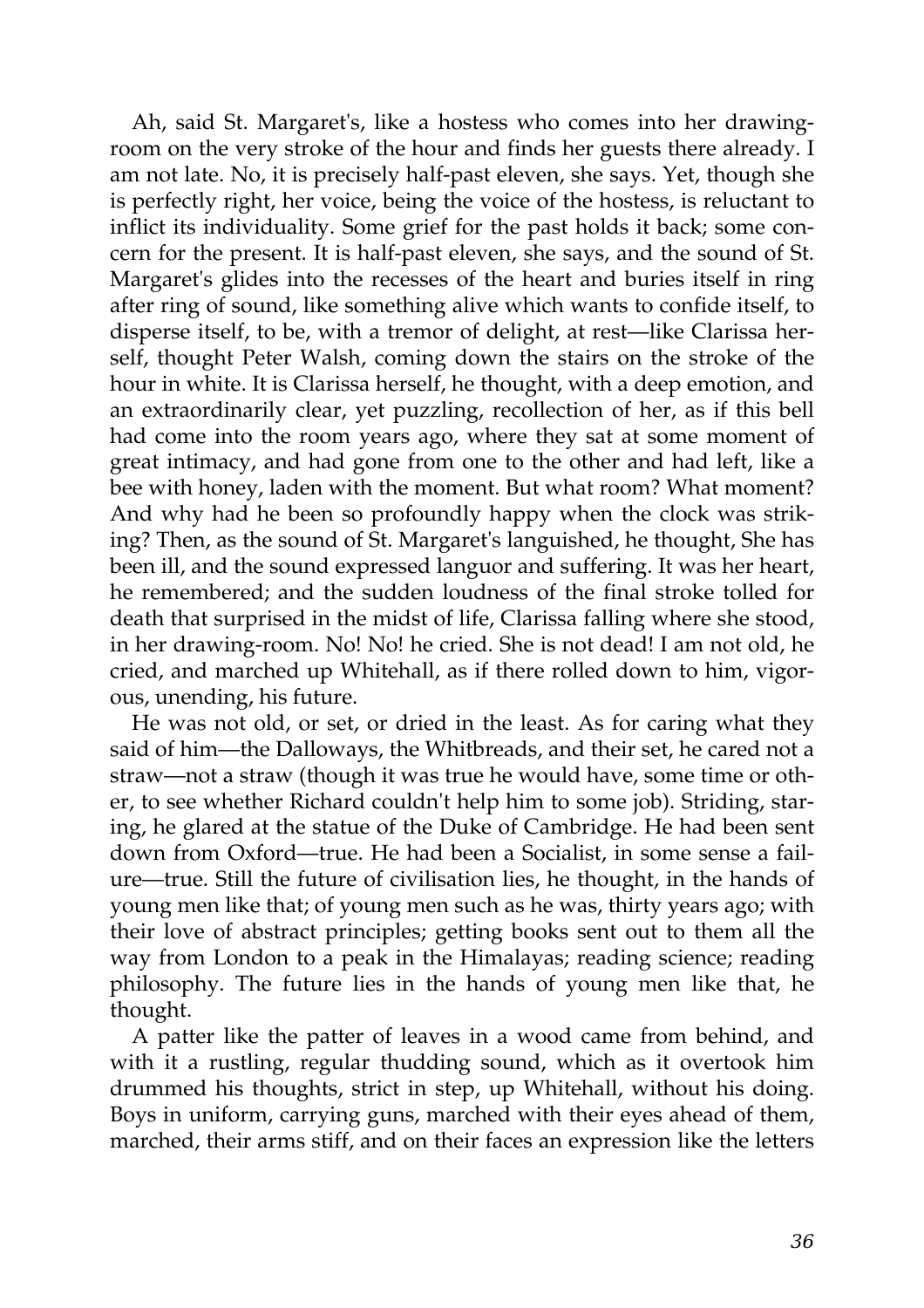of a legend written round the base of a statue praising duty, gratitude, fidelity, love of England.

It is, thought Peter Walsh, beginning to keep step with them, a very fine training. But they did not look robust. They were weedy for the most part, boys of sixteen, who might, to-morrow, stand behind bowls of rice, cakes of soap on counters. Now they wore on them unmixed with sensual pleasure or daily preoccupations the solemnity of the wreath which they had fetched from Finsbury Pavement to the empty tomb. They had taken their vow. The traffic respected it; vans were stopped.

I can't keep up with them, Peter Walsh thought, as they marched up Whitehall, and sure enough, on they marched, past him, past every one, in their steady way, as if one will worked legs and arms uniformly, and life, with its varieties, its irreticences, had been laid under a pavement of monuments and wreaths and drugged into a stiff yet staring corpse by discipline. One had to respect it; one might laugh; but one had to respect it, he thought. There they go, thought Peter Walsh, pausing at the edge of the pavement; and all the exalted statues, Nelson, Gordon, Havelock, the black, the spectacular images of great soldiers stood looking ahead of them, as if they too had made the same renunciation (Peter Walsh felt he too had made it, the great renunciation), trampled under the same temptations, and achieved at length a marble stare. But the stare Peter Walsh did not want for himself in the least; though he could respect it in others. He could respect it in boys. They don't know the troubles of the flesh yet, he thought, as the marching boys disappeared in the direction of the Strand—all that I've been through, he thought, crossing the road, and standing under Gordon's statue, Gordon whom as a boy he had worshipped; Gordon standing lonely with one leg raised and his arms crossed,—poor Gordon, he thought.

And just because nobody yet knew he was in London, except Clarissa, and the earth, after the voyage, still seemed an island to him, the strangeness of standing alone, alive, unknown, at half-past eleven in Trafalgar Square overcame him. What is it? Where am I? And why, after all, does one do it? he thought, the divorce seeming all moonshine. And down his mind went flat as a marsh, and three great emotions bowled over him; understanding; a vast philanthropy; and finally, as if the result of the others, an irrepressible, exquisite delight; as if inside his brain by another hand strings were pulled, shutters moved, and he, having nothing to do with it, yet stood at the opening of endless avenues, down which if he chose he might wander. He had not felt so young for years.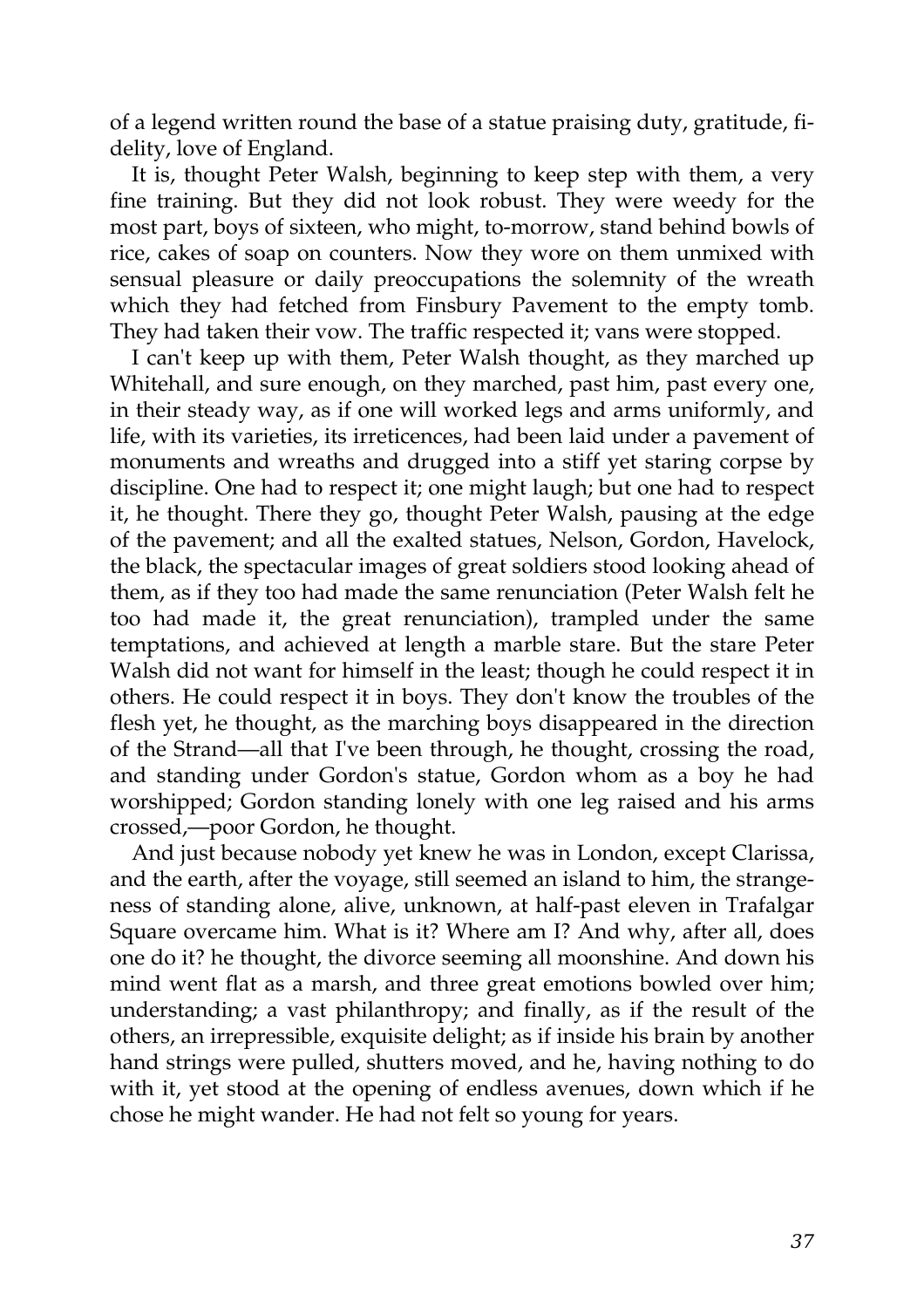He had escaped! was utterly free—as happens in the downfall of habit when the mind, like an unguarded flame, bows and bends and seems about to blow from its holding. I haven't felt so young for years! thought Peter, escaping (only of course for an hour or so) from being precisely what he was, and feeling like a child who runs out of doors, and sees, as he runs, his old nurse waving at the wrong window. But she's extraordinarily attractive, he thought, as, walking across Trafalgar Square in the direction of the Haymarket, came a young woman who, as she passed Gordon's statue, seemed, Peter Walsh thought (susceptible as he was), to shed veil after veil, until she became the very woman he had always had in mind; young, but stately; merry, but discreet; black, but enchanting.

Straightening himself and stealthily fingering his pocket-knife he started after her to follow this woman, this excitement, which seemed even with its back turned to shed on him a light which connected them, which singled him out, as if the random uproar of the traffic had whispered through hollowed hands his name, not Peter, but his private name which he called himself in his own thoughts. "You," she said, only "you," saying it with her white gloves and her shoulders. Then the thin long cloak which the wind stirred as she walked past Dent's shop in Cockspur Street blew out with an enveloping kindness, a mournful tenderness, as of arms that would open and take the tired—

But she's not married; she's young; quite young, thought Peter, the red carnation he had seen her wear as she came across Trafalgar Square burning again in his eyes and making her lips red. But she waited at the kerbstone. There was a dignity about her. She was not worldly, like Clarissa; not rich, like Clarissa. Was she, he wondered as she moved, respectable? Witty, with a lizard's flickering tongue, he thought (for one must invent, must allow oneself a little diversion), a cool waiting wit, a darting wit; not noisy.

She moved; she crossed; he followed her. To embarrass her was the last thing he wished. Still if she stopped he would say "Come and have an ice," he would say, and she would answer, perfectly simply, "Oh yes."

But other people got between them in the street, obstructing him, blotting her out. He pursued; she changed. There was colour in her cheeks; mockery in her eyes; he was an adventurer, reckless, he thought, swift, daring, indeed (landed as he was last night from India) a romantic buccaneer, careless of all these damned proprieties, yellow dressing-gowns, pipes, fishing-rods, in the shop windows; and respectability and evening parties and spruce old men wearing white slips beneath their waistcoats.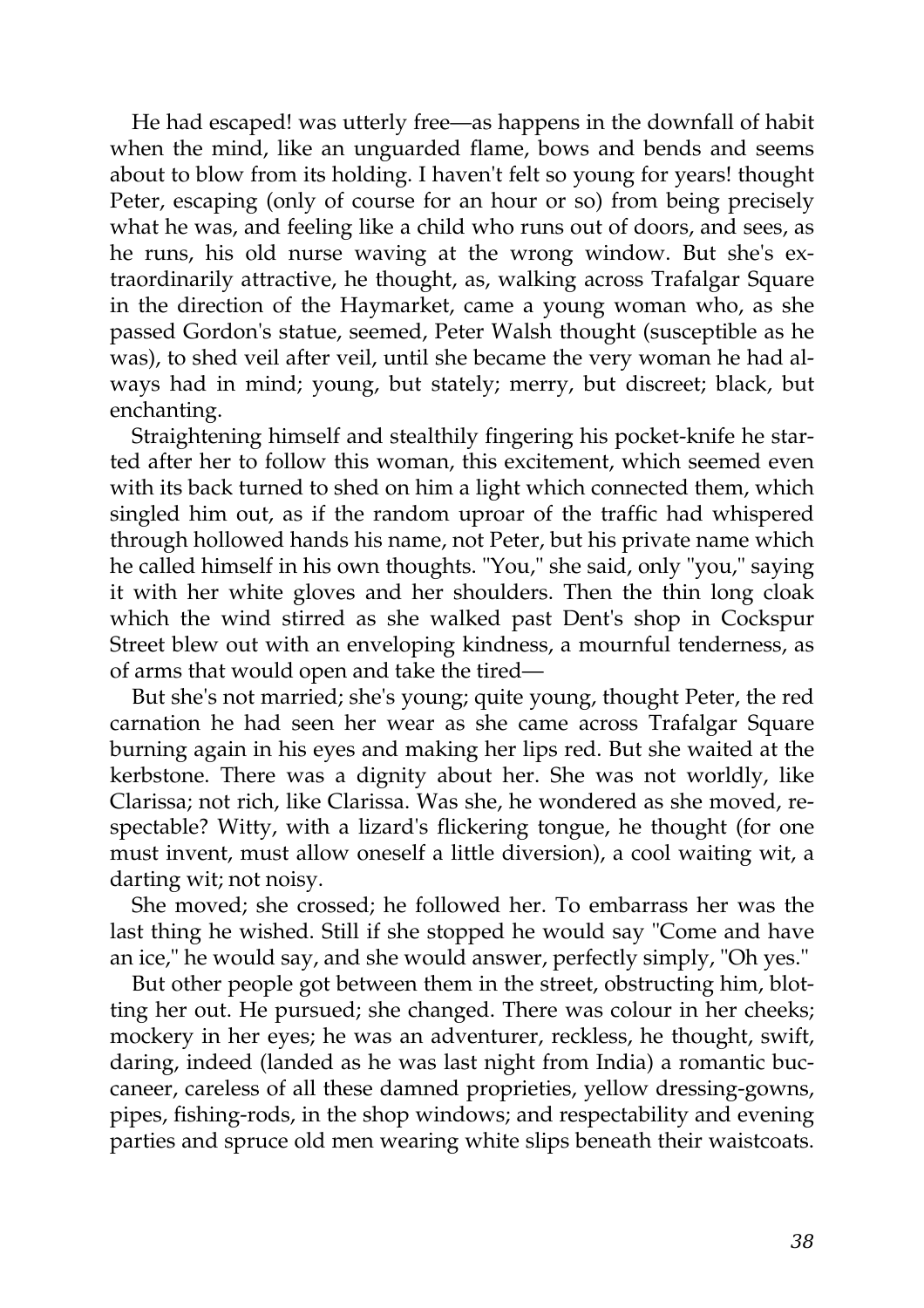He was a buccaneer. On and on she went, across Piccadilly, and up Regent Street, ahead of him, her cloak, her gloves, her shoulders combining with the fringes and the laces and the feather boas in the windows to make the spirit of finery and whimsy which dwindled out of the shops on to the pavement, as the light of a lamp goes wavering at night over hedges in the darkness.

Laughing and delightful, she had crossed Oxford Street and Great Portland Street and turned down one of the little streets, and now, and now, the great moment was approaching, for now she slackened, opened her bag, and with one look in his direction, but not at him, one look that bade farewell, summed up the whole situation and dismissed it triumphantly, for ever, had fitted her key, opened the door, and gone! Clarissa's voice saying, Remember my party, Remember my party, sang in his ears. The house was one of those flat red houses with hanging flower-baskets of vague impropriety. It was over.

Well, I've had my fun; I've had it, he thought, looking up at the swinging baskets of pale geraniums. And it was smashed to atoms—his fun, for it was half made up, as he knew very well; invented, this escapade with the girl; made up, as one makes up the better part of life, he thought—making oneself up; making her up; creating an exquisite amusement, and something more. But odd it was, and quite true; all this one could never share—it smashed to atoms.

He turned; went up the street, thinking to find somewhere to sit, till it was time for Lincoln's Inn—for Messrs. Hooper and Grateley. Where should he go? No matter. Up the street, then, towards Regent's Park. His boots on the pavement struck out "no matter"; for it was early, still very early.

It was a splendid morning too. Like the pulse of a perfect heart, life struck straight through the streets. There was no fumbling—no hesitation. Sweeping and swerving, accurately, punctually, noiselessly, there, precisely at the right instant, the motor-car stopped at the door. The girl, silk-stockinged, feathered, evanescent, but not to him particularly attractive (for he had had his fling), alighted. Admirable butlers, tawny chow dogs, halls laid in black and white lozenges with white blinds blowing, Peter saw through the opened door and approved of. A splendid achievement in its own way, after all, London; the season; civilisation. Coming as he did from a respectable Anglo-Indian family which for at least three generations had administered the affairs of a continent (it's strange, he thought, what a sentiment I have about that, disliking India, and empire, and army as he did), there were moments when civilisation,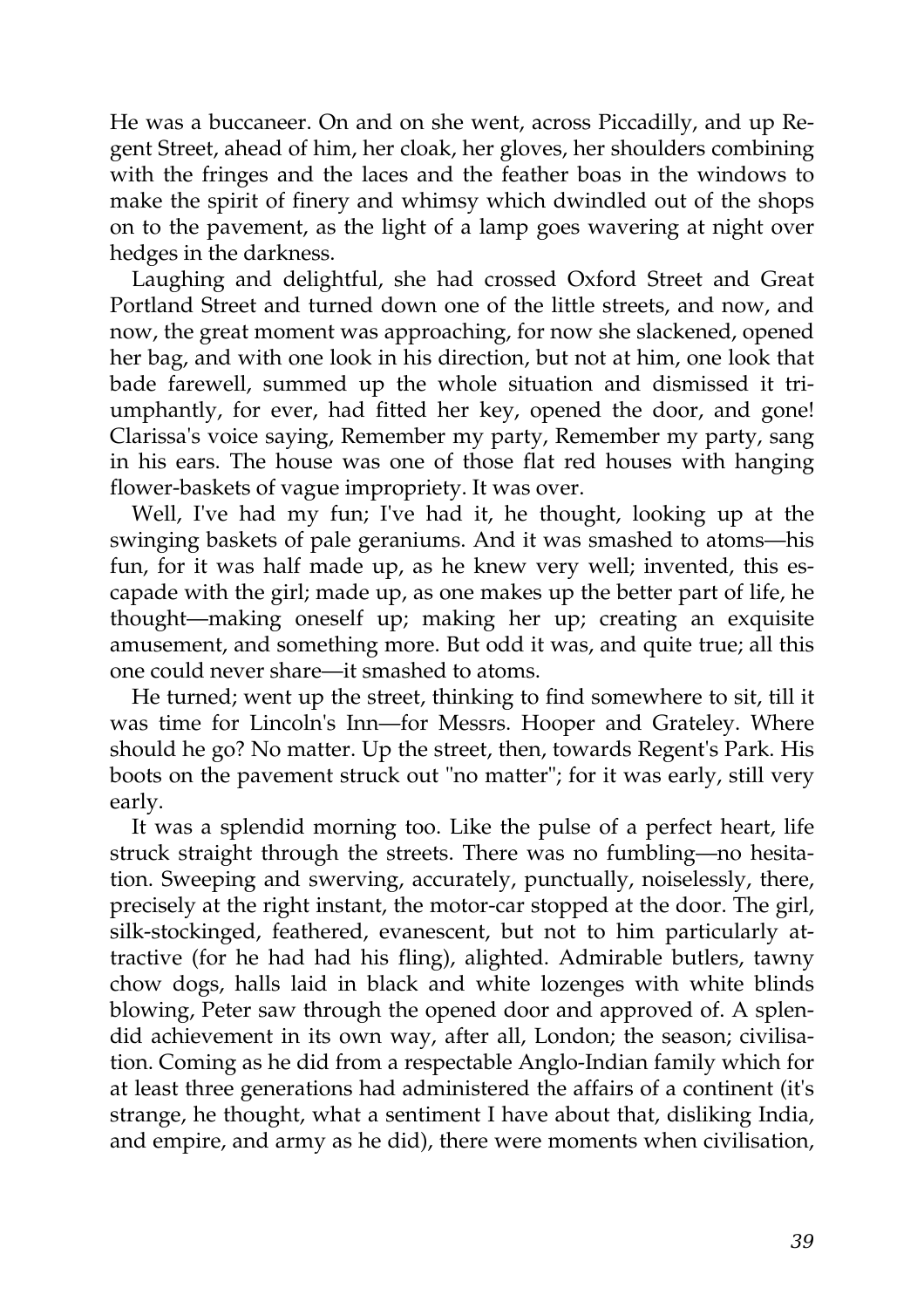even of this sort, seemed dear to him as a personal possession; moments of pride in England; in butlers; chow dogs; girls in their security. Ridiculous enough, still there it is, he thought. And the doctors and men of business and capable women all going about their business, punctual, alert, robust, seemed to him wholly admirable, good fellows, to whom one would entrust one's life, companions in the art of living, who would see one through. What with one thing and another, the show was really very tolerable; and he would sit down in the shade and smoke.

There was Regent's Park. Yes. As a child he had walked in Regent's Park—odd, he thought, how the thought of childhood keeps coming back to me—the result of seeing Clarissa, perhaps; for women live much more in the past than we do, he thought. They attach themselves to places; and their fathers—a woman's always proud of her father. Bourton was a nice place, a very nice place, but I could never get on with the old man, he thought. There was quite a scene one night—an argument about something or other, what, he could not remember. Politics presumably.

Yes, he remembered Regent's Park; the long straight walk; the little house where one bought air-balls to the left; an absurd statue with an inscription somewhere or other. He looked for an empty seat. He did not want to be bothered (feeling a little drowsy as he did) by people asking him the time. An elderly grey nurse, with a baby asleep in its perambulator—that was the best he could do for himself; sit down at the far end of the seat by that nurse.

She's a queer-looking girl, he thought, suddenly remembering Elizabeth as she came into the room and stood by her mother. Grown big; quite grown-up, not exactly pretty; handsome rather; and she can't be more than eighteen. Probably she doesn't get on with Clarissa. "There's my Elizabeth"—that sort of thing—why not "Here's Elizabeth" simply?—trying to make out, like most mothers, that things are what they're not. She trusts to her charm too much, he thought. She overdoes it.

The rich benignant cigar smoke eddied coolly down his throat; he puffed it out again in rings which breasted the air bravely for a moment; blue, circular—I shall try and get a word alone with Elizabeth to-night, he thought—then began to wobble into hour-glass shapes and taper away; odd shapes they take, he thought. Suddenly he closed his eyes, raised his hand with an effort, and threw away the heavy end of his cigar. A great brush swept smooth across his mind, sweeping across it moving branches, children's voices, the shuffle of feet, and people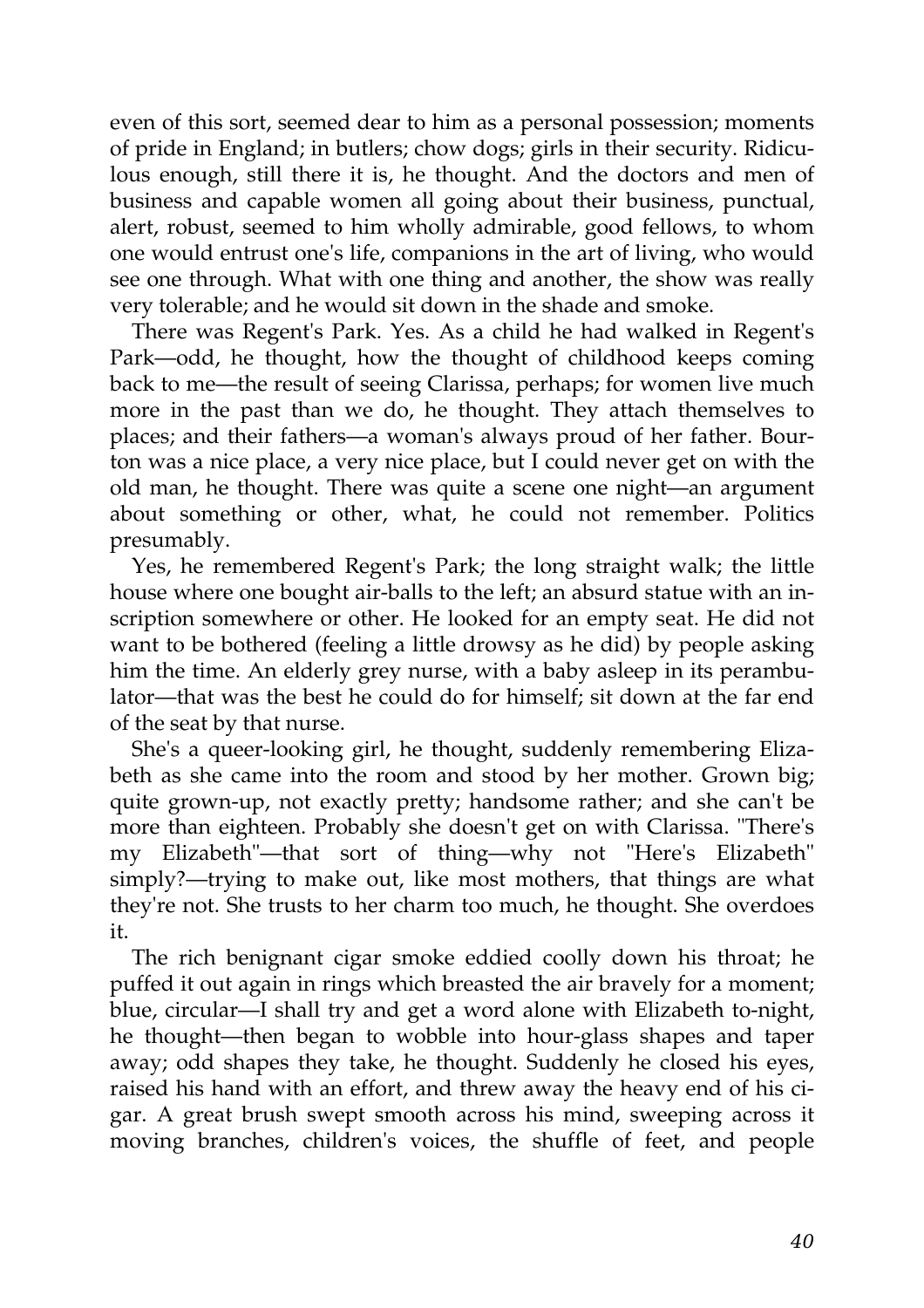passing, and humming traffic, rising and falling traffic. Down, down he sank into the plumes and feathers of sleep, sank, and was muffled over.

The grey nurse resumed her knitting as Peter Walsh, on the hot seat beside her, began snoring. In her grey dress, moving her hands indefatigably yet quietly, she seemed like the champion of the rights of sleepers, like one of those spectral presences which rise in twilight in woods made of sky and branches. The solitary traveller, haunter of lanes, disturber of ferns, and devastator of great hemlock plants, looking up, suddenly sees the giant figure at the end of the ride.

By conviction an atheist perhaps, he is taken by surprise with moments of extraordinary exaltation. Nothing exists outside us except a state of mind, he thinks; a desire for solace, for relief, for something outside these miserable pigmies, these feeble, these ugly, these craven men and women. But if he can conceive of her, then in some sort she exists, he thinks, and advancing down the path with his eyes upon sky and branches he rapidly endows them with womanhood; sees with amazement how grave they become; how majestically, as the breeze stirs them, they dispense with a dark flutter of the leaves charity, comprehension, absolution, and then, flinging themselves suddenly aloft, confound the piety of their aspect with a wild carouse.

Such are the visions which proffer great cornucopias full of fruit to the solitary traveller, or murmur in his ear like sirens lolloping away on the green sea waves, or are dashed in his face like bunches of roses, or rise to the surface like pale faces which fishermen flounder through floods to embrace.

Such are the visions which ceaselessly float up, pace beside, put their faces in front of, the actual thing; often overpowering the solitary traveller and taking away from him the sense of the earth, the wish to return, and giving him for substitute a general peace, as if (so he thinks as he advances down the forest ride) all this fever of living were simplicity itself; and myriads of things merged in one thing; and this figure, made of sky and branches as it is, had risen from the troubled sea (he is elderly, past fifty now) as a shape might be sucked up out of the waves to shower down from her magnificent hands compassion, comprehension, absolution. So, he thinks, may I never go back to the lamplight; to the sittingroom; never finish my book; never knock out my pipe; never ring for Mrs. Turner to clear away; rather let me walk straight on to this great figure, who will, with a toss of her head, mount me on her streamers and let me blow to nothingness with the rest.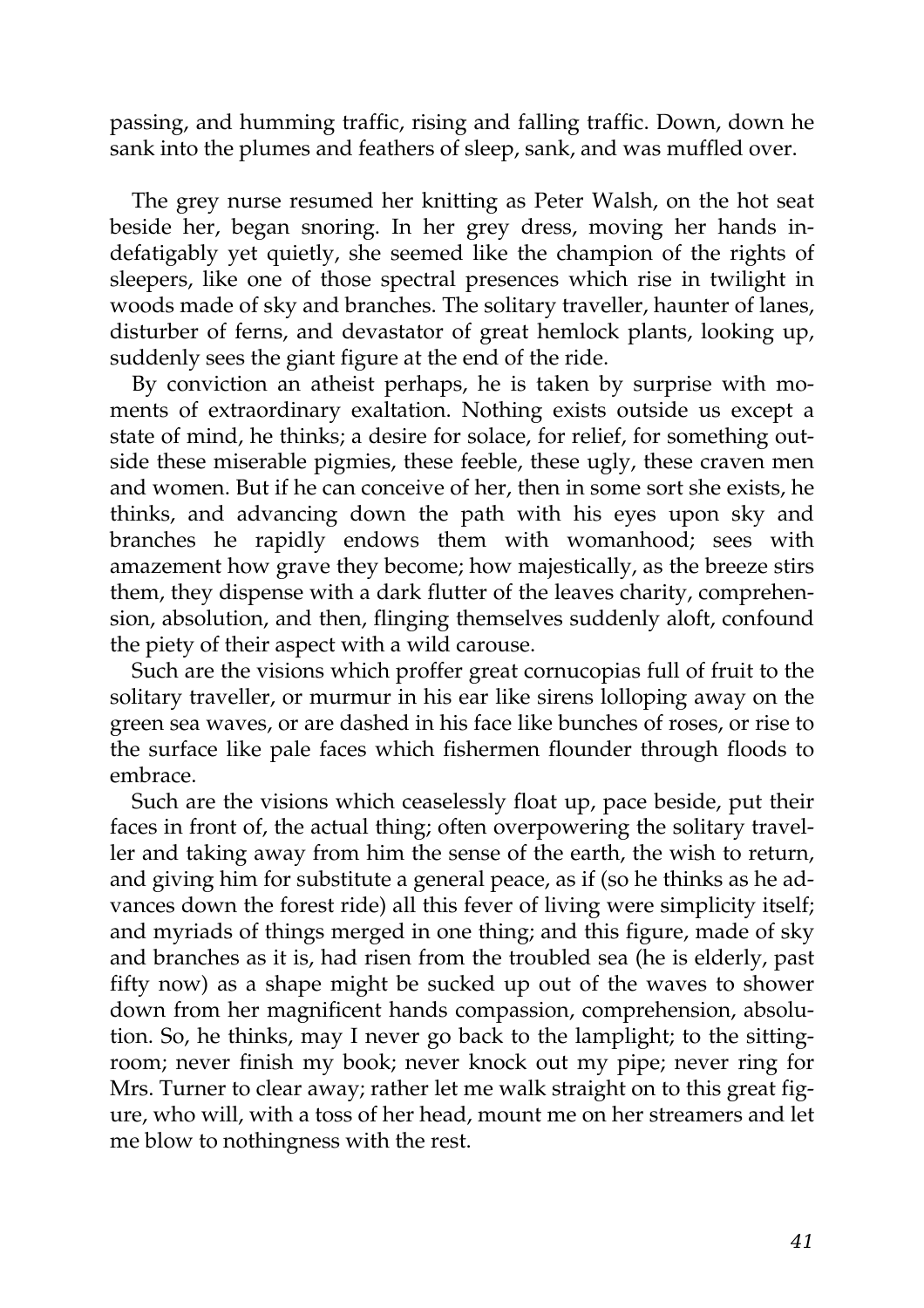Such are the visions. The solitary traveller is soon beyond the wood; and there, coming to the door with shaded eyes, possibly to look for his return, with hands raised, with white apron blowing, is an elderly woman who seems (so powerful is this infirmity) to seek, over a desert, a lost son; to search for a rider destroyed; to be the figure of the mother whose sons have been killed in the battles of the world. So, as the solitary traveller advances down the village street where the women stand knitting and the men dig in the garden, the evening seems ominous; the figures still; as if some august fate, known to them, awaited without fear, were about to sweep them into complete annihilation.

Indoors among ordinary things, the cupboard, the table, the windowsill with its geraniums, suddenly the outline of the landlady, bending to remove the cloth, becomes soft with light, an adorable emblem which only the recollection of cold human contacts forbids us to embrace. She takes the marmalade; she shuts it in the cupboard.

"There is nothing more to-night, sir?"

But to whom does the solitary traveller make reply?

So the elderly nurse knitted over the sleeping baby in Regent's Park. So Peter Walsh snored.

He woke with extreme suddenness, saying to himself, "The death of the soul."

"Lord, Lord!" he said to himself out loud, stretching and opening his eyes. "The death of the soul." The words attached themselves to some scene, to some room, to some past he had been dreaming of. It became clearer; the scene, the room, the past he had been dreaming of.

It was at Bourton that summer, early in the 'nineties, when he was so passionately in love with Clarissa. There were a great many people there, laughing and talking, sitting round a table after tea and the room was bathed in yellow light and full of cigarette smoke. They were talking about a man who had married his housemaid, one of the neighbouring squires, he had forgotten his name. He had married his housemaid, and she had been brought to Bourton to call—an awful visit it had been. She was absurdly over-dressed, "like a cockatoo," Clarissa had said, imitating her, and she never stopped talking. On and on she went, on and on. Clarissa imitated her. Then somebody said—Sally Seton it was—did it make any real difference to one's feelings to know that before they'd married she had had a baby? (In those days, in mixed company, it was a bold thing to say.) He could see Clarissa now, turning bright pink; somehow contracting; and saying, "Oh, I shall never be able to speak to her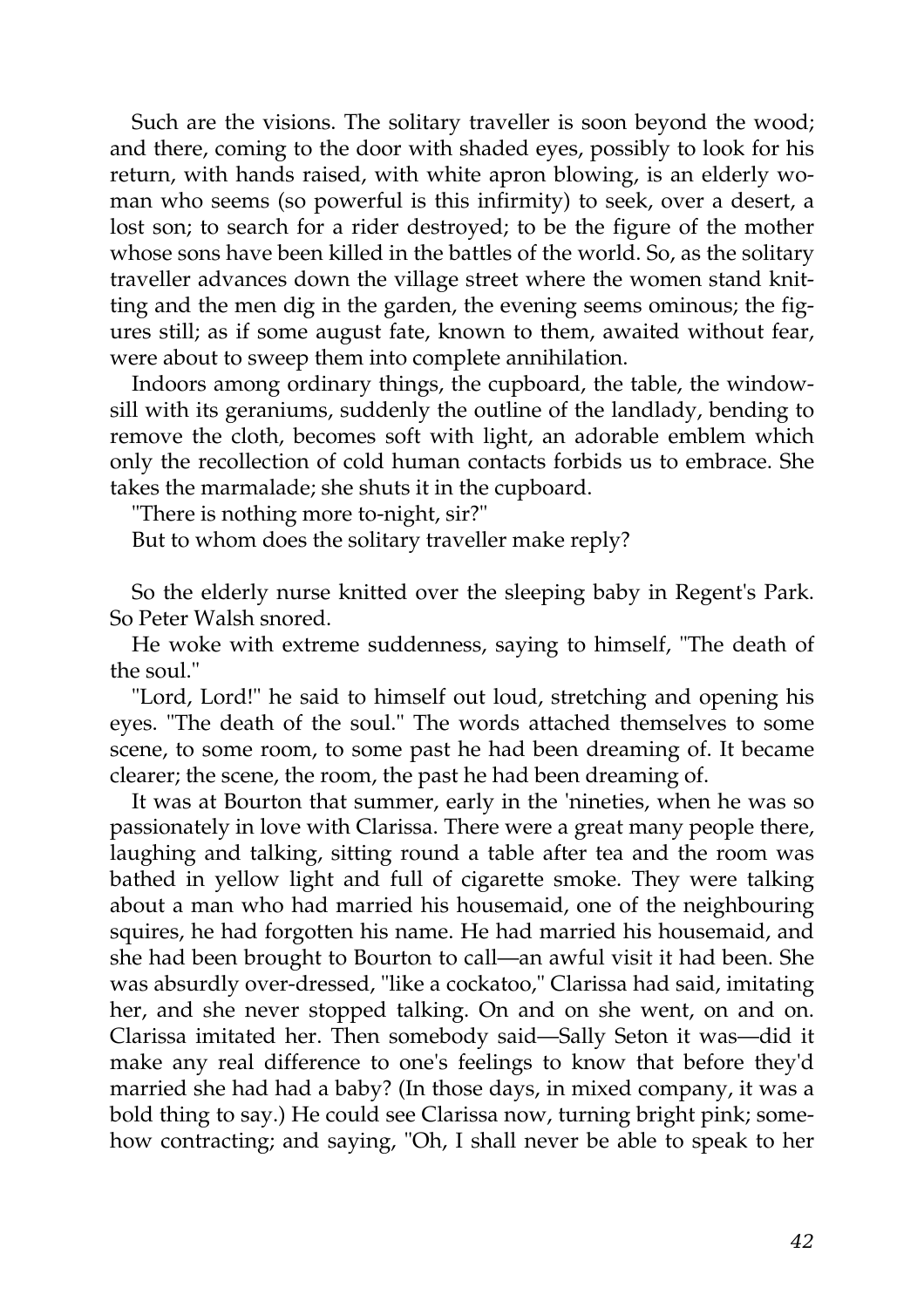again!" Whereupon the whole party sitting round the tea-table seemed to wobble. It was very uncomfortable.

He hadn't blamed her for minding the fact, since in those days a girl brought up as she was, knew nothing, but it was her manner that annoyed him; timid; hard; something arrogant; unimaginative; prudish. "The death of the soul." He had said that instinctively, ticketing the moment as he used to do—the death of her soul.

Every one wobbled; every one seemed to bow, as she spoke, and then to stand up different. He could see Sally Seton, like a child who has been in mischief, leaning forward, rather flushed, wanting to talk, but afraid, and Clarissa did frighten people. (She was Clarissa's greatest friend, always about the place, totally unlike her, an attractive creature, handsome, dark, with the reputation in those days of great daring and he used to give her cigars, which she smoked in her bedroom. She had either been engaged to somebody or quarrelled with her family and old Parry disliked them both equally, which was a great bond.) Then Clarissa, still with an air of being offended with them all, got up, made some excuse, and went off, alone. As she opened the door, in came that great shaggy dog which ran after sheep. She flung herself upon him, went into raptures. It was as if she said to Peter—it was all aimed at him, he knew—"I know you thought me absurd about that woman just now; but see how extraordinarily sympathetic I am; see how I love my Rob!"

They had always this queer power of communicating without words. She knew directly he criticised her. Then she would do something quite obvious to defend herself, like this fuss with the dog—but it never took him in, he always saw through Clarissa. Not that he said anything, of course; just sat looking glum. It was the way their quarrels often began.

She shut the door. At once he became extremely depressed. It all seemed useless—going on being in love; going on quarrelling; going on making it up, and he wandered off alone, among outhouses, stables, looking at the horses. (The place was quite a humble one; the Parrys were never very well off; but there were always grooms and stable-boys about—Clarissa loved riding—and an old coachman—what was his name?—an old nurse, old Moody, old Goody, some such name they called her, whom one was taken to visit in a little room with lots of photographs, lots of bird-cages.)

It was an awful evening! He grew more and more gloomy, not about that only; about everything. And he couldn't see her; couldn't explain to her; couldn't have it out. There were always people about—she'd go on as if nothing had happened. That was the devilish part of her—this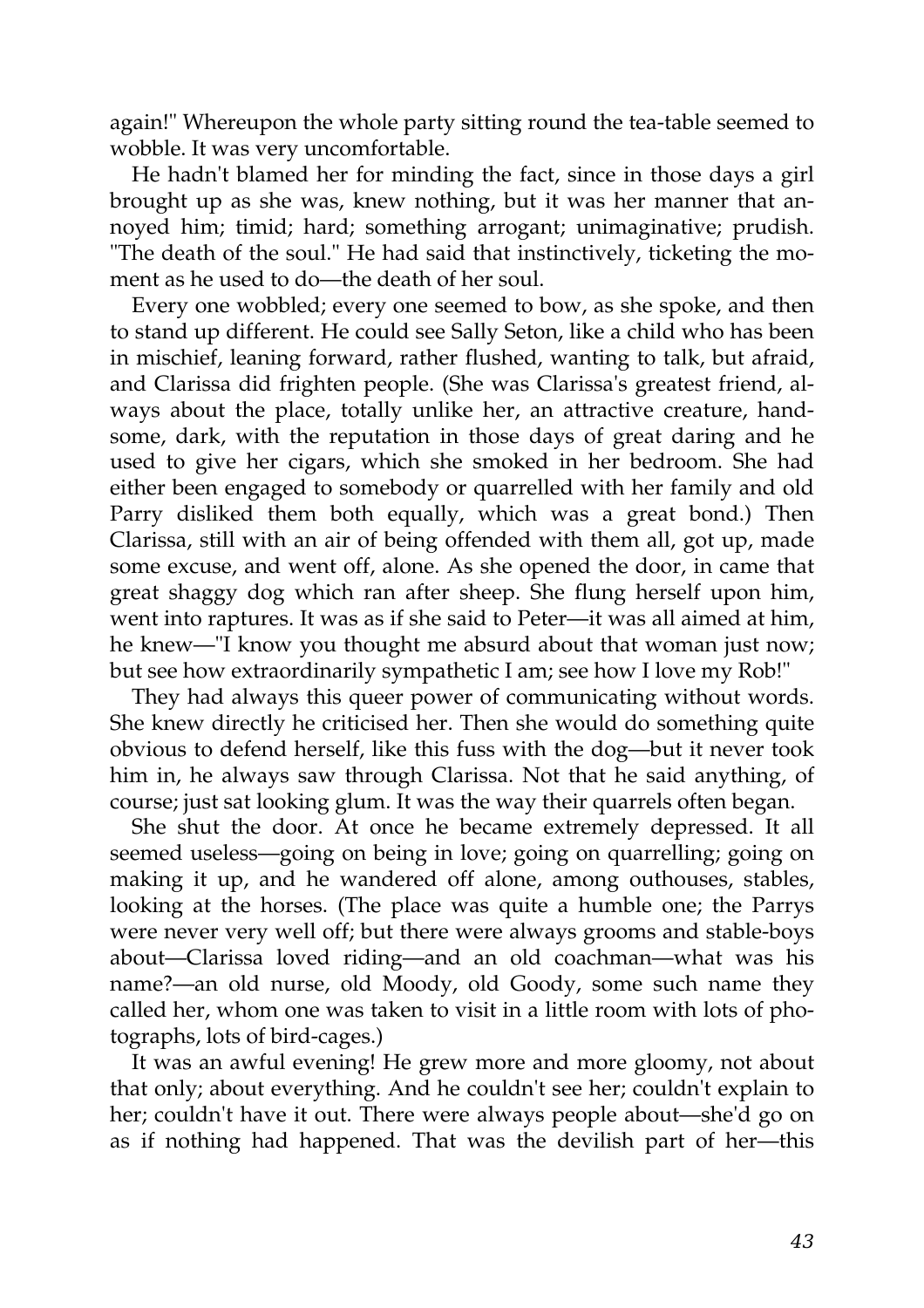coldness, this woodenness, something very profound in her, which he had felt again this morning talking to her; an impenetrability. Yet Heaven knows he loved her. She had some queer power of fiddling on one's nerves, turning one's nerves to fiddle-strings, yes.

He had gone in to dinner rather late, from some idiotic idea of making himself felt, and had sat down by old Miss Parry—Aunt Helena—Mr. Parry's sister, who was supposed to preside. There she sat in her white Cashmere shawl, with her head against the window—a formidable old lady, but kind to him, for he had found her some rare flower, and she was a great botanist, marching off in thick boots with a black collectingbox slung between her shoulders. He sat down beside her, and couldn't speak. Everything seemed to race past him; he just sat there, eating. And then half-way through dinner he made himself look across at Clarissa for the first time. She was talking to a young man on her right. He had a sudden revelation. "She will marry that man," he said to himself. He didn't even know his name.

For of course it was that afternoon, that very afternoon, that Dalloway had come over; and Clarissa called him "Wickham"; that was the beginning of it all. Somebody had brought him over; and Clarissa got his name wrong. She introduced him to everybody as Wickham. At last he said "My name is Dalloway!"—that was his first view of Richard—a fair young man, rather awkward, sitting on a deck-chair, and blurting out "My name is Dalloway!" Sally got hold of it; always after that she called him "My name is Dalloway!"

He was a prey to revelations at that time. This one—that she would marry Dalloway—was blinding—overwhelming at the moment. There was a sort of—how could he put it?—a sort of ease in her manner to him; something maternal; something gentle. They were talking about politics. All through dinner he tried to hear what they were saying.

Afterwards he could remember standing by old Miss Parry's chair in the drawing-room. Clarissa came up, with her perfect manners, like a real hostess, and wanted to introduce him to some one—spoke as if they had never met before, which enraged him. Yet even then he admired her for it. He admired her courage; her social instinct; he admired her power of carrying things through. "The perfect hostess," he said to her, whereupon she winced all over. But he meant her to feel it. He would have done anything to hurt her after seeing her with Dalloway. So she left him. And he had a feeling that they were all gathered together in a conspiracy against him—laughing and talking—behind his back. There he stood by Miss Parry's chair as though he had been cut out of wood, he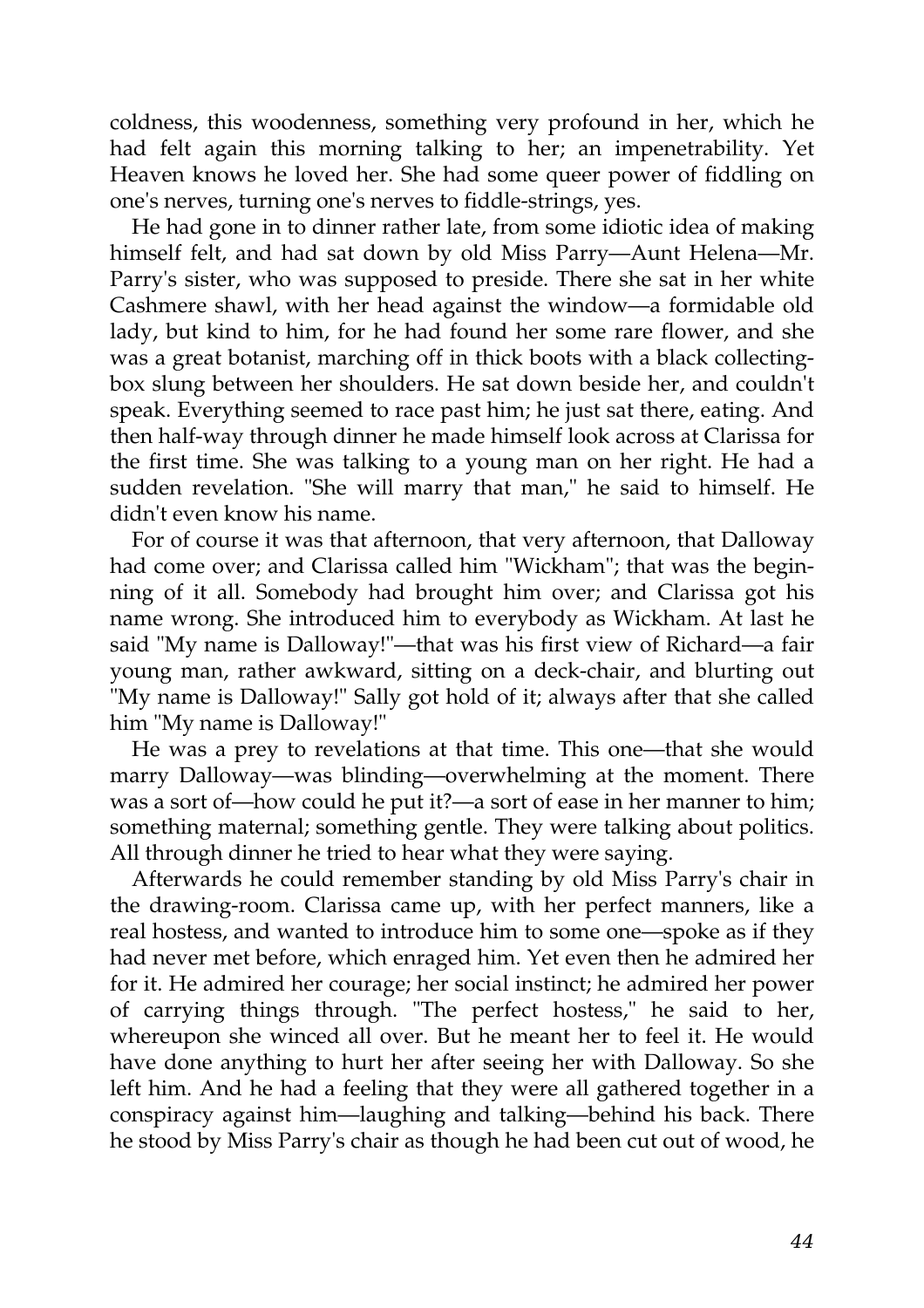talking about wild flowers. Never, never had he suffered so infernally! He must have forgotten even to pretend to listen; at last he woke up; he saw Miss Parry looking rather disturbed, rather indignant, with her prominent eyes fixed. He almost cried out that he couldn't attend because he was in Hell! People began going out of the room. He heard them talking about fetching cloaks; about its being cold on the water, and so on. They were going boating on the lake by moonlight—one of Sally's mad ideas. He could hear her describing the moon. And they all went out. He was left quite alone.

"Don't you want to go with them?" said Aunt Helena—old Miss Parry!—she had guessed. And he turned round and there was Clarissa again. She had come back to fetch him. He was overcome by her generosity—her goodness.

"Come along," she said. "They're waiting." He had never felt so happy in the whole of his life! Without a word they made it up. They walked down to the lake. He had twenty minutes of perfect happiness. Her voice, her laugh, her dress (something floating, white, crimson), her spirit, her adventurousness; she made them all disembark and explore the island; she startled a hen; she laughed; she sang. And all the time, he knew perfectly well, Dalloway was falling in love with her; she was falling in love with Dalloway; but it didn't seem to matter. Nothing mattered. They sat on the ground and talked—he and Clarissa. They went in and out of each other's minds without any effort. And then in a second it was over. He said to himself as they were getting into the boat, "She will marry that man," dully, without any resentment; but it was an obvious thing. Dalloway would marry Clarissa.

Dalloway rowed them in. He said nothing. But somehow as they watched him start, jumping on to his bicycle to ride twenty miles through the woods, wobbling off down the drive, waving his hand and disappearing, he obviously did feel, instinctively, tremendously, strongly, all that; the night; the romance; Clarissa. He deserved to have her.

For himself, he was absurd. His demands upon Clarissa (he could see it now) were absurd. He asked impossible things. He made terrible scenes. She would have accepted him still, perhaps, if he had been less absurd. Sally thought so. She wrote him all that summer long letters; how they had talked of him; how she had praised him, how Clarissa burst into tears! It was an extraordinary summer—all letters, scenes, telegrams—arriving at Bourton early in the morning, hanging about till the servants were up; appalling *tête-à-têtes* with old Mr. Parry at breakfast;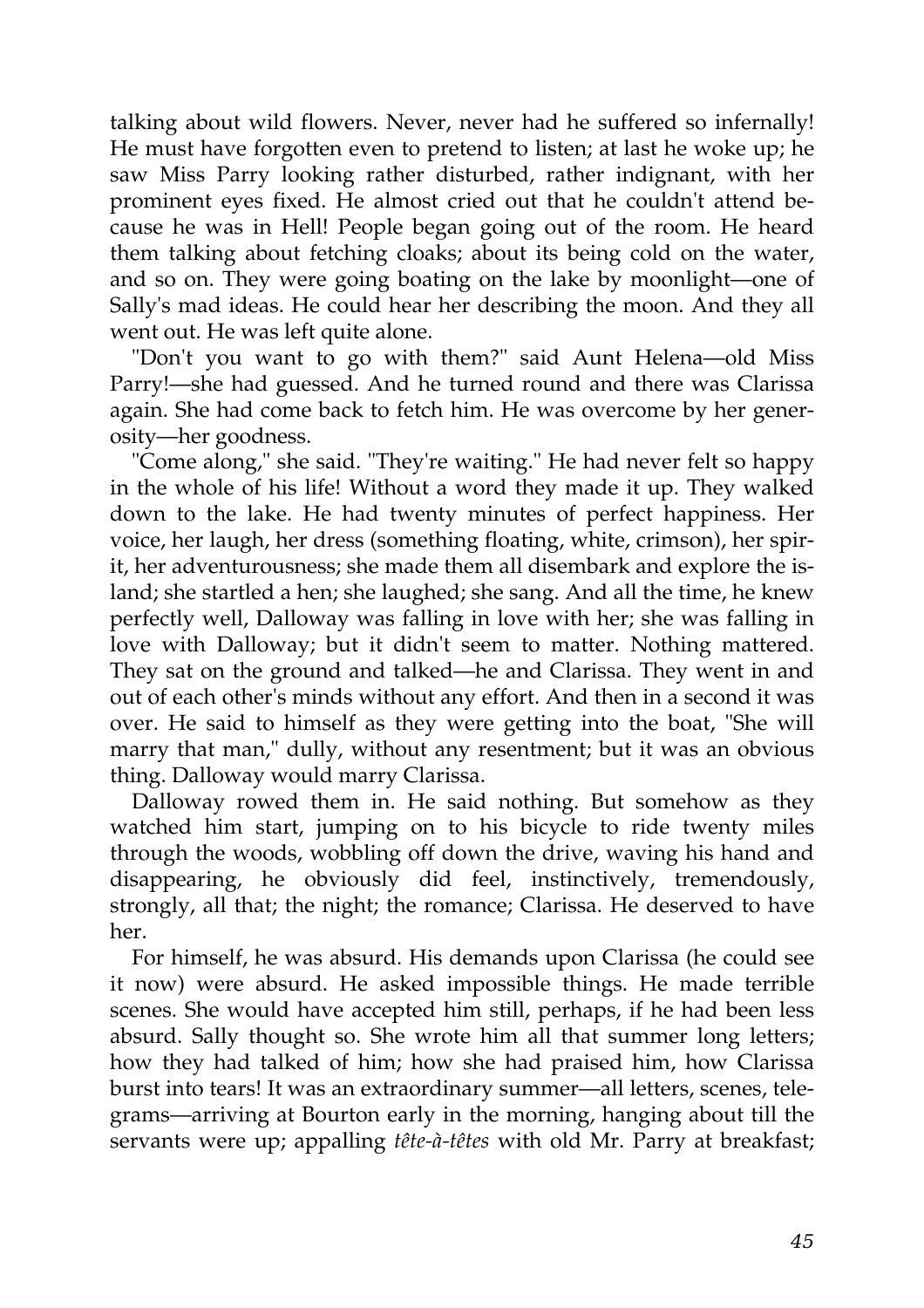Aunt Helena formidable but kind; Sally sweeping him off for talks in the vegetable garden; Clarissa in bed with headaches.

The final scene, the terrible scene which he believed had mattered more than anything in the whole of his life (it might be an exaggeration—but still so it did seem now) happened at three o'clock in the afternoon of a very hot day. It was a trifle that led up to it—Sally at lunch saying something about Dalloway, and calling him "My name is Dalloway"; whereupon Clarissa suddenly stiffened, coloured, in a way she had, and rapped out sharply, "We've had enough of that feeble joke." That was all; but for him it was precisely as if she had said, "I'm only amusing myself with you; I've an understanding with Richard Dalloway." So he took it. He had not slept for nights. "It's got to be finished one way or the other," he said to himself. He sent a note to her by Sally asking her to meet him by the fountain at three. "Something very important has happened," he scribbled at the end of it.

The fountain was in the middle of a little shrubbery, far from the house, with shrubs and trees all round it. There she came, even before the time, and they stood with the fountain between them, the spout (it was broken) dribbling water incessantly. How sights fix themselves upon the mind! For example, the vivid green moss.

She did not move. "Tell me the truth, tell me the truth," he kept on saying. He felt as if his forehead would burst. She seemed contracted, petrified. She did not move. "Tell me the truth," he repeated, when suddenly that old man Breitkopf popped his head in carrying the *Times;* stared at them; gaped; and went away. They neither of them moved. "Tell me the truth," he repeated. He felt that he was grinding against something physically hard; she was unyielding. She was like iron, like flint, rigid up the backbone. And when she said, "It's no use. It's no use. This is the end"—after he had spoken for hours, it seemed, with the tears running down his cheeks—it was as if she had hit him in the face. She turned, she left him, went away.

"Clarissa!" he cried. "Clarissa!" But she never came back. It was over. He went away that night. He never saw her again.

It was awful, he cried, awful, awful!

Still, the sun was hot. Still, one got over things. Still, life had a way of adding day to day. Still, he thought, yawning and beginning to take notice—Regent's Park had changed very little since he was a boy, except for the squirrels—still, presumably there were compensations—when little Elise Mitchell, who had been picking up pebbles to add to the pebble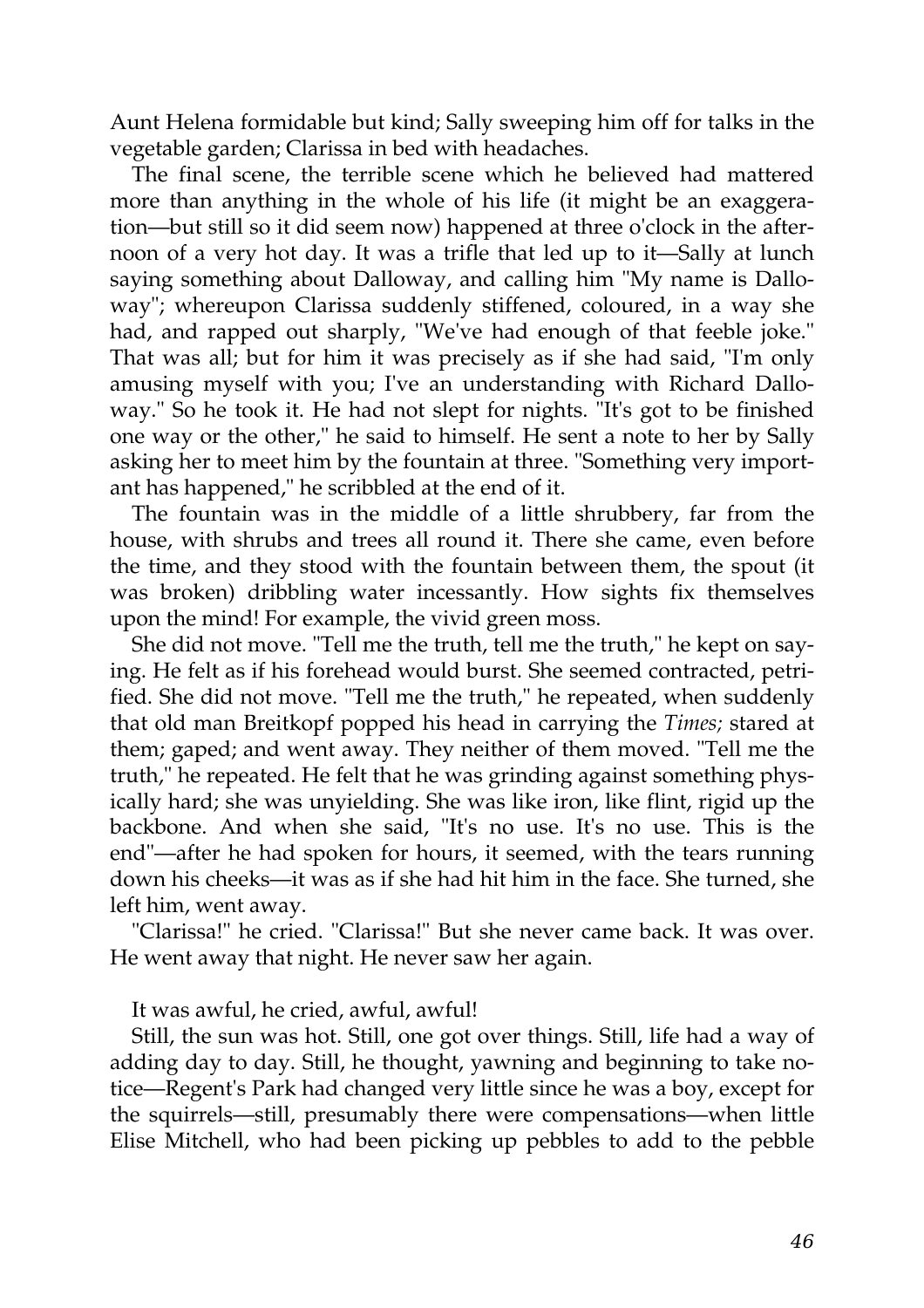collection which she and her brother were making on the nursery mantelpiece, plumped her handful down on the nurse's knee and scudded off again full tilt into a lady's legs. Peter Walsh laughed out.

But Lucrezia Warren Smith was saying to herself, It's wicked; why should I suffer? she was asking, as she walked down the broad path. No; I can't stand it any longer, she was saying, having left Septimus, who wasn't Septimus any longer, to say hard, cruel, wicked things, to talk to himself, to talk to a dead man, on the seat over there; when the child ran full tilt into her, fell flat, and burst out crying.

That was comforting rather. She stood her upright, dusted her frock, kissed her.

But for herself she had done nothing wrong; she had loved Septimus; she had been happy; she had had a beautiful home, and there her sisters lived still, making hats. Why should *she* suffer?

The child ran straight back to its nurse, and Rezia saw her scolded, comforted, taken up by the nurse who put down her knitting, and the kind-looking man gave her his watch to blow open to comfort her—but why should *she* be exposed? Why not left in Milan? Why tortured? Why?

Slightly waved by tears the broad path, the nurse, the man in grey, the perambulator, rose and fell before her eyes. To be rocked by this malignant torturer was her lot. But why? She was like a bird sheltering under the thin hollow of a leaf, who blinks at the sun when the leaf moves; starts at the crack of a dry twig. She was exposed; she was surrounded by the enormous trees, vast clouds of an indifferent world, exposed; tortured; and why should she suffer? Why?

She frowned; she stamped her foot. She must go back again to Septimus since it was almost time for them to be going to Sir William Bradshaw. She must go back and tell him, go back to him sitting there on the green chair under the tree, talking to himself, or to that dead man Evans, whom she had only seen once for a moment in the shop. He had seemed a nice quiet man; a great friend of Septimus's, and he had been killed in the War. But such things happen to every one. Every one has friends who were killed in the War. Every one gives up something when they marry. She had given up her home. She had come to live here, in this awful city. But Septimus let himself think about horrible things, as she could too, if she tried. He had grown stranger and stranger. He said people were talking behind the bedroom walls. Mrs. Filmer thought it odd. He saw things too—he had seen an old woman's head in the middle of a fern. Yet he could be happy when he chose. They went to Hampton Court on top of a bus, and they were perfectly happy. All the little red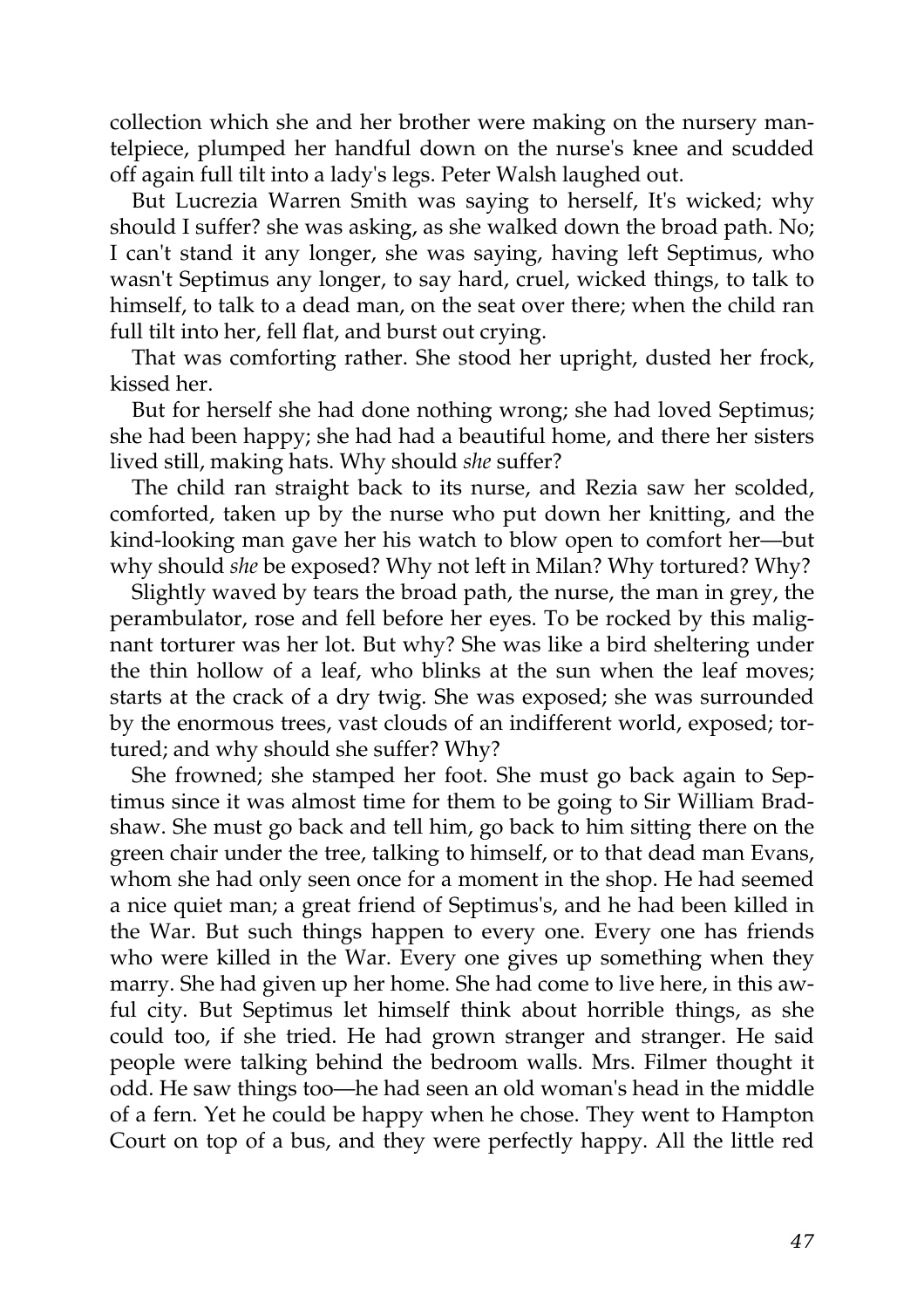and yellow flowers were out on the grass, like floating lamps he said, and talked and chattered and laughed, making up stories. Suddenly he said, "Now we will kill ourselves," when they were standing by the river, and he looked at it with a look which she had seen in his eyes when a train went by, or an omnibus—a look as if something fascinated him; and she felt he was going from her and she caught him by the arm. But going home he was perfectly quiet—perfectly reasonable. He would argue with her about killing themselves; and explain how wicked people were; how he could see them making up lies as they passed in the street. He knew all their thoughts, he said; he knew everything. He knew the meaning of the world, he said.

Then when they got back he could hardly walk. He lay on the sofa and made her hold his hand to prevent him from falling down, down, he cried, into the flames! and saw faces laughing at him, calling him horrible disgusting names, from the walls, and hands pointing round the screen. Yet they were quite alone. But he began to talk aloud, answering people, arguing, laughing, crying, getting very excited and making her write things down. Perfect nonsense it was; about death; about Miss Isabel Pole. She could stand it no longer. She would go back.

She was close to him now, could see him staring at the sky, muttering, clasping his hands. Yet Dr. Holmes said there was nothing the matter with him. What then had happened—why had he gone, then, why, when she sat by him, did he start, frown at her, move away, and point at her hand, take her hand, look at it terrified?

Was it that she had taken off her wedding ring? "My hand has grown so thin," she said. "I have put it in my purse," she told him.

He dropped her hand. Their marriage was over, he thought, with agony, with relief. The rope was cut; he mounted; he was free, as it was decreed that he, Septimus, the lord of men, should be free; alone (since his wife had thrown away her wedding ring; since she had left him), he, Septimus, was alone, called forth in advance of the mass of men to hear the truth, to learn the meaning, which now at last, after all the toils of civilisation—Greeks, Romans, Shakespeare, Darwin, and now himself—was to be given whole to… . "To whom?" he asked aloud. "To the Prime Minister," the voices which rustled above his head replied. The supreme secret must be told to the Cabinet; first that trees are alive; next there is no crime; next love, universal love, he muttered, gasping, trembling, painfully drawing out these profound truths which needed, so deep were they, so difficult, an immense effort to speak out, but the world was entirely changed by them for ever.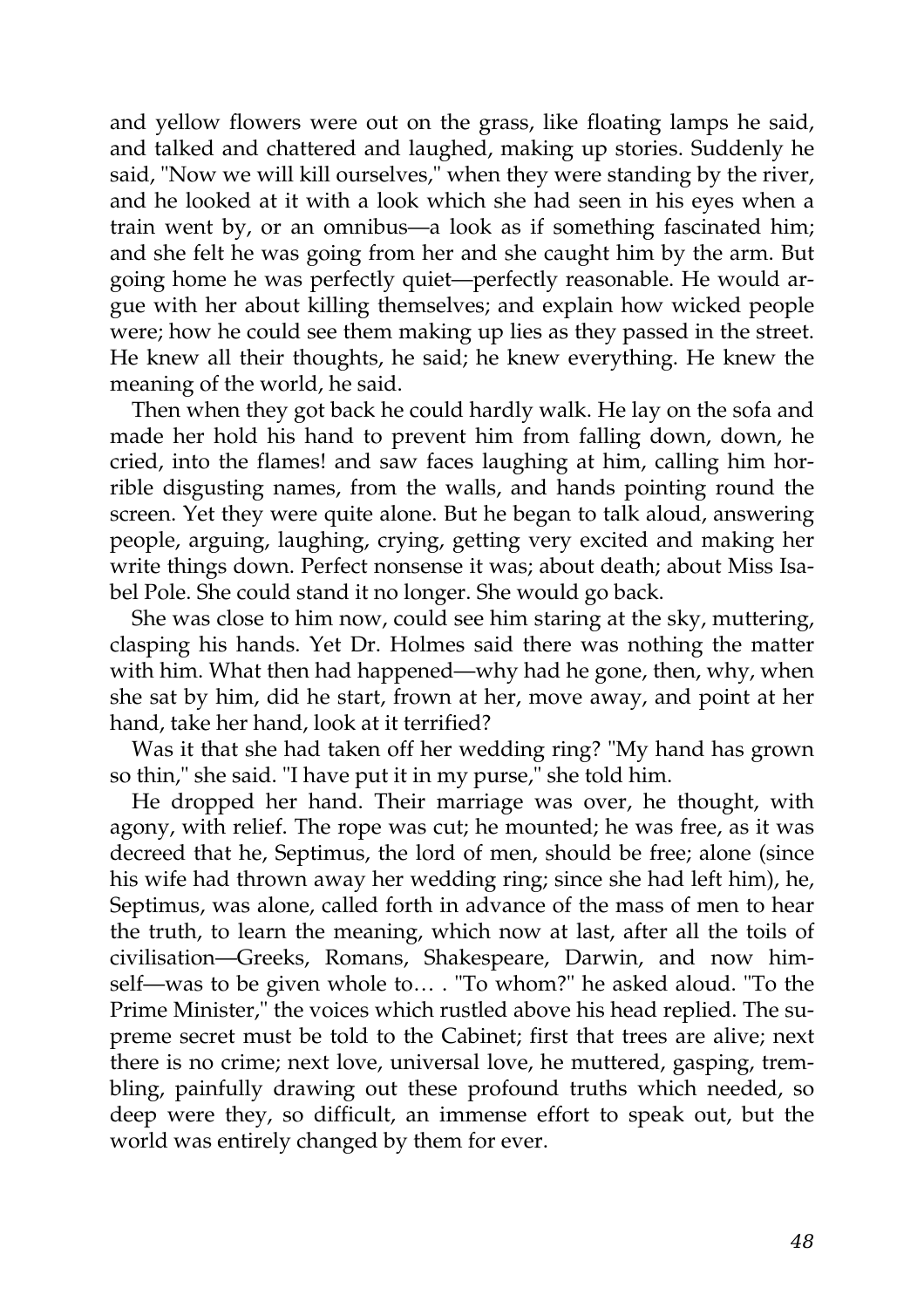No crime; love; he repeated, fumbling for his card and pencil, when a Skye terrier snuffed his trousers and he started in an agony of fear. It was turning into a man! He could not watch it happen! It was horrible, terrible to see a dog become a man! At once the dog trotted away.

Heaven was divinely merciful, infinitely benignant. It spared him, pardoned his weakness. But what was the scientific explanation (for one must be scientific above all things)? Why could he see through bodies, see into the future, when dogs will become men? It was the heat wave presumably, operating upon a brain made sensitive by eons of evolution. Scientifically speaking, the flesh was melted off the world. His body was macerated until only the nerve fibres were left. It was spread like a veil upon a rock.

He lay back in his chair, exhausted but upheld. He lay resting, waiting, before he again interpreted, with effort, with agony, to mankind. He lay very high, on the back of the world. The earth thrilled beneath him. Red flowers grew through his flesh; their stiff leaves rustled by his head. Music began clanging against the rocks up here. It is a motor horn down in the street, he muttered; but up here it cannoned from rock to rock, divided, met in shocks of sound which rose in smooth columns (that music should be visible was a discovery) and became an anthem, an anthem twined round now by a shepherd boy's piping (That's an old man playing a penny whistle by the public-house, he muttered) which, as the boy stood still came bubbling from his pipe, and then, as he climbed higher, made its exquisite plaint while the traffic passed beneath. This boy's elegy is played among the traffic, thought Septimus. Now he withdraws up into the snows, and roses hang about him—the thick red roses which grow on my bedroom wall, he reminded himself. The music stopped. He has his penny, he reasoned it out, and has gone on to the next publichouse.

But he himself remained high on his rock, like a drowned sailor on a rock. I leant over the edge of the boat and fell down, he thought. I went under the sea. I have been dead, and yet am now alive, but let me rest still; he begged (he was talking to himself again—it was awful, awful!); and as, before waking, the voices of birds and the sound of wheels chime and chatter in a queer harmony, grow louder and louder and the sleeper feels himself drawing to the shores of life, so he felt himself drawing towards life, the sun growing hotter, cries sounding louder, something tremendous about to happen.

He had only to open his eyes; but a weight was on them; a fear. He strained; he pushed; he looked; he saw Regent's Park before him. Long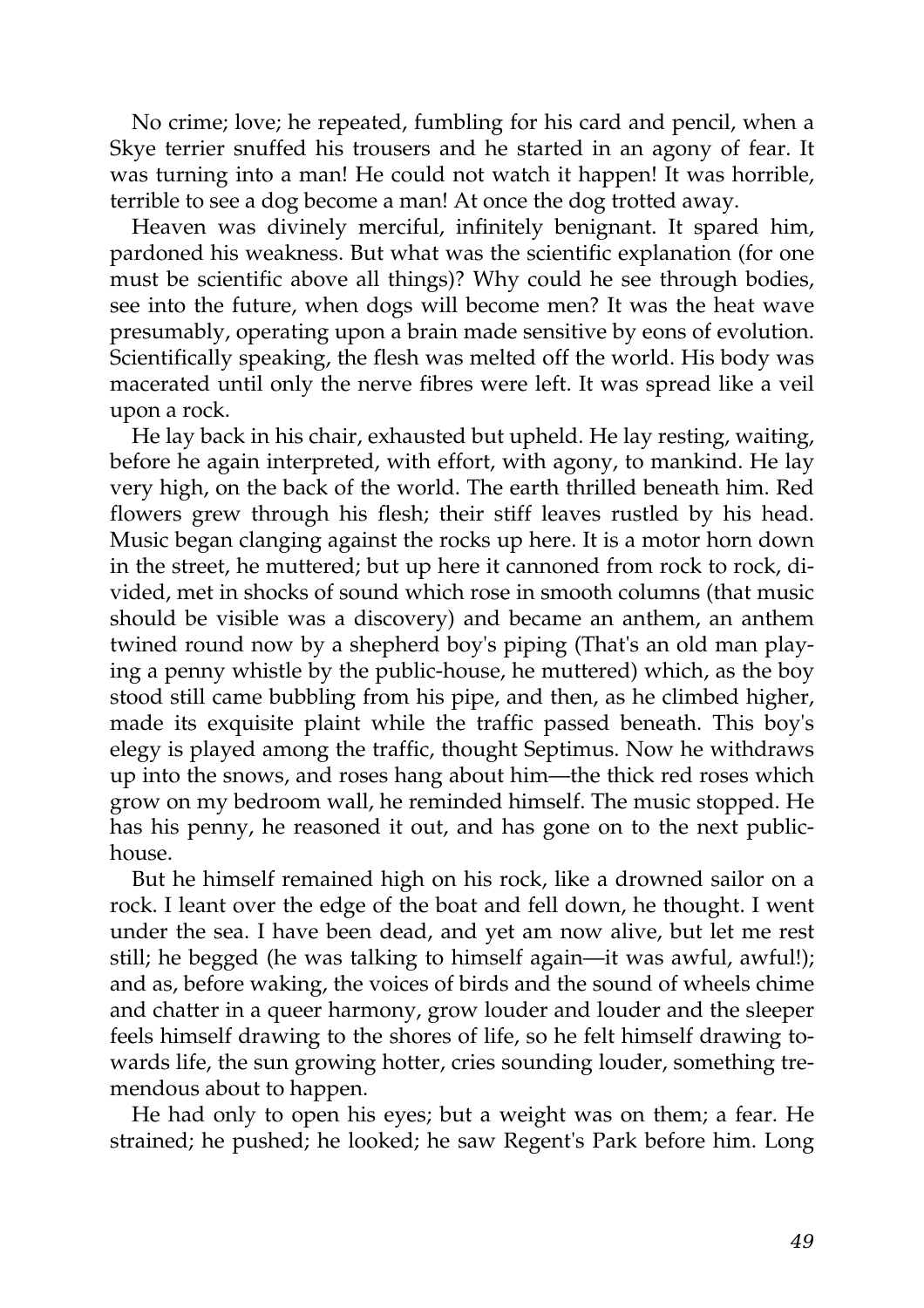streamers of sunlight fawned at his feet. The trees waved, brandished. We welcome, the world seemed to say; we accept; we create. Beauty, the world seemed to say. And as if to prove it (scientifically) wherever he looked at the houses, at the railings, at the antelopes stretching over the palings, beauty sprang instantly. To watch a leaf quivering in the rush of air was an exquisite joy. Up in the sky swallows swooping, swerving, flinging themselves in and out, round and round, yet always with perfect control as if elastics held them; and the flies rising and falling; and the sun spotting now this leaf, now that, in mockery, dazzling it with soft gold in pure good temper; and now and again some chime (it might be a motor horn) tinkling divinely on the grass stalks—all of this, calm and reasonable as it was, made out of ordinary things as it was, was the truth now; beauty, that was the truth now. Beauty was everywhere.

"It is time," said Rezia.

The word "time" split its husk; poured its riches over him; and from his lips fell like shells, like shavings from a plane, without his making them, hard, white, imperishable words, and flew to attach themselves to their places in an ode to Time; an immortal ode to Time. He sang. Evans answered from behind the tree. The dead were in Thessaly, Evans sang, among the orchids. There they waited till the War was over, and now the dead, now Evans himself—

"For God's sake don't come!" Septimus cried out. For he could not look upon the dead.

But the branches parted. A man in grey was actually walking towards them. It was Evans! But no mud was on him; no wounds; he was not changed. I must tell the whole world, Septimus cried, raising his hand (as the dead man in the grey suit came nearer), raising his hand like some colossal figure who has lamented the fate of man for ages in the desert alone with his hands pressed to his forehead, furrows of despair on his cheeks, and now sees light on the desert's edge which broadens and strikes the iron-black figure (and Septimus half rose from his chair), and with legions of men prostrate behind him he, the giant mourner, receives for one moment on his face the whole—

"But I am so unhappy, Septimus," said Rezia trying to make him sit down.

The millions lamented; for ages they had sorrowed. He would turn round, he would tell them in a few moments, only a few moments more, of this relief, of this joy, of this astonishing revelation—

"The time, Septimus," Rezia repeated. "What is the time?"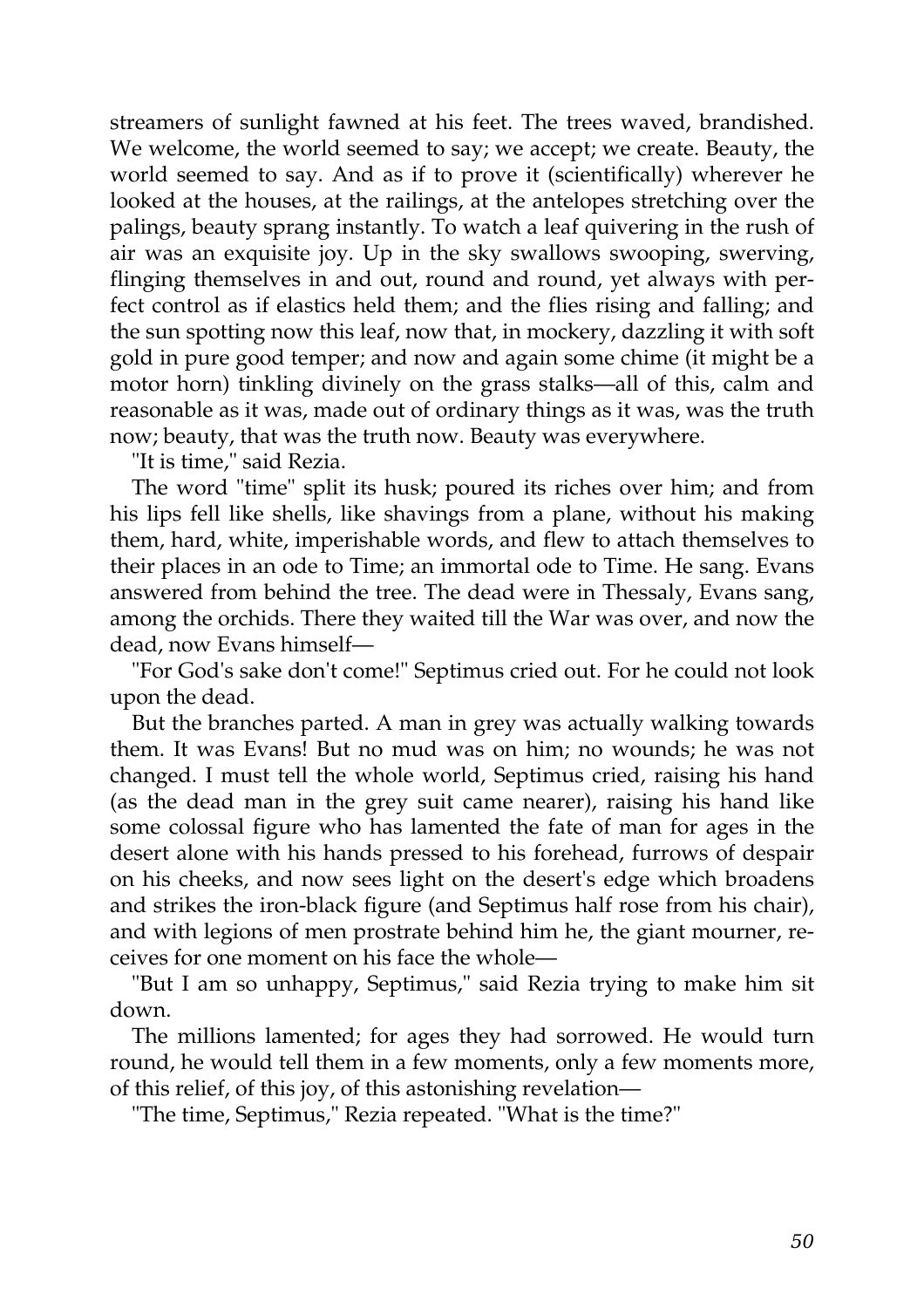He was talking, he was starting, this man must notice him. He was looking at them.

"I will tell you the time," said Septimus, very slowly, very drowsily, smiling mysteriously. As he sat smiling at the dead man in the grey suit the quarter struck—the quarter to twelve.

And that is being young, Peter Walsh thought as he passed them. To be having an awful scene—the poor girl looked absolutely desperate—in the middle of the morning. But what was it about, he wondered, what had the young man in the overcoat been saying to her to make her look like that; what awful fix had they got themselves into, both to look so desperate as that on a fine summer morning? The amusing thing about coming back to England, after five years, was the way it made, anyhow the first days, things stand out as if one had never seen them before; lovers squabbling under a tree; the domestic family life of the parks. Never had he seen London look so enchanting—the softness of the distances; the richness; the greenness; the civilisation, after India, he thought, strolling across the grass.

This susceptibility to impressions had been his undoing no doubt. Still at his age he had, like a boy or a girl even, these alternations of mood; good days, bad days, for no reason whatever, happiness from a pretty face, downright misery at the sight of a frump. After India of course one fell in love with every woman one met. There was a freshness about them; even the poorest dressed better than five years ago surely; and to his eye the fashions had never been so becoming; the long black cloaks; the slimness; the elegance; and then the delicious and apparently universal habit of paint. Every woman, even the most respectable, had roses blooming under glass; lips cut with a knife; curls of Indian ink; there was design, art, everywhere; a change of some sort had undoubtedly taken place. What did the young people think about? Peter Walsh asked himself.

Those five years—1918 to 1923—had been, he suspected, somehow very important. People looked different. Newspapers seemed different. Now for instance there was a man writing quite openly in one of the respectable weeklies about water-closets. That you couldn't have done ten years ago—written quite openly about water-closets in a respectable weekly. And then this taking out a stick of rouge, or a powder-puff and making up in public. On board ship coming home there were lots of young men and girls—Betty and Bertie he remembered in particular—carrying on quite openly; the old mother sitting and watching them with her knitting, cool as a cucumber. The girl would stand still and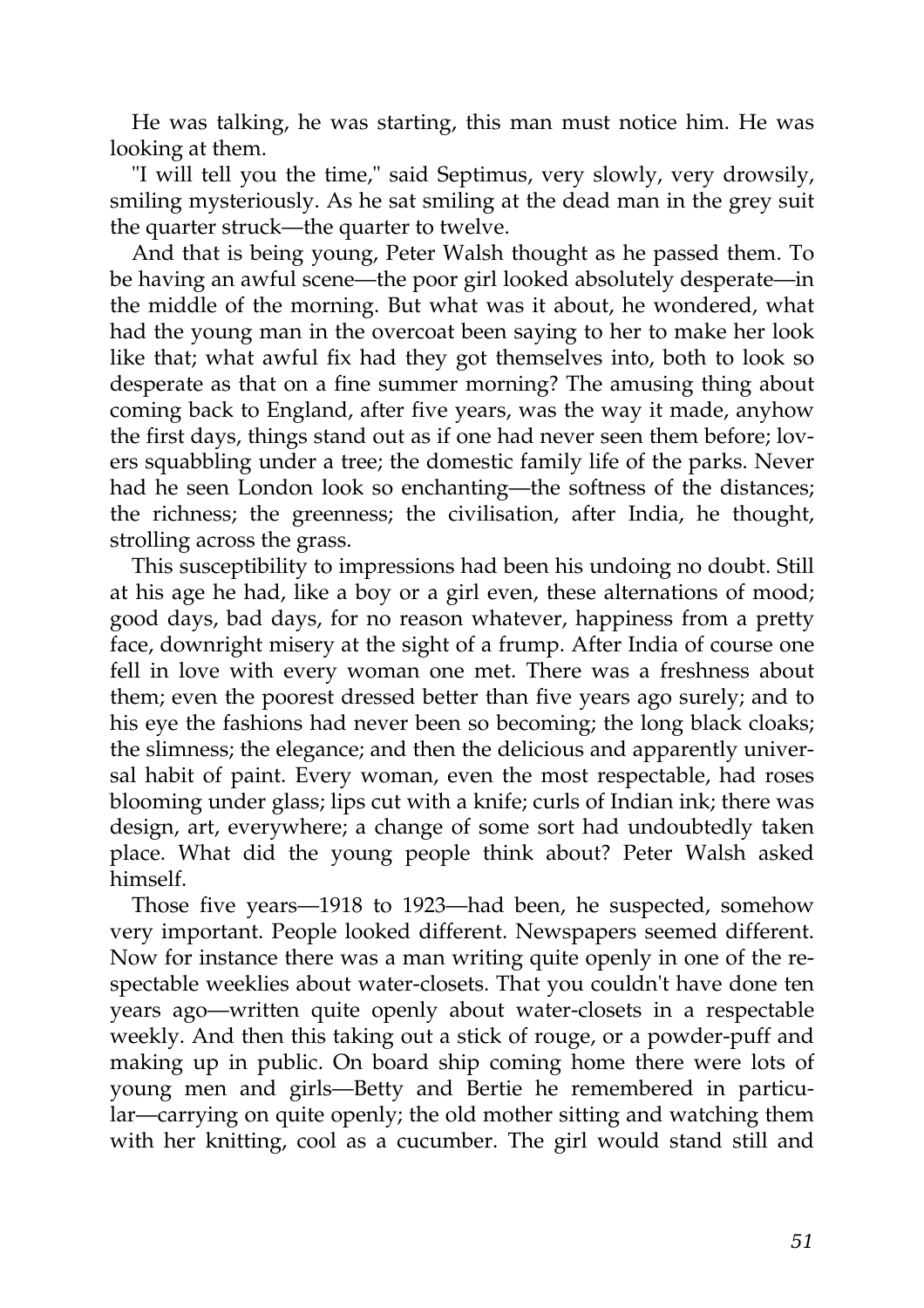powder her nose in front of every one. And they weren't engaged; just having a good time; no feelings hurt on either side. As hard as nails she was—Betty What'shername—; but a thorough good sort. She would make a very good wife at thirty—she would marry when it suited her to marry; marry some rich man and live in a large house near Manchester.

Who was it now who had done that? Peter Walsh asked himself, turning into the Broad Walk,—married a rich man and lived in a large house near Manchester? Somebody who had written him a long, gushing letter quite lately about "blue hydrangeas." It was seeing blue hydrangeas that made her think of him and the old days—Sally Seton, of course! It was Sally Seton—the last person in the world one would have expected to marry a rich man and live in a large house near Manchester, the wild, the daring, the romantic Sally!

But of all that ancient lot, Clarissa's friends—Whitbreads, Kinderleys, Cunninghams, Kinloch-Jones's—Sally was probably the best. She tried to get hold of things by the right end anyhow. She saw through Hugh Whitbread anyhow—the admirable Hugh—when Clarissa and the rest were at his feet.

"The Whitbreads?" he could hear her saying. "Who are the Whitbreads? Coal merchants. Respectable tradespeople."

Hugh she detested for some reason. He thought of nothing but his own appearance, she said. He ought to have been a Duke. He would be certain to marry one of the Royal Princesses. And of course Hugh had the most extraordinary, the most natural, the most sublime respect for the British aristocracy of any human being he had ever come across. Even Clarissa had to own that. Oh, but he was such a dear, so unselfish, gave up shooting to please his old mother—remembered his aunts' birthdays, and so on.

Sally, to do her justice, saw through all that. One of the things he remembered best was an argument one Sunday morning at Bourton about women's rights (that antediluvian topic), when Sally suddenly lost her temper, flared up, and told Hugh that he represented all that was most detestable in British middle-class life. She told him that she considered him responsible for the state of "those poor girls in Piccadilly"—Hugh, the perfect gentleman, poor Hugh!—never did a man look more horrified! She did it on purpose she said afterwards (for they used to get together in the vegetable garden and compare notes). "He's read nothing, thought nothing, felt nothing," he could hear her saying in that very emphatic voice which carried so much farther than she knew. The stable boys had more life in them than Hugh, she said. He was a perfect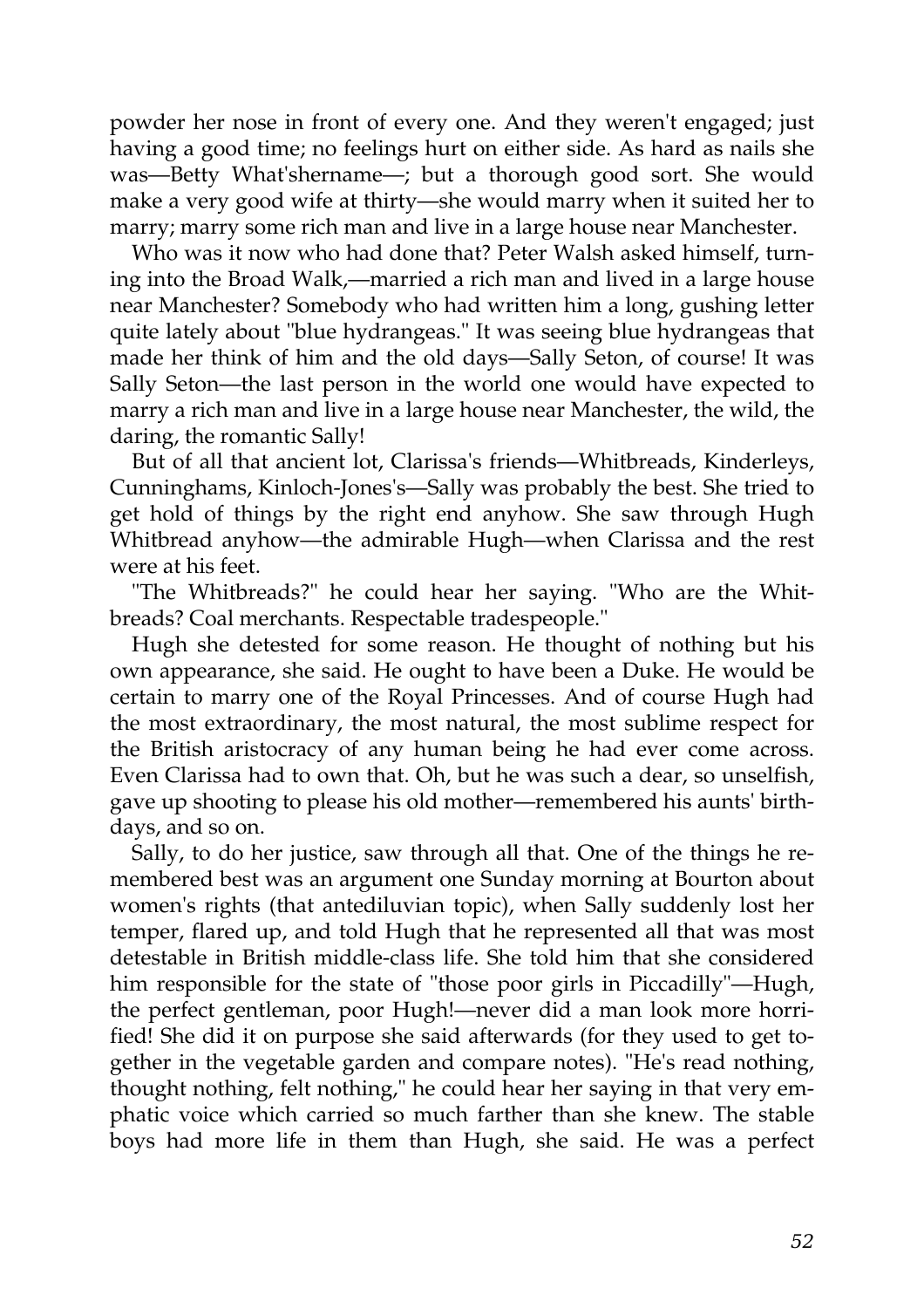specimen of the public school type, she said. No country but England could have produced him. She was really spiteful, for some reason; had some grudge against him. Something had happened—he forgot what—in the smoking-room. He had insulted her—kissed her? Incredible! Nobody believed a word against Hugh of course. Who could? Kissing Sally in the smoking-room! If it had been some Honourable Edith or Lady Violet, perhaps; but not that ragamuffin Sally without a penny to her name, and a father or a mother gambling at Monte Carlo. For of all the people he had ever met Hugh was the greatest snob—the most obsequious—no, he didn't cringe exactly. He was too much of a prig for that. A first-rate valet was the obvious comparison—somebody who walked behind carrying suit cases; could be trusted to send telegrams—indispensable to hostesses. And he'd found his job—married his Honourable Evelyn; got some little post at Court, looked after the King's cellars, polished the Imperial shoe-buckles, went about in knee-breeches and lace ruffles. How remorseless life is! A little job at Court!

He had married this lady, the Honourable Evelyn, and they lived hereabouts, so he thought (looking at the pompous houses overlooking the Park), for he had lunched there once in a house which had, like all Hugh's possessions, something that no other house could possibly have—linen cupboards it might have been. You had to go and look at them—you had to spend a great deal of time always admiring whatever it was—linen cupboards, pillow-cases, old oak furniture, pictures, which Hugh had picked up for an old song. But Mrs. Hugh sometimes gave the show away. She was one of those obscure mouse-like little women who admire big men. She was almost negligible. Then suddenly she would say something quite unexpected—something sharp. She had the relics of the grand manner perhaps. The steam coal was a little too strong for her—it made the atmosphere thick. And so there they lived, with their linen cupboards and their old masters and their pillow-cases fringed with real lace at the rate of five or ten thousand a year presumably, while he, who was two years older than Hugh, cadged for a job.

At fifty-three he had to come and ask them to put him into some secretary's office, to find him some usher's job teaching little boys Latin, at the beck and call of some mandarin in an office, something that brought in five hundred a year; for if he married Daisy, even with his pension, they could never do on less. Whitbread could do it presumably; or Dalloway. He didn't mind what he asked Dalloway. He was a thorough good sort; a bit limited; a bit thick in the head; yes; but a thorough good sort. Whatever he took up he did in the same matter-of-fact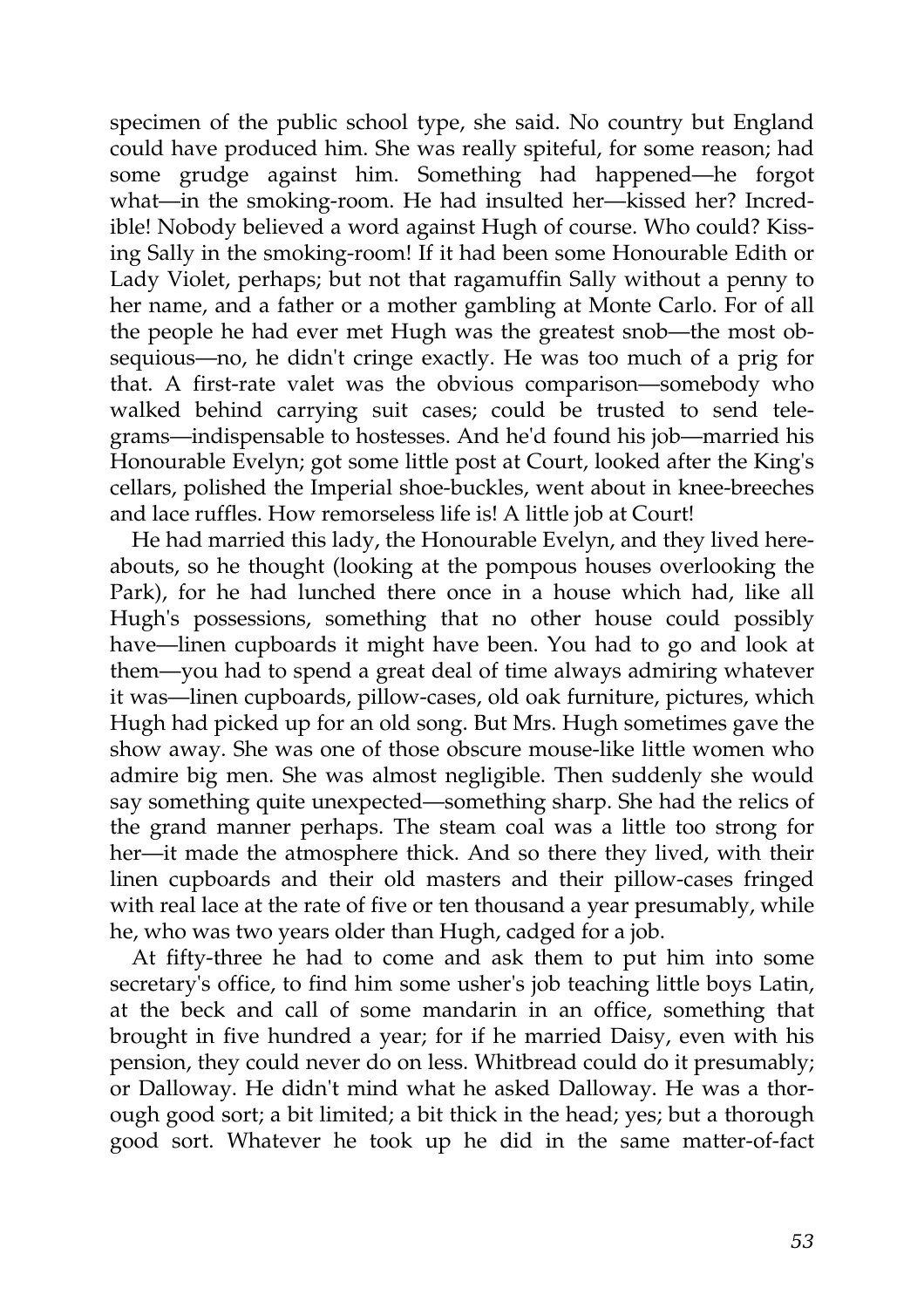sensible way; without a touch of imagination, without a spark of brilliancy, but with the inexplicable niceness of his type. He ought to have been a country gentleman—he was wasted on politics. He was at his best out of doors, with horses and dogs—how good he was, for instance, when that great shaggy dog of Clarissa's got caught in a trap and had its paw half torn off, and Clarissa turned faint and Dalloway did the whole thing; bandaged, made splints; told Clarissa not to be a fool. That was what she liked him for perhaps—that was what she needed. "Now, my dear, don't be a fool. Hold this—fetch that," all the time talking to the dog as if it were a human being.

But how could she swallow all that stuff about poetry? How could she let him hold forth about Shakespeare? Seriously and solemnly Richard Dalloway got on his hind legs and said that no decent man ought to read Shakespeare's sonnets because it was like listening at keyholes (besides the relationship was not one that he approved). No decent man ought to let his wife visit a deceased wife's sister. Incredible! The only thing to do was to pelt him with sugared almonds—it was at dinner. But Clarissa sucked it all in; thought it so honest of him; so independent of him; Heaven knows if she didn't think him the most original mind she'd ever met!

That was one of the bonds between Sally and himself. There was a garden where they used to walk, a walled-in place, with rose-bushes and giant cauliflowers—he could remember Sally tearing off a rose, stopping to exclaim at the beauty of the cabbage leaves in the moonlight (it was extraordinary how vividly it all came back to him, things he hadn't thought of for years,) while she implored him, half laughing of course, to carry off Clarissa, to save her from the Hughs and the Dalloways and all the other "perfect gentlemen" who would "stifle her soul" (she wrote reams of poetry in those days), make a mere hostess of her, encourage her worldliness. But one must do Clarissa justice. She wasn't going to marry Hugh anyhow. She had a perfectly clear notion of what she wanted. Her emotions were all on the surface. Beneath, she was very shrewd—a far better judge of character than Sally, for instance, and with it all, purely feminine; with that extraordinary gift, that woman's gift, of making a world of her own wherever she happened to be. She came into a room; she stood, as he had often seen her, in a doorway with lots of people round her. But it was Clarissa one remembered. Not that she was striking; not beautiful at all; there was nothing picturesque about her; she never said anything specially clever; there she was, however; there she was.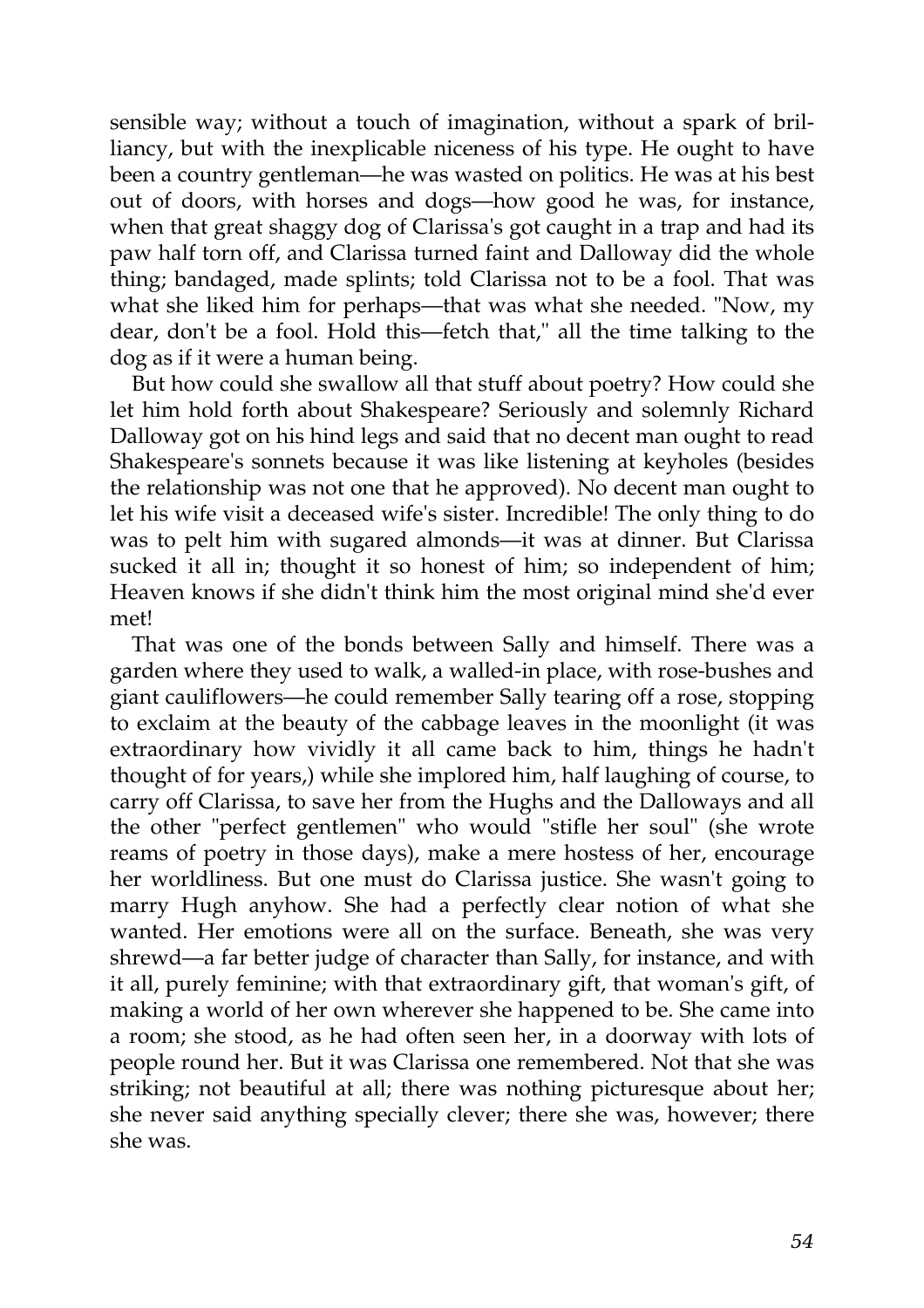No, no, no! He was not in love with her any more! He only felt, after seeing her that morning, among her scissors and silks, making ready for the party, unable to get away from the thought of her; she kept coming back and back like a sleeper jolting against him in a railway carriage; which was not being in love, of course; it was thinking of her, criticising her, starting again, after thirty years, trying to explain her. The obvious thing to say of her was that she was worldly; cared too much for rank and society and getting on in the world—which was true in a sense; she had admitted it to him. (You could always get her to own up if you took the trouble; she was honest.) What she would say was that she hated frumps, fogies, failures, like himself presumably; thought people had no right to slouch about with their hands in their pockets; must do something, be something; and these great swells, these Duchesses, these hoary old Countesses one met in her drawing-room, unspeakably remote as he felt them to be from anything that mattered a straw, stood for something real to her. Lady Bexborough, she said once, held herself upright (so did Clarissa herself; she never lounged in any sense of the word; she was straight as a dart, a little rigid in fact). She said they had a kind of courage which the older she grew the more she respected. In all this there was a great deal of Dalloway, of course; a great deal of the public-spirited, British Empire, tariff-reform, governing-class spirit, which had grown on her, as it tends to do. With twice his wits, she had to see things through his eyes—one of the tragedies of married life. With a mind of her own, she must always be quoting Richard—as if one couldn't know to a tittle what Richard thought by reading the *Morning Post* of a morning! These parties for example were all for him, or for her idea of him (to do Richard justice he would have been happier farming in Norfolk). She made her drawing-room a sort of meeting-place; she had a genius for it. Over and over again he had seen her take some raw youth, twist him, turn him, wake him up; set him going. Infinite numbers of dull people conglomerated round her of course. But odd unexpected people turned up; an artist sometimes; sometimes a writer; queer fish in that atmosphere. And behind it all was that network of visiting, leaving cards, being kind to people; running about with bunches of flowers, little presents; So-and-so was going to France—must have an air-cushion; a real drain on her strength; all that interminable traffic that women of her sort keep up; but she did it genuinely, from a natural instinct.

Oddly enough, she was one of the most thoroughgoing sceptics he had ever met, and possibly (this was a theory he used to make up to account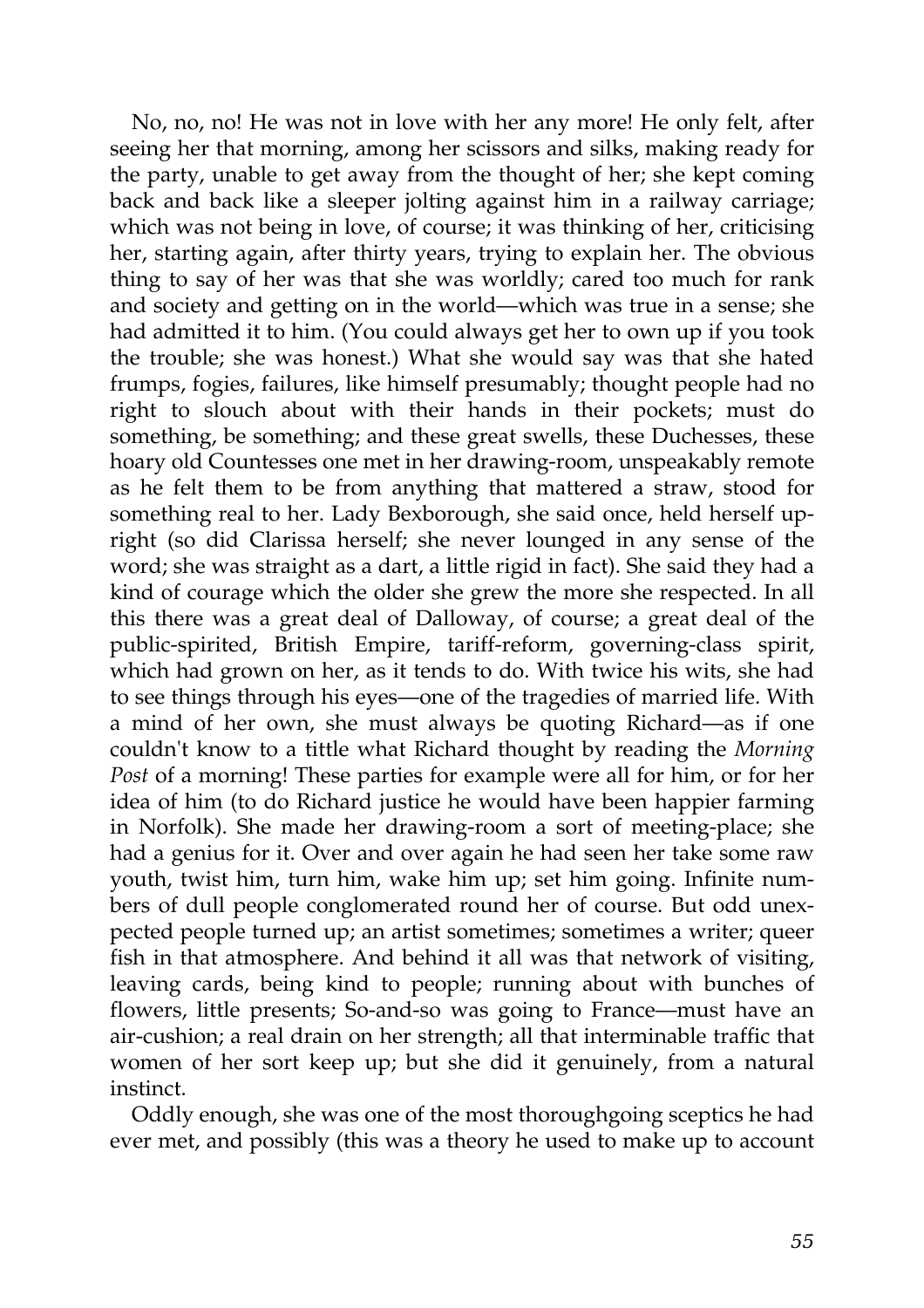for her, so transparent in some ways, so inscrutable in others), possibly she said to herself, As we are a doomed race, chained to a sinking ship (her favourite reading as a girl was Huxley and Tyndall, and they were fond of these nautical metaphors), as the whole thing is a bad joke, let us, at any rate, do our part; mitigate the sufferings of our fellow-prisoners (Huxley again); decorate the dungeon with flowers and air-cushions; be as decent as we possibly can. Those ruffians, the Gods, shan't have it all their own way,—her notion being that the Gods, who never lost a chance of hurting, thwarting and spoiling human lives were seriously put out if, all the same, you behaved like a lady. That phase came directly after Sylvia's death—that horrible affair. To see your own sister killed by a falling tree (all Justin Parry's fault—all his carelessness) before your very eyes, a girl too on the verge of life, the most gifted of them, Clarissa always said, was enough to turn one bitter. Later she wasn't so positive perhaps; she thought there were no Gods; no one was to blame; and so she evolved this atheist's religion of doing good for the sake of goodness.

And of course she enjoyed life immensely. It was her nature to enjoy (though goodness only knows, she had her reserves; it was a mere sketch, he often felt, that even he, after all these years, could make of Clarissa). Anyhow there was no bitterness in her; none of that sense of moral virtue which is so repulsive in good women. She enjoyed practically everything. If you walked with her in Hyde Park now it was a bed of tulips, now a child in a perambulator, now some absurd little drama she made up on the spur of the moment. (Very likely, she would have talked to those lovers, if she had thought them unhappy.) She had a sense of comedy that was really exquisite, but she needed people, always people, to bring it out, with the inevitable result that she frittered her time away, lunching, dining, giving these incessant parties of hers, talking nonsense, sayings things she didn't mean, blunting the edge of her mind, losing her discrimination. There she would sit at the head of the table taking infinite pains with some old buffer who might be useful to Dalloway—they knew the most appalling bores in Europe—or in came Elizabeth and everything must give way to *her.* She was at a High School, at the inarticulate stage last time he was over, a round-eyed, pale-faced girl, with nothing of her mother in her, a silent stolid creature, who took it all as a matter of course, let her mother make a fuss of her, and then said "May I go now?" like a child of four; going off, Clarissa explained, with that mixture of amusement and pride which Dalloway himself seemed to rouse in her, to play hockey. And now Elizabeth was "out," presumably; thought him an old fogy, laughed at her mother's friends. Ah well, so be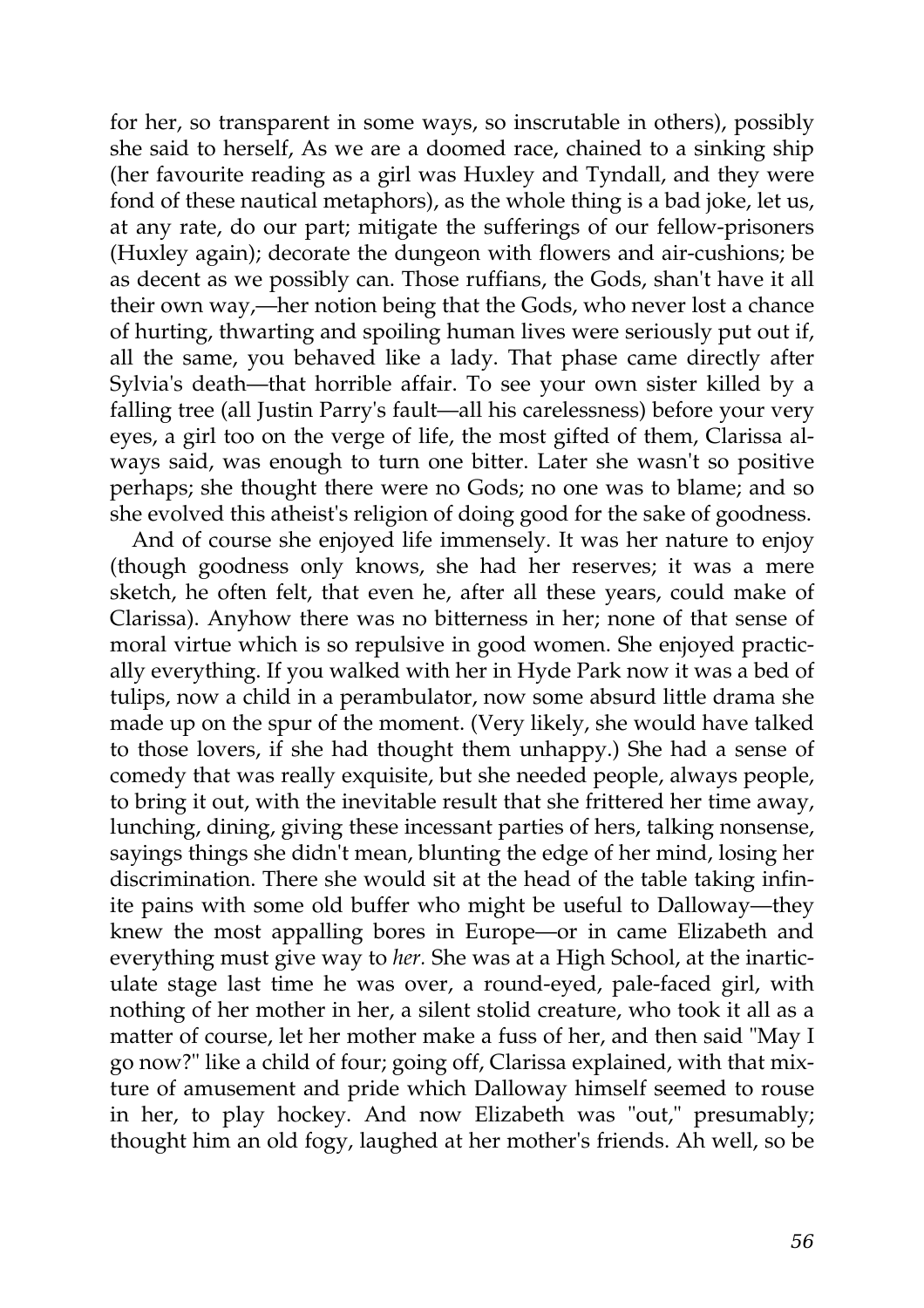it. The compensation of growing old, Peter Walsh thought, coming out of Regent's Park, and holding his hat in hand, was simply this; that the passions remain as strong as ever, but one has gained—at last!—the power which adds the supreme flavour to existence,—the power of taking hold of experience, of turning it round, slowly, in the light.

A terrible confession it was (he put his hat on again), but now, at the age of fifty-three one scarcely needed people any more. Life itself, every moment of it, every drop of it, here, this instant, now, in the sun, in Regent's Park, was enough. Too much indeed. A whole lifetime was too short to bring out, now that one had acquired the power, the full flavour; to extract every ounce of pleasure, every shade of meaning; which both were so much more solid than they used to be, so much less personal. It was impossible that he should ever suffer again as Clarissa had made him suffer. For hours at a time (pray God that one might say these things without being overheard!), for hours and days he never thought of Daisy.

Could it be that he was in love with her then, remembering the misery, the torture, the extraordinary passion of those days? It was a different thing altogether—a much pleasanter thing—the truth being, of course, that now *she* was in love with *him.* And that perhaps was the reason why, when the ship actually sailed, he felt an extraordinary relief, wanted nothing so much as to be alone; was annoyed to find all her little attentions—cigars, notes, a rug for the voyage—in his cabin. Every one if they were honest would say the same; one doesn't want people after fifty; one doesn't want to go on telling women they are pretty; that's what most men of fifty would say, Peter Walsh thought, if they were honest.

But then these astonishing accesses of emotion—bursting into tears this morning, what was all that about? What could Clarissa have thought of him? thought him a fool presumably, not for the first time. It was jealousy that was at the bottom of it—jealousy which survives every other passion of mankind, Peter Walsh thought, holding his pocket-knife at arm's length. She had been meeting Major Orde, Daisy said in her last letter; said it on purpose he knew; said it to make him jealous; he could see her wrinkling her forehead as she wrote, wondering what she could say to hurt him; and yet it made no difference; he was furious! All this pother of coming to England and seeing lawyers wasn't to marry her, but to prevent her from marrying anybody else. That was what tortured him, that was what came over him when he saw Clarissa so calm, so cold, so intent on her dress or whatever it was; realising what she might have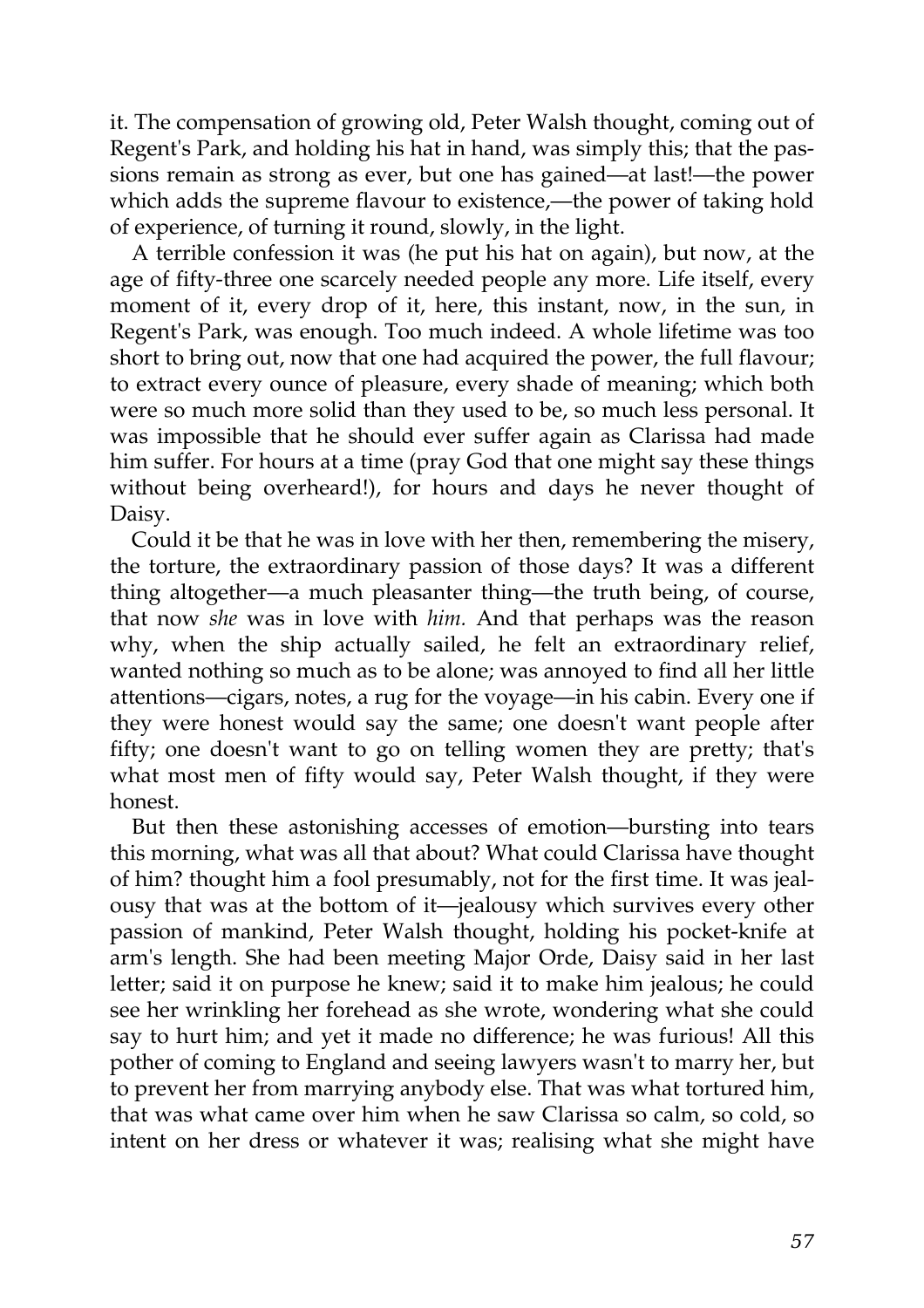spared him, what she had reduced him to—a whimpering, snivelling old ass. But women, he thought, shutting his pocket-knife, don't know what passion is. They don't know the meaning of it to men. Clarissa was as cold as an icicle. There she would sit on the sofa by his side, let him take her hand, give him one kiss—Here he was at the crossing.

A sound interrupted him; a frail quivering sound, a voice bubbling up without direction, vigour, beginning or end, running weakly and shrilly and with an absence of all human meaning into

ee um fah um so foo swee too eem oo—

the voice of no age or sex, the voice of an ancient spring spouting from the earth; which issued, just opposite Regent's Park Tube station from a tall quivering shape, like a funnel, like a rusty pump, like a wind-beaten tree for ever barren of leaves which lets the wind run up and down its branches singing

ee um fah um so foo swee too eem oo

and rocks and creaks and moans in the eternal breeze.

Through all ages—when the pavement was grass, when it was swamp, through the age of tusk and mammoth, through the age of silent sunrise, the battered woman—for she wore a skirt—with her right hand exposed, her left clutching at her side, stood singing of love—love which has lasted a million years, she sang, love which prevails, and millions of years ago, her lover, who had been dead these centuries, had walked, she crooned, with her in May; but in the course of ages, long as summer days, and flaming, she remembered, with nothing but red asters, he had gone; death's enormous sickle had swept those tremendous hills, and when at last she laid her hoary and immensely aged head on the earth, now become a mere cinder of ice, she implored the Gods to lay by her side a bunch of purple-heather, there on her high burial place which the last rays of the last sun caressed; for then the pageant of the universe would be over.

As the ancient song bubbled up opposite Regent's Park Tube station still the earth seemed green and flowery; still, though it issued from so rude a mouth, a mere hole in the earth, muddy too, matted with root fibres and tangled grasses, still the old bubbling burbling song, soaking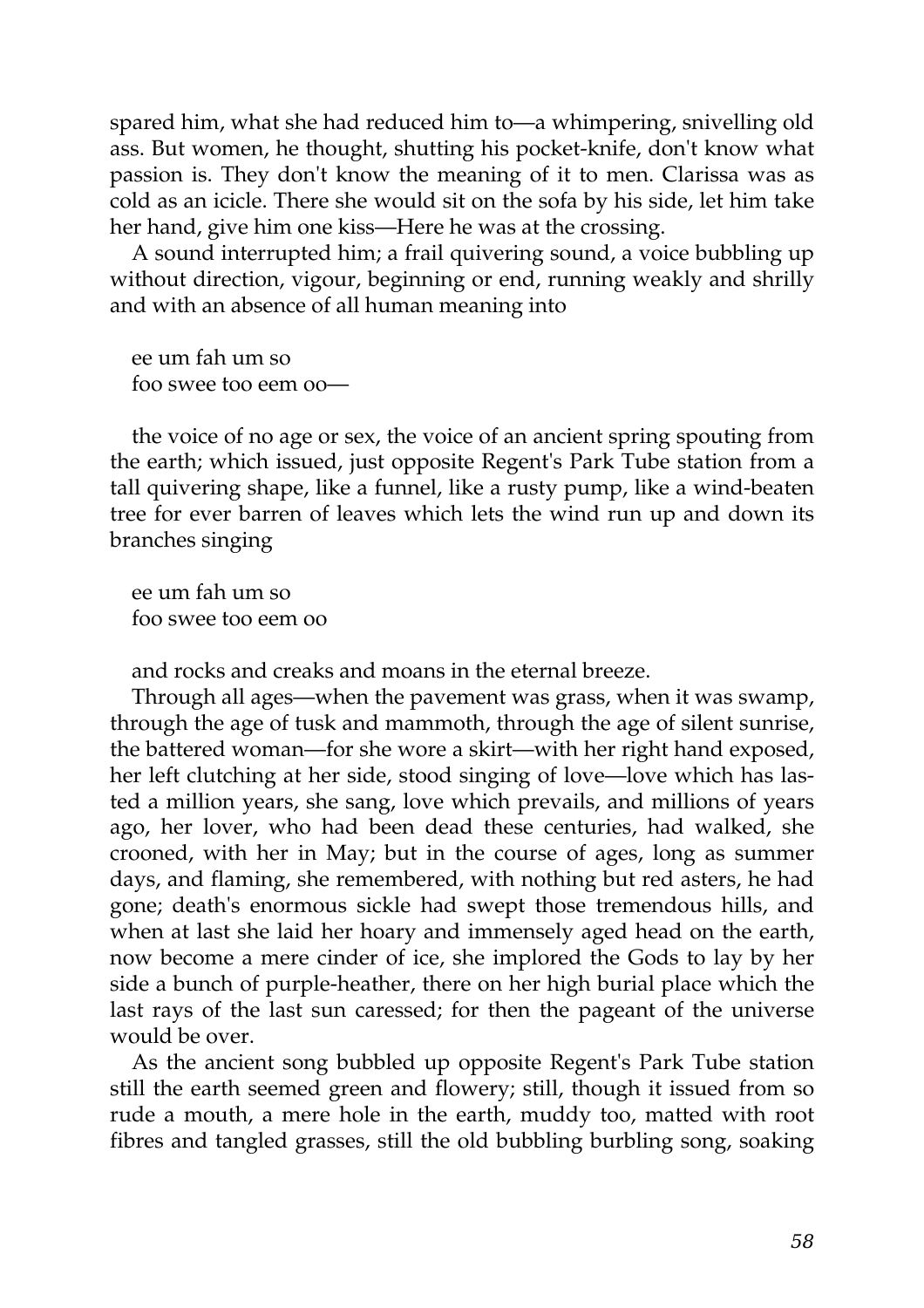through the knotted roots of infinite ages, and skeletons and treasure, streamed away in rivulets over the pavement and all along the Marylebone Road, and down towards Euston, fertilising, leaving a damp stain.

Still remembering how once in some primeval May she had walked with her lover, this rusty pump, this battered old woman with one hand exposed for coppers the other clutching her side, would still be there in ten million years, remembering how once she had walked in May, where the sea flows now, with whom it did not matter—he was a man, oh yes, a man who had loved her. But the passage of ages had blurred the clarity of that ancient May day; the bright petalled flowers were hoar and silver frosted; and she no longer saw, when she implored him (as she did now quite clearly) "look in my eyes with thy sweet eyes intently," she no longer saw brown eyes, black whiskers or sunburnt face but only a looming shape, a shadow shape, to which, with the bird-like freshness of the very aged she still twittered "give me your hand and let me press it gently" (Peter Walsh couldn't help giving the poor creature a coin as he stepped into his taxi), "and if some one should see, what matter they?" she demanded; and her fist clutched at her side, and she smiled, pocketing her shilling, and all peering inquisitive eyes seemed blotted out, and the passing generations—the pavement was crowded with bustling middle-class people—vanished, like leaves, to be trodden under, to be soaked and steeped and made mould of by that eternal spring—

ee um fah um so foo swee too eem oo

"Poor old woman," said Rezia Warren Smith, waiting to cross.

Oh poor old wretch!

Suppose it was a wet night? Suppose one's father, or somebody who had known one in better days had happened to pass, and saw one standing there in the gutter? And where did she sleep at night?

Cheerfully, almost gaily, the invincible thread of sound wound up into the air like the smoke from a cottage chimney, winding up clean beech trees and issuing in a tuft of blue smoke among the topmost leaves. "And if some one should see, what matter they?"

Since she was so unhappy, for weeks and weeks now, Rezia had given meanings to things that happened, almost felt sometimes that she must stop people in the street, if they looked good, kind people, just to say to them "I am unhappy"; and this old woman singing in the street "if some one should see, what matter they?" made her suddenly quite sure that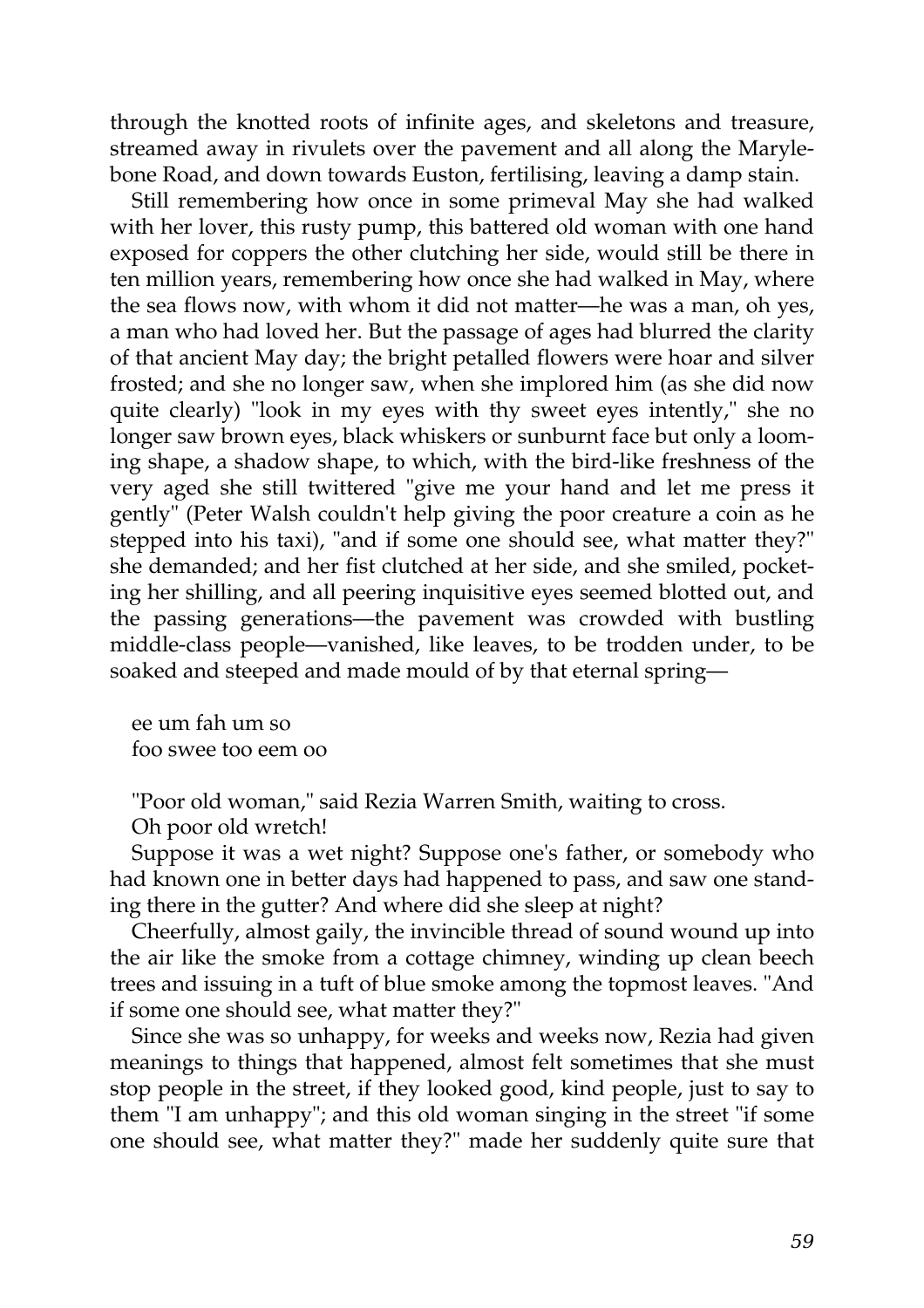everything was going to be right. They were going to Sir William Bradshaw; she thought his name sounded nice; he would cure Septimus at once. And then there was a brewer's cart, and the grey horses had upright bristles of straw in their tails; there were newspaper placards. It was a silly, silly dream, being unhappy.

So they crossed, Mr. and Mrs. Septimus Warren Smith, and was there, after all, anything to draw attention to them, anything to make a passerby suspect here is a young man who carries in him the greatest message in the world, and is, moreover, the happiest man in the world, and the most miserable? Perhaps they walked more slowly than other people, and there was something hesitating, trailing, in the man's walk, but what more natural for a clerk, who has not been in the West End on a weekday at this hour for years, than to keep looking at the sky, looking at this, that and the other, as if Portland Place were a room he had come into when the family are away, the chandeliers being hung in holland bags, and the caretaker, as she lets in long shafts of dusty light upon deserted, queerlooking armchairs, lifting one corner of the long blinds, explains to the visitors what a wonderful place it is; how wonderful, but at the same time, he thinks, as he looks at chairs and tables, how strange.

To look at, he might have been a clerk, but of the better sort; for he wore brown boots; his hands were educated; so, too, his profile—his angular, big-nosed, intelligent, sensitive profile; but not his lips altogether, for they were loose; and his eyes (as eyes tend to be), eyes merely; hazel, large; so that he was, on the whole, a border case, neither one thing nor the other, might end with a house at Purley and a motor car, or continue renting apartments in back streets all his life; one of those halfeducated, self-educated men whose education is all learnt from books borrowed from public libraries, read in the evening after the day's work, on the advice of well-known authors consulted by letter.

As for the other experiences, the solitary ones, which people go through alone, in their bedrooms, in their offices, walking the fields and the streets of London, he had them; had left home, a mere boy, because of his mother; she lied; because he came down to tea for the fiftieth time with his hands unwashed; because he could see no future for a poet in Stroud; and so, making a confidant of his little sister, had gone to London leaving an absurd note behind him, such as great men have written, and the world has read later when the story of their struggles has become famous.

London has swallowed up many millions of young men called Smith; thought nothing of fantastic Christian names like Septimus with which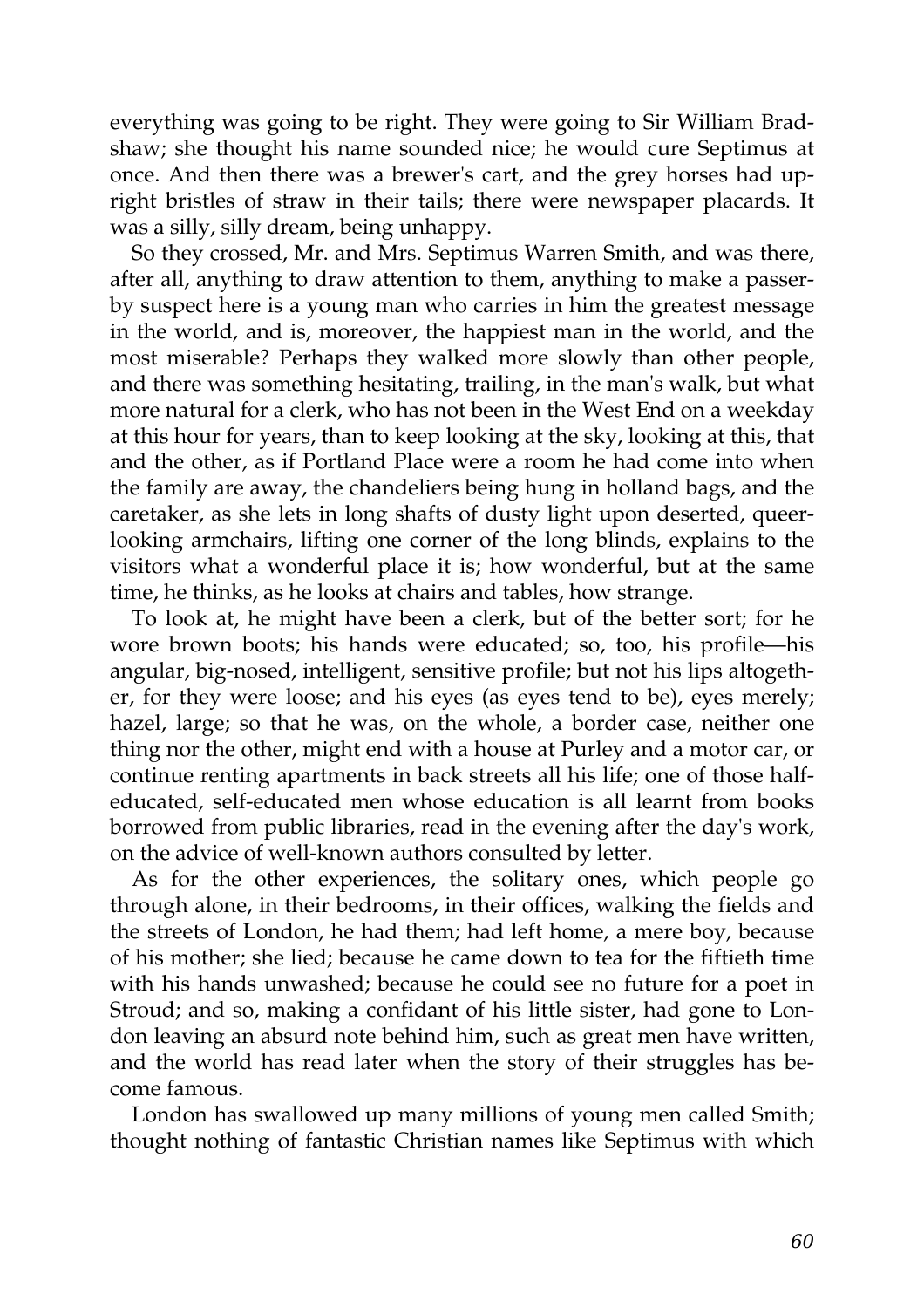their parents have thought to distinguish them. Lodging off the Euston Road, there were experiences, again experiences, such as change a face in two years from a pink innocent oval to a face lean, contracted, hostile. But of all this what could the most observant of friends have said except what a gardener says when he opens the conservatory door in the morning and finds a new blossom on his plant:—It has flowered; flowered from vanity, ambition, idealism, passion, loneliness, courage, laziness, the usual seeds, which all muddled up (in a room off the Euston Road), made him shy, and stammering, made him anxious to improve himself, made him fall in love with Miss Isabel Pole, lecturing in the Waterloo Road upon Shakespeare.

Was he not like Keats? she asked; and reflected how she might give him a taste of *Antony and Cleopatra* and the rest; lent him books; wrote him scraps of letters; and lit in him such a fire as burns only once in a lifetime, without heat, flickering a red gold flame infinitely ethereal and insubstantial over Miss Pole; *Antony and Cleopatra;* and the Waterloo Road. He thought her beautiful, believed her impeccably wise; dreamed of her, wrote poems to her, which, ignoring the subject, she corrected in red ink; he saw her, one summer evening, walking in a green dress in a square. "It has flowered," the gardener might have said, had he opened the door; had he come in, that is to say, any night about this time, and found him writing; found him tearing up his writing; found him finishing a masterpiece at three o'clock in the morning and running out to pace the streets, and visiting churches, and fasting one day, drinking another, devouring Shakespeare, Darwin, *The History of Civilisation,* and Bernard Shaw.

Something was up, Mr. Brewer knew; Mr. Brewer, managing clerk at Sibleys and Arrowsmiths, auctioneers, valuers, land and estate agents; something was up, he thought, and, being paternal with his young men, and thinking very highly of Smith's abilities, and prophesying that he would, in ten or fifteen years, succeed to the leather arm-chair in the inner room under the skylight with the deed-boxes round him, "if he keeps his health," said Mr. Brewer, and that was the danger—he looked weakly; advised football, invited him to supper and was seeing his way to consider recommending a rise of salary, when something happened which threw out many of Mr. Brewer's calculations, took away his ablest young fellows, and eventually, so prying and insidious were the fingers of the European War, smashed a plaster cast of Ceres, ploughed a hole in the geranium beds, and utterly ruined the cook's nerves at Mr. Brewer's establishment at Muswell Hill.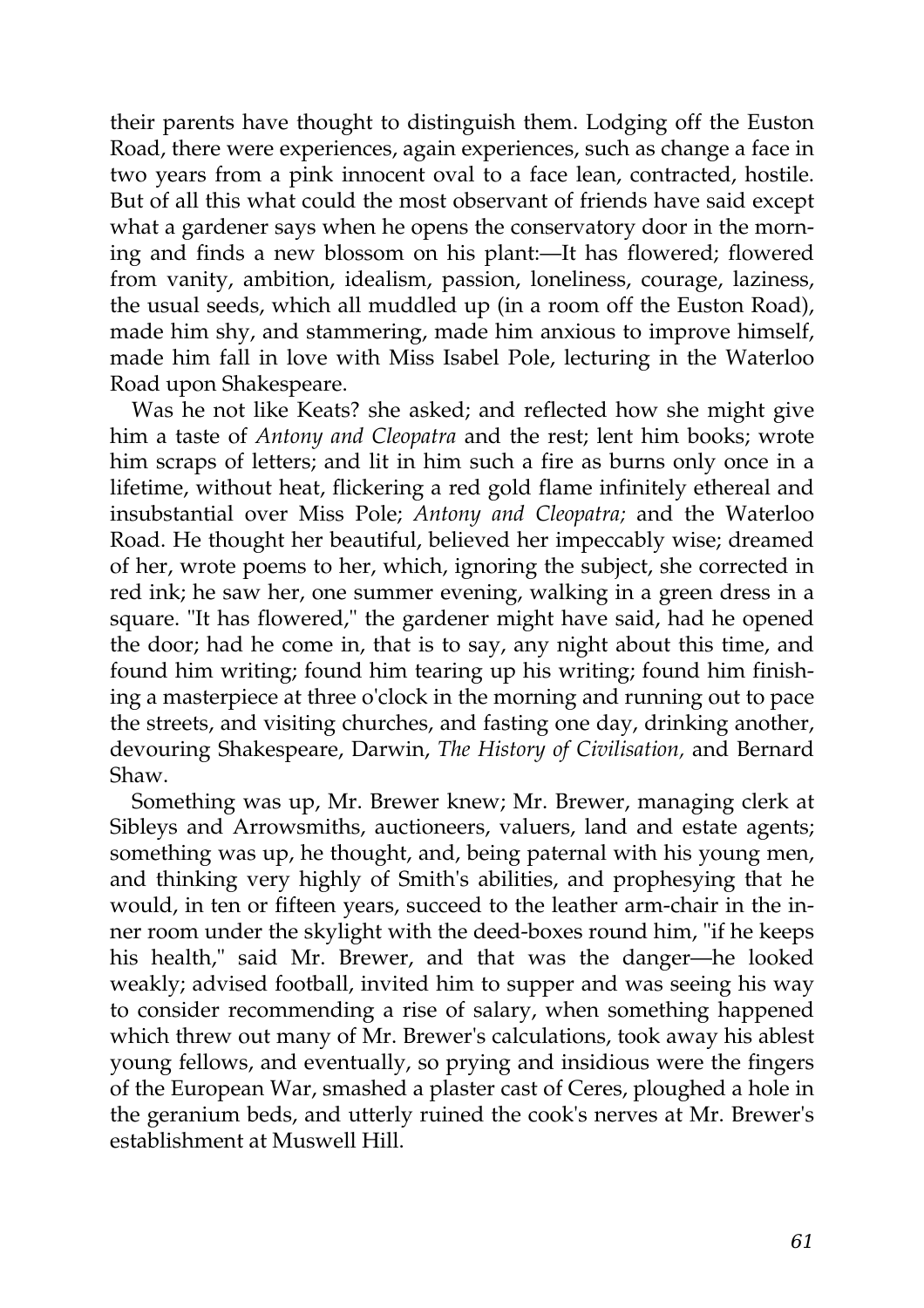Septimus was one of the first to volunteer. He went to France to save an England which consisted almost entirely of Shakespeare's plays and Miss Isabel Pole in a green dress walking in a square. There in the trenches the change which Mr. Brewer desired when he advised football was produced instantly; he developed manliness; he was promoted; he drew the attention, indeed the affection of his officer, Evans by name. It was a case of two dogs playing on a hearth-rug; one worrying a paper screw, snarling, snapping, giving a pinch, now and then, at the old dog's ear; the other lying somnolent, blinking at the fire, raising a paw, turning and growling good-temperedly. They had to be together, share with each other, fight with each other, quarrel with each other. But when Evans (Rezia who had only seen him once called him "a quiet man," a sturdy red-haired man, undemonstrative in the company of women), when Evans was killed, just before the Armistice, in Italy, Septimus, far from showing any emotion or recognising that here was the end of a friendship, congratulated himself upon feeling very little and very reasonably. The War had taught him. It was sublime. He had gone through the whole show, friendship, European War, death, had won promotion, was still under thirty and was bound to survive. He was right there. The last shells missed him. He watched them explode with indifference. When peace came he was in Milan, billeted in the house of an innkeeper with a courtyard, flowers in tubs, little tables in the open, daughters making hats, and to Lucrezia, the younger daughter, he became engaged one evening when the panic was on him—that he could not feel.

For now that it was all over, truce signed, and the dead buried, he had, especially in the evening, these sudden thunder-claps of fear. He could not feel. As he opened the door of the room where the Italian girls sat making hats, he could see them; could hear them; they were rubbing wires among coloured beads in saucers; they were turning buckram shapes this way and that; the table was all strewn with feathers, spangles, silks, ribbons; scissors were rapping on the table; but something failed him; he could not feel. Still, scissors rapping, girls laughing, hats being made protected him; he was assured of safety; he had a refuge. But he could not sit there all night. There were moments of waking in the early morning. The bed was falling; he was falling. Oh for the scissors and the lamplight and the buckram shapes! He asked Lucrezia to marry him, the younger of the two, the gay, the frivolous, with those little artist's fingers that she would hold up and say "It is all in them." Silk, feathers, what not were alive to them.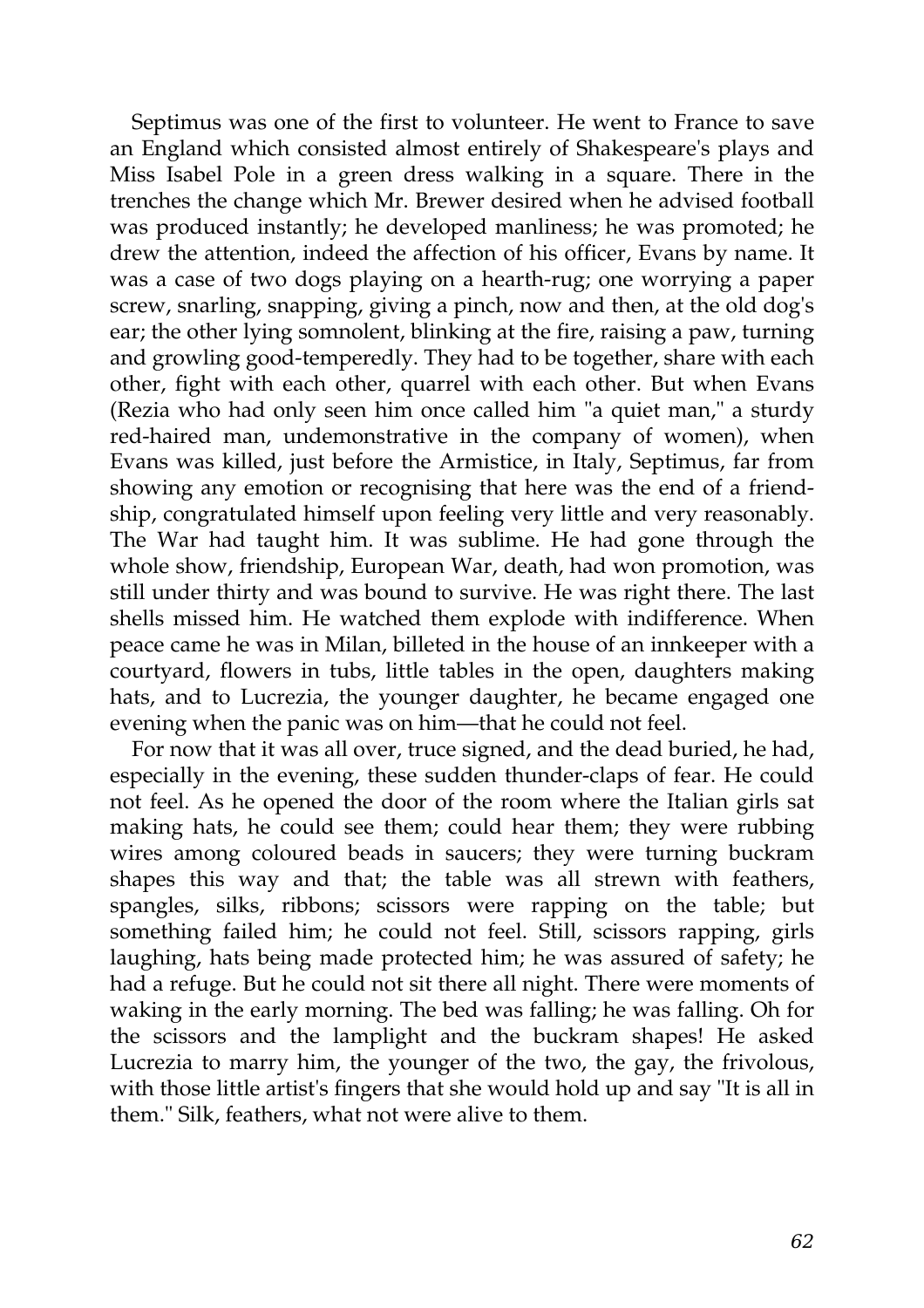"It is the hat that matters most," she would say, when they walked out together. Every hat that passed, she would examine; and the cloak and the dress and the way the woman held herself. Ill-dressing, over-dressing she stigmatised, not savagely, rather with impatient movements of the hands, like those of a painter who puts from him some obvious wellmeant glaring imposture; and then, generously, but always critically, she would welcome a shopgirl who had turned her little bit of stuff gallantly, or praise, wholly, with enthusiastic and professional understanding, a French lady descending from her carriage, in chinchilla, robes, pearls.

"Beautiful!" she would murmur, nudging Septimus, that he might see. But beauty was behind a pane of glass. Even taste (Rezia liked ices, chocolates, sweet things) had no relish to him. He put down his cup on the little marble table. He looked at people outside; happy they seemed, collecting in the middle of the street, shouting, laughing, squabbling over nothing. But he could not taste, he could not feel. In the tea-shop among the tables and the chattering waiters the appalling fear came over him—he could not feel. He could reason; he could read, Dante for example, quite easily ("Septimus, do put down your book," said Rezia, gently shutting the *Inferno),* he could add up his bill; his brain was perfect; it must be the fault of the world then—that he could not feel.

"The English are so silent," Rezia said. She liked it, she said. She respected these Englishmen, and wanted to see London, and the English horses, and the tailor-made suits, and could remember hearing how wonderful the shops were, from an Aunt who had married and lived in Soho.

It might be possible, Septimus thought, looking at England from the train window, as they left Newhaven; it might be possible that the world itself is without meaning.

At the office they advanced him to a post of considerable responsibility. They were proud of him; he had won crosses. "You have done your duty; it is up to us—" began Mr. Brewer; and could not finish, so pleasurable was his emotion. They took admirable lodgings off the Tottenham Court Road.

Here he opened Shakespeare once more. That boy's business of the intoxication of language—*Antony and Cleopatra*—had shrivelled utterly. How Shakespeare loathed humanity—the putting on of clothes, the getting of children, the sordidity of the mouth and the belly! This was now revealed to Septimus; the message hidden in the beauty of words. The secret signal which one generation passes, under disguise, to the next is loathing, hatred, despair. Dante the same. Aeschylus (translated) the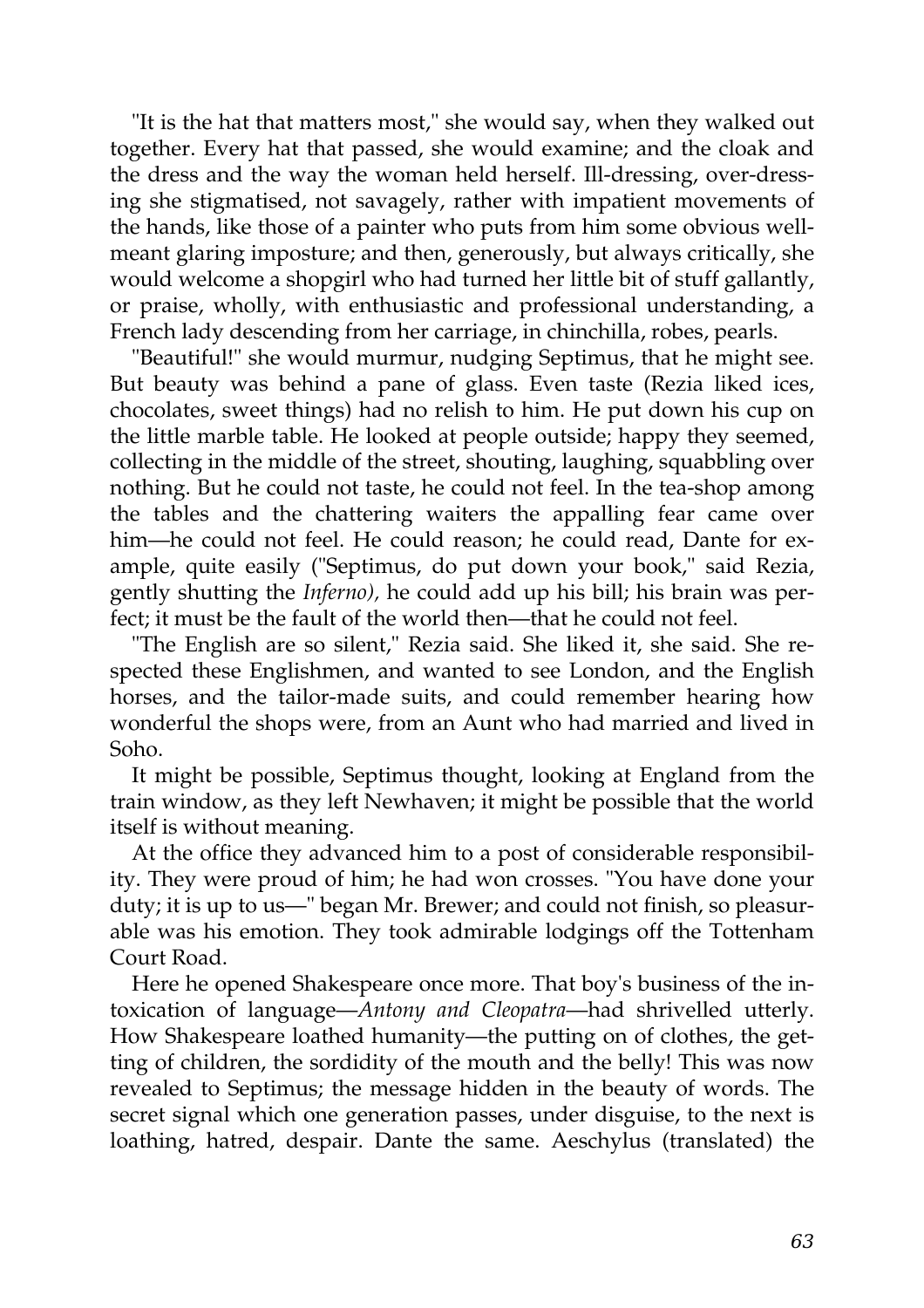same. There Rezia sat at the table trimming hats. She trimmed hats for Mrs. Filmer's friends; she trimmed hats by the hour. She looked pale, mysterious, like a lily, drowned, under water, he thought.

"The English are so serious," she would say, putting her arms round Septimus, her cheek against his.

Love between man and woman was repulsive to Shakespeare. The business of copulation was filth to him before the end. But, Rezia said, she must have children. They had been married five years.

They went to the Tower together; to the Victoria and Albert Museum; stood in the crowd to see the King open Parliament. And there were the shops—hat shops, dress shops, shops with leather bags in the window, where she would stand staring. But she must have a boy.

She must have a son like Septimus, she said. But nobody could be like Septimus; so gentle; so serious; so clever. Could she not read Shakespeare too? Was Shakespeare a difficult author? she asked.

One cannot bring children into a world like this. One cannot perpetuate suffering, or increase the breed of these lustful animals, who have no lasting emotions, but only whims and vanities, eddying them now this way, now that.

He watched her snip, shape, as one watches a bird hop, flit in the grass, without daring to move a finger. For the truth is (let her ignore it) that human beings have neither kindness, nor faith, nor charity beyond what serves to increase the pleasure of the moment. They hunt in packs. Their packs scour the desert and vanish screaming into the wilderness. They desert the fallen. They are plastered over with grimaces. There was Brewer at the office, with his waxed moustache, coral tie-pin, white slip, and pleasurable emotions—all coldness and clamminess within,—his geraniums ruined in the War—his cook's nerves destroyed; or Amelia What'shername, handing round cups of tea punctually at five—a leering, sneering obscene little harpy; and the Toms and Berties in their starched shirt fronts oozing thick drops of vice. They never saw him drawing pictures of them naked at their antics in his notebook. In the street, vans roared past him; brutality blared out on placards; men were trapped in mines; women burnt alive; and once a maimed file of lunatics being exercised or displayed for the diversion of the populace (who laughed aloud), ambled and nodded and grinned past him, in the Tottenham Court Road, each half apologetically, yet triumphantly, inflicting his hopeless woe. And would *he* go mad?

At tea Rezia told him that Mrs. Filmer's daughter was expecting a baby. *She* could not grow old and have no children! She was very lonely,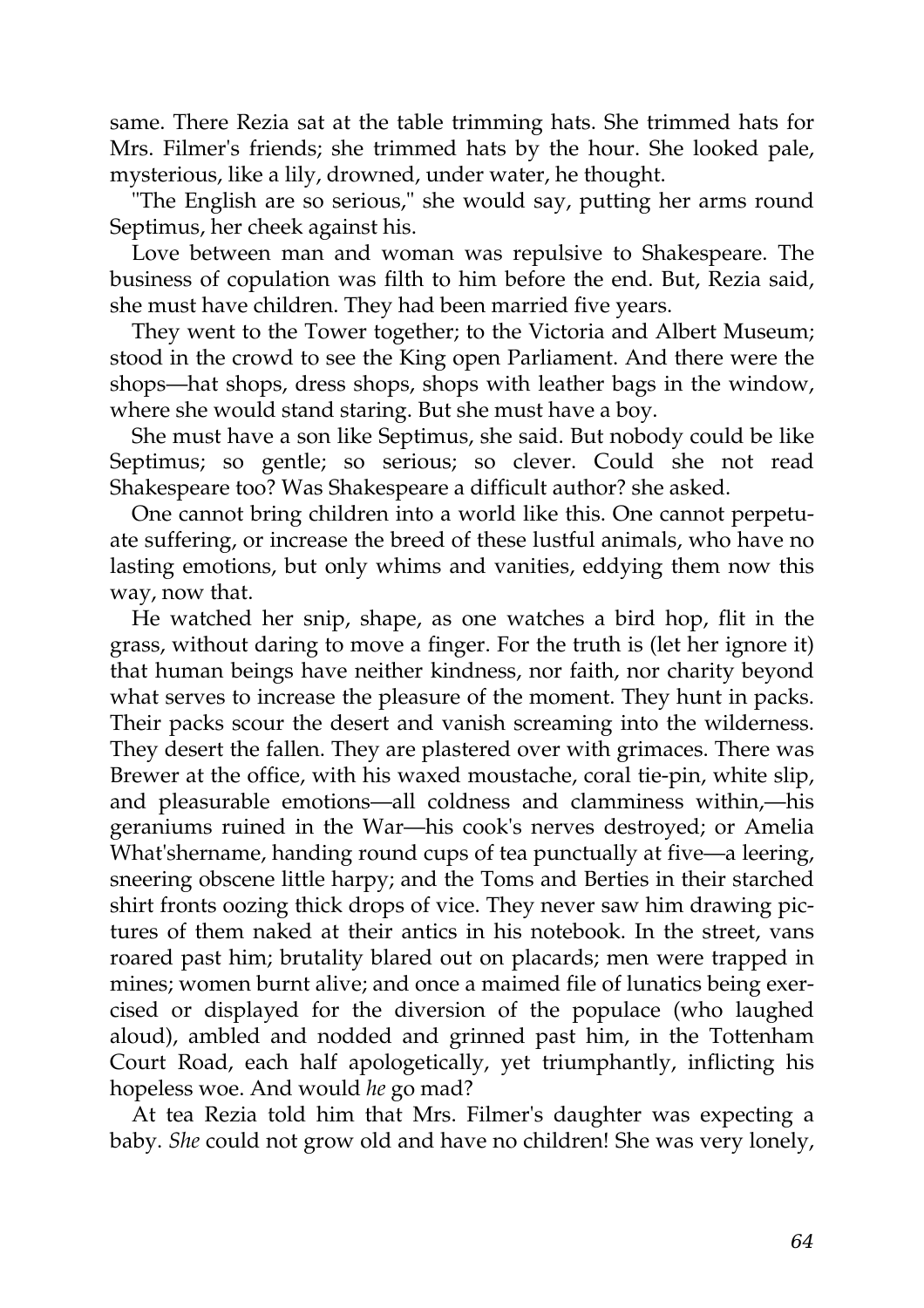she was very unhappy! She cried for the first time since they were married. Far away he heard her sobbing; he heard it accurately, he noticed it distinctly; he compared it to a piston thumping. But he felt nothing.

His wife was crying, and he felt nothing; only each time she sobbed in this profound, this silent, this hopeless way, he descended another step into the pit.

At last, with a melodramatic gesture which he assumed mechanically and with complete consciousness of its insincerity, he dropped his head on his hands. Now he had surrendered; now other people must help him. People must be sent for. He gave in.

Nothing could rouse him. Rezia put him to bed. She sent for a doctor—Mrs. Filmer's Dr. Holmes. Dr. Holmes examined him. There was nothing whatever the matter, said Dr. Holmes. Oh, what a relief! What a kind man, what a good man! thought Rezia. When he felt like that he went to the Music Hall, said Dr. Holmes. He took a day off with his wife and played golf. Why not try two tabloids of bromide dissolved in a glass of water at bedtime? These old Bloomsbury houses, said Dr. Holmes, tapping the wall, are often full of very fine panelling, which the landlords have the folly to paper over. Only the other day, visiting a patient, Sir Somebody Something in Bedford Square—

So there was no excuse; nothing whatever the matter, except the sin for which human nature had condemned him to death; that he did not feel. He had not cared when Evans was killed; that was worst; but all the other crimes raised their heads and shook their fingers and jeered and sneered over the rail of the bed in the early hours of the morning at the prostrate body which lay realising its degradation; how he had married his wife without loving her; had lied to her; seduced her; outraged Miss Isabel Pole, and was so pocked and marked with vice that women shuddered when they saw him in the street. The verdict of human nature on such a wretch was death.

Dr. Holmes came again. Large, fresh coloured, handsome, flicking his boots, looking in the glass, he brushed it all aside—headaches, sleeplessness, fears, dreams—nerve symptoms and nothing more, he said. If Dr. Holmes found himself even half a pound below eleven stone six, he asked his wife for another plate of porridge at breakfast. (Rezia would learn to cook porridge.) But, he continued, health is largely a matter in our own control. Throw yourself into outside interests; take up some hobby. He opened Shakespeare—*Antony and Cleopatra;* pushed Shakespeare aside. Some hobby, said Dr. Holmes, for did he not owe his own excellent health (and he worked as hard as any man in London) to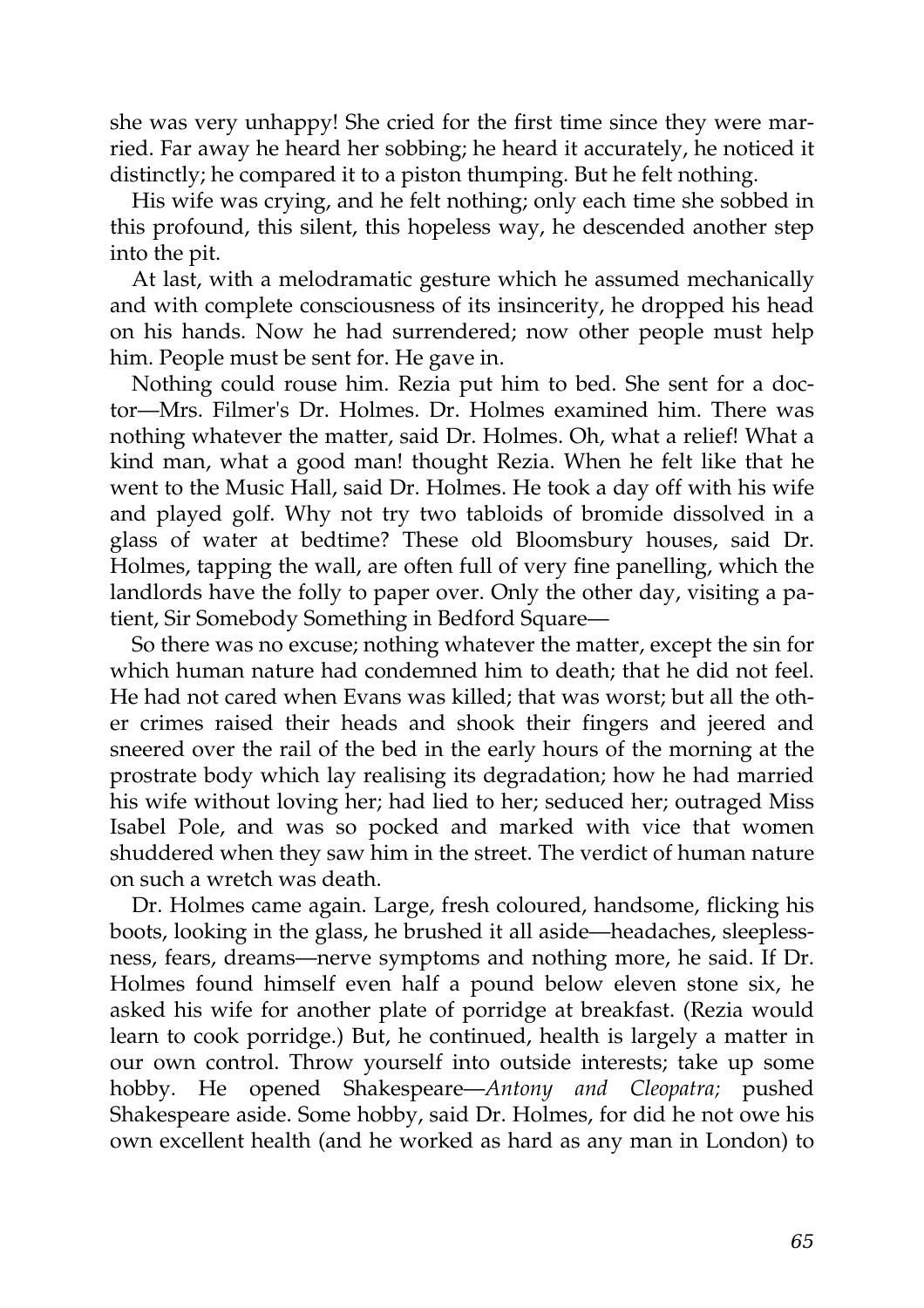the fact that he could always switch off from his patients on to old furniture? And what a very pretty comb, if he might say so, Mrs. Warren Smith was wearing!

When the damned fool came again, Septimus refused to see him. Did he indeed? said Dr. Holmes, smiling agreeably. Really he had to give that charming little lady, Mrs. Smith, a friendly push before he could get past her into her husband's bedroom.

"So you're in a funk," he said agreeably, sitting down by his patient's side. He had actually talked of killing himself to his wife, quite a girl, a foreigner, wasn't she? Didn't that give her a very odd idea of English husbands? Didn't one owe perhaps a duty to one's wife? Wouldn't it be better to do something instead of lying in bed? For he had had forty years' experience behind him; and Septimus could take Dr. Holmes's word for it—there was nothing whatever the matter with him. And next time Dr. Holmes came he hoped to find Smith out of bed and not making that charming little lady his wife anxious about him.

Human nature, in short, was on him—the repulsive brute, with the blood-red nostrils. Holmes was on him. Dr. Holmes came quite regularly every day. Once you stumble, Septimus wrote on the back of a postcard, human nature is on you. Holmes is on you. Their only chance was to escape, without letting Holmes know; to Italy—anywhere, anywhere, away from Dr. Holmes.

But Rezia could not understand him. Dr. Holmes was such a kind man. He was so interested in Septimus. He only wanted to help them, he said. He had four little children and he had asked her to tea, she told Septimus.

So he was deserted. The whole world was clamouring: Kill yourself, kill yourself, for our sakes. But why should he kill himself for their sakes? Food was pleasant; the sun hot; and this killing oneself, how does one set about it, with a table knife, uglily, with floods of blood,—by sucking a gaspipe? He was too weak; he could scarcely raise his hand. Besides, now that he was quite alone, condemned, deserted, as those who are about to die are alone, there was a luxury in it, an isolation full of sublimity; a freedom which the attached can never know. Holmes had won of course; the brute with the red nostrils had won. But even Holmes himself could not touch this last relic straying on the edge of the world, this outcast, who gazed back at the inhabited regions, who lay, like a drowned sailor, on the shore of the world.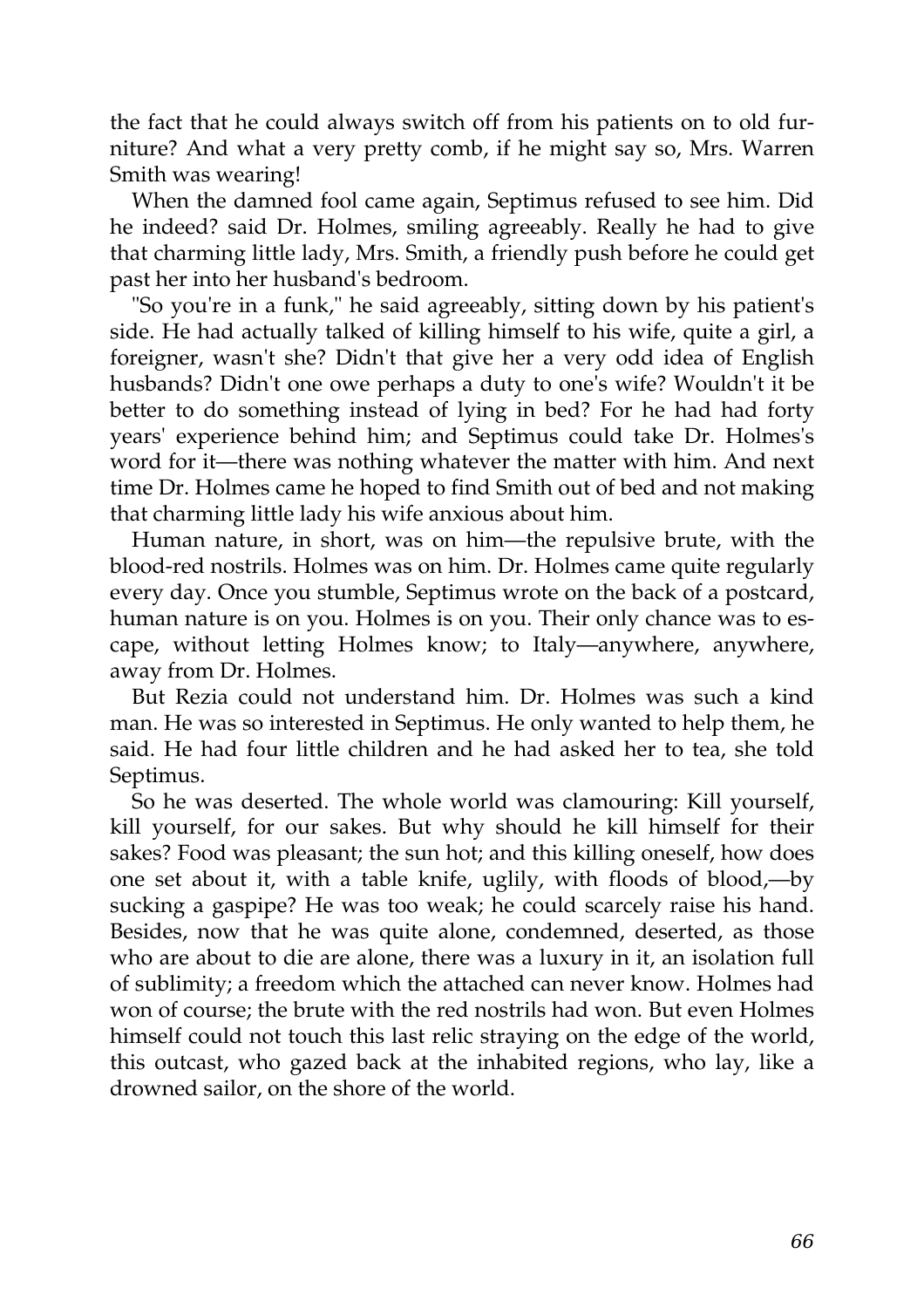It was at that moment (Rezia gone shopping) that the great revelation took place. A voice spoke from behind the screen. Evans was speaking. The dead were with him.

"Evans, Evans!" he cried.

Mr. Smith was talking aloud to himself, Agnes the servant girl cried to Mrs. Filmer in the kitchen. "Evans, Evans," he had said as she brought in the tray. She jumped, she did. She scuttled downstairs.

And Rezia came in, with her flowers, and walked across the room, and put the roses in a vase, upon which the sun struck directly, and it went laughing, leaping round the room.

She had had to buy the roses, Rezia said, from a poor man in the street. But they were almost dead already, she said, arranging the roses.

So there was a man outside; Evans presumably; and the roses, which Rezia said were half dead, had been picked by him in the fields of Greece. "Communication is health; communication is happiness, communication—" he muttered.

"What are you saying, Septimus?" Rezia asked, wild with terror, for he was talking to himself.

She sent Agnes running for Dr. Holmes. Her husband, she said, was mad. He scarcely knew her.

"You brute! You brute!" cried Septimus, seeing human nature, that is Dr. Holmes, enter the room.

"Now what's all this about?" said Dr. Holmes in the most amiable way in the world. "Talking nonsense to frighten your wife?" But he would give him something to make him sleep. And if they were rich people, said Dr. Holmes, looking ironically round the room, by all means let them go to Harley Street; if they had no confidence in him, said Dr. Holmes, looking not quite so kind.

It was precisely twelve o'clock; twelve by Big Ben; whose stroke was wafted over the northern part of London; blent with that of other clocks, mixed in a thin ethereal way with the clouds and wisps of smoke, and died up there among the seagulls—twelve o'clock struck as Clarissa Dalloway laid her green dress on her bed, and the Warren Smiths walked down Harley Street. Twelve was the hour of their appointment. Probably, Rezia thought, that was Sir William Bradshaw's house with the grey motor car in front of it. The leaden circles dissolved in the air.

Indeed it was—Sir William Bradshaw's motor car; low, powerful, grey with plain initials' interlocked on the panel, as if the pomps of heraldry were incongruous, this man being the ghostly helper, the priest of science; and, as the motor car was grey, so to match its sober suavity, grey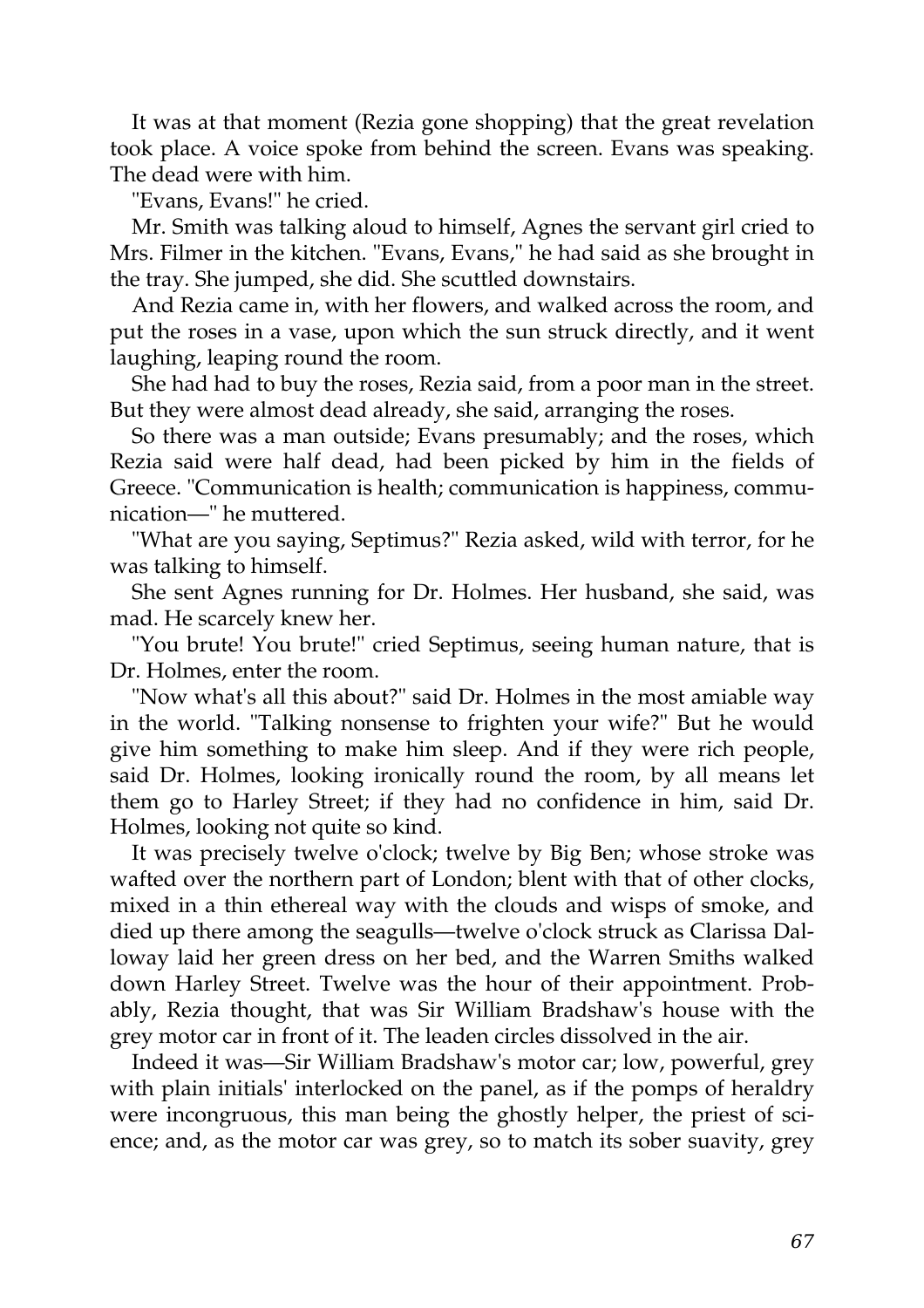furs, silver grey rugs were heaped in it, to keep her ladyship warm while she waited. For often Sir William would travel sixty miles or more down into the country to visit the rich, the afflicted, who could afford the very large fee which Sir William very properly charged for his advice. Her ladyship waited with the rugs about her knees an hour or more, leaning back, thinking sometimes of the patient, sometimes, excusably, of the wall of gold, mounting minute by minute while she waited; the wall of gold that was mounting between them and all shifts and anxieties (she had borne them bravely; they had had their struggles) until she felt wedged on a calm ocean, where only spice winds blow; respected, admired, envied, with scarcely anything left to wish for, though she regretted her stoutness; large dinner-parties every Thursday night to the profession; an occasional bazaar to be opened; Royalty greeted; too little time, alas, with her husband, whose work grew and grew; a boy doing well at Eton; she would have liked a daughter too; interests she had, however, in plenty; child welfare; the after-care of the epileptic, and photography, so that if there was a church building, or a church decaying, she bribed the sexton, got the key and took photographs, which were scarcely to be distinguished from the work of professionals, while she waited.

Sir William himself was no longer young. He had worked very hard; he had won his position by sheer ability (being the son of a shopkeeper); loved his profession; made a fine figurehead at ceremonies and spoke well—all of which had by the time he was knighted given him a heavy look, a weary look (the stream of patients being so incessant, the responsibilities and privileges of his profession so onerous), which weariness, together with his grey hairs, increased the extraordinary distinction of his presence and gave him the reputation (of the utmost importance in dealing with nerve cases) not merely of lightning skill, and almost infallible accuracy in diagnosis but of sympathy; tact; understanding of the human soul. He could see the first moment they came into the room (the Warren Smiths they were called); he was certain directly he saw the man; it was a case of extreme gravity. It was a case of complete breakdown—complete physical and nervous breakdown, with every symptom in an advanced stage, he ascertained in two or three minutes (writing answers to questions, murmured discreetly, on a pink card).

How long had Dr. Holmes been attending him? Six weeks.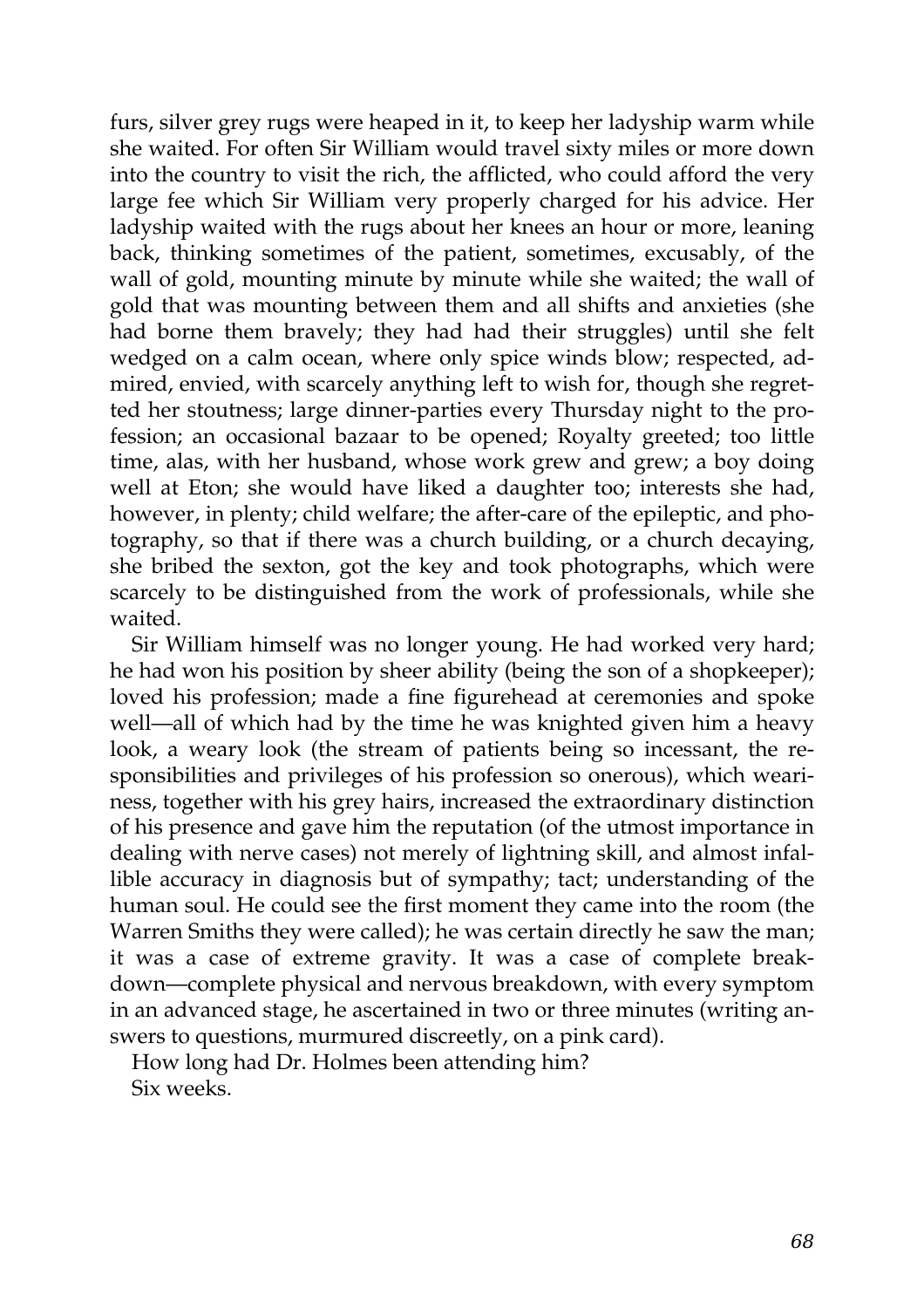Prescribed a little bromide? Said there was nothing the matter? Ah yes (those general practitioners! thought Sir William. It took half his time to undo their blunders. Some were irreparable).

"You served with great distinction in the War?"

The patient repeated the word "war" interrogatively.

He was attaching meanings to words of a symbolical kind. A serious symptom, to be noted on the card.

"The War?" the patient asked. The European War—that little shindy of schoolboys with gunpowder? Had he served with distinction? He really forgot. In the War itself he had failed.

"Yes, he served with the greatest distinction," Rezia assured the doctor; "he was promoted."

"And they have the very highest opinion of you at your office?" Sir William murmured, glancing at Mr. Brewer's very generously worded letter. "So that you have nothing to worry you, no financial anxiety, nothing?"

He had committed an appalling crime and been condemned to death by human nature.

"I have—I have," he began, "committed a crime—"

"He has done nothing wrong whatever," Rezia assured the doctor. If Mr. Smith would wait, said Sir William, he would speak to Mrs. Smith in the next room. Her husband was very seriously ill, Sir William said. Did he threaten to kill himself?

Oh, he did, she cried. But he did not mean it, she said. Of course not. It was merely a question of rest, said Sir William; of rest, rest, rest; a long rest in bed. There was a delightful home down in the country where her husband would be perfectly looked after. Away from her? she asked. Unfortunately, yes; the people we care for most are not good for us when we are ill. But he was not mad, was he? Sir William said he never spoke of "madness"; he called it not having a sense of proportion. But her husband did not like doctors. He would refuse to go there. Shortly and kindly Sir William explained to her the state of the case. He had threatened to kill himself. There was no alternative. It was a question of law. He would lie in bed in a beautiful house in the country. The nurses were admirable. Sir William would visit him once a week. If Mrs. Warren Smith was quite sure she had no more questions to ask—he never hurried his patients—they would return to her husband. She had nothing more to ask—not of Sir William.

So they returned to the most exalted of mankind; the criminal who faced his judges; the victim exposed on the heights; the fugitive; the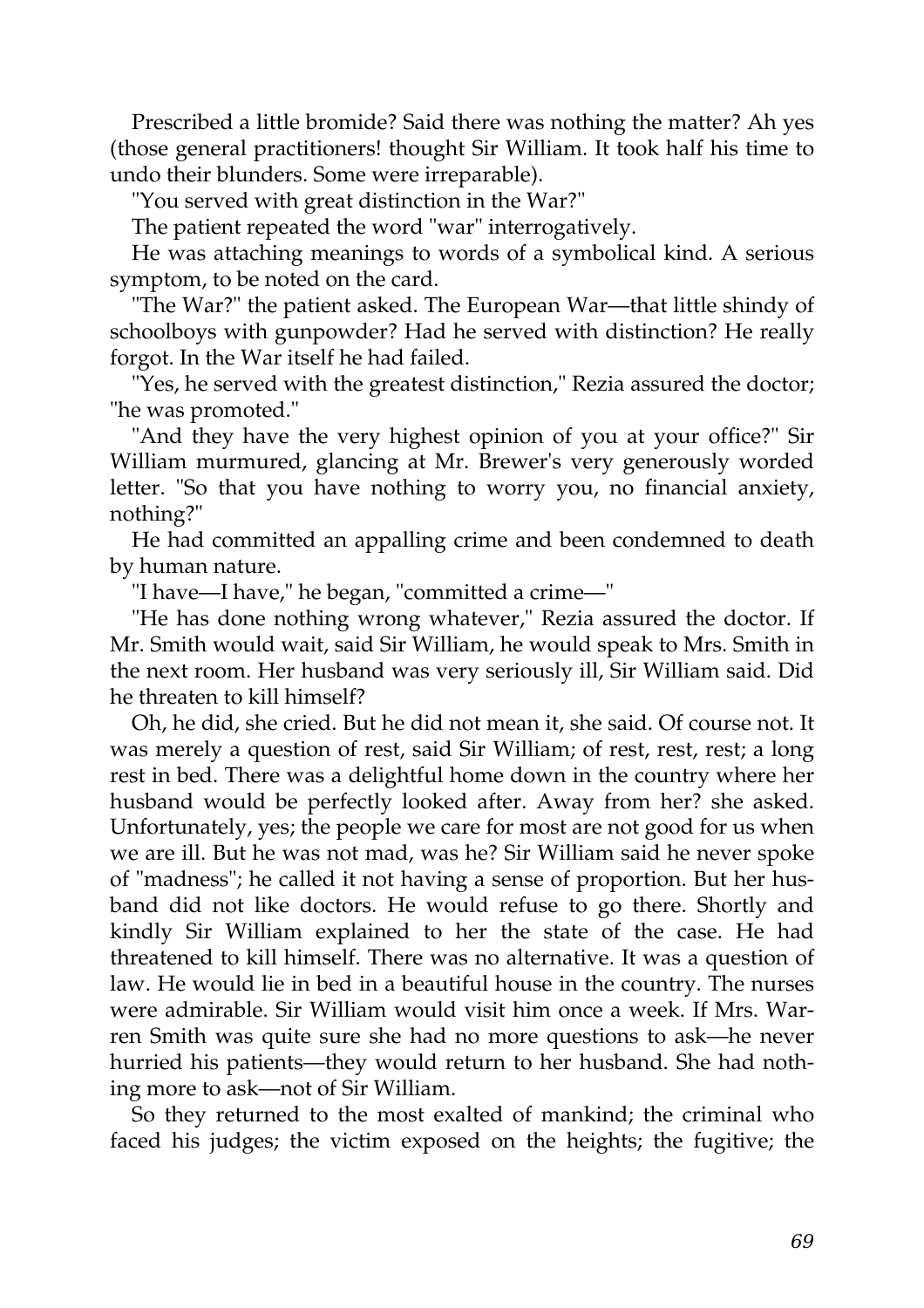drowned sailor; the poet of the immortal ode; the Lord who had gone from life to death; to Septimus Warren Smith, who sat in the arm-chair under the skylight staring at a photograph of Lady Bradshaw in Court dress, muttering messages about beauty.

"We have had our little talk," said Sir William.

"He says you are very, very ill," Rezia cried.

"We have been arranging that you should go into a home," said Sir William.

"One of Holmes's homes?" sneered Septimus.

The fellow made a distasteful impression. For there was in Sir William, whose father had been a tradesman, a natural respect for breeding and clothing, which shabbiness nettled; again, more profoundly, there was in Sir William, who had never had time for reading, a grudge, deeply buried, against cultivated people who came into his room and intimated that doctors, whose profession is a constant strain upon all the highest faculties, are not educated men.

"One of *my* homes, Mr. Warren Smith," he said, "where we will teach you to rest."

And there was just one thing more.

He was quite certain that when Mr. Warren Smith was well he was the last man in the world to frighten his wife. But he had talked of killing himself.

"We all have our moments of depression," said Sir William.

Once you fall, Septimus repeated to himself, human nature is on you. Holmes and Bradshaw are on you. They scour the desert. They fly screaming into the wilderness. The rack and the thumbscrew are applied. Human nature is remorseless.

"Impulses came upon him sometimes?" Sir William asked, with his pencil on a pink card.

That was his own affair, said Septimus.

"Nobody lives for himself alone," said Sir William, glancing at the photograph of his wife in Court dress.

"And you have a brilliant career before you," said Sir William. There was Mr. Brewer's letter on the table. "An exceptionally brilliant career."

But if he confessed? If he communicated? Would they let him off then, his torturers?

"I—I—" he stammered.

But what was his crime? He could not remember it.

"Yes?" Sir William encouraged him. (But it was growing late.)

Love, trees, there is no crime—what was his message?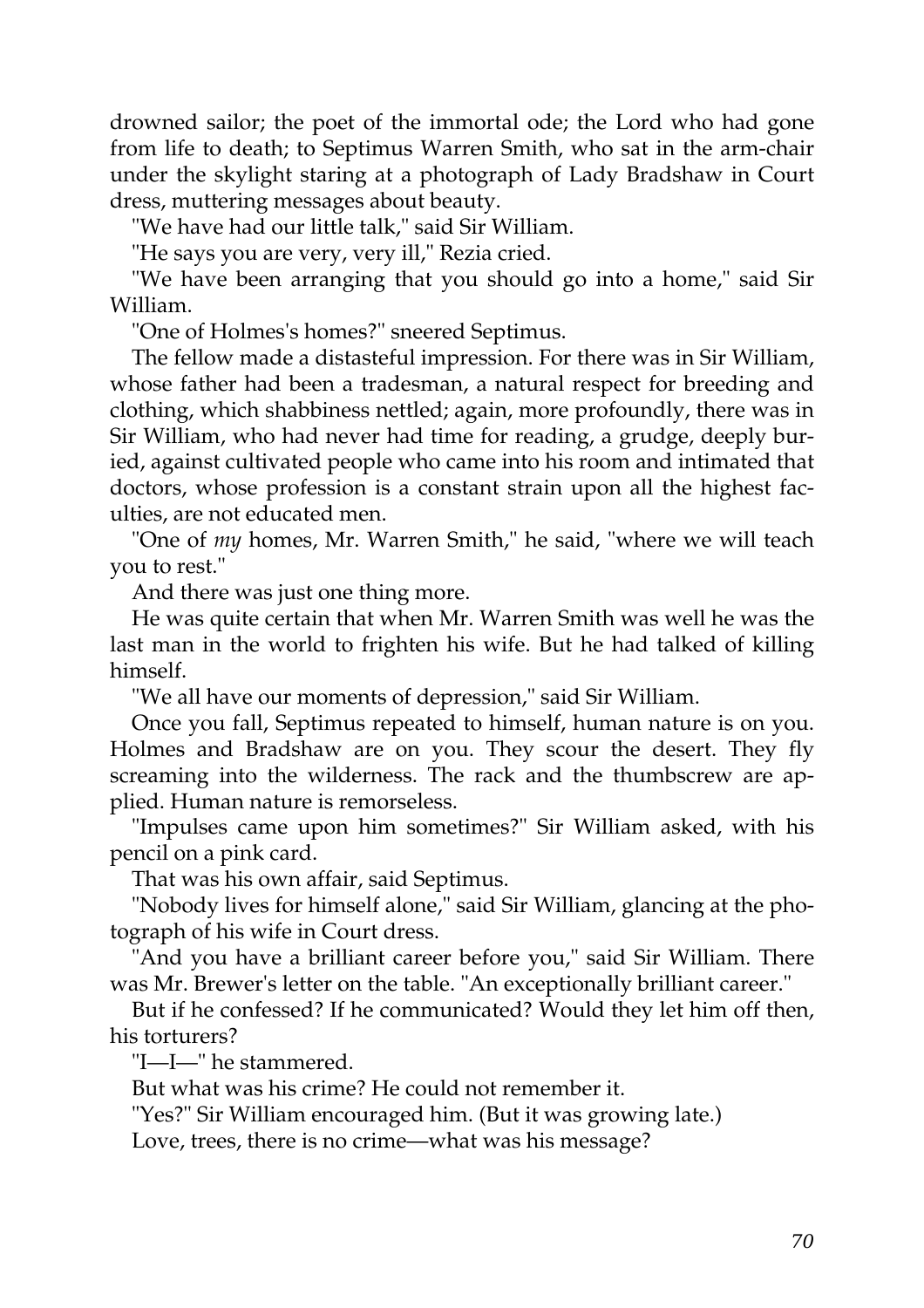He could not remember it.

"I—I—" Septimus stammered.

"Try to think as little about yourself as possible," said Sir William kindly. Really, he was not fit to be about.

Was there anything else they wished to ask him? Sir William would make all arrangements (he murmured to Rezia) and he would let her know between five and six that evening he murmured.

"Trust everything to me," he said, and dismissed them.

Never, never had Rezia felt such agony in her life! She had asked for help and been deserted! He had failed them! Sir William Bradshaw was not a nice man.

The upkeep of that motor car alone must cost him quite a lot, said Septimus, when they got out into the street.

She clung to his arm. They had been deserted.

But what more did she want?

To his patients he gave three-quarters of an hour; and if in this exacting science which has to do with what, after all, we know nothing about—the nervous system, the human brain—a doctor loses his sense of proportion, as a doctor he fails. Health we must have; and health is proportion; so that when a man comes into your room and says he is Christ (a common delusion), and has a message, as they mostly have, and threatens, as they often do, to kill himself, you invoke proportion; order rest in bed; rest in solitude; silence and rest; rest without friends, without books, without messages; six months' rest; until a man who went in weighing seven stone six comes out weighing twelve.

Proportion, divine proportion, Sir William's goddess, was acquired by Sir William walking hospitals, catching salmon, begetting one son in Harley Street by Lady Bradshaw, who caught salmon herself and took photographs scarcely to be distinguished from the work of professionals. Worshipping proportion, Sir William not only prospered himself but made England prosper, secluded her lunatics, forbade childbirth, penalised despair, made it impossible for the unfit to propagate their views until they, too, shared his sense of proportion—his, if they were men, Lady Bradshaw's if they were women (she embroidered, knitted, spent four nights out of seven at home with her son), so that not only did his colleagues respect him, his subordinates fear him, but the friends and relations of his patients felt for him the keenest gratitude for insisting that these prophetic Christs and Christesses, who prophesied the end of the world, or the advent of God, should drink milk in bed, as Sir William ordered; Sir William with his thirty years' experience of these kinds of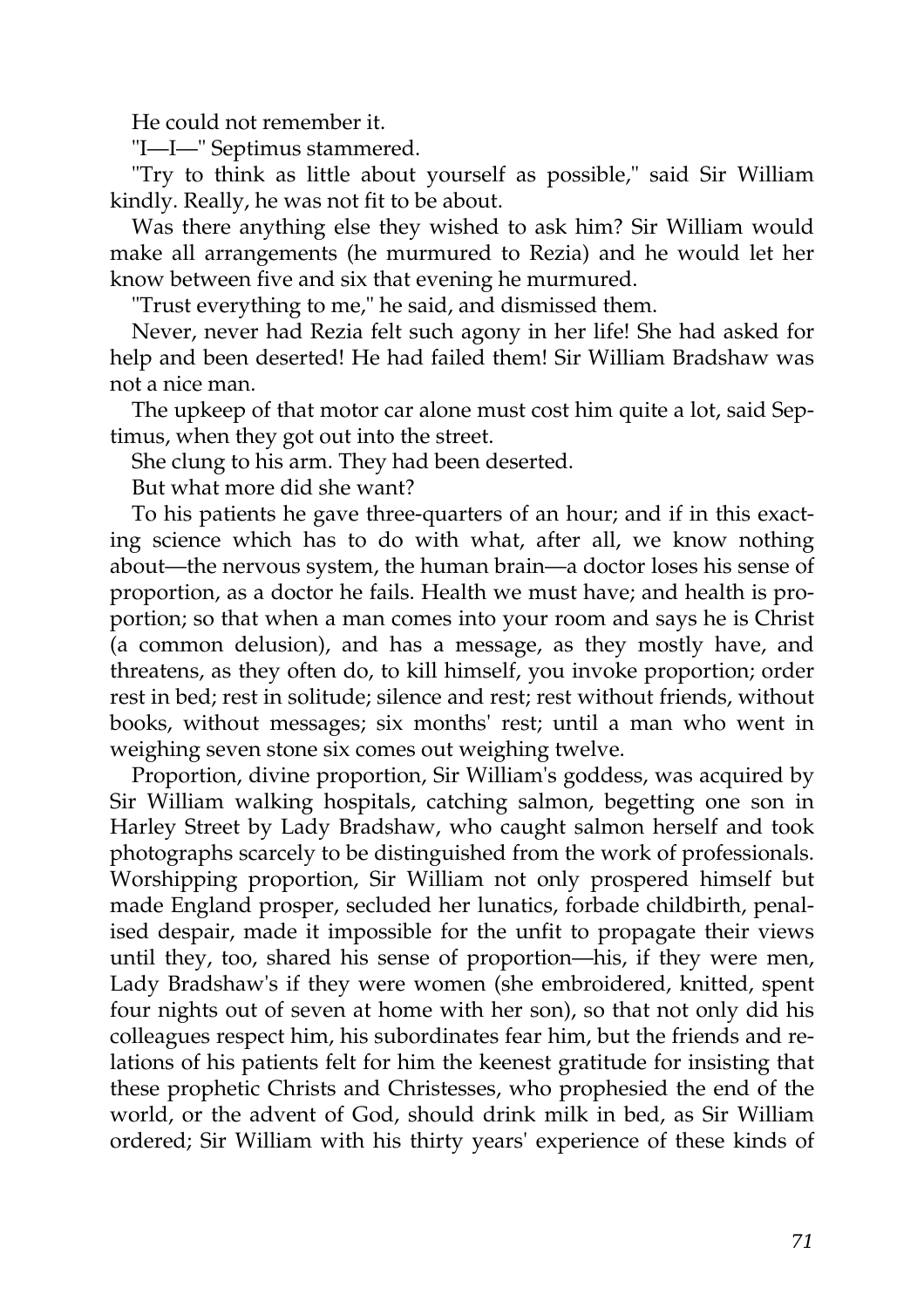cases, and his infallible instinct, this is madness, this sense; in fact, his sense of proportion.

But Proportion has a sister, less smiling, more formidable, a Goddess even now engaged—in the heat and sands of India, the mud and swamp of Africa, the purlieus of London, wherever in short the climate or the devil tempts men to fall from the true belief which is her own—is even now engaged in dashing down shrines, smashing idols, and setting up in their place her own stern countenance. Conversion is her name and she feasts on the wills of the weakly, loving to impress, to impose, adoring her own features stamped on the face of the populace. At Hyde Park Corner on a tub she stands preaching; shrouds herself in white and walks penitentially disguised as brotherly love through factories and parliaments; offers help, but desires power; smites out of her way roughly the dissentient, or dissatisfied; bestows her blessing on those who, looking upward, catch submissively from her eyes the light of their own. This lady too (Rezia Warren Smith divined it) had her dwelling in Sir William's heart, though concealed, as she mostly is, under some plausible disguise; some venerable name; love, duty, self sacrifice. How he would work—how toil to raise funds, propagate reforms, initiate institutions! But conversion, fastidious Goddess, loves blood better than brick, and feasts most subtly on the human will. For example, Lady Bradshaw. Fifteen years ago she had gone under. It was nothing you could put your finger on; there had been no scene, no snap; only the slow sinking, water-logged, of her will into his. Sweet was her smile, swift her submission; dinner in Harley Street, numbering eight or nine courses, feeding ten or fifteen guests of the professional classes, was smooth and urbane. Only as the evening wore on a very slight dulness, or uneasiness perhaps, a nervous twitch, fumble, stumble and confusion indicated, what it was really painful to believe—that the poor lady lied. Once, long ago, she had caught salmon freely: now, quick to minister to the craving which lit her husband's eye so oilily for dominion, for power, she cramped, squeezed, pared, pruned, drew back, peeped through; so that without knowing precisely what made the evening disagreeable, and caused this pressure on the top of the head (which might well be imputed to the professional conversation, or the fatigue of a great doctor whose life, Lady Bradshaw said, "is not his own but his patients'") disagreeable it was: so that guests, when the clock struck ten, breathed in the air of Harley Street even with rapture; which relief, however, was denied to his patients.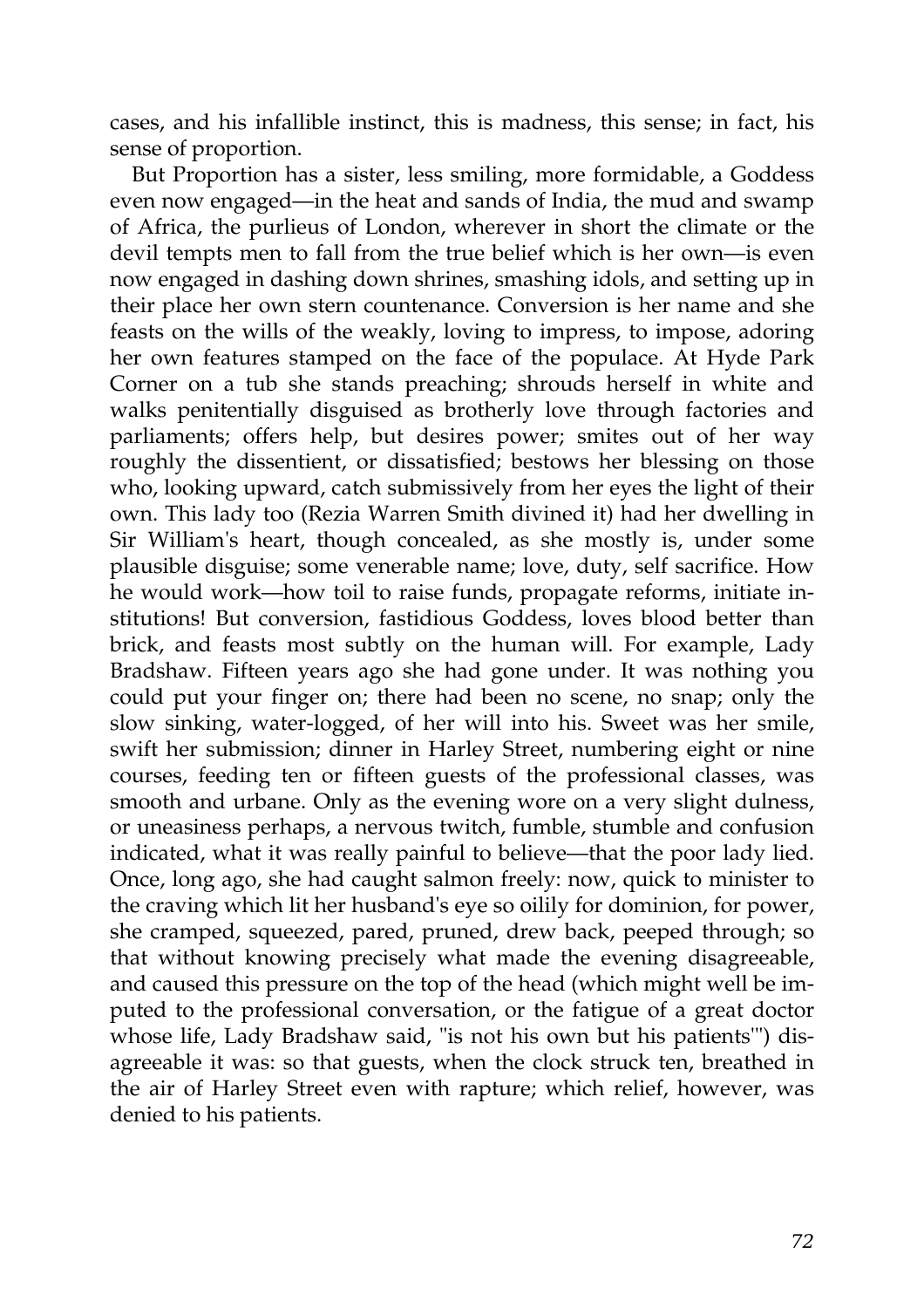There in the grey room, with the pictures on the wall, and the valuable furniture, under the ground glass skylight, they learnt the extent of their transgressions; huddled up in arm-chairs, they watched him go through, for their benefit, a curious exercise with the arms, which he shot out, brought sharply back to his hip, to prove (if the patient was obstinate) that Sir William was master of his own actions, which the patient was not. There some weakly broke down; sobbed, submitted; others, inspired by Heaven knows what intemperate madness, called Sir William to his face a damnable humbug; questioned, even more impiously, life itself. Why live? they demanded. Sir William replied that life was good. Certainly Lady Bradshaw in ostrich feathers hung over the mantelpiece, and as for his income it was quite twelve thousand a year. But to us, they protested, life has given no such bounty. He acquiesced. They lacked a sense of proportion. And perhaps, after all, there is no God? He shrugged his shoulders. In short, this living or not living is an affair of our own? But there they were mistaken. Sir William had a friend in Surrey where they taught, what Sir William frankly admitted was a difficult art—a sense of proportion. There were, moreover, family affection; honour; courage; and a brilliant career. All of these had in Sir William a resolute champion. If they failed him, he had to support police and the good of society, which, he remarked very quietly, would take care, down in Surrey, that these unsocial impulses, bred more than anything by the lack of good blood, were held in control. And then stole out from her hiding-place and mounted her throne that Goddess whose lust is to override opposition, to stamp indelibly in the sanctuaries of others the image of herself. Naked, defenceless, the exhausted, the friendless received the impress of Sir William's will. He swooped; he devoured. He shut people up. It was this combination of decision and humanity that endeared Sir William so greatly to the relations of his victims.

But Rezia Warren Smith cried, walking down Harley Street, that she did not like that man.

Shredding and slicing, dividing and subdividing, the clocks of Harley Street nibbled at the June day, counselled submission, upheld authority, and pointed out in chorus the supreme advantages of a sense of proportion, until the mound of time was so far diminished that a commercial clock, suspended above a shop in Oxford Street, announced, genially and fraternally, as if it were a pleasure to Messrs. Rigby and Lowndes to give the information gratis, that it was half-past one.

Looking up, it appeared that each letter of their names stood for one of the hours; subconsciously one was grateful to Rigby and Lowndes for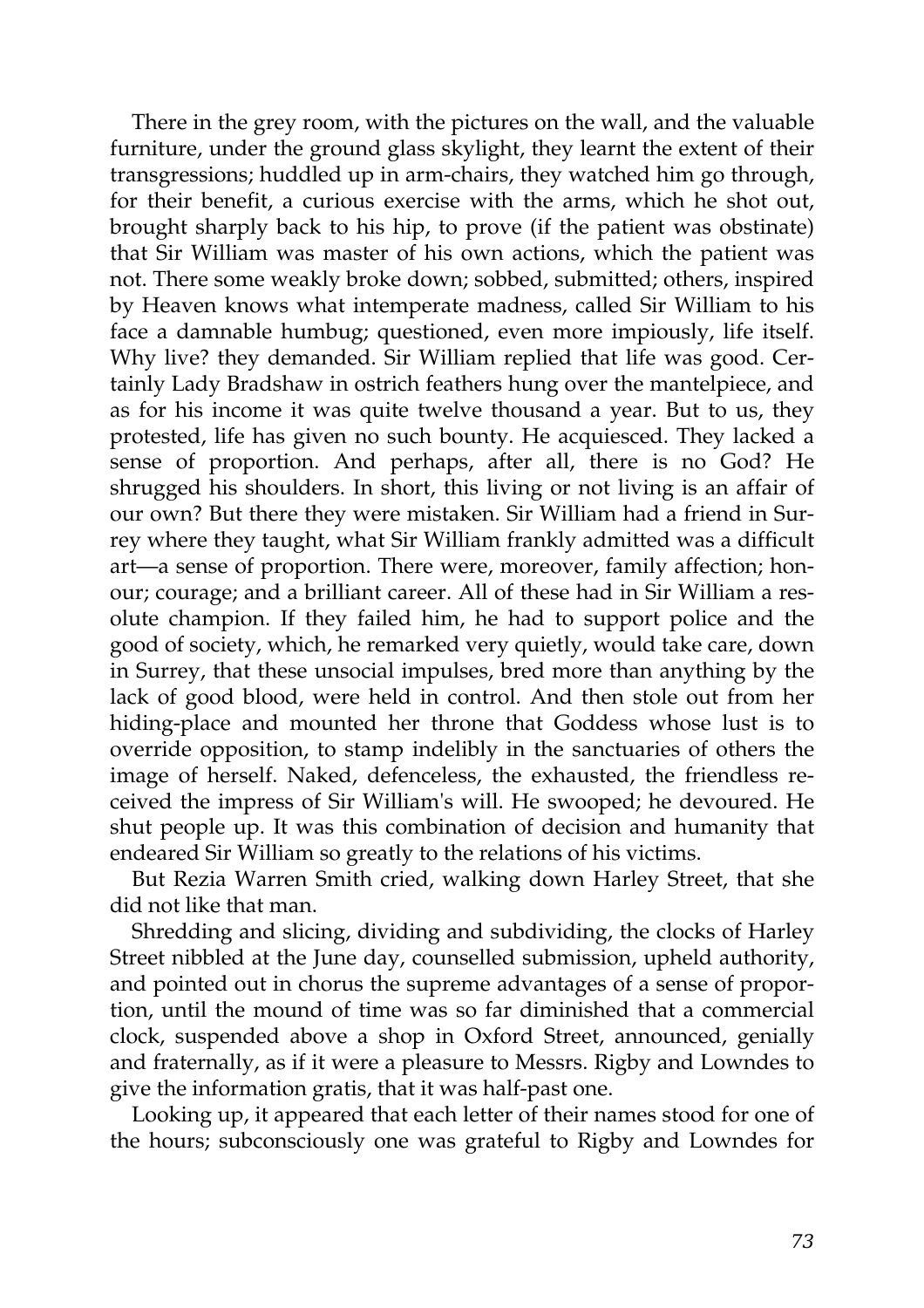giving one time ratified by Greenwich; and this gratitude (so Hugh Whitbread ruminated, dallying there in front of the shop window), naturally took the form later of buying off Rigby and Lowndes socks or shoes. So he ruminated. It was his habit. He did not go deeply. He brushed surfaces; the dead languages, the living, life in Constantinople, Paris, Rome; riding, shooting, tennis, it had been once. The malicious asserted that he now kept guard at Buckingham Palace, dressed in silk stockings and knee-breeches, over what nobody knew. But he did it extremely efficiently. He had been afloat on the cream of English society for fifty-five years. He had known Prime Ministers. His affections were understood to be deep. And if it were true that he had not taken part in any of the great movements of the time or held important office, one or two humble reforms stood to his credit; an improvement in public shelters was one; the protection of owls in Norfolk another; servant girls had reason to be grateful to him; and his name at the end of letters to the *Times,* asking for funds, appealing to the public to protect, to preserve, to clear up litter, to abate smoke, and stamp out immorality in parks, commanded respect.

A magnificent figure he cut too, pausing for a moment (as the sound of the half hour died away) to look critically, magisterially, at socks and shoes; impeccable, substantial, as if he beheld the world from a certain eminence, and dressed to match; but realised the obligations which size, wealth, health, entail, and observed punctiliously even when not absolutely necessary, little courtesies, old-fashioned ceremonies which gave a quality to his manner, something to imitate, something to remember him by, for he would never lunch, for example, with Lady Bruton, whom he had known these twenty years, without bringing her in his outstretched hand a bunch of carnations and asking Miss Brush, Lady Bruton's secretary, after her brother in South Africa, which, for some reason, Miss Brush, deficient though she was in every attribute of female charm, so much resented that she said "Thank you, he's doing very well in South Africa," when, for half a dozen years, he had been doing badly in Portsmouth.

Lady Bruton herself preferred Richard Dalloway, who arrived at the next moment. Indeed they met on the doorstep.

Lady Bruton preferred Richard Dalloway of course. He was made of much finer material. But she wouldn't let them run down her poor dear Hugh. She could never forget his kindness—he had been really remarkably kind—she forgot precisely upon what occasion. But he had been—remarkably kind. Anyhow, the difference between one man and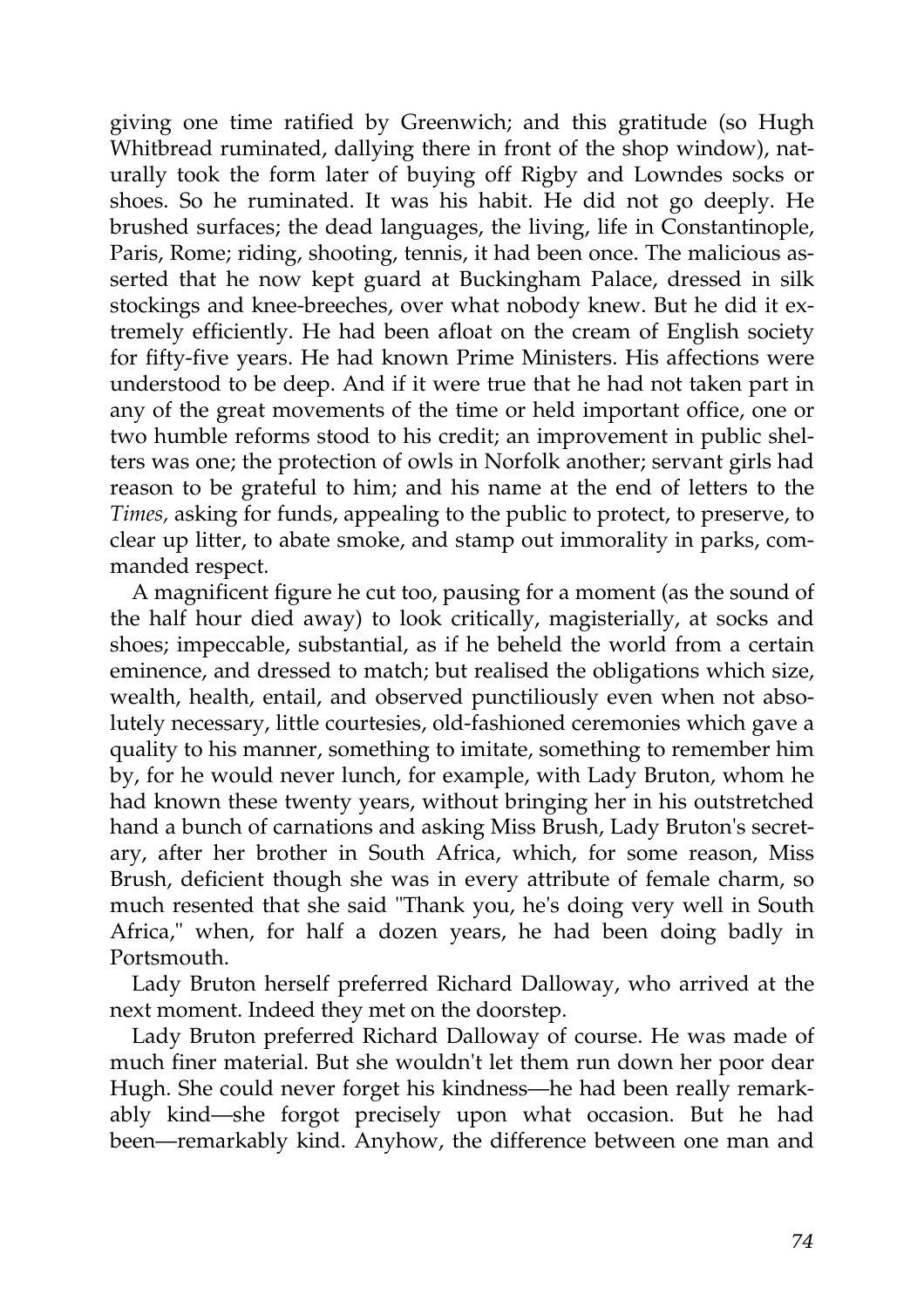another does not amount to much. She had never seen the sense of cutting people up, as Clarissa Dalloway did—cutting them up and sticking them together again; not at any rate when one was sixty-two. She took Hugh's carnations with her angular grim smile. There was nobody else coming, she said. She had got them there on false pretences, to help her out of a difficulty—

"But let us eat first," she said.

And so there began a soundless and exquisite passing to and fro through swing doors of aproned white-capped maids, handmaidens not of necessity, but adepts in a mystery or grand deception practised by hostesses in Mayfair from one-thirty to two, when, with a wave of the hand, the traffic ceases, and there rises instead this profound illusion in the first place about the food—how it is not paid for; and then that the table spreads itself voluntarily with glass and silver, little mats, saucers of red fruit; films of brown cream mask turbot; in casseroles severed chickens swim; coloured, undomestic, the fire burns; and with the wine and the coffee (not paid for) rise jocund visions before musing eyes; gently speculative eyes; eyes to whom life appears musical, mysterious; eyes now kindled to observe genially the beauty of the red carnations which Lady Bruton (whose movements were always angular) had laid beside her plate, so that Hugh Whitbread, feeling at peace with the entire universe and at the same time completely sure of his standing, said, resting his fork,

"Wouldn't they look charming against your lace?"

Miss Brush resented this familiarity intensely. She thought him an underbred fellow. She made Lady Bruton laugh.

Lady Bruton raised the carnations, holding them rather stiffly with much the same attitude with which the General held the scroll in the picture behind her; she remained fixed, tranced. Which was she now, the General's great-grand-daughter? great-great-grand-daughter? Richard Dalloway asked himself. Sir Roderick, Sir Miles, Sir Talbot—that was it. It was remarkable how in that family the likeness persisted in the women. She should have been a general of dragoons herself. And Richard would have served under her, cheerfully; he had the greatest respect for her; he cherished these romantic views about well-set-up old women of pedigree, and would have liked, in his good-humoured way, to bring some young hot-heads of his acquaintance to lunch with her; as if a type like hers could be bred of amiable tea-drinking enthusiasts! He knew her country. He knew her people. There was a vine, still bearing, which either Lovelace or Herrick—she never read a word poetry of herself, but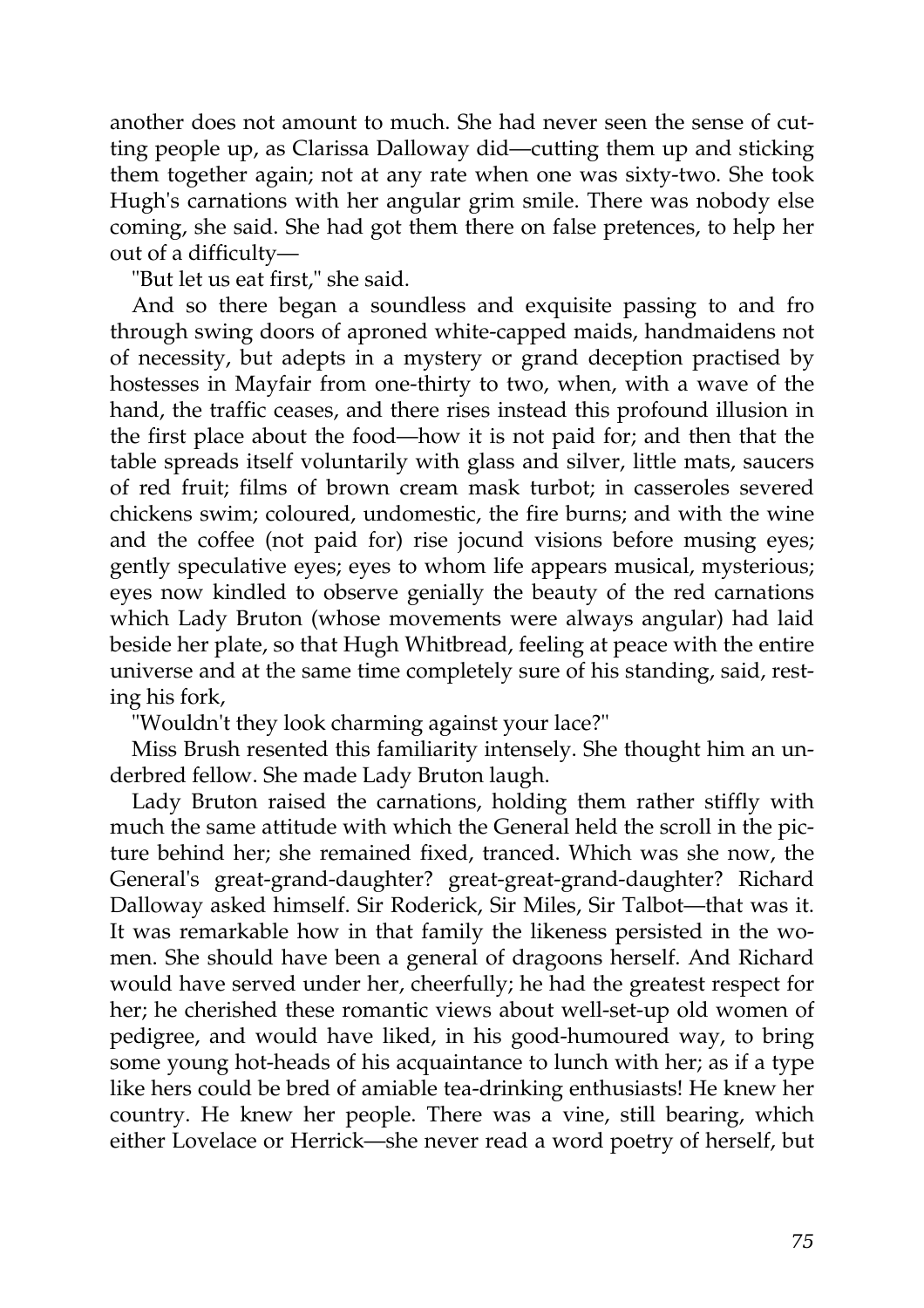so the story ran—had sat under. Better wait to put before them the question that bothered her (about making an appeal to the public; if so, in what terms and so on), better wait until they have had their coffee, Lady Bruton thought; and so laid the carnations down beside her plate.

"How's Clarissa?" she asked abruptly.

Clarissa always said that Lady Bruton did not like her. Indeed, Lady Bruton had the reputation of being more interested in politics than people; of talking like a man; of having had a finger in some notorious intrigue of the eighties, which was now beginning to be mentioned in memoirs. Certainly there was an alcove in her drawing-room, and a table in that alcove, and a photograph upon that table of General Sir Talbot Moore, now deceased, who had written there (one evening in the eighties) in Lady Bruton's presence, with her cognisance, perhaps advice, a telegram ordering the British troops to advance upon an historical occasion. (She kept the pen and told the story.) Thus, when she said in her offhand way "How's Clarissa?" husbands had difficulty in persuading their wives and indeed, however devoted, were secretly doubtful themselves, of her interest in women who often got in their husbands' way, prevented them from accepting posts abroad, and had to be taken to the seaside in the middle of the session to recover from influenza. Nevertheless her inquiry, "How's Clarissa?" was known by women infallibly, to be a signal from a well-wisher, from an almost silent companion, whose utterances (half a dozen perhaps in the course of a lifetime) signified recognition of some feminine comradeship which went beneath masculine lunch parties and united Lady Bruton and Mrs. Dalloway, who seldom met, and appeared when they did meet indifferent and even hostile, in a singular bond.

"I met Clarissa in the Park this morning," said Hugh Whitbread, diving into the casserole, anxious to pay himself this little tribute, for he had only to come to London and he met everybody at once; but greedy, one of the greediest men she had ever known, Milly Brush thought, who observed men with unflinching rectitude, and was capable of everlasting devotion, to her own sex in particular, being knobbed, scraped, angular, and entirely without feminine charm.

"D'you know who's in town?" said Lady Bruton suddenly bethinking her. "Our old friend, Peter Walsh."

They all smiled. Peter Walsh! And Mr. Dalloway was genuinely glad, Milly Brush thought; and Mr. Whitbread thought only of his chicken.

Peter Walsh! All three, Lady Bruton, Hugh Whitbread, and Richard Dalloway, remembered the same thing—how passionately Peter had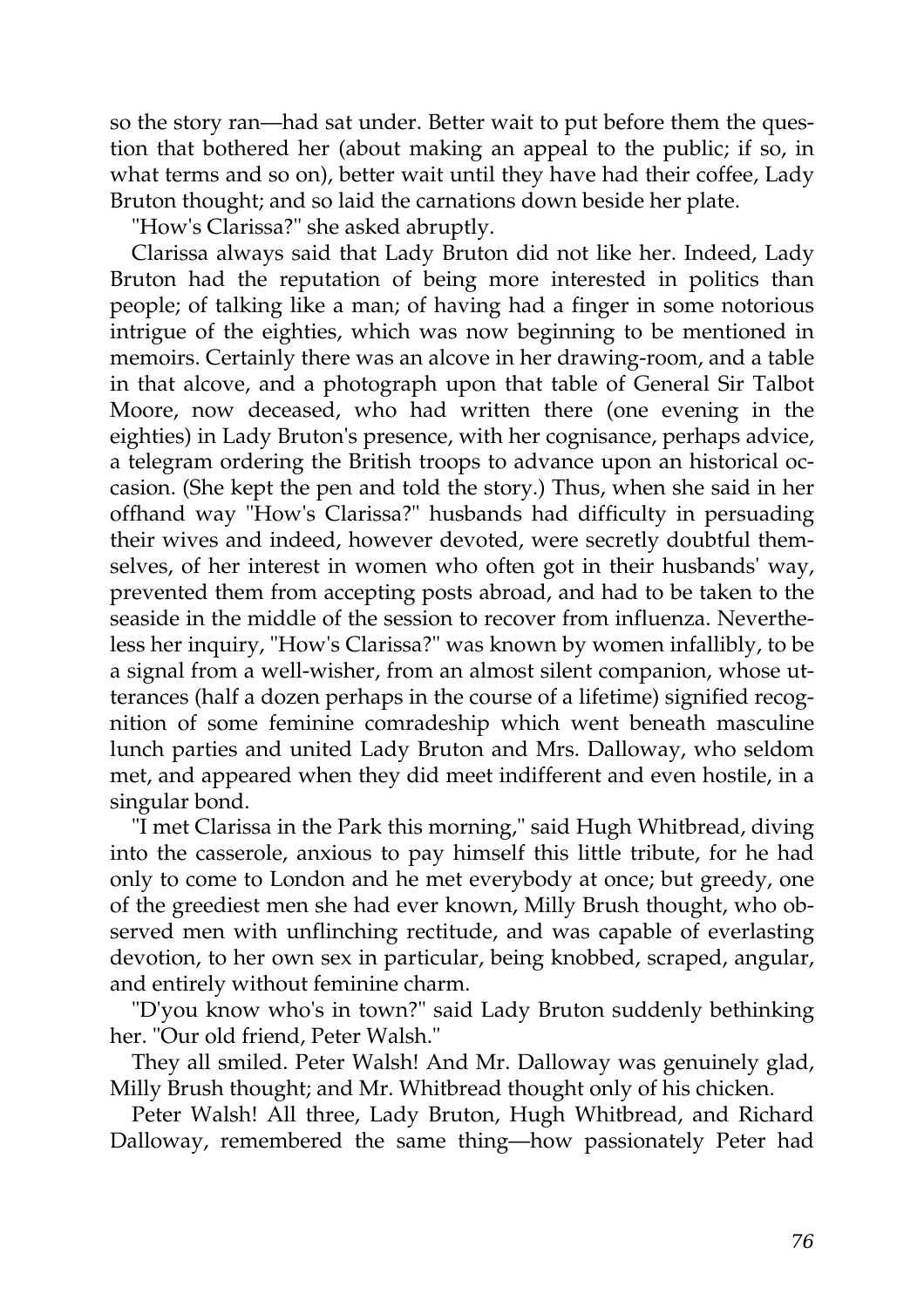been in love; been rejected; gone to India; come a cropper; made a mess of things; and Richard Dalloway had a very great liking for the dear old fellow too. Milly Brush saw that; saw a depth in the brown of his eyes; saw him hesitate; consider; which interested her, as Mr. Dalloway always interested her, for what was he thinking, she wondered, about Peter Walsh?

That Peter Walsh had been in love with Clarissa; that he would go back directly after lunch and find Clarissa; that he would tell her, in so many words, that he loved her. Yes, he would say that.

Milly Brush once might almost have fallen in love with these silences; and Mr. Dalloway was always so dependable; such a gentleman too. Now, being forty, Lady Bruton had only to nod, or turn her head a little abruptly, and Milly Brush took the signal, however deeply she might be sunk in these reflections of a detached spirit, of an uncorrupted soul whom life could not bamboozle, because life had not offered her a trinket of the slightest value; not a curl, smile, lip, cheek, nose; nothing whatever; Lady Bruton had only to nod, and Perkins was instructed to quicken the coffee.

"Yes; Peter Walsh has come back," said Lady Bruton. It was vaguely flattering to them all. He had come back, battered, unsuccessful, to their secure shores. But to help him, they reflected, was impossible; there was some flaw in his character. Hugh Whitbread said one might of course mention his name to So-and-so. He wrinkled lugubriously, consequentially, at the thought of the letters he would write to the heads of Government offices about "my old friend, Peter Walsh," and so on. But it wouldn't lead to anything—not to anything permanent, because of his character.

"In trouble with some woman," said Lady Bruton. They had all guessed that *that* was at the bottom of it.

"However," said Lady Bruton, anxious to leave the subject, "we shall hear the whole story from Peter himself."

(The coffee was very slow in coming.)

"The address?" murmured Hugh Whitbread; and there was at once a ripple in the grey tide of service which washed round Lady Bruton day in, day out, collecting, intercepting, enveloping her in a fine tissue which broke concussions, mitigated interruptions, and spread round the house in Brook Street a fine net where things lodged and were picked out accurately, instantly, by grey-haired Perkins, who had been with Lady Bruton these thirty years and now wrote down the address; handed it to Mr. Whitbread, who took out his pocket-book, raised his eyebrows, and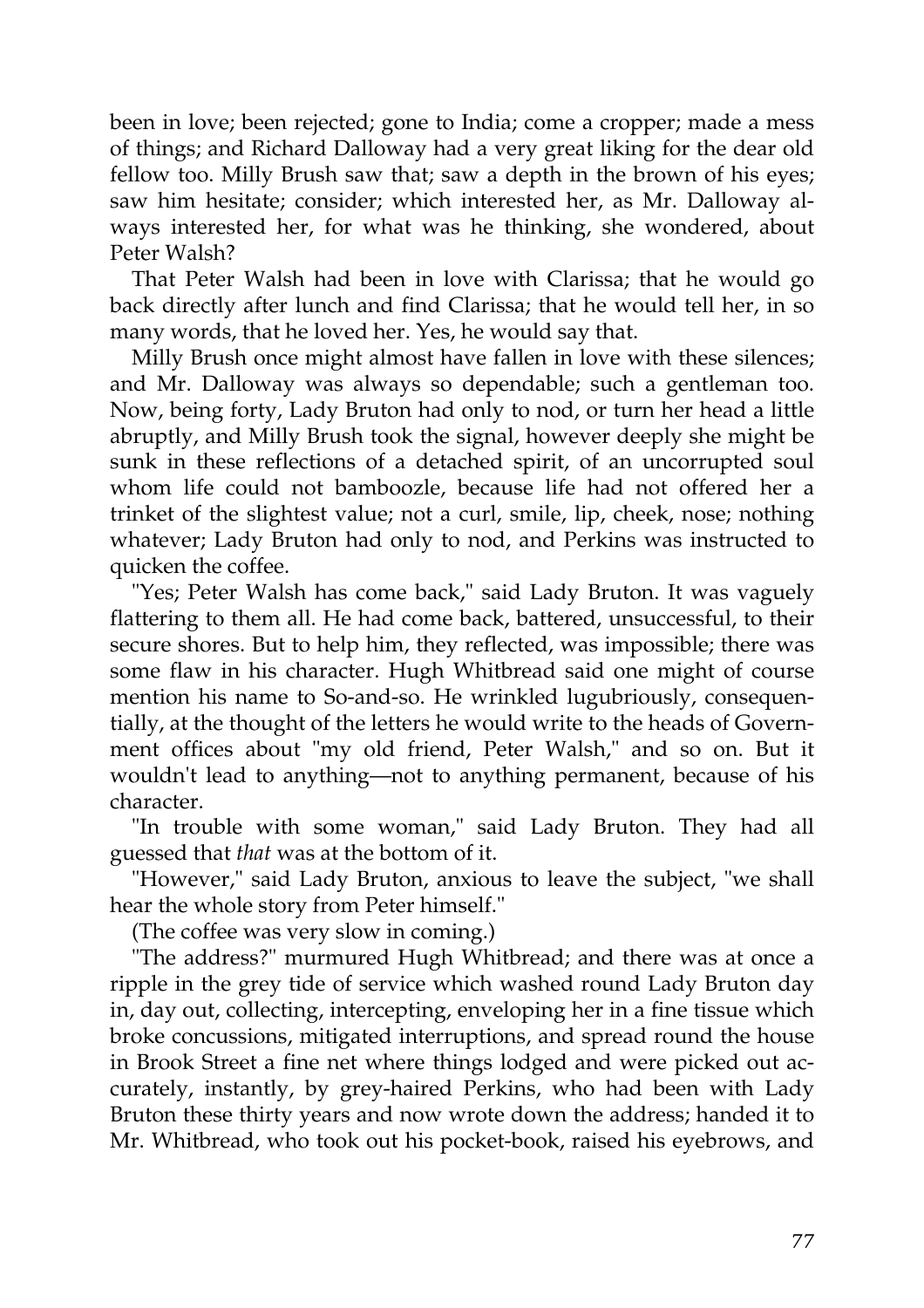slipping it in among documents of the highest importance, said that he would get Evelyn to ask him to lunch.

(They were waiting to bring the coffee until Mr. Whitbread had finished.)

Hugh was very slow, Lady Bruton thought. He was getting fat, she noticed. Richard always kept himself in the pink of condition. She was getting impatient; the whole of her being was setting positively, undeniably, domineeringly brushing aside all this unnecessary trifling (Peter Walsh and his affairs) upon that subject which engaged her attention, and not merely her attention, but that fibre which was the ramrod of her soul, that essential part of her without which Millicent Bruton would not have been Millicent Bruton; that project for emigrating young people of both sexes born of respectable parents and setting them up with a fair prospect of doing well in Canada. She exaggerated. She had perhaps lost her sense of proportion. Emigration was not to others the obvious remedy, the sublime conception. It was not to them (not to Hugh, or Richard, or even to devoted Miss Brush) the liberator of the pent egotism, which a strong martial woman, well nourished, well descended, of direct impulses, downright feelings, and little introspective power (broad and simple—why could not every one be broad and simple? she asked) feels rise within her, once youth is past, and must eject upon some object—it may be Emigration, it may be Emancipation; but whatever it be, this object round which the essence of her soul is daily secreted, becomes inevitably prismatic, lustrous, half looking-glass, half precious stone; now carefully hidden in case people should sneer at it; now proudly displayed. Emigration had become, in short, largely Lady Bruton.

But she had to write. And one letter to the *Times,* she used to say to Miss Brush, cost her more than to organise an expedition to South Africa (which she had done in the war). After a morning's battle beginning, tearing up, beginning again, she used to feel the futility of her own womanhood as she felt it on no other occasion, and would turn gratefully to the thought of Hugh Whitbread who possessed—no one could doubt it—the art of writing letters to the *Times.*

A being so differently constituted from herself, with such a command of language; able to put things as editors like them put; had passions which one could not call simply greed. Lady Bruton often suspended judgement upon men in deference to the mysterious accord in which they, but no woman, stood to the laws of the universe; knew how to put things; knew what was said; so that if Richard advised her, and Hugh wrote for her, she was sure of being somehow right. So she let Hugh eat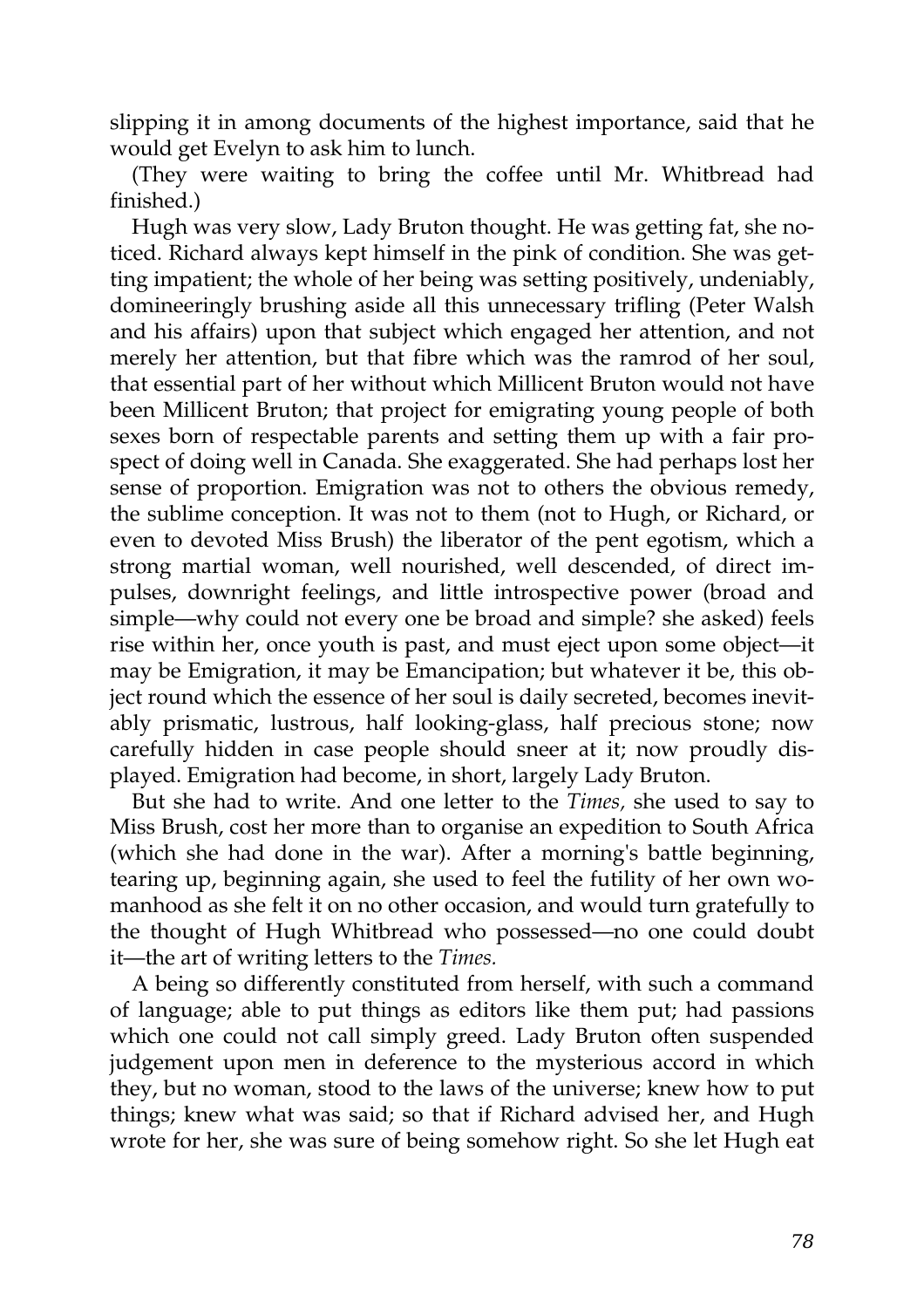his soufflé; asked after poor Evelyn; waited until they were smoking, and then said,

"Milly, would you fetch the papers?"

And Miss Brush went out, came back; laid papers on the table; and Hugh produced his fountain pen; his silver fountain pen, which had done twenty years' service, he said, unscrewing the cap. It was still in perfect order; he had shown it to the makers; there was no reason, they said, why it should ever wear out; which was somehow to Hugh's credit, and to the credit of the sentiments which his pen expressed (so Richard Dalloway felt) as Hugh began carefully writing capital letters with rings round them in the margin, and thus marvellously reduced Lady Bruton's tangles to sense, to grammar such as the editor of the *Times,* Lady Bruton felt, watching the marvellous transformation, must respect. Hugh was slow. Hugh was pertinacious. Richard said one must take risks. Hugh proposed modifications in deference to people's feelings, which, he said rather tartly when Richard laughed, "had to be considered," and read out "how, therefore, we are of opinion that the times are ripe … the superfluous youth of our ever-increasing population … what we owe to the dead … " which Richard thought all stuffing and bunkum, but no harm in it, of course, and Hugh went on drafting sentiments in alphabetical order of the highest nobility, brushing the cigar ash from his waistcoat, and summing up now and then the progress they had made until, finally, he read out the draft of a letter which Lady Bruton felt certain was a masterpiece. Could her own meaning sound like that?

Hugh could not guarantee that the editor would put it in; but he would be meeting somebody at luncheon.

Whereupon Lady Bruton, who seldom did a graceful thing, stuffed all Hugh's carnations into the front of her dress, and flinging her hands out called him "My Prime Minister!" What she would have done without them both she did not know. They rose. And Richard Dalloway strolled off as usual to have a look at the General's portrait, because he meant, whenever he had a moment of leisure, to write a history of Lady Bruton's family.

And Millicent Bruton was very proud of her family. But they could wait, they could wait, she said, looking at the picture; meaning that her family, of military men, administrators, admirals, had been men of action, who had done their duty; and Richard's first duty was to his country, but it was a fine face, she said; and all the papers were ready for Richard down at Aldmixton whenever the time came; the Labour Government she meant. "Ah, the news from India!" she cried.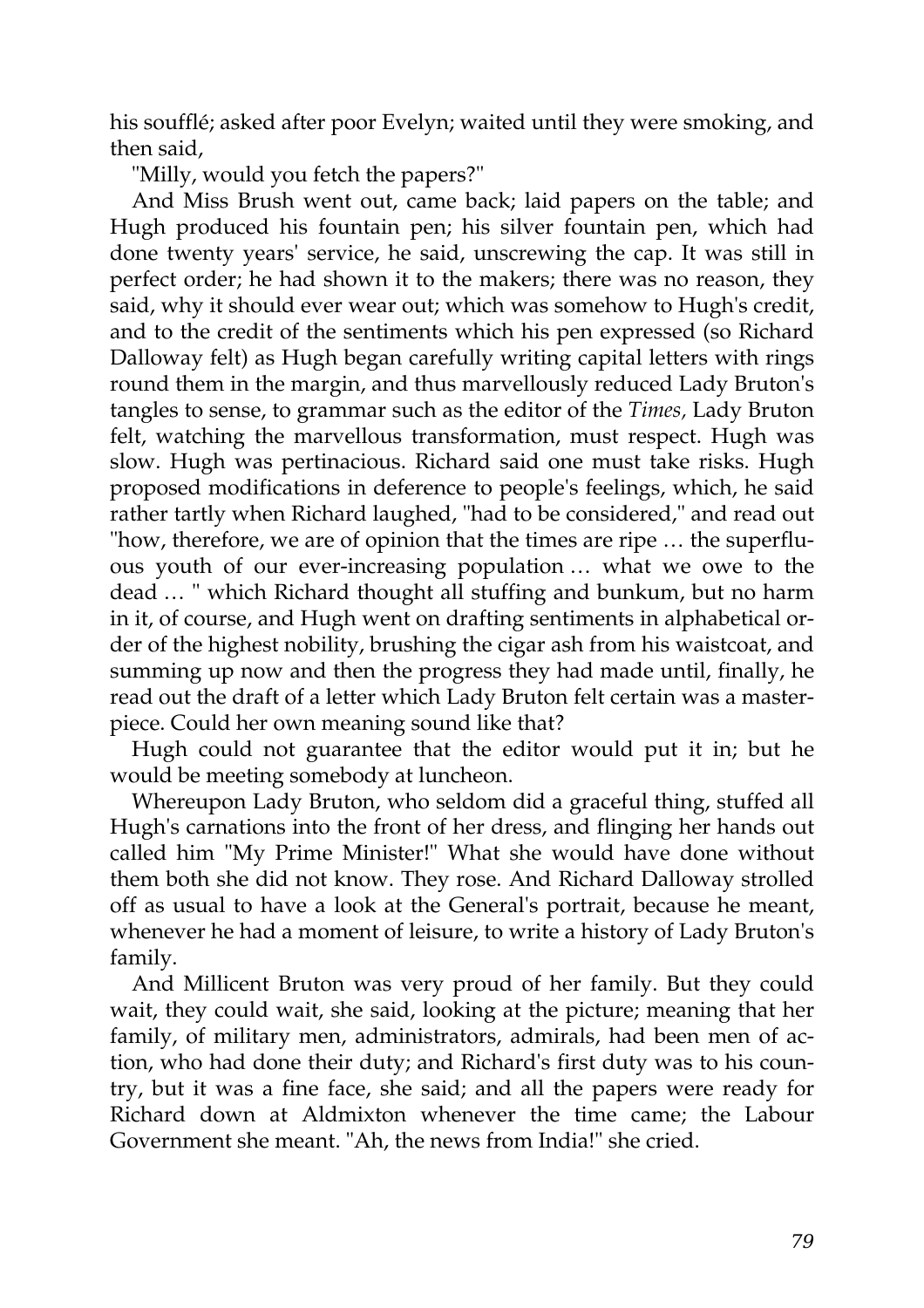And then, as they stood in the hall taking yellow gloves from the bowl on the malachite table and Hugh was offering Miss Brush with quite unnecessary courtesy some discarded ticket or other compliment, which she loathed from the depths of her heart and blushed brick red, Richard turned to Lady Bruton, with his hat in his hand, and said,

"We shall see you at our party to-night?" whereupon Lady Bruton resumed the magnificence which letter-writing had shattered. She might come; or she might not come. Clarissa had wonderful energy. Parties terrified Lady Bruton. But then, she was getting old. So she intimated, standing at her doorway; handsome; very erect; while her chow stretched behind her, and Miss Brush disappeared into the background with her hands full of papers.

And Lady Bruton went ponderously, majestically, up to her room, lay, one arm extended, on the sofa. She sighed, she snored, not that she was asleep, only drowsy and heavy, drowsy and heavy, like a field of clover in the sunshine this hot June day, with the bees going round and about and the yellow butterflies. Always she went back to those fields down in Devonshire, where she had jumped the brooks on Patty, her pony, with Mortimer and Tom, her brothers. And there were the dogs; there were the rats; there were her father and mother on the lawn under the trees, with the tea-things out, and the beds of dahlias, the hollyhocks, the pampas grass; and they, little wretches, always up to some mischief! stealing back through the shrubbery, so as not to be seen, all bedraggled from some roguery. What old nurse used to say about her frocks!

Ah dear, she remembered—it was Wednesday in Brook Street. Those kind good fellows, Richard Dalloway, Hugh Whitbread, had gone this hot day through the streets whose growl came up to her lying on the sofa. Power was hers, position, income. She had lived in the forefront of her time. She had had good friends; known the ablest men of her day. Murmuring London flowed up to her, and her hand, lying on the sofa back, curled upon some imaginary baton such as her grandfathers might have held, holding which she seemed, drowsy and heavy, to be commanding battalions marching to Canada, and those good fellows walking across London, that territory of theirs, that little bit of carpet, Mayfair.

And they went further and further from her, being attached to her by a thin thread (since they had lunched with her) which would stretch and stretch, get thinner and thinner as they walked across London; as if one's friends were attached to one's body, after lunching with them, by a thin thread, which (as she dozed there) became hazy with the sound of bells,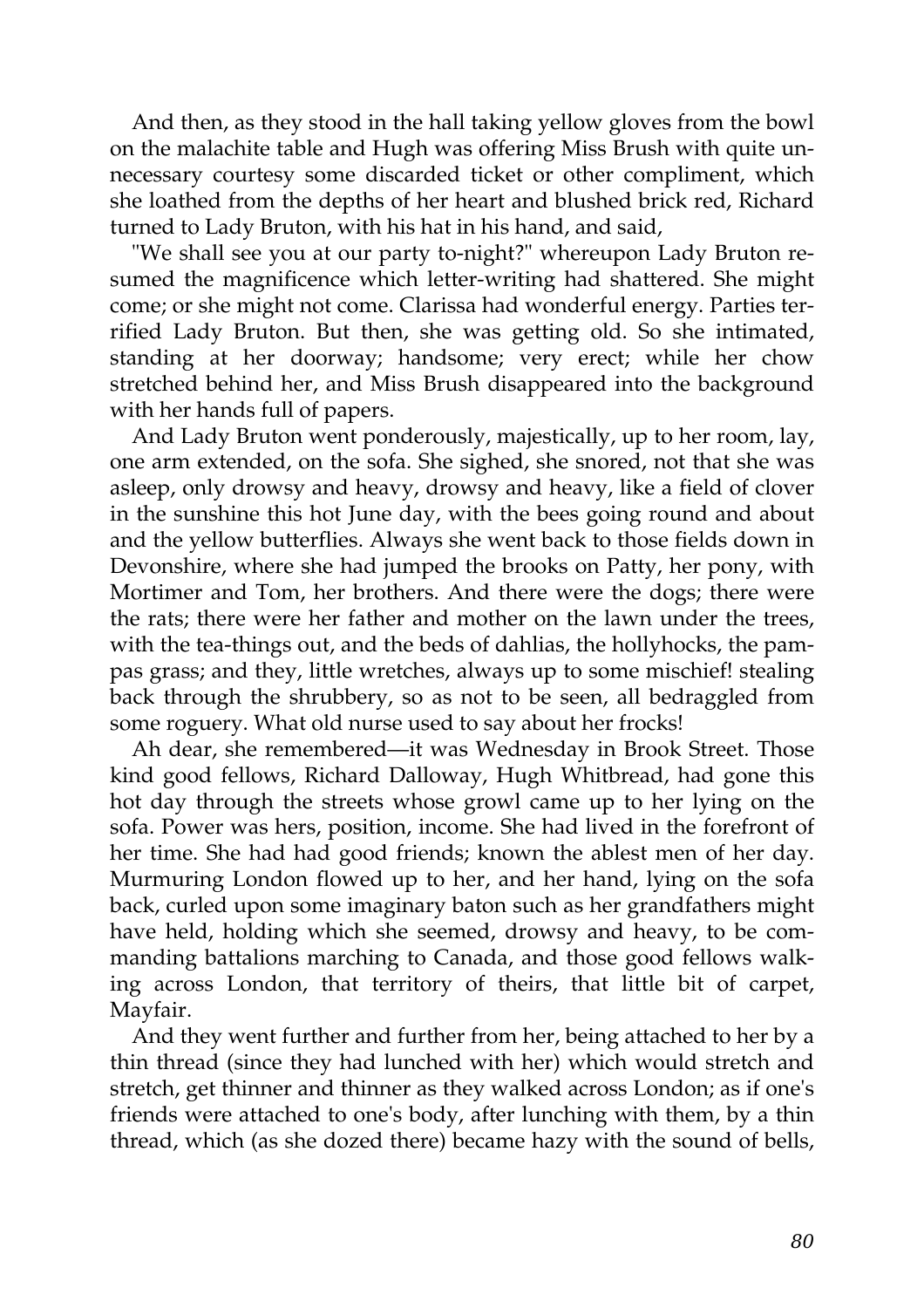striking the hour or ringing to service, as a single spider's thread is blotted with rain-drops, and, burdened, sags down. So she slept.

And Richard Dalloway and Hugh Whitbread hesitated at the corner of Conduit Street at the very moment that Millicent Bruton, lying on the sofa, let the thread snap; snored. Contrary winds buffeted at the street corner. They looked in at a shop window; they did not wish to buy or to talk but to part, only with contrary winds buffeting the street corner, with some sort of lapse in the tides of the body, two forces meeting in a swirl, morning and afternoon, they paused. Some newspaper placard went up in the air, gallantly, like a kite at first, then paused, swooped, fluttered; and a lady's veil hung. Yellow awnings trembled. The speed of the morning traffic slackened, and single carts rattled carelessly down half-empty streets. In Norfolk, of which Richard Dalloway was half thinking, a soft warm wind blew back the petals; confused the waters; ruffled the flowering grasses. Haymakers, who had pitched beneath hedges to sleep away the morning toil, parted curtains of green blades; moved trembling globes of cow parsley to see the sky; the blue, the steadfast, the blazing summer sky.

Aware that he was looking at a silver two-handled Jacobean mug, and that Hugh Whitbread admired condescendingly with airs of connoisseurship a Spanish necklace which he thought of asking the price of in case Evelyn might like it—still Richard was torpid; could not think or move. Life had thrown up this wreckage; shop windows full of coloured paste, and one stood stark with the lethargy of the old, stiff with the rigidity of the old, looking in. Evelyn Whitbread might like to buy this Spanish necklace—so she might. Yawn he must. Hugh was going into the shop.

"Right you are!" said Richard, following.

Goodness knows he didn't want to go buying necklaces with Hugh. But there are tides in the body. Morning meets afternoon. Borne like a frail shallop on deep, deep floods, Lady Bruton's great-grandfather and his memoir and his campaigns in North America were whelmed and sunk. And Millicent Bruton too. She went under. Richard didn't care a straw what became of Emigration; about that letter, whether the editor put it in or not. The necklace hung stretched between Hugh's admirable fingers. Let him give it to a girl, if he must buy jewels—any girl, any girl in the street. For the worthlessness of this life did strike Richard pretty forcibly—buying necklaces for Evelyn. If he'd had a boy he'd have said, Work, work. But he had his Elizabeth; he adored his Elizabeth.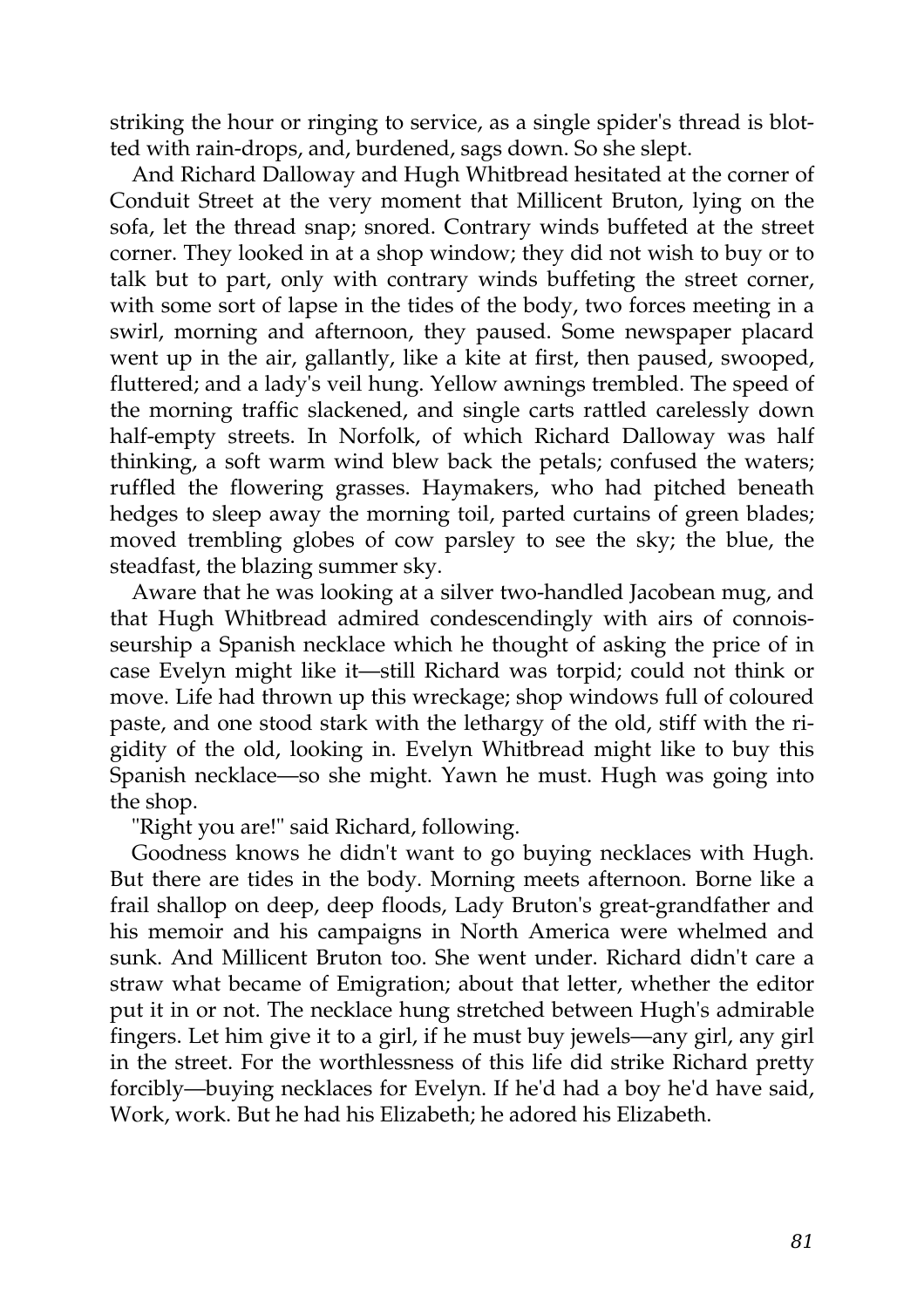"I should like to see Mr. Dubonnet," said Hugh in his curt worldly way. It appeared that this Dubonnet had the measurements of Mrs. Whitbread's neck, or, more strangely still, knew her views upon Spanish jewellery and the extent of her possessions in that line (which Hugh could not remember). All of which seemed to Richard Dalloway awfully odd. For he never gave Clarissa presents, except a bracelet two or three years ago, which had not been a success. She never wore it. It pained him to remember that she never wore it. And as a single spider's thread after wavering here and there attaches itself to the point of a leaf, so Richard's mind, recovering from its lethargy, set now on his wife, Clarissa, whom Peter Walsh had loved so passionately; and Richard had had a sudden vision of her there at luncheon; of himself and Clarissa; of their life together; and he drew the tray of old jewels towards him, and taking up first this brooch then that ring, "How much is that?" he asked, but doubted his own taste. He wanted to open the drawing-room door and come in holding out something; a present for Clarissa. Only what? But Hugh was on his legs again. He was unspeakably pompous. Really, after dealing here for thirty-five years he was not going to be put off by a mere boy who did not know his business. For Dubonnet, it seemed, was out, and Hugh would not buy anything until Mr. Dubonnet chose to be in; at which the youth flushed and bowed his correct little bow. It was all perfectly correct. And yet Richard couldn't have said that to save his life! Why these people stood that damned insolence he could not conceive. Hugh was becoming an intolerable ass. Richard Dalloway could not stand more than an hour of his society. And, flicking his bowler hat by way of farewell, Richard turned at the corner of Conduit Street eager, yes, very eager, to travel that spider's thread of attachment between himself and Clarissa; he would go straight to her, in Westminster.

But he wanted to come in holding something. Flowers? Yes, flowers, since he did not trust his taste in gold; any number of flowers, roses, orchids, to celebrate what was, reckoning things as you will, an event; this feeling about her when they spoke of Peter Walsh at luncheon; and they never spoke of it; not for years had they spoken of it; which, he thought, grasping his red and white roses together (a vast bunch in tissue paper), is the greatest mistake in the world. The time comes when it can't be said; one's too shy to say it, he thought, pocketing his sixpence or two of change, setting off with his great bunch held against his body to Westminster to say straight out in so many words (whatever she might think of him), holding out his flowers, "I love you." Why not? Really it was a miracle thinking of the war, and thousands of poor chaps, with all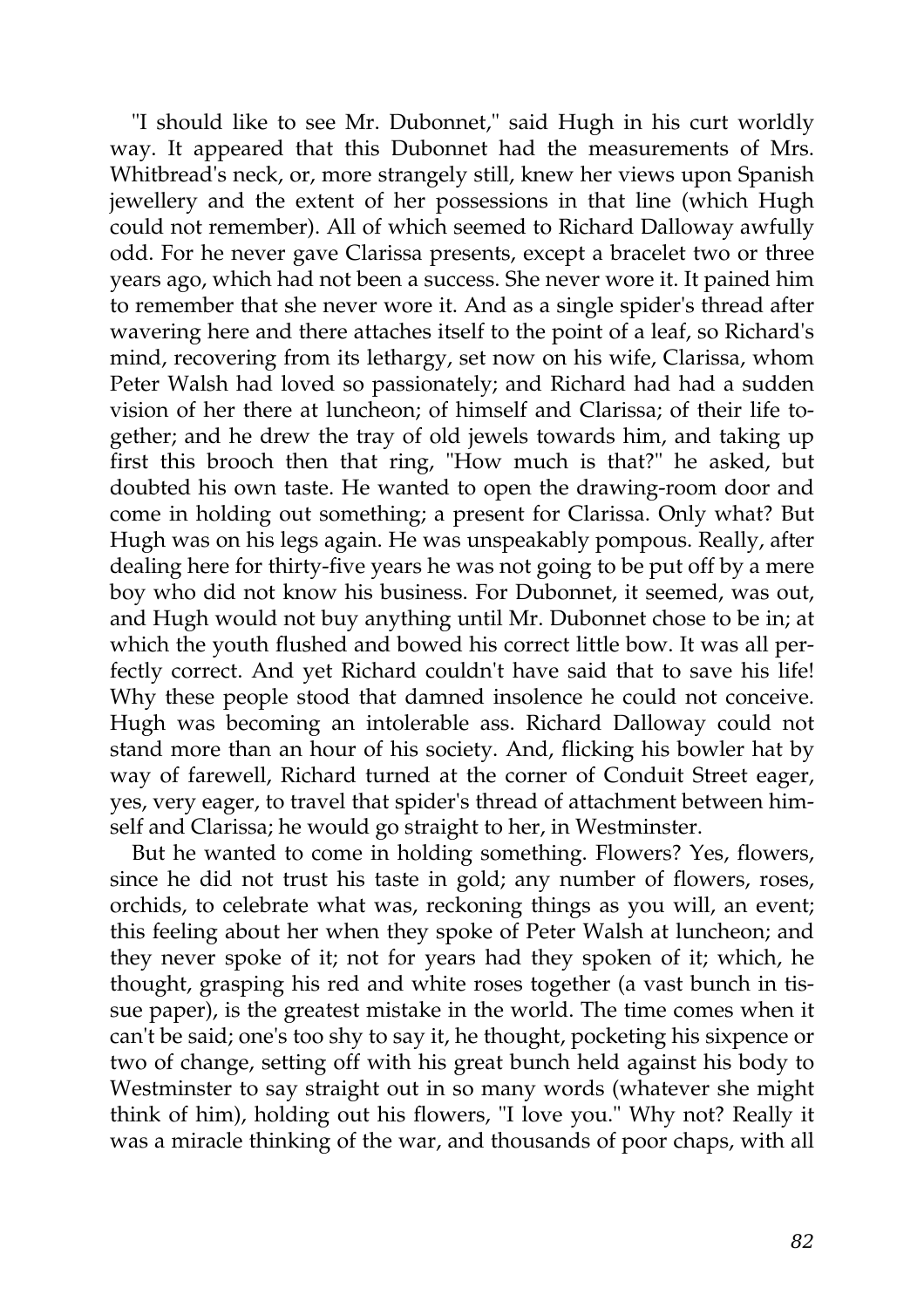their lives before them, shovelled together, already half forgotten; it was a miracle. Here he was walking across London to say to Clarissa in so many words that he loved her. Which one never does say, he thought. Partly one's lazy; partly one's shy. And Clarissa—it was difficult to think of her; except in starts, as at luncheon, when he saw her quite distinctly; their whole life. He stopped at the crossing; and repeated—being simple by nature, and undebauched, because he had tramped, and shot; being pertinacious and dogged, having championed the down-trodden and followed his instincts in the House of Commons; being preserved in his simplicity yet at the same time grown rather speechless, rather stiff—he repeated that it was a miracle that he should have married Clarissa; a miracle—his life had been a miracle, he thought; hesitating to cross. But it did make his blood boil to see little creatures of five or six crossing Piccadilly alone. The police ought to have stopped the traffic at once. He had no illusions about the London police. Indeed, he was collecting evidence of their malpractices; and those costermongers, not allowed to stand their barrows in the streets; and prostitutes, good Lord, the fault wasn't in them, nor in young men either, but in our detestable social system and so forth; all of which he considered, could be seen considering, grey, dogged, dapper, clean, as he walked across the Park to tell his wife that he loved her.

For he would say it in so many words, when he came into the room. Because it is a thousand pities never to say what one feels, he thought, crossing the Green Park and observing with pleasure how in the shade of the trees whole families, poor families, were sprawling; children kicking up their legs; sucking milk; paper bags thrown about, which could easily be picked up (if people objected) by one of those fat gentlemen in livery; for he was of opinion that every park, and every square, during the summer months should be open to children (the grass of the park flushed and faded, lighting up the poor mothers of Westminster and their crawling babies, as if a yellow lamp were moved beneath). But what could be done for female vagrants like that poor creature, stretched on her elbow (as if she had flung herself on the earth, rid of all ties, to observe curiously, to speculate boldly, to consider the whys and the wherefores, impudent, loose-lipped, humorous), he did not know. Bearing his flowers like a weapon, Richard Dalloway approached her; intent he passed her; still there was time for a spark between them—she laughed at the sight of him, he smiled good-humouredly, considering the problem of the female vagrant; not that they would ever speak. But he would tell Clarissa that he loved her, in so many words. He had, once upon a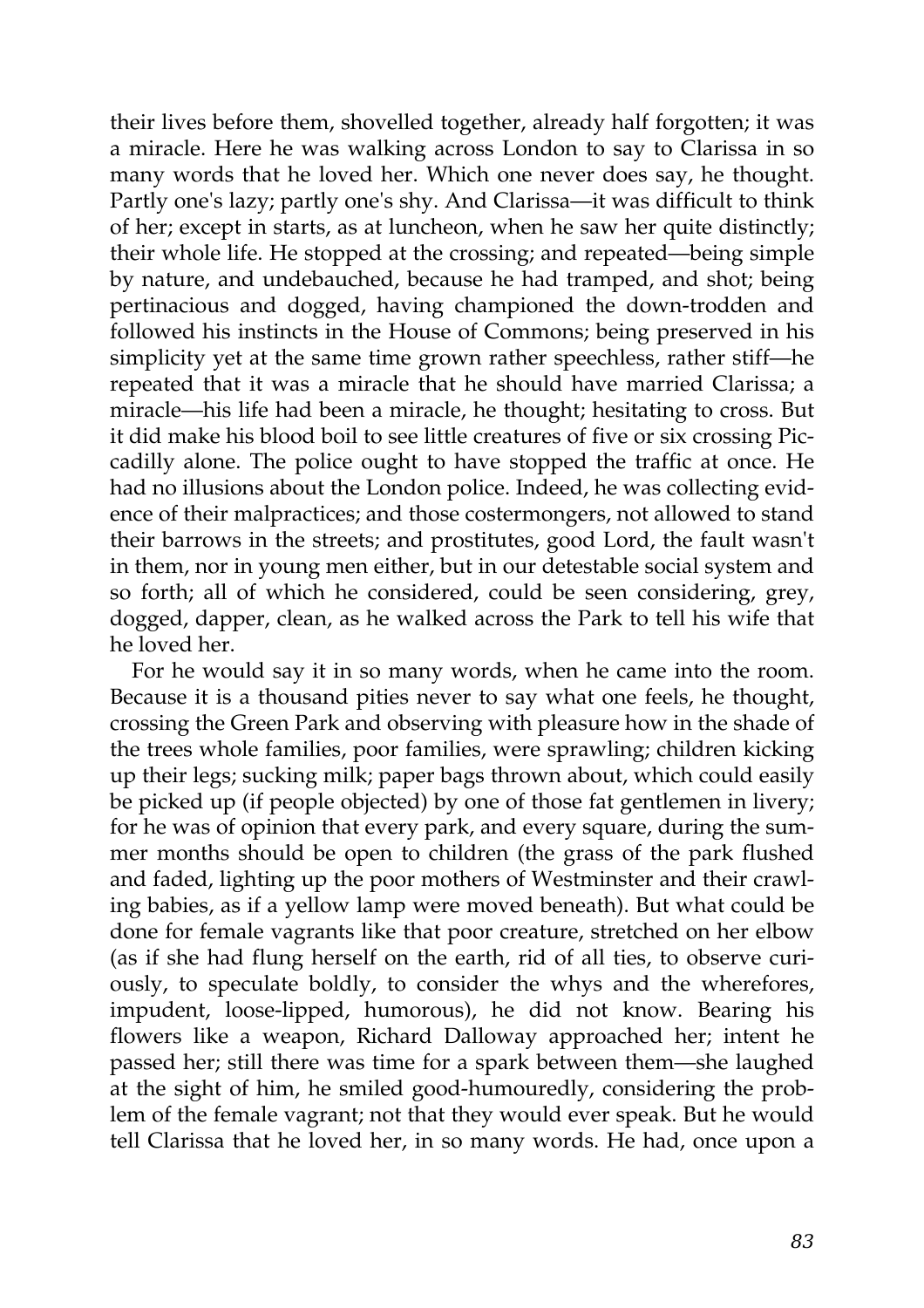time, been jealous of Peter Walsh; jealous of him and Clarissa. But she had often said to him that she had been right not to marry Peter Walsh; which, knowing Clarissa, was obviously true; she wanted support. Not that she was weak; but she wanted support.

As for Buckingham Palace (like an old prima donna facing the audience all in white) you can't deny it a certain dignity, he considered, nor despise what does, after all, stand to millions of people (a little crowd was waiting at the gate to see the King drive out) for a symbol, absurd though it is; a child with a box of bricks could have done better, he thought; looking at the memorial to Queen Victoria (whom he could remember in her horn spectacles driving through Kensington), its white mound, its billowing motherliness; but he liked being ruled by the descendant of Horsa; he liked continuity; and the sense of handing on the traditions of the past. It was a great age in which to have lived. Indeed, his own life was a miracle; let him make no mistake about it; here he was, in the prime of life, walking to his house in Westminster to tell Clarissa that he loved her. Happiness is this he thought.

It is this, he said, as he entered Dean's Yard. Big Ben was beginning to strike, first the warning, musical; then the hour, irrevocable. Lunch parties waste the entire afternoon, he thought, approaching his door.

The sound of Big Ben flooded Clarissa's drawing-room, where she sat, ever so annoyed, at her writing-table; worried; annoyed. It was perfectly true that she had not asked Ellie Henderson to her party; but she had done it on purpose. Now Mrs. Marsham wrote "she had told Ellie Henderson she would ask Clarissa—Ellie so much wanted to come."

But why should she invite all the dull women in London to her parties? Why should Mrs. Marsham interfere? And there was Elizabeth closeted all this time with Doris Kilman. Anything more nauseating she could not conceive. Prayer at this hour with that woman. And the sound of the bell flooded the room with its melancholy wave; which receded, and gathered itself together to fall once more, when she heard, distractingly, something fumbling, something scratching at the door. Who at this hour? Three, good Heavens! Three already! For with overpowering directness and dignity the clock struck three; and she heard nothing else; but the door handle slipped round and in came Richard! What a surprise! In came Richard, holding out flowers. She had failed him, once at Constantinople; and Lady Bruton, whose lunch parties were said to be extraordinarily amusing, had not asked her. He was holding out flowers—roses, red and white roses. (But he could not bring himself to say he loved her; not in so many words.)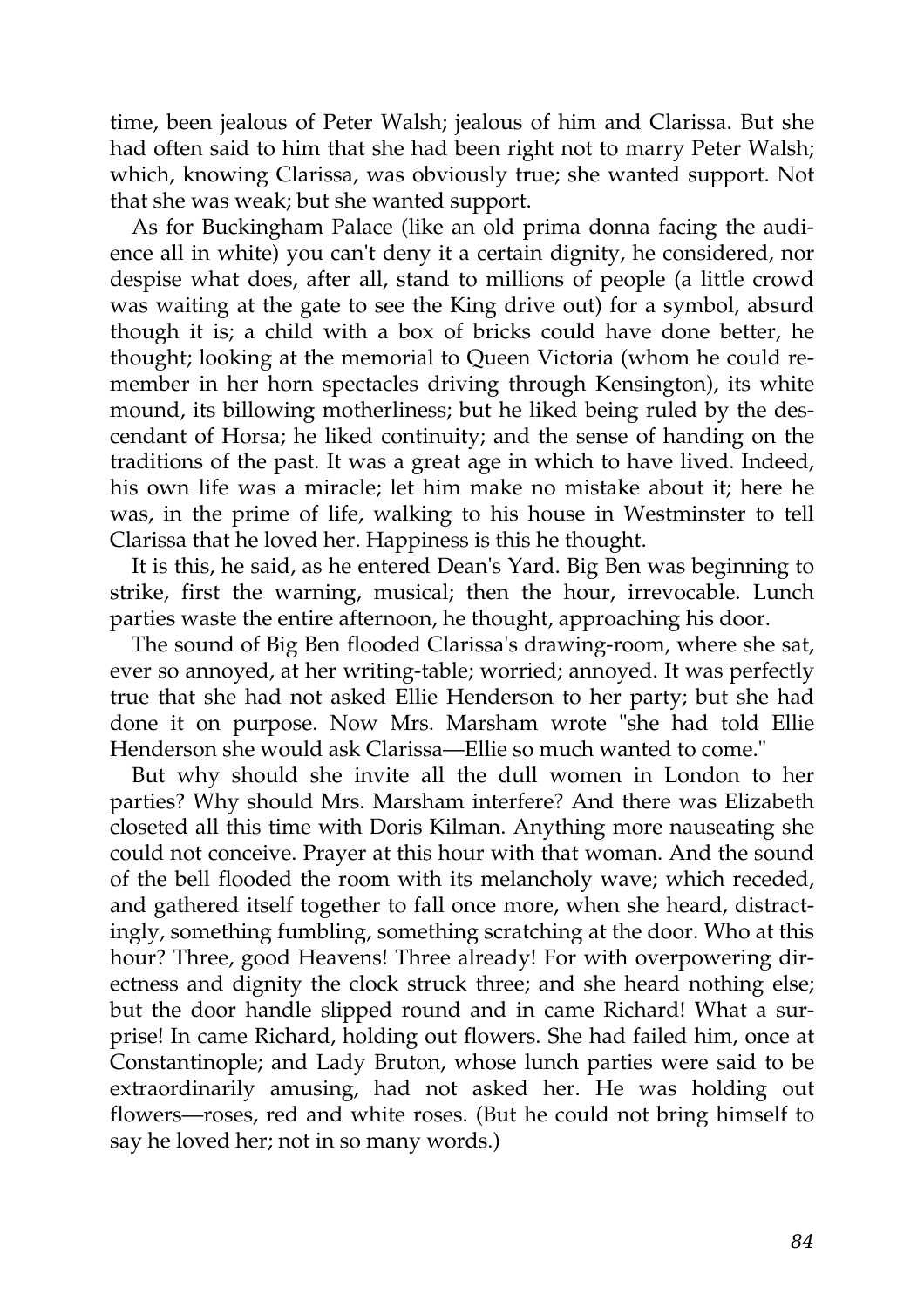But how lovely, she said, taking his flowers. She understood; she understood without his speaking; his Clarissa. She put them in vases on the mantelpiece. How lovely they looked! she said. And was it amusing, she asked? Had Lady Bruton asked after her? Peter Walsh was back. Mrs. Marsham had written. Must she ask Ellie Henderson? That woman Kilman was upstairs.

"But let us sit down for five minutes," said Richard.

It all looked so empty. All the chairs were against the wall. What had they been doing? Oh, it was for the party; no, he had not forgotten, the party. Peter Walsh was back. Oh yes; she had had him. And he was going to get a divorce; and he was in love with some woman out there. And he hadn't changed in the slightest. There she was, mending her dress… .

"Thinking of Bourton," she said.

"Hugh was at lunch," said Richard. She had met him too! Well, he was getting absolutely intolerable. Buying Evelyn necklaces; fatter than ever; an intolerable ass.

"And it came over me 'I might have married you,'" she said, thinking of Peter sitting there in his little bow-tie; with that knife, opening it, shutting it. "Just as he always was, you know."

They were talking about him at lunch, said Richard. (But he could not tell her he loved her. He held her hand. Happiness is this, he thought.) They had been writing a letter to the *Times* for Millicent Bruton. That was about all Hugh was fit for.

"And our dear Miss Kilman?" he asked. Clarissa thought the roses absolutely lovely; first bunched together; now of their own accord starting apart.

"Kilman arrives just as we've done lunch," she said. "Elizabeth turns pink. They shut themselves up. I suppose they're praying."

Lord! He didn't like it; but these things pass over if you let them.

"In a mackintosh with an umbrella," said Clarissa.

He had not said "I love you"; but he held her hand. Happiness is this, is this, he thought.

"But why should I ask all the dull women in London to my parties?" said Clarissa. And if Mrs. Marsham gave a party, did *she* invite her guests?

"Poor Ellie Henderson," said Richard—it was a very odd thing how much Clarissa minded about her parties, he thought.

But Richard had no notion of the look of a room. However—what was he going to say?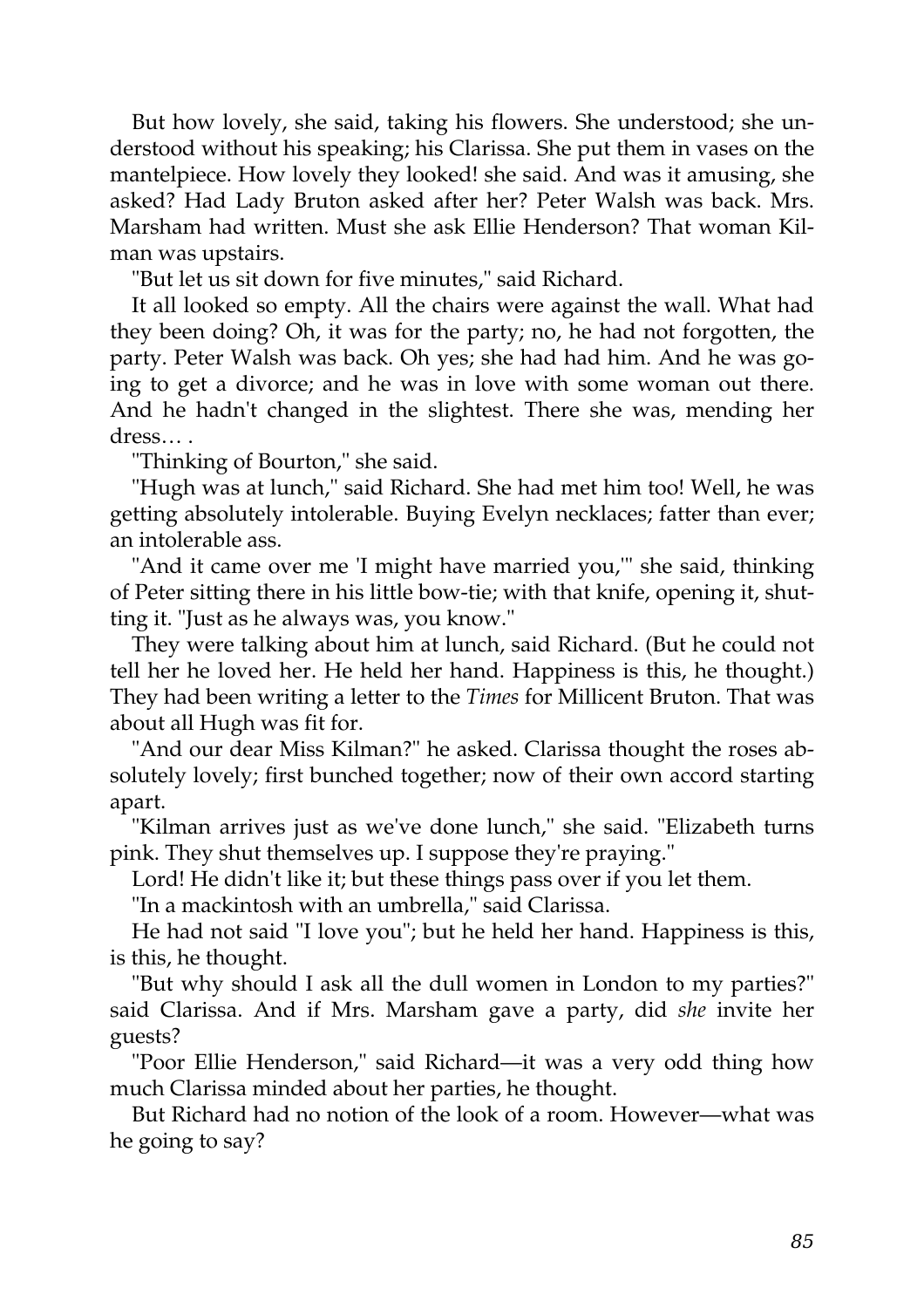If she worried about these parties he would not let her give them. Did she wish she had married Peter? But he must go.

He must be off, he said, getting up. But he stood for a moment as if he were about to say something; and she wondered what? Why? There were the roses.

"Some Committee?" she asked, as he opened the door.

"Armenians," he said; or perhaps it was "Albanians."

And there is a dignity in people; a solitude; even between husband and wife a gulf; and that one must respect, thought Clarissa, watching him open the door; for one would not part with it oneself, or take it, against his will, from one's husband, without losing one's independence, one's self-respect—something, after all, priceless.

He returned with a pillow and a quilt.

"An hour's complete rest after luncheon," he said. And he went.

How like him! He would go on saying "An hour's complete rest after luncheon" to the end of time, because a doctor had ordered it once. It was like him to take what doctors said literally; part of his adorable, divine simplicity, which no one had to the same extent; which made him go and do the thing while she and Peter frittered their time away bickering. He was already halfway to the House of Commons, to his Armenians, his Albanians, having settled her on the sofa, looking at his roses. And people would say, "Clarissa Dalloway is spoilt." She cared much more for her roses than for the Armenians. Hunted out of existence, maimed, frozen, the victims of cruelty and injustice (she had heard Richard say so over and over again)—no, she could feel nothing for the Albanians, or was it the Armenians? but she loved her roses (didn't that help the Armenians?)—the only flowers she could bear to see cut. But Richard was already at the House of Commons; at his Committee, having settled all her difficulties. But no; alas, that was not true. He did not see the reasons against asking Ellie Henderson. She would do it, of course, as he wished it. Since he had brought the pillows, she would lie down… . But—but—why did she suddenly feel, for no reason that she could discover, desperately unhappy? As a person who has dropped some grain of pearl or diamond into the grass and parts the tall blades very carefully, this way and that, and searches here and there vainly, and at last spies it there at the roots, so she went through one thing and another; no, it was not Sally Seton saying that Richard would never be in the Cabinet because he had a second-class brain (it came back to her); no, she did not mind that; nor was it to do with Elizabeth either and Doris Kilman; those were facts. It was a feeling, some unpleasant feeling,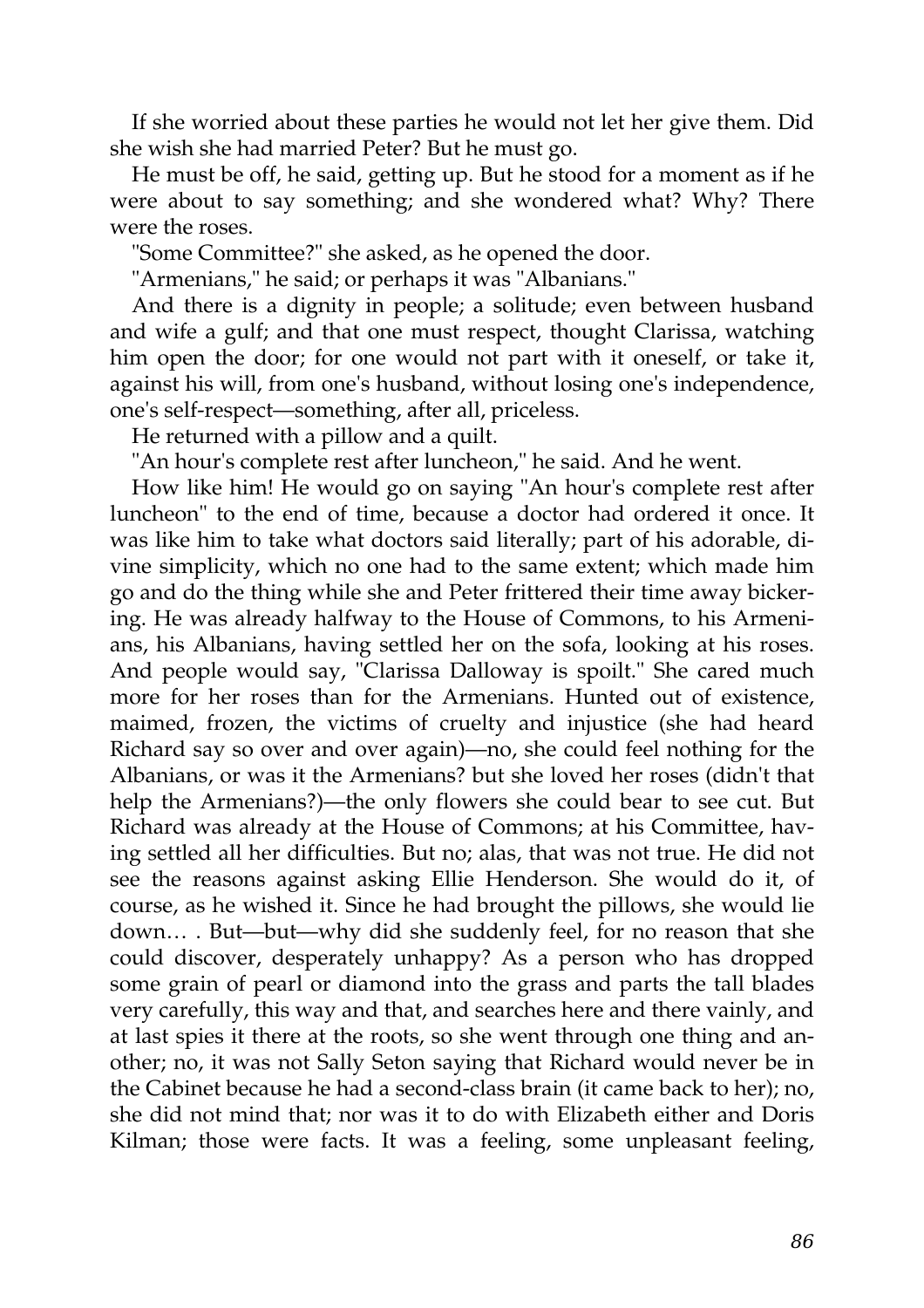earlier in the day perhaps; something that Peter had said, combined with some depression of her own, in her bedroom, taking off her hat; and what Richard had said had added to it, but what had he said? There were his roses. Her parties! That was it! Her parties! Both of them criticised her very unfairly, laughed at her very unjustly, for her parties. That was it! That was it!

Well, how was she going to defend herself? Now that she knew what it was, she felt perfectly happy. They thought, or Peter at any rate thought, that she enjoyed imposing herself; liked to have famous people about her; great names; was simply a snob in short. Well, Peter might think so. Richard merely thought it foolish of her to like excitement when she knew it was bad for her heart. It was childish, he thought. And both were quite wrong. What she liked was simply life.

"That's what I do it for," she said, speaking aloud, to life.

Since she was lying on the sofa, cloistered, exempt, the presence of this thing which she felt to be so obvious became physically existent; with robes of sound from the street, sunny, with hot breath, whispering, blowing out the blinds. But suppose Peter said to her, "Yes, yes, but your parties—what's the sense of your parties?" all she could say was (and nobody could be expected to understand): They're an offering; which sounded horribly vague. But who was Peter to make out that life was all plain sailing?—Peter always in love, always in love with the wrong woman? What's your love? she might say to him. And she knew his answer; how it is the most important thing in the world and no woman possibly understood it. Very well. But could any man understand what she meant either? about life? She could not imagine Peter or Richard taking the trouble to give a party for no reason whatever.

But to go deeper, beneath what people said (and these judgements, how superficial, how fragmentary they are!) in her own mind now, what did it mean to her, this thing she called life? Oh, it was very queer. Here was So-and-so in South Kensington; some one up in Bayswater; and somebody else, say, in Mayfair. And she felt quite continuously a sense of their existence; and she felt what a waste; and she felt what a pity; and she felt if only they could be brought together; so she did it. And it was an offering; to combine, to create; but to whom?

An offering for the sake of offering, perhaps. Anyhow, it was her gift. Nothing else had she of the slightest importance; could not think, write, even play the piano. She muddled Armenians and Turks; loved success; hated discomfort; must be liked; talked oceans of nonsense: and to this day, ask her what the Equator was, and she did not know. All the same,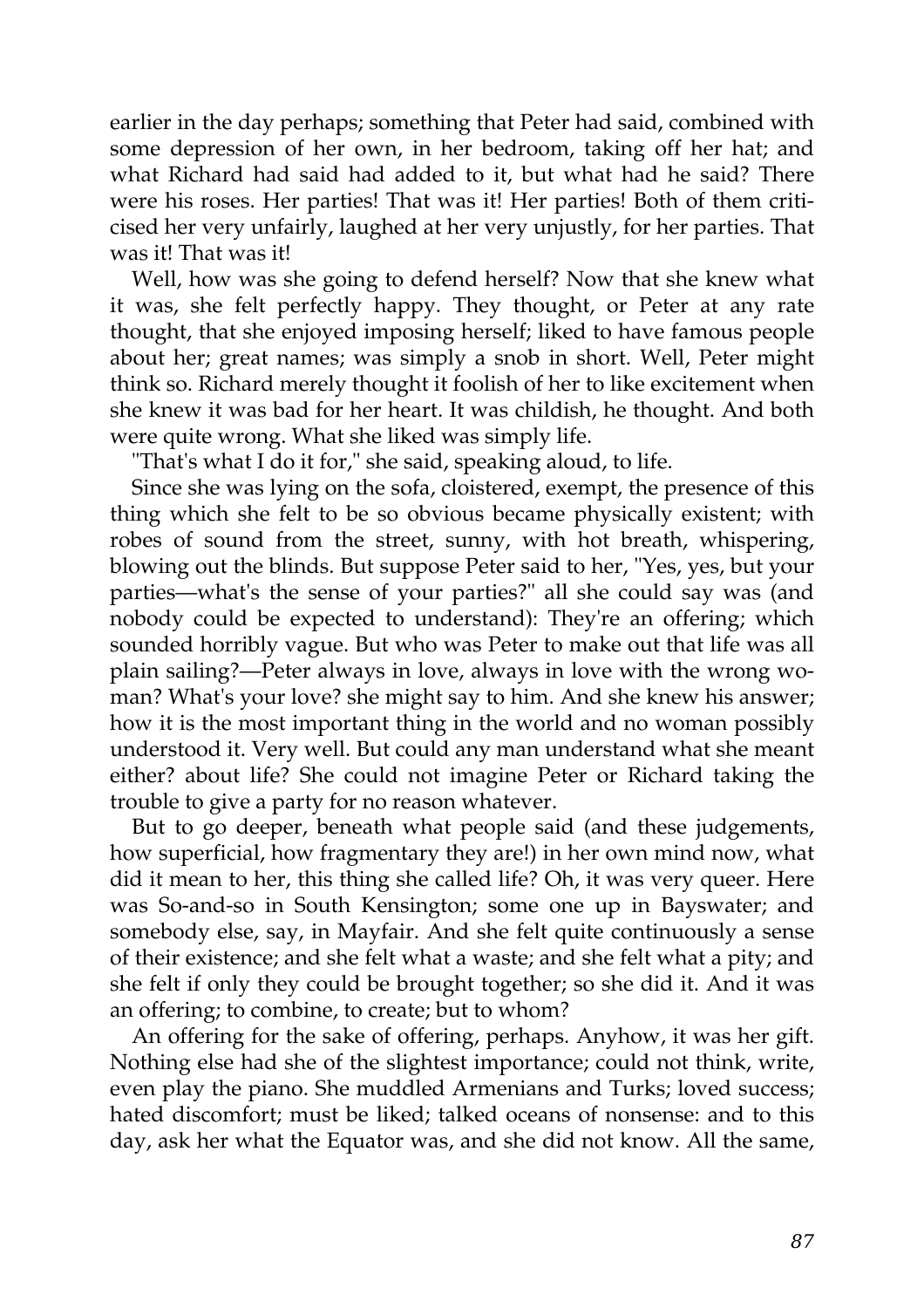that one day should follow another; Wednesday, Thursday, Friday, Saturday; that one should wake up in the morning; see the sky; walk in the park; meet Hugh Whitbread; then suddenly in came Peter; then these roses; it was enough. After that, how unbelievable death was!—that it must end; and no one in the whole world would know how she had loved it all; how, every instant …

The door opened. Elizabeth knew that her mother was resting. She came in very quietly. She stood perfectly still. Was it that some Mongol had been wrecked on the coast of Norfolk (as Mrs. Hilbery said), had mixed with the Dalloway ladies, perhaps, a hundred years ago? For the Dalloways, in general, were fair-haired; blue-eyed; Elizabeth, on the contrary, was dark; had Chinese eyes in a pale face; an Oriental mystery; was gentle, considerate, still. As a child, she had had a perfect sense of humour; but now at seventeen, why, Clarissa could not in the least understand, she had become very serious; like a hyacinth, sheathed in glossy green, with buds just tinted, a hyacinth which has had no sun.

She stood quite still and looked at her mother; but the door was ajar, and outside the door was Miss Kilman, as Clarissa knew; Miss Kilman in her mackintosh, listening to whatever they said.

Yes, Miss Kilman stood on the landing, and wore a mackintosh; but had her reasons. First, it was cheap; second, she was over forty; and did not, after all, dress to please. She was poor, moreover; degradingly poor. Otherwise she would not be taking jobs from people like the Dalloways; from rich people, who liked to be kind. Mr. Dalloway, to do him justice, had been kind. But Mrs. Dalloway had not. She had been merely condescending. She came from the most worthless of all classes—the rich, with a smattering of culture. They had expensive things everywhere; pictures, carpets, lots of servants. She considered that she had a perfect right to anything that the Dalloways did for her.

She had been cheated. Yes, the word was no exaggeration, for surely a girl has a right to some kind of happiness? And she had never been happy, what with being so clumsy and so poor. And then, just as she might have had a chance at Miss Dolby's school, the war came; and she had never been able to tell lies. Miss Dolby thought she would be happier with people who shared her views about the Germans. She had had to go. It was true that the family was of German origin; spelt the name Kiehlman in the eighteenth century; but her brother had been killed. They turned her out because she would not pretend that the Germans were all villains—when she had German friends, when the only happy days of her life had been spent in Germany! And after all, she could read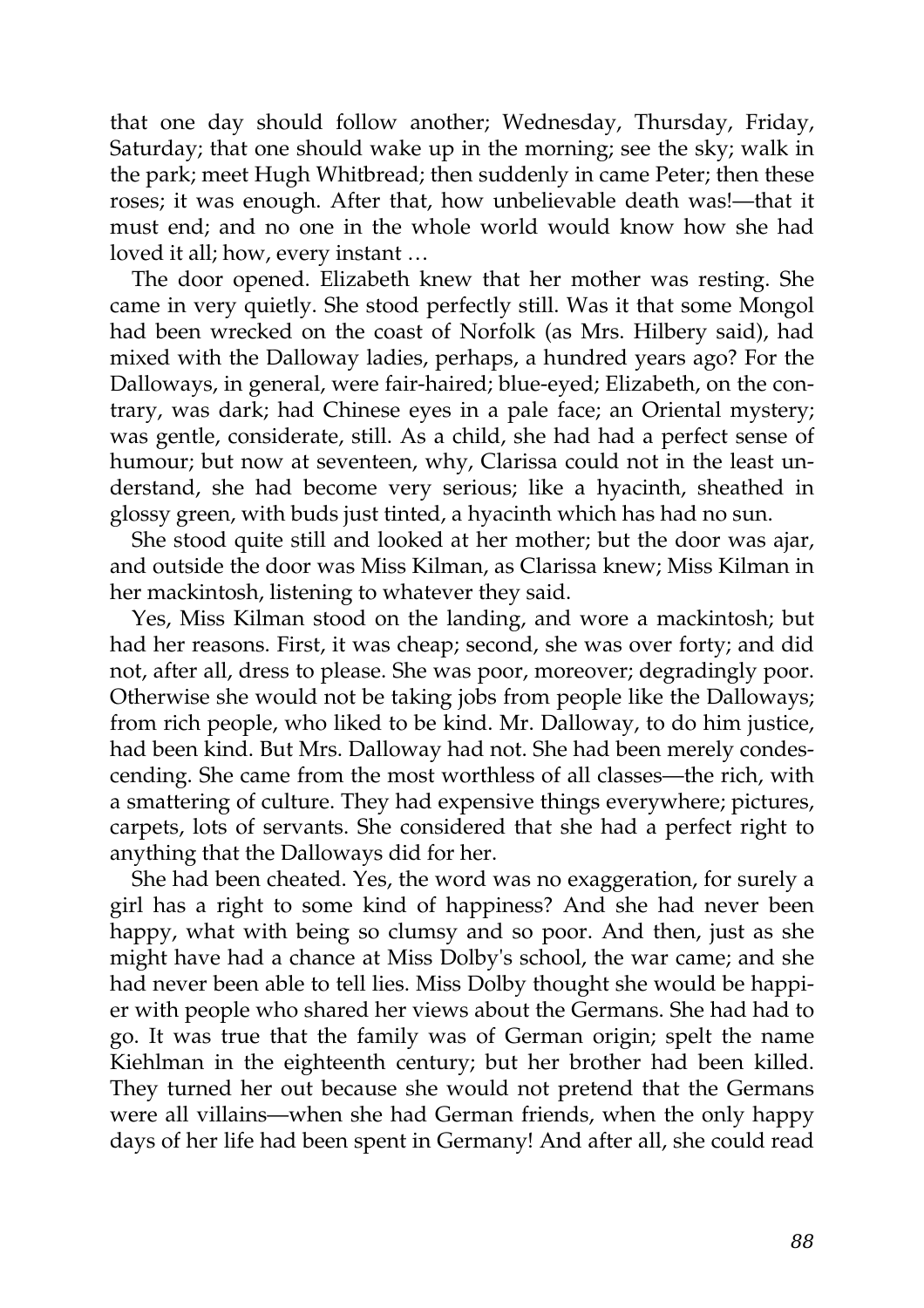history. She had had to take whatever she could get. Mr. Dalloway had come across her working for the Friends. He had allowed her (and that was really generous of him) to teach his daughter history. Also she did a little Extension lecturing and so on. Then Our Lord had come to her (and here she always bowed her head). She had seen the light two years and three months ago. Now she did not envy women like Clarissa Dalloway; she pitied them.

She pitied and despised them from the bottom of her heart, as she stood on the soft carpet, looking at the old engraving of a little girl with a muff. With all this luxury going on, what hope was there for a better state of things? Instead of lying on a sofa—"My mother is resting," Elizabeth had said—she should have been in a factory; behind a counter; Mrs. Dalloway and all the other fine ladies!

Bitter and burning, Miss Kilman had turned into a church two years three months ago. She had heard the Rev. Edward Whittaker preach; the boys sing; had seen the solemn lights descend, and whether it was the music, or the voices (she herself when alone in the evening found comfort in a violin; but the sound was excruciating; she had no ear), the hot and turbulent feelings which boiled and surged in her had been assuaged as she sat there, and she had wept copiously, and gone to call on Mr. Whittaker at his private house in Kensington. It was the hand of God, he said. The Lord had shown her the way. So now, whenever the hot and painful feelings boiled within her, this hatred of Mrs. Dalloway, this grudge against the world, she thought of God. She thought of Mr. Whittaker. Rage was succeeded by calm. A sweet savour filled her veins, her lips parted, and, standing formidable upon the landing in her mackintosh, she looked with steady and sinister serenity at Mrs. Dalloway, who came out with her daughter.

Elizabeth said she had forgotten her gloves. That was because Miss Kilman and her mother hated each other. She could not bear to see them together. She ran upstairs to find her gloves.

But Miss Kilman did not hate Mrs. Dalloway. Turning her large gooseberry-coloured eyes upon Clarissa, observing her small pink face, her delicate body, her air of freshness and fashion, Miss Kilman felt, Fool! Simpleton! You who have known neither sorrow nor pleasure; who have trifled your life away! And there rose in her an overmastering desire to overcome her; to unmask her. If she could have felled her it would have eased her. But it was not the body; it was the soul and its mockery that she wished to subdue; make feel her mastery. If only she could make her weep; could ruin her; humiliate her; bring her to her knees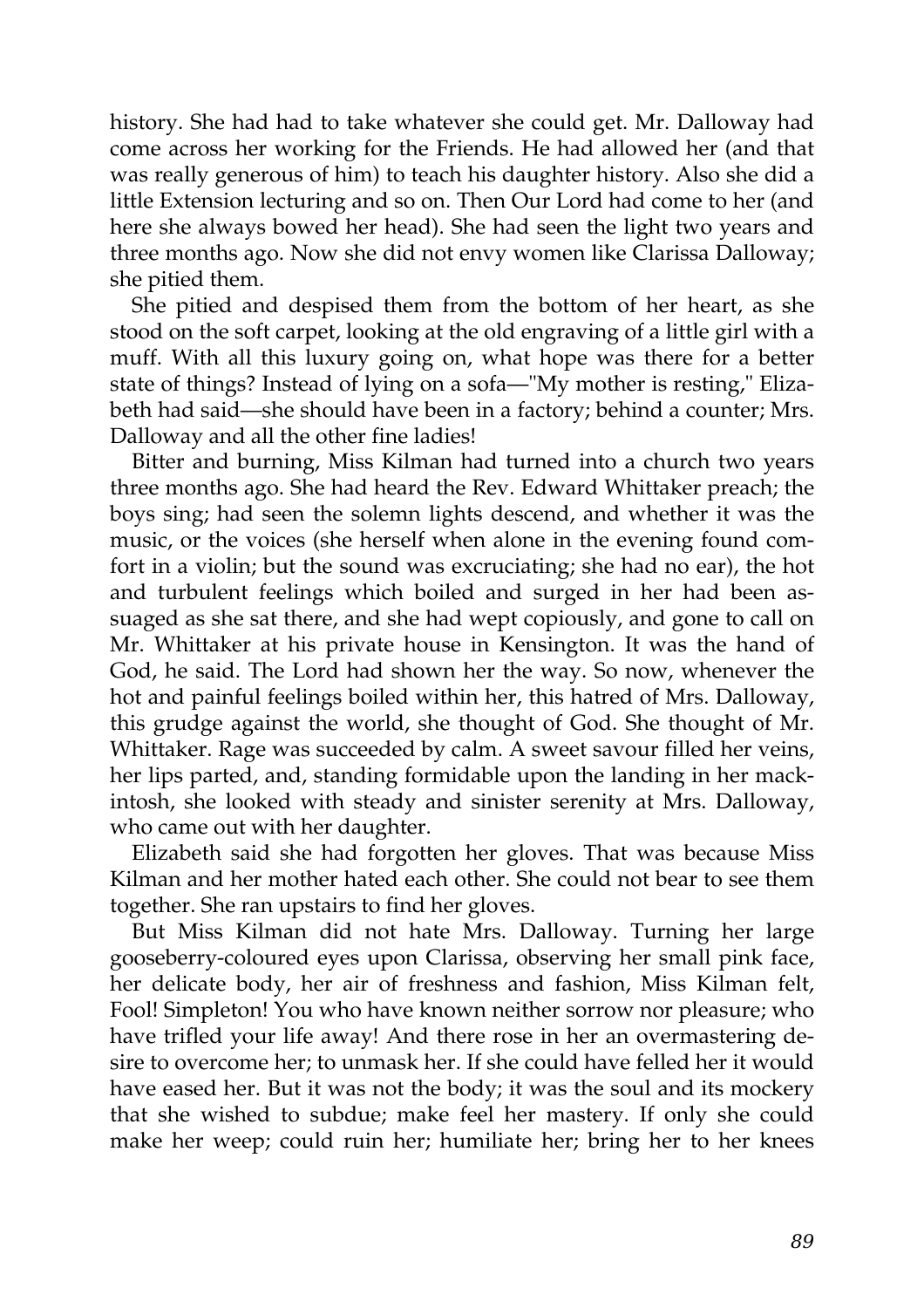crying, You are right! But this was God's will, not Miss Kilman's. It was to be a religious victory. So she glared; so she glowered.

Clarissa was really shocked. This a Christian—this woman! This woman had taken her daughter from her! She in touch with invisible presences! Heavy, ugly, commonplace, without kindness or grace, she know the meaning of life!

"You are taking Elizabeth to the Stores?" Mrs. Dalloway said.

Miss Kilman said she was. They stood there. Miss Kilman was not going to make herself agreeable. She had always earned her living. Her knowledge of modern history was thorough in the extreme. She did out of her meagre income set aside so much for causes she believed in; whereas this woman did nothing, believed nothing; brought up her daughter—but here was Elizabeth, rather out of breath, the beautiful girl.

So they were going to the Stores. Odd it was, as Miss Kilman stood there (and stand she did, with the power and taciturnity of some prehistoric monster armoured for primeval warfare), how, second by second, the idea of her diminished, how hatred (which was for ideas, not people) crumbled, how she lost her malignity, her size, became second by second merely Miss Kilman, in a mackintosh, whom Heaven knows Clarissa would have liked to help.

At this dwindling of the monster, Clarissa laughed. Saying good-bye, she laughed.

Off they went together, Miss Kilman and Elizabeth, downstairs.

With a sudden impulse, with a violent anguish, for this woman was taking her daughter from her, Clarissa leant over the bannisters and cried out, "Remember the party! Remember our party tonight!"

But Elizabeth had already opened the front door; there was a van passing; she did not answer.

Love and religion! thought Clarissa, going back into the drawingroom, tingling all over. How detestable, how detestable they are! For now that the body of Miss Kilman was not before her, it overwhelmed her—the idea. The cruelest things in the world, she thought, seeing them clumsy, hot, domineering, hypocritical, eavesdropping, jealous, infinitely cruel and unscrupulous, dressed in a mackintosh coat, on the landing; love and religion. Had she ever tried to convert any one herself? Did she not wish everybody merely to be themselves? And she watched out of the window the old lady opposite climbing upstairs. Let her climb upstairs if she wanted to; let her stop; then let her, as Clarissa had often seen her, gain her bedroom, part her curtains, and disappear again into the background. Somehow one respected that—that old woman looking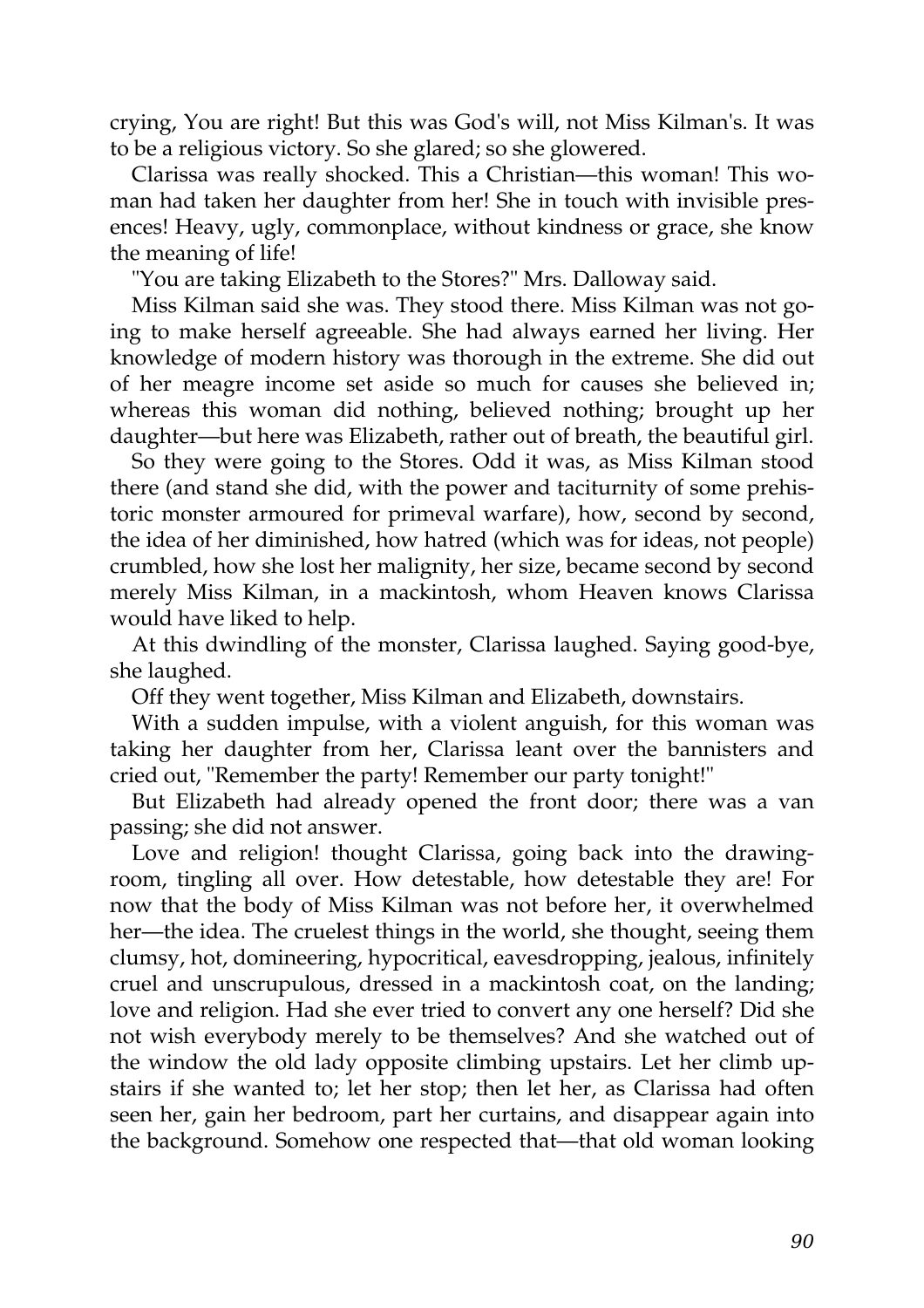out of the window, quite unconscious that she was being watched. There was something solemn in it—but love and religion would destroy that, whatever it was, the privacy of the soul. The odious Kilman would destroy it. Yet it was a sight that made her want to cry.

Love destroyed too. Everything that was fine, everything that was true went. Take Peter Walsh now. There was a man, charming, clever, with ideas about everything. If you wanted to know about Pope, say, or Addison, or just to talk nonsense, what people were like, what things meant, Peter knew better than any one. It was Peter who had helped her; Peter who had lent her books. But look at the women he loved—vulgar, trivial, commonplace. Think of Peter in love—he came to see her after all these years, and what did he talk about? Himself. Horrible passion! she thought. Degrading passion! she thought, thinking of Kilman and her Elizabeth walking to the Army and Navy Stores.

Big Ben struck the half-hour.

How extraordinary it was, strange, yes, touching, to see the old lady (they had been neighbours ever so many years) move away from the window, as if she were attached to that sound, that string. Gigantic as it was, it had something to do with her. Down, down, into the midst of ordinary things the finger fell making the moment solemn. She was forced, so Clarissa imagined, by that sound, to move, to go—but where? Clarissa tried to follow her as she turned and disappeared, and could still just see her white cap moving at the back of the bedroom. She was still there moving about at the other end of the room. Why creeds and prayers and mackintoshes? when, thought Clarissa, that's the miracle, that's the mystery; that old lady, she meant, whom she could see going from chest of drawers to dressing-table. She could still see her. And the supreme mystery which Kilman might say she had solved, or Peter might say he had solved, but Clarissa didn't believe either of them had the ghost of an idea of solving, was simply this: here was one room; there another. Did religion solve that, or love?

Love—but here the other clock, the clock which always struck two minutes after Big Ben, came shuffling in with its lap full of odds and ends, which it dumped down as if Big Ben were all very well with his majesty laying down the law, so solemn, so just, but she must remember all sorts of little things besides—Mrs. Marsham, Ellie Henderson, glasses for ices—all sorts of little things came flooding and lapping and dancing in on the wake of that solemn stroke which lay flat like a bar of gold on the sea. Mrs. Marsham, Ellie Henderson, glasses for ices. She must telephone now at once.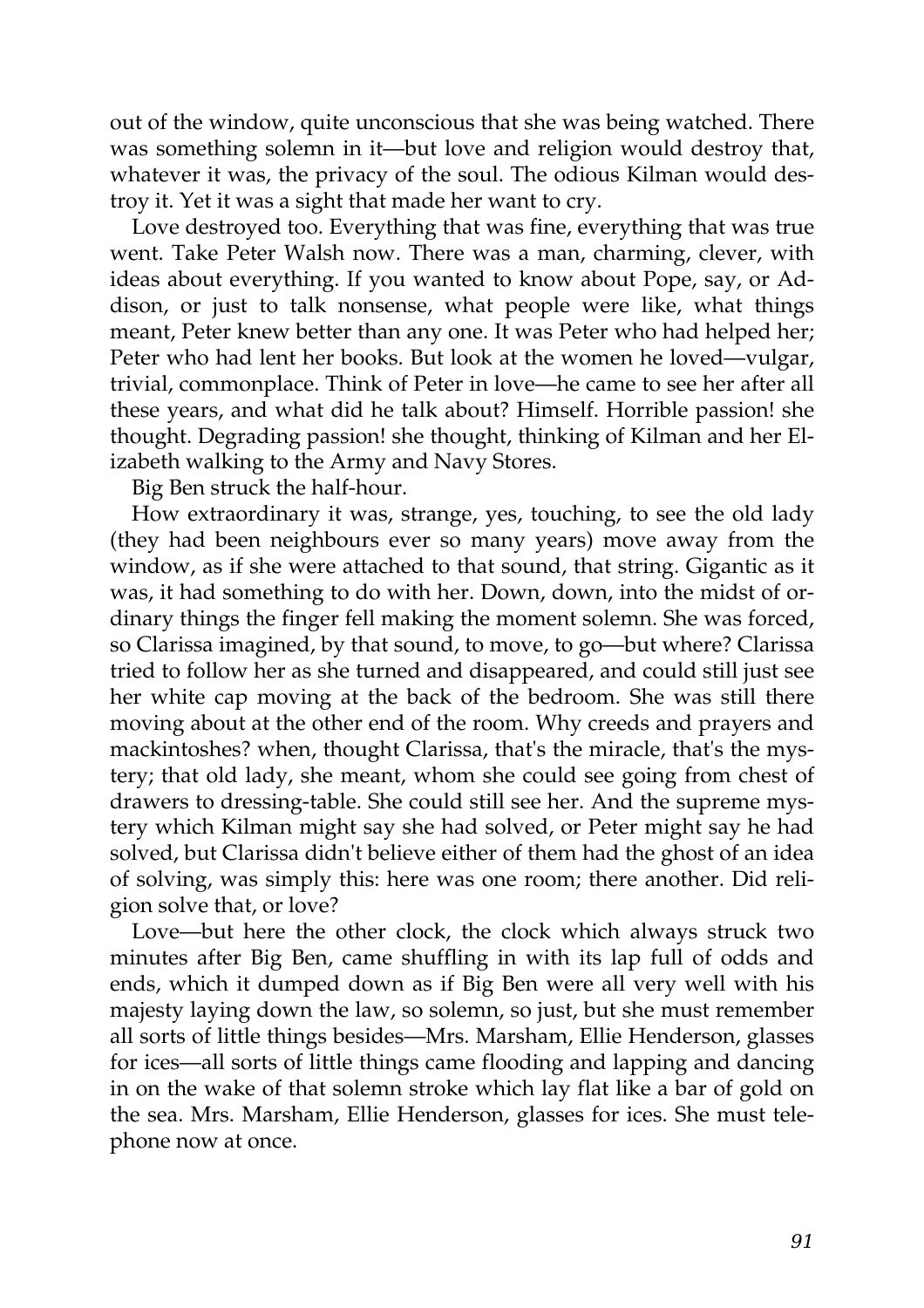Volubly, troublously, the late clock sounded, coming in on the wake of Big Ben, with its lap full of trifles. Beaten up, broken up by the assault of carriages, the brutality of vans, the eager advance of myriads of angular men, of flaunting women, the domes and spires of offices and hospitals, the last relics of this lap full of odds and ends seemed to break, like the spray of an exhausted wave, upon the body of Miss Kilman standing still in the street for a moment to mutter "It is the flesh."

It was the flesh that she must control. Clarissa Dalloway had insulted her. That she expected. But she had not triumphed; she had not mastered the flesh. Ugly, clumsy, Clarissa Dalloway had laughed at her for being that; and had revived the fleshly desires, for she minded looking as she did beside Clarissa. Nor could she talk as she did. But why wish to resemble her? Why? She despised Mrs. Dalloway from the bottom of her heart. She was not serious. She was not good. Her life was a tissue of vanity and deceit. Yet Doris Kilman had been overcome. She had, as a matter of fact, very nearly burst into tears when Clarissa Dalloway laughed at her. "It is the flesh, it is the flesh," she muttered (it being her habit to talk aloud) trying to subdue this turbulent and painful feeling as she walked down Victoria Street. She prayed to God. She could not help being ugly; she could not afford to buy pretty clothes. Clarissa Dalloway had laughed—but she would concentrate her mind upon something else until she had reached the pillar-box. At any rate she had got Elizabeth. But she would think of something else; she would think of Russia; until she reached the pillar-box.

How nice it must be, she said, in the country, struggling, as Mr. Whittaker had told her, with that violent grudge against the world which had scorned her, sneered at her, cast her off, beginning with this indignity—the infliction of her unlovable body which people could not bear to see. Do her hair as she might, her forehead remained like an egg, bald, white. No clothes suited her. She might buy anything. And for a woman, of course, that meant never meeting the opposite sex. Never would she come first with any one. Sometimes lately it had seemed to her that, except for Elizabeth, her food was all that she lived for; her comforts; her dinner, her tea; her hot-water bottle at night. But one must fight; vanquish; have faith in God. Mr. Whittaker had said she was there for a purpose. But no one knew the agony! He said, pointing to the crucifix, that God knew. But why should she have to suffer when other women, like Clarissa Dalloway, escaped? Knowledge comes through suffering, said Mr. Whittaker.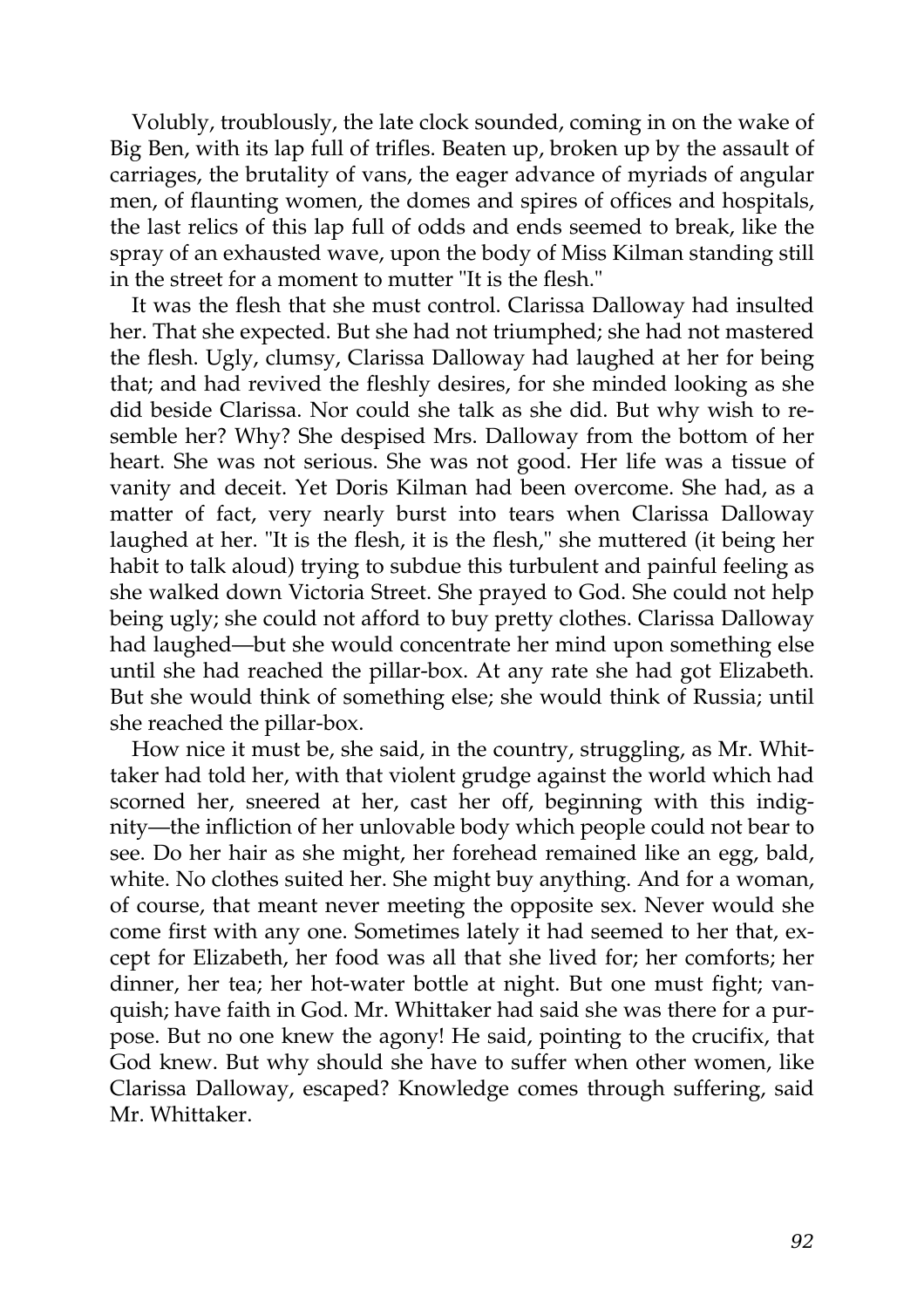She had passed the pillar-box, and Elizabeth had turned into the cool brown tobacco department of the Army and Navy Stores while she was still muttering to herself what Mr. Whittaker had said about knowledge coming through suffering and the flesh. "The flesh," she muttered.

What department did she want? Elizabeth interrupted her.

"Petticoats," she said abruptly, and stalked straight on to the lift.

Up they went. Elizabeth guided her this way and that; guided her in her abstraction as if she had been a great child, an unwieldy battleship. There were the petticoats, brown, decorous, striped, frivolous, solid, flimsy; and she chose, in her abstraction, portentously, and the girl serving thought her mad.

Elizabeth rather wondered, as they did up the parcel, what Miss Kilman was thinking. They must have their tea, said Miss Kilman, rousing, collecting herself. They had their tea.

Elizabeth rather wondered whether Miss Kilman could be hungry. It was her way of eating, eating with intensity, then looking, again and again, at a plate of sugared cakes on the table next them; then, when a lady and a child sat down and the child took the cake, could Miss Kilman really mind it? Yes, Miss Kilman did mind it. She had wanted that cake—the pink one. The pleasure of eating was almost the only pure pleasure left her, and then to be baffled even in that!

When people are happy, they have a reserve, she had told Elizabeth, upon which to draw, whereas she was like a wheel without a tyre (she was fond of such metaphors), jolted by every pebble, so she would say staying on after the lesson standing by the fire-place with her bag of books, her "satchel," she called it, on a Tuesday morning, after the lesson was over. And she talked too about the war. After all, there were people who did not think the English invariably right. There were books. There were meetings. There were other points of view. Would Elizabeth like to come with her to listen to So-and-so (a most extraordinary looking old man)? Then Miss Kilman took her to some church in Kensington and they had tea with a clergyman. She had lent her books. Law, medicine, politics, all professions are open to women of your generation, said Miss Kilman. But for herself, her career was absolutely ruined and was it her fault? Good gracious, said Elizabeth, no.

And her mother would come calling to say that a hamper had come from Bourton and would Miss Kilman like some flowers? To Miss Kilman she was always very, very nice, but Miss Kilman squashed the flowers all in a bunch, and hadn't any small talk, and what interested Miss Kilman bored her mother, and Miss Kilman and she were terrible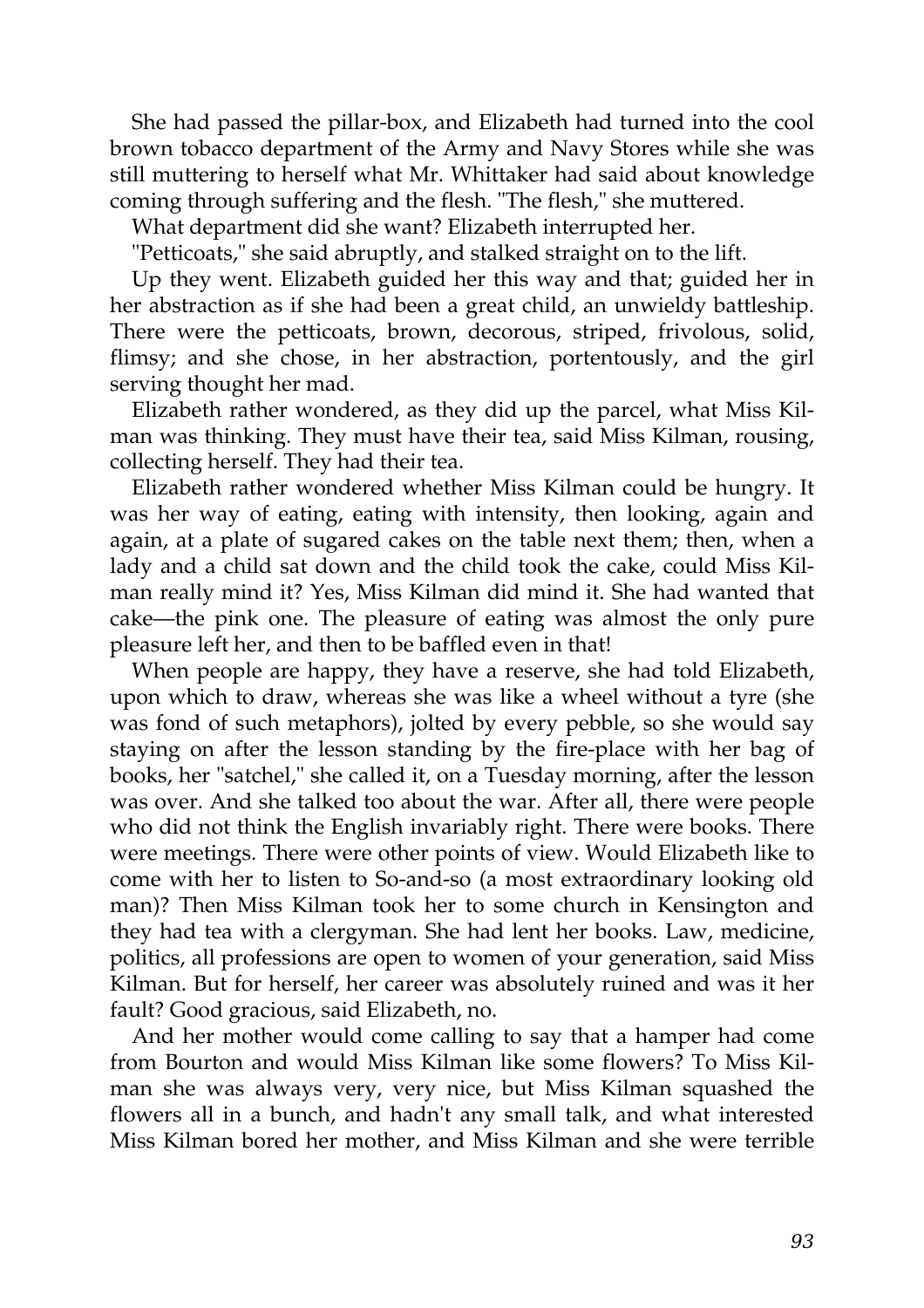together; and Miss Kilman swelled and looked very plain. But then Miss Kilman was frightfully clever. Elizabeth had never thought about the poor. They lived with everything they wanted,—her mother had breakfast in bed every day; Lucy carried it up; and she liked old women because they were Duchesses, and being descended from some Lord. But Miss Kilman said (one of those Tuesday mornings when the lesson was over), "My grandfather kept an oil and colour shop in Kensington." Miss Kilman made one feel so small.

Miss Kilman took another cup of tea. Elizabeth, with her oriental bearing, her inscrutable mystery, sat perfectly upright; no, she did not want anything more. She looked for her gloves—her white gloves. They were under the table. Ah, but she must not go! Miss Kilman could not let her go! this youth, that was so beautiful, this girl, whom she genuinely loved! Her large hand opened and shut on the table.

But perhaps it was a little flat somehow, Elizabeth felt. And really she would like to go.

But said Miss Kilman, "I've not quite finished yet."

Of course, then, Elizabeth would wait. But it was rather stuffy in here.

"Are you going to the party to-night?" Miss Kilman said. Elizabeth supposed she was going; her mother wanted her to go. She must not let parties absorb her, Miss Kilman said, fingering the last two inches of a chocolate éclair.

She did not much like parties, Elizabeth said. Miss Kilman opened her mouth, slightly projected her chin, and swallowed down the last inches of the chocolate éclair, then wiped her fingers, and washed the tea round in her cup.

She was about to split asunder, she felt. The agony was so terrific. If she could grasp her, if she could clasp her, if she could make her hers absolutely and forever and then die; that was all she wanted. But to sit here, unable to think of anything to say; to see Elizabeth turning against her; to be felt repulsive even by her—it was too much; she could not stand it. The thick fingers curled inwards.

"I never go to parties," said Miss Kilman, just to keep Elizabeth from going. "People don't ask me to parties"—and she knew as she said it that it was this egotism that was her undoing; Mr. Whittaker had warned her; but she could not help it. She had suffered so horribly. "Why should they ask me?" she said. "I'm plain, I'm unhappy." She knew it was idiotic. But it was all those people passing—people with parcels who despised her, who made her say it. However, she was Doris Kilman. She had her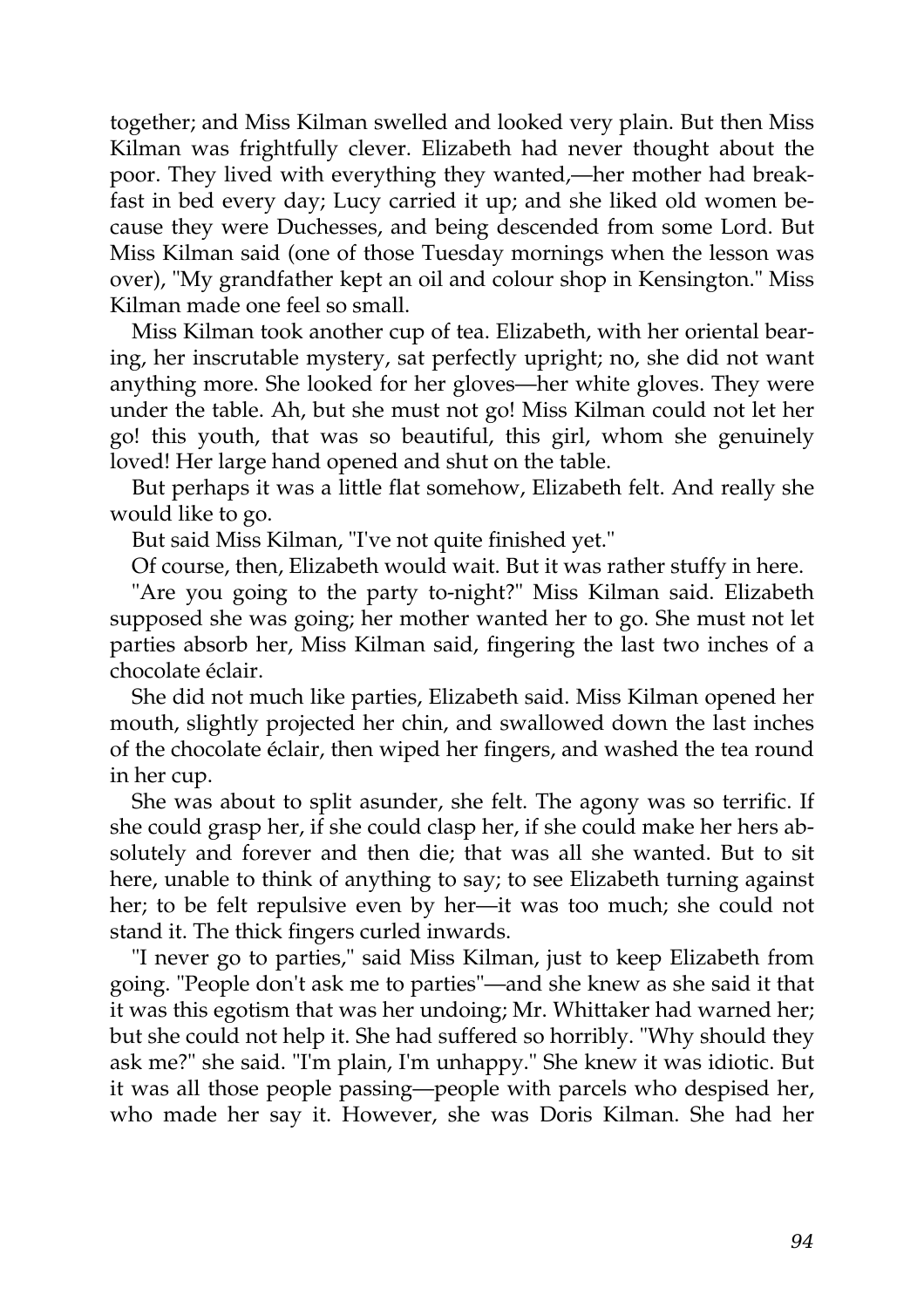degree. She was a woman who had made her way in the world. Her knowledge of modern history was more than respectable.

"I don't pity myself," she said. "I pity"—she meant to say "your mother" but no, she could not, not to Elizabeth. "I pity other people," she said, "more."

Like some dumb creature who has been brought up to a gate for an unknown purpose, and stands there longing to gallop away, Elizabeth Dalloway sat silent. Was Miss Kilman going to say anything more?

"Don't quite forget me," said Doris Kilman; her voice quivered. Right away to the end of the field the dumb creature galloped in terror.

The great hand opened and shut.

Elizabeth turned her head. The waitress came. One had to pay at the desk, Elizabeth said, and went off, drawing out, so Miss Kilman felt, the very entrails in her body, stretching them as she crossed the room, and then, with a final twist, bowing her head very politely, she went.

She had gone. Miss Kilman sat at the marble table among the éclairs, stricken once, twice, thrice by shocks of suffering. She had gone. Mrs. Dalloway had triumphed. Elizabeth had gone. Beauty had gone, youth had gone.

So she sat. She got up, blundered off among the little tables, rocking slightly from side to side, and somebody came after her with her petticoat, and she lost her way, and was hemmed in by trunks specially prepared for taking to India; next got among the accouchement sets, and baby linen; through all the commodities of the world, perishable and permanent, hams, drugs, flowers, stationery, variously smelling, now sweet, now sour she lurched; saw herself thus lurching with her hat askew, very red in the face, full length in a looking-glass; and at last came out into the street.

The tower of Westminster Cathedral rose in front of her, the habitation of God. In the midst of the traffic, there was the habitation of God. Doggedly she set off with her parcel to that other sanctuary, the Abbey, where, raising her hands in a tent before her face, she sat beside those driven into shelter too; the variously assorted worshippers, now divested of social rank, almost of sex, as they raised their hands before their faces; but once they removed them, instantly reverent, middle class, English men and women, some of them desirous of seeing the wax works.

But Miss Kilman held her tent before her face. Now she was deserted; now rejoined. New worshippers came in from the street to replace the strollers, and still, as people gazed round and shuffled past the tomb of the Unknown Warrior, still she barred her eyes with her fingers and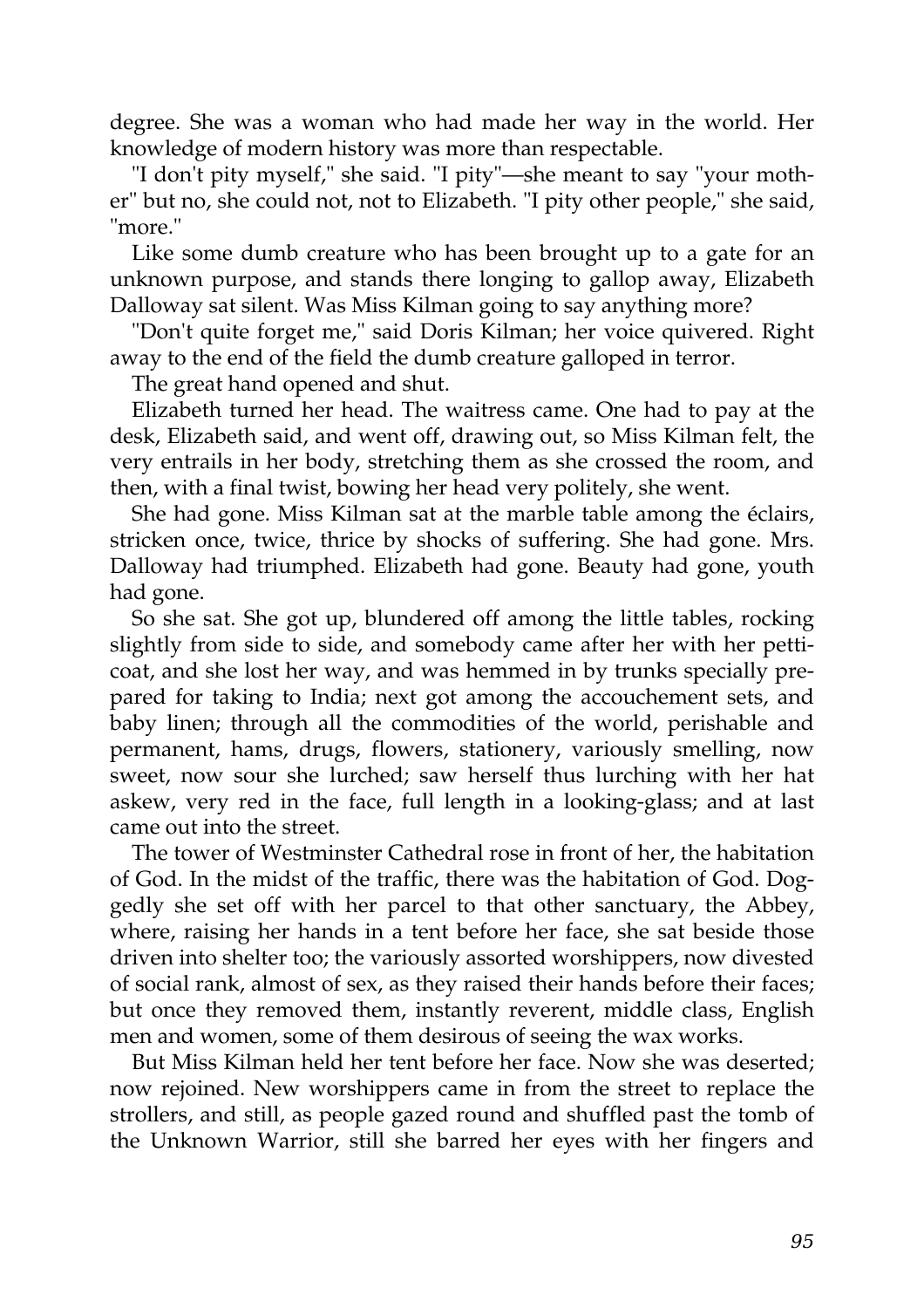tried in this double darkness, for the light in the Abbey was bodiless, to aspire above the vanities, the desires, the commodities, to rid herself both of hatred and of love. Her hands twitched. She seemed to struggle. Yet to others God was accessible and the path to Him smooth. Mr. Fletcher, retired, of the Treasury, Mrs. Gorham, widow of the famous K.C., approached Him simply, and having done their praying, leant back, enjoyed the music (the organ pealed sweetly), and saw Miss Kilman at the end of the row, praying, praying, and, being still on the threshold of their underworld, thought of her sympathetically as a soul haunting the same territory; a soul cut out of immaterial substance; not a woman, a soul.

But Mr. Fletcher had to go. He had to pass her, and being himself neat as a new pin, could not help being a little distressed by the poor lady's disorder; her hair down; her parcel on the floor. She did not at once let him pass. But, as he stood gazing about him, at the white marbles, grey window panes, and accumulated treasures (for he was extremely proud of the Abbey), her largeness, robustness, and power as she sat there shifting her knees from time to time (it was so rough the approach to her God—so tough her desires) impressed him, as they had impressed Mrs. Dalloway (she could not get the thought of her out of her mind that afternoon), the Rev. Edward Whittaker, and Elizabeth too.

And Elizabeth waited in Victoria Street for an omnibus. It was so nice to be out of doors. She thought perhaps she need not go home just yet. It was so nice to be out in the air. So she would get on to an omnibus. And already, even as she stood there, in her very well cut clothes, it was beginning… . People were beginning to compare her to poplar trees, early dawn, hyacinths, fawns, running water, and garden lilies; and it made her life a burden to her, for she so much preferred being left alone to do what she liked in the country, but they would compare her to lilies, and she had to go to parties, and London was so dreary compared with being alone in the country with her father and the dogs.

Buses swooped, settled, were off—garish caravans, glistening with red and yellow varnish. But which should she get on to? She had no preferences. Of course, she would not push her way. She inclined to be passive. It was expression she needed, but her eyes were fine, Chinese, oriental, and, as her mother said, with such nice shoulders and holding herself so straight, she was always charming to look at; and lately, in the evening especially, when she was interested, for she never seemed excited, she looked almost beautiful, very stately, very serene. What could she be thinking? Every man fell in love with her, and she was really awfully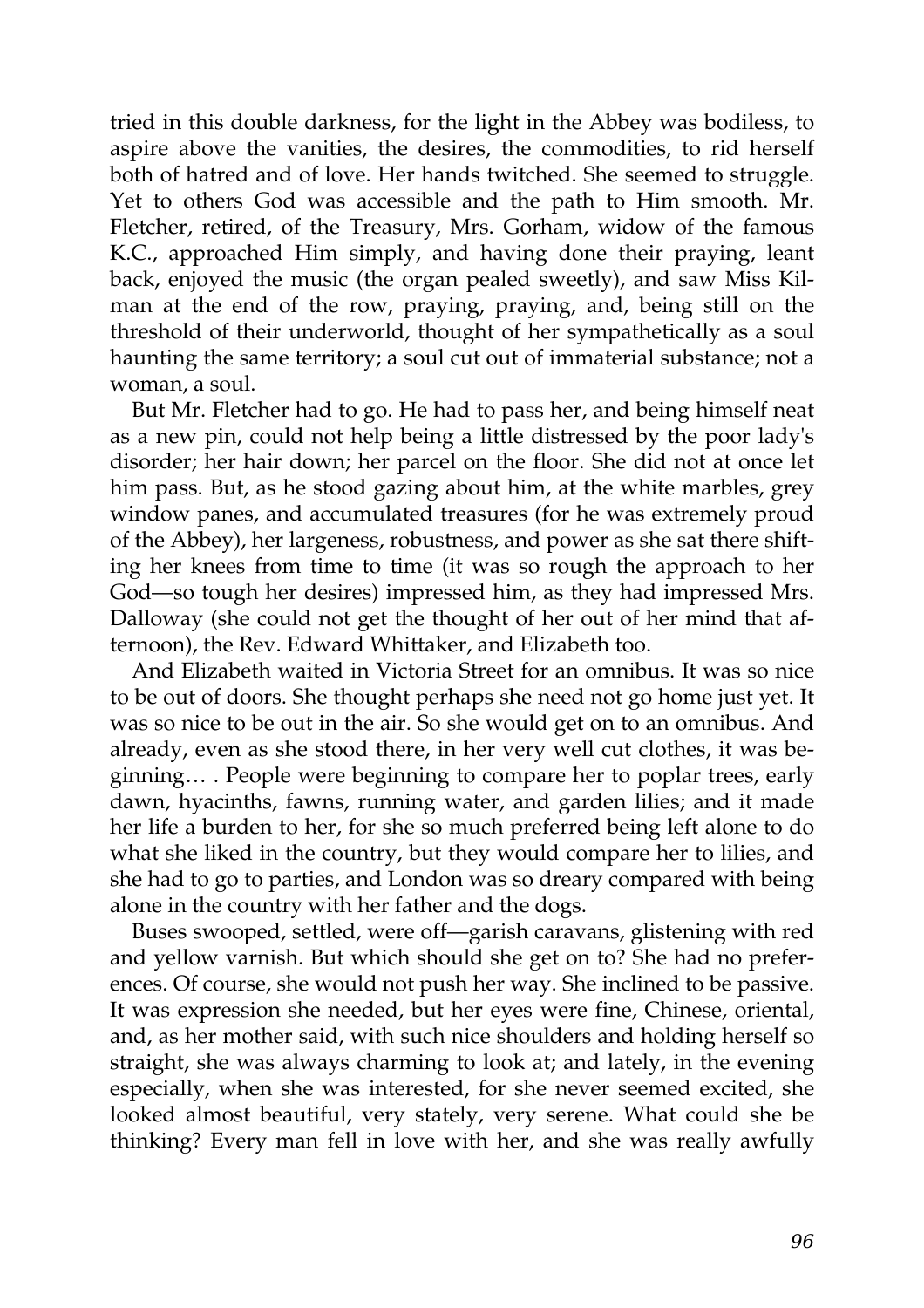bored. For it was beginning. Her mother could see that—the compliments were beginning. That she did not care more about it—for instance for her clothes—sometimes worried Clarissa, but perhaps it was as well with all those puppies and guinea pigs about having distemper, and it gave her a charm. And now there was this odd friendship with Miss Kilman. Well, thought Clarissa about three o'clock in the morning, reading Baron Marbot for she could not sleep, it proves she has a heart.

Suddenly Elizabeth stepped forward and most competently boarded the omnibus, in front of everybody. She took a seat on top. The impetuous creature—a pirate—started forward, sprang away; she had to hold the rail to steady herself, for a pirate it was, reckless, unscrupulous, bearing down ruthlessly, circumventing dangerously, boldly snatching a passenger, or ignoring a passenger, squeezing eel-like and arrogant in between, and then rushing insolently all sails spread up Whitehall. And did Elizabeth give one thought to poor Miss Kilman who loved her without jealousy, to whom she had been a fawn in the open, a moon in a glade? She was delighted to be free. The fresh air was so delicious. It had been so stuffy in the Army and Navy Stores. And now it was like riding, to be rushing up Whitehall; and to each movement of the omnibus the beautiful body in the fawn-coloured coat responded freely like a rider, like the figure-head of a ship, for the breeze slightly disarrayed her; the heat gave her cheeks the pallor of white painted wood; and her fine eyes, having no eyes to meet, gazed ahead, blank, bright, with the staring incredible innocence of sculpture.

It was always talking about her own sufferings that made Miss Kilman so difficult. And was she right? If it was being on committees and giving up hours and hours every day (she hardly ever saw him in London) that helped the poor, her father did that, goodness knows,—if that was what Miss Kilman meant about being a Christian; but it was so difficult to say. Oh, she would like to go a little further. Another penny was it to the Strand? Here was another penny then. She would go up the Strand.

She liked people who were ill. And every profession is open to the women of your generation, said Miss Kilman. So she might be a doctor. She might be a farmer. Animals are often ill. She might own a thousand acres and have people under her. She would go and see them in their cottages. This was Somerset House. One might be a very good farmer—and that, strangely enough though Miss Kilman had her share in it, was almost entirely due to Somerset House. It looked so splendid, so serious, that great grey building. And she liked the feeling of people working. She liked those churches, like shapes of grey paper, breasting the stream of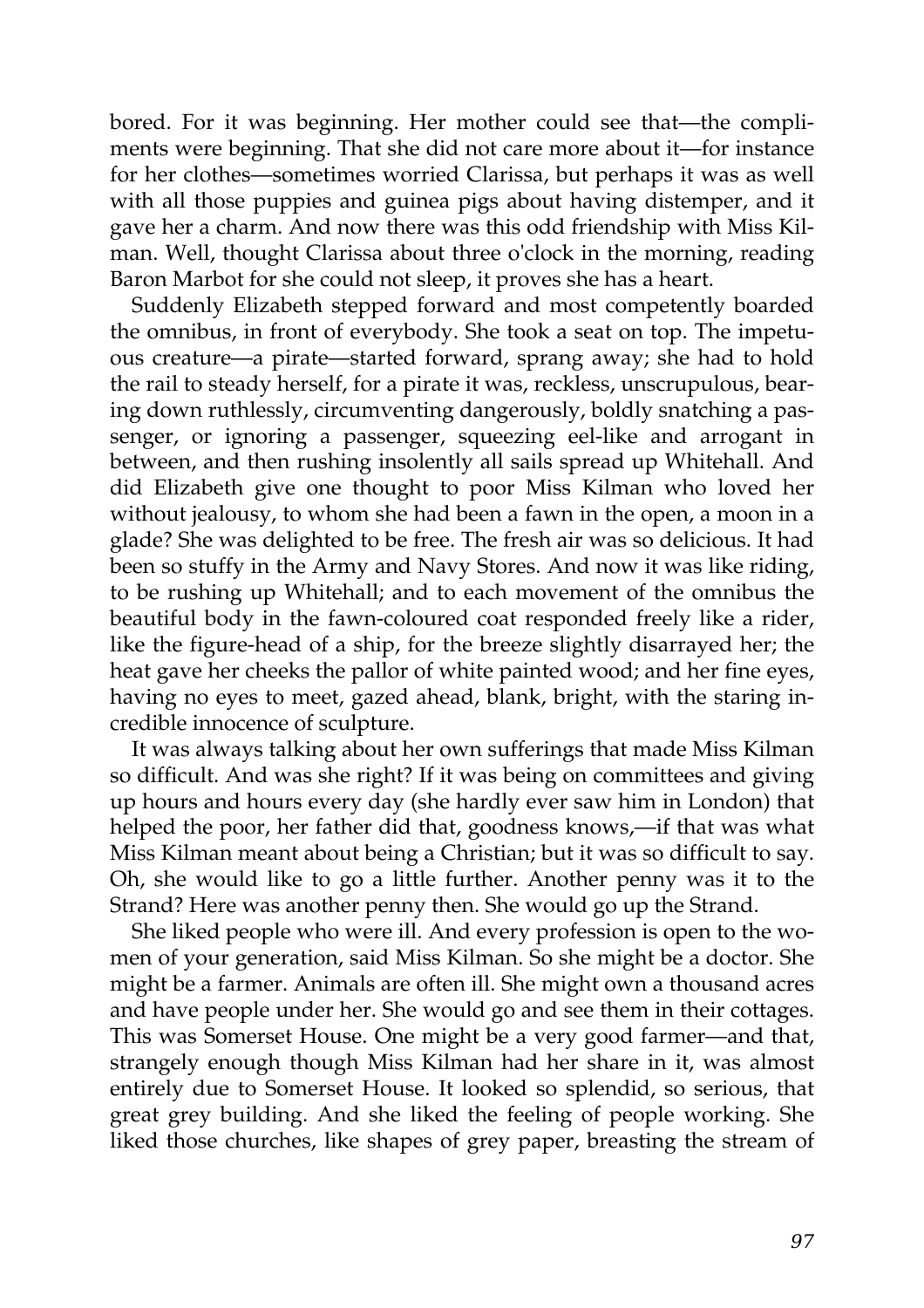the Strand. It was quite different here from Westminster, she thought, getting off at Chancery Lane. It was so serious; it was so busy. In short, she would like to have a profession. She would become a doctor, a farmer, possibly go into Parliament, if she found it necessary, all because of the Strand.

The feet of those people busy about their activities, hands putting stone to stone, minds eternally occupied not with trivial chatterings (comparing women to poplars—which was rather exciting, of course, but very silly), but with thoughts of ships, of business, of law, of administration, and with it all so stately (she was in the Temple), gay (there was the river), pious (there was the Church), made her quite determined, whatever her mother might say, to become either a farmer or a doctor. But she was, of course, rather lazy.

And it was much better to say nothing about it. It seemed so silly. It was the sort of thing that did sometimes happen, when one was alone—buildings without architects' names, crowds of people coming back from the city having more power than single clergymen in Kensington, than any of the books Miss Kilman had lent her, to stimulate what lay slumbrous, clumsy, and shy on the mind's sandy floor to break surface, as a child suddenly stretches its arms; it was just that, perhaps, a sigh, a stretch of the arms, an impulse, a revelation, which has its effects for ever, and then down again it went to the sandy floor. She must go home. She must dress for dinner. But what was the time?—where was a clock?

She looked up Fleet Street. She walked just a little way towards St. Paul's, shyly, like some one penetrating on tiptoe, exploring a strange house by night with a candle, on edge lest the owner should suddenly fling wide his bedroom door and ask her business, nor did she dare wander off into queer alleys, tempting bye-streets, any more than in a strange house open doors which might be bedroom doors, or sittingroom doors, or lead straight to the larder. For no Dalloways came down the Strand daily; she was a pioneer, a stray, venturing, trusting.

In many ways, her mother felt, she was extremely immature, like a child still, attached to dolls, to old slippers; a perfect baby; and that was charming. But then, of course, there was in the Dalloway family the tradition of public service. Abbesses, principals, head mistresses, dignitaries, in the republic of women—without being brilliant, any of them, they were that. She penetrated a little further in the direction of St. Paul's. She liked the geniality, sisterhood, motherhood, brotherhood of this uproar. It seemed to her good. The noise was tremendous; and suddenly there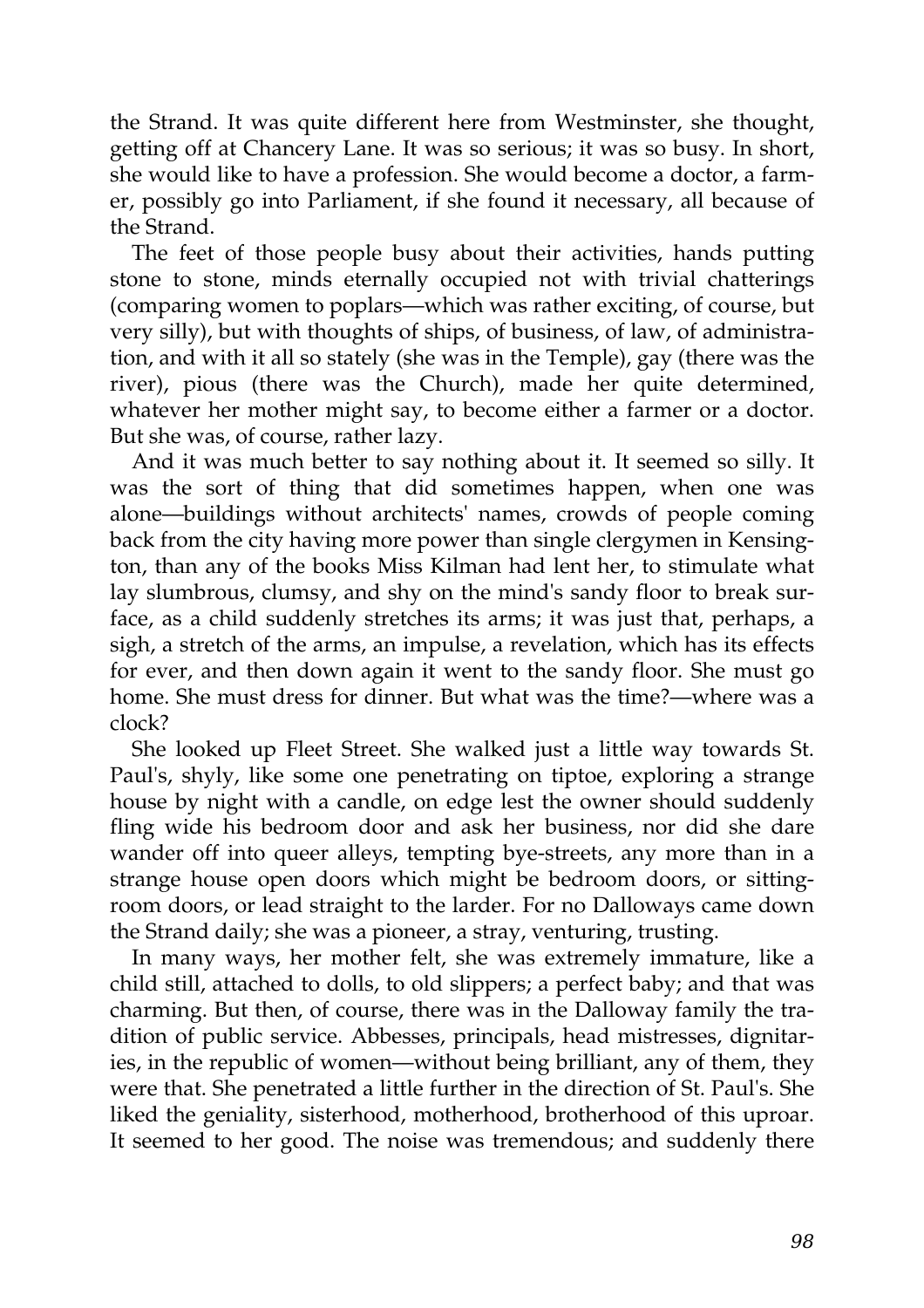were trumpets (the unemployed) blaring, rattling about in the uproar; military music; as if people were marching; yet had they been dying—had some woman breathed her last and whoever was watching, opening the window of the room where she had just brought off that act of supreme dignity, looked down on Fleet Street, that uproar, that military music would have come triumphing up to him, consolatory, indifferent.

It was not conscious. There was no recognition in it of one fortune, or fate, and for that very reason even to those dazed with watching for the last shivers of consciousness on the faces of the dying, consoling. Forgetfulness in people might wound, their ingratitude corrode, but this voice, pouring endlessly, year in year out, would take whatever it might be; this vow; this van; this life; this procession, would wrap them all about and carry them on, as in the rough stream of a glacier the ice holds a splinter of bone, a blue petal, some oak trees, and rolls them on.

But it was later than she thought. Her mother would not like her to be wandering off alone like this. She turned back down the Strand.

A puff of wind (in spite of the heat, there was quite a wind) blew a thin black veil over the sun and over the Strand. The faces faded; the omnibuses suddenly lost their glow. For although the clouds were of mountainous white so that one could fancy hacking hard chips off with a hatchet, with broad golden slopes, lawns of celestial pleasure gardens, on their flanks, and had all the appearance of settled habitations assembled for the conference of gods above the world, there was a perpetual movement among them. Signs were interchanged, when, as if to fulfil some scheme arranged already, now a summit dwindled, now a whole block of pyramidal size which had kept its station inalterably advanced into the midst or gravely led the procession to fresh anchorage. Fixed though they seemed at their posts, at rest in perfect unanimity, nothing could be fresher, freer, more sensitive superficially than the snow-white or gold-kindled surface; to change, to go, to dismantle the solemn assemblage was immediately possible; and in spite of the grave fixity, the accumulated robustness and solidity, now they struck light to the earth, now darkness.

Calmly and competently, Elizabeth Dalloway mounted the Westminster omnibus.

Going and coming, beckoning, signalling, so the light and shadow which now made the wall grey, now the bananas bright yellow, now made the Strand grey, now made the omnibuses bright yellow, seemed to Septimus Warren Smith lying on the sofa in the sitting-room;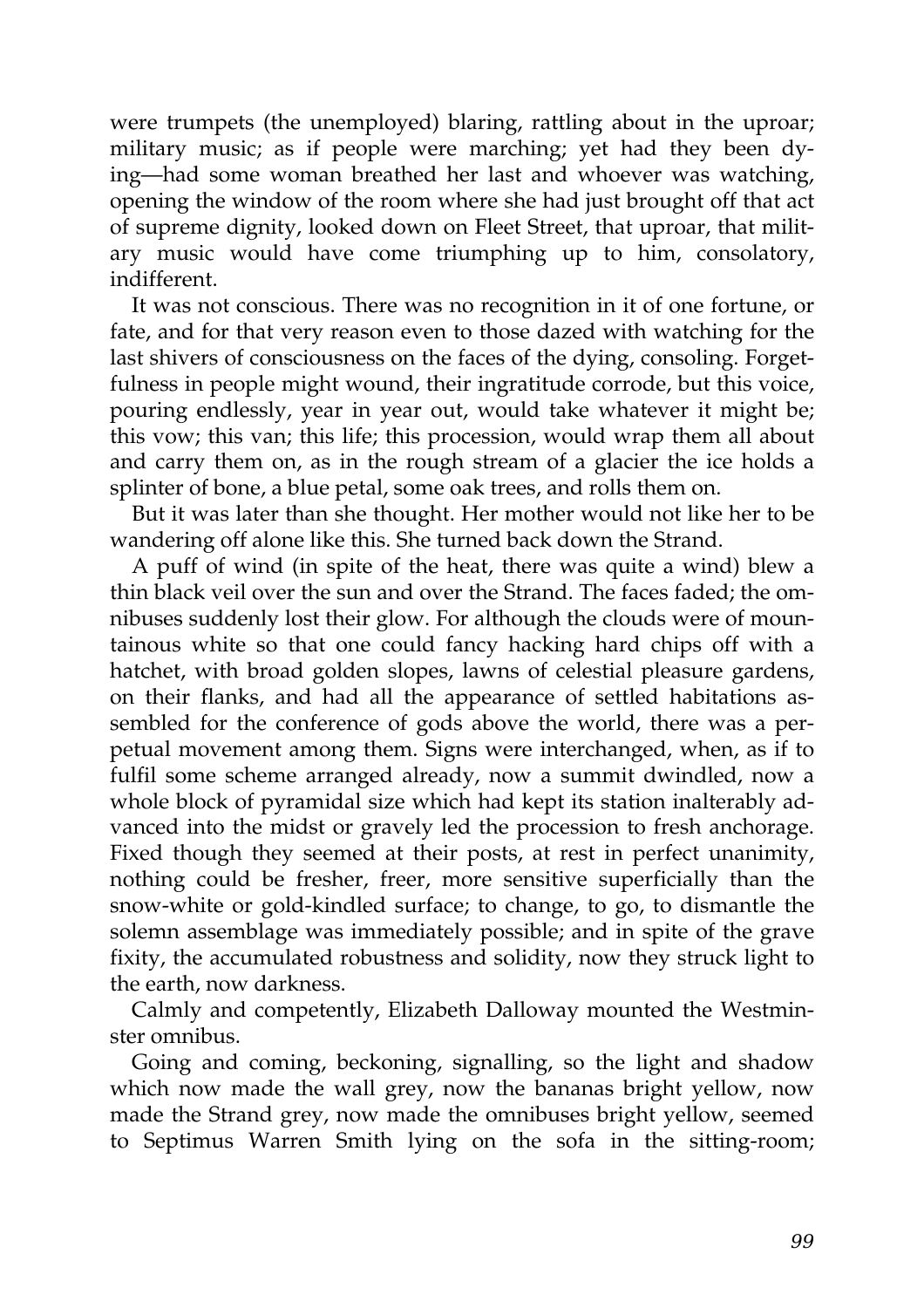watching the watery gold glow and fade with the astonishing sensibility of some live creature on the roses, on the wall-paper. Outside the trees dragged their leaves like nets through the depths of the air; the sound of water was in the room and through the waves came the voices of birds singing. Every power poured its treasures on his head, and his hand lay there on the back of the sofa, as he had seen his hand lie when he was bathing, floating, on the top of the waves, while far away on shore he heard dogs barking and barking far away. Fear no more, says the heart in the body; fear no more.

He was not afraid. At every moment Nature signified by some laughing hint like that gold spot which went round the wall—there, there, there—her determination to show, by brandishing her plumes, shaking her tresses, flinging her mantle this way and that, beautifully, always beautifully, and standing close up to breathe through her hollowed hands Shakespeare's words, her meaning.

Rezia, sitting at the table twisting a hat in her hands, watched him; saw him smiling. He was happy then. But she could not bear to see him smiling. It was not marriage; it was not being one's husband to look strange like that, always to be starting, laughing, sitting hour after hour silent, or clutching her and telling her to write. The table drawer was full of those writings; about war; about Shakespeare; about great discoveries; how there is no death. Lately he had become excited suddenly for no reason (and both Dr. Holmes and Sir William Bradshaw said excitement was the worst thing for him), and waved his hands and cried out that he knew the truth! He knew everything! That man, his friend who was killed, Evans, had come, he said. He was singing behind the screen. She wrote it down just as he spoke it. Some things were very beautiful; others sheer nonsense. And he was always stopping in the middle, changing his mind; wanting to add something; hearing something new; listening with his hand up.

But she heard nothing.

And once they found the girl who did the room reading one of these papers in fits of laughter. It was a dreadful pity. For that made Septimus cry out about human cruelty—how they tear each other to pieces. The fallen, he said, they tear to pieces. "Holmes is on us," he would say, and he would invent stories about Holmes; Holmes eating porridge; Holmes reading Shakespeare—making himself roar with laughter or rage, for Dr. Holmes seemed to stand for something horrible to him. "Human nature," he called him. Then there were the visions. He was drowned, he used to say, and lying on a cliff with the gulls screaming over him. He would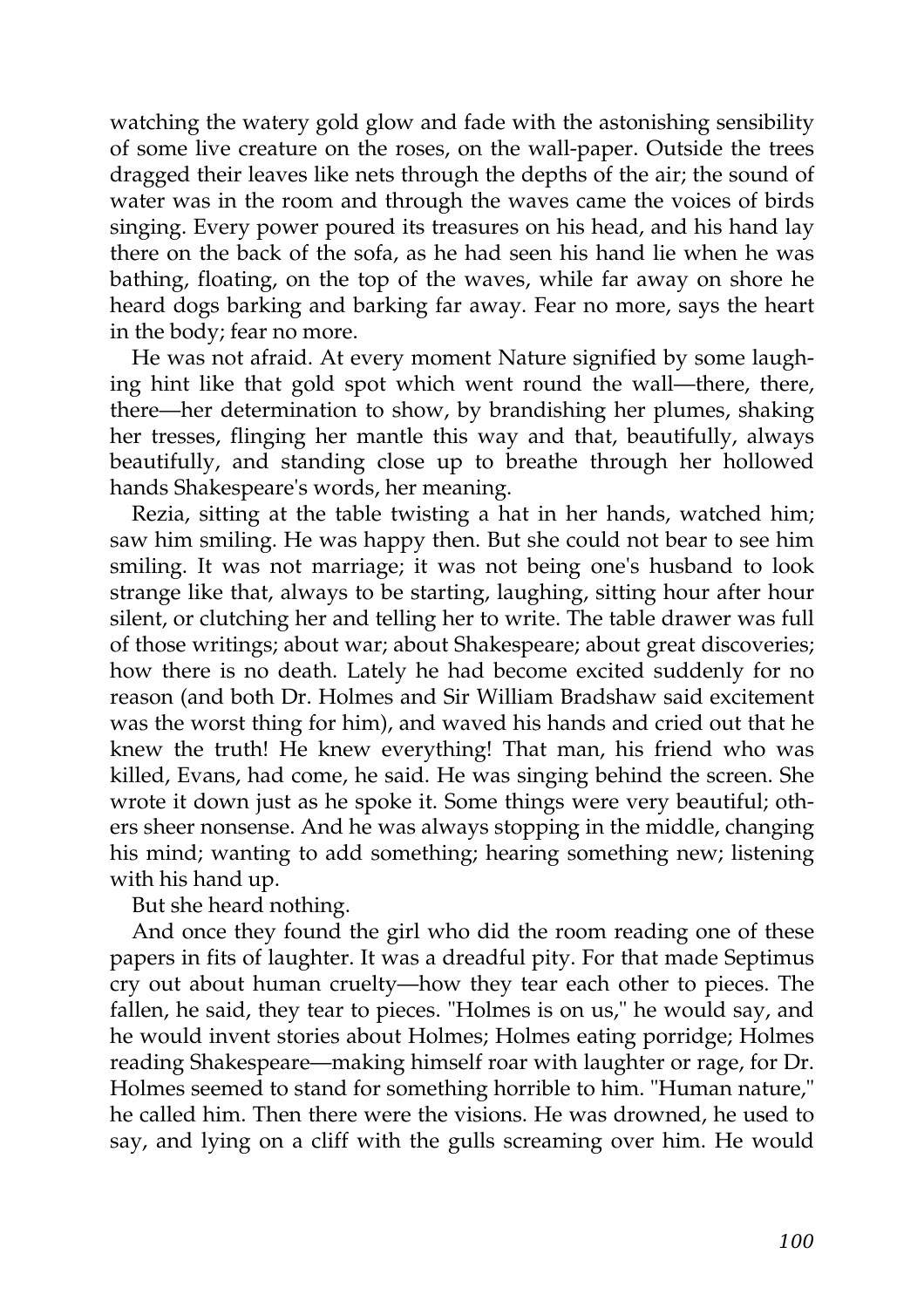look over the edge of the sofa down into the sea. Or he was hearing music. Really it was only a barrel organ or some man crying in the street. But "Lovely!" he used to cry, and the tears would run down his cheeks, which was to her the most dreadful thing of all, to see a man like Septimus, who had fought, who was brave, crying. And he would lie listening until suddenly he would cry that he was falling down, down into the flames! Actually she would look for flames, it was so vivid. But there was nothing. They were alone in the room. It was a dream, she would tell him and so quiet him at last, but sometimes she was frightened too. She sighed as she sat sewing.

Her sigh was tender and enchanting, like the wind outside a wood in the evening. Now she put down her scissors; now she turned to take something from the table. A little stir, a little crinkling, a little tapping built up something on the table there, where she sat sewing. Through his eyelashes he could see her blurred outline; her little black body; her face and hands; her turning movements at the table, as she took up a reel, or looked (she was apt to lose things) for her silk. She was making a hat for Mrs. Filmer's married daughter, whose name was—he had forgotten her name.

"What is the name of Mrs. Filmer's married daughter?" he asked.

"Mrs. Peters," said Rezia. She was afraid it was too small, she said, holding it before her. Mrs. Peters was a big woman; but she did not like her. It was only because Mrs. Filmer had been so good to them. "She gave me grapes this morning," she said—that Rezia wanted to do something to show that they were grateful. She had come into the room the other evening and found Mrs. Peters, who thought they were out, playing the gramophone.

"Was it true?" he asked. She was playing the gramophone? Yes; she had told him about it at the time; she had found Mrs. Peters playing the gramophone.

He began, very cautiously, to open his eyes, to see whether a gramophone was really there. But real things—real things were too exciting. He must be cautious. He would not go mad. First he looked at the fashion papers on the lower shelf, then, gradually at the gramophone with the green trumpet. Nothing could be more exact. And so, gathering courage, he looked at the sideboard; the plate of bananas; the engraving of Queen Victoria and the Prince Consort; at the mantelpiece, with the jar of roses. None of these things moved. All were still; all were real.

"She is a woman with a spiteful tongue," said Rezia.

"What does Mr. Peters do?" Septimus asked.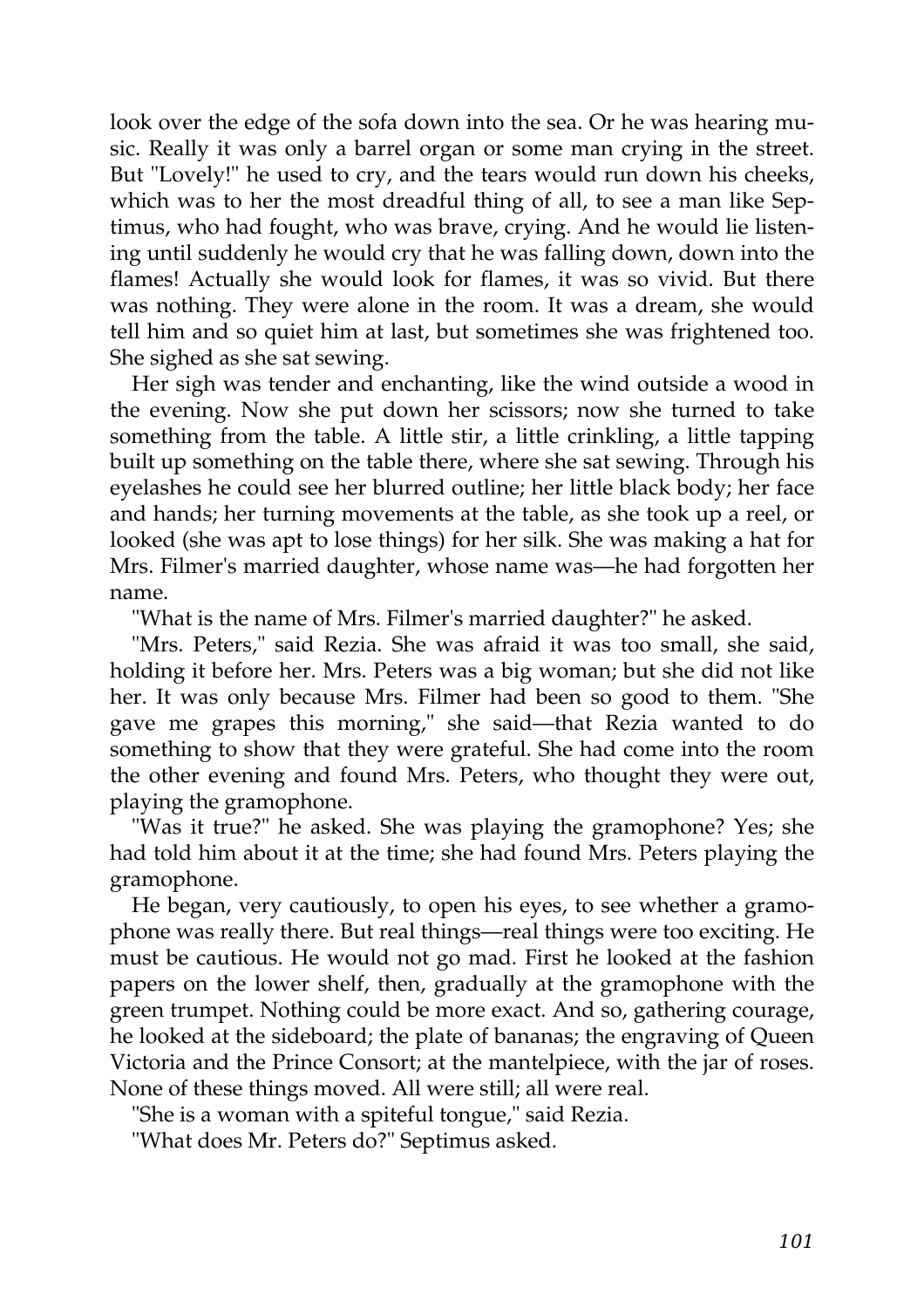"Ah," said Rezia, trying to remember. She thought Mrs. Filmer had said that he travelled for some company. "Just now he is in Hull," she said.

"Just now!" She said that with her Italian accent. She said that herself. He shaded his eyes so that he might see only a little of her face at a time, first the chin, then the nose, then the forehead, in case it were deformed, or had some terrible mark on it. But no, there she was, perfectly natural, sewing, with the pursed lips that women have, the set, the melancholy expression, when sewing. But there was nothing terrible about it, he assured himself, looking a second time, a third time at her face, her hands, for what was frightening or disgusting in her as she sat there in broad daylight, sewing? Mrs. Peters had a spiteful tongue. Mr. Peters was in Hull. Why then rage and prophesy? Why fly scourged and outcast? Why be made to tremble and sob by the clouds? Why seek truths and deliver messages when Rezia sat sticking pins into the front of her dress, and Mr. Peters was in Hull? Miracles, revelations, agonies, loneliness, falling through the sea, down, down into the flames, all were burnt out, for he had a sense, as he watched Rezia trimming the straw hat for Mrs. Peters, of a coverlet of flowers.

"It's too small for Mrs. Peters," said Septimus.

For the first time for days he was speaking as he used to do! Of course it was—absurdly small, she said. But Mrs. Peters had chosen it.

He took it out of her hands. He said it was an organ grinder's monkey's hat.

How it rejoiced her that! Not for weeks had they laughed like this together, poking fun privately like married people. What she meant was that if Mrs. Filmer had come in, or Mrs. Peters or anybody they would not have understood what she and Septimus were laughing at.

"There," she said, pinning a rose to one side of the hat. Never had she felt so happy! Never in her life!

But that was still more ridiculous, Septimus said. Now the poor woman looked like a pig at a fair. (Nobody ever made her laugh as Septimus did.)

What had she got in her work-box? She had ribbons and beads, tassels, artificial flowers. She tumbled them out on the table. He began putting odd colours together—for though he had no fingers, could not even do up a parcel, he had a wonderful eye, and often he was right, sometimes absurd, of course, but sometimes wonderfully right.

"She shall have a beautiful hat!" he murmured, taking up this and that, Rezia kneeling by his side, looking over his shoulder. Now it was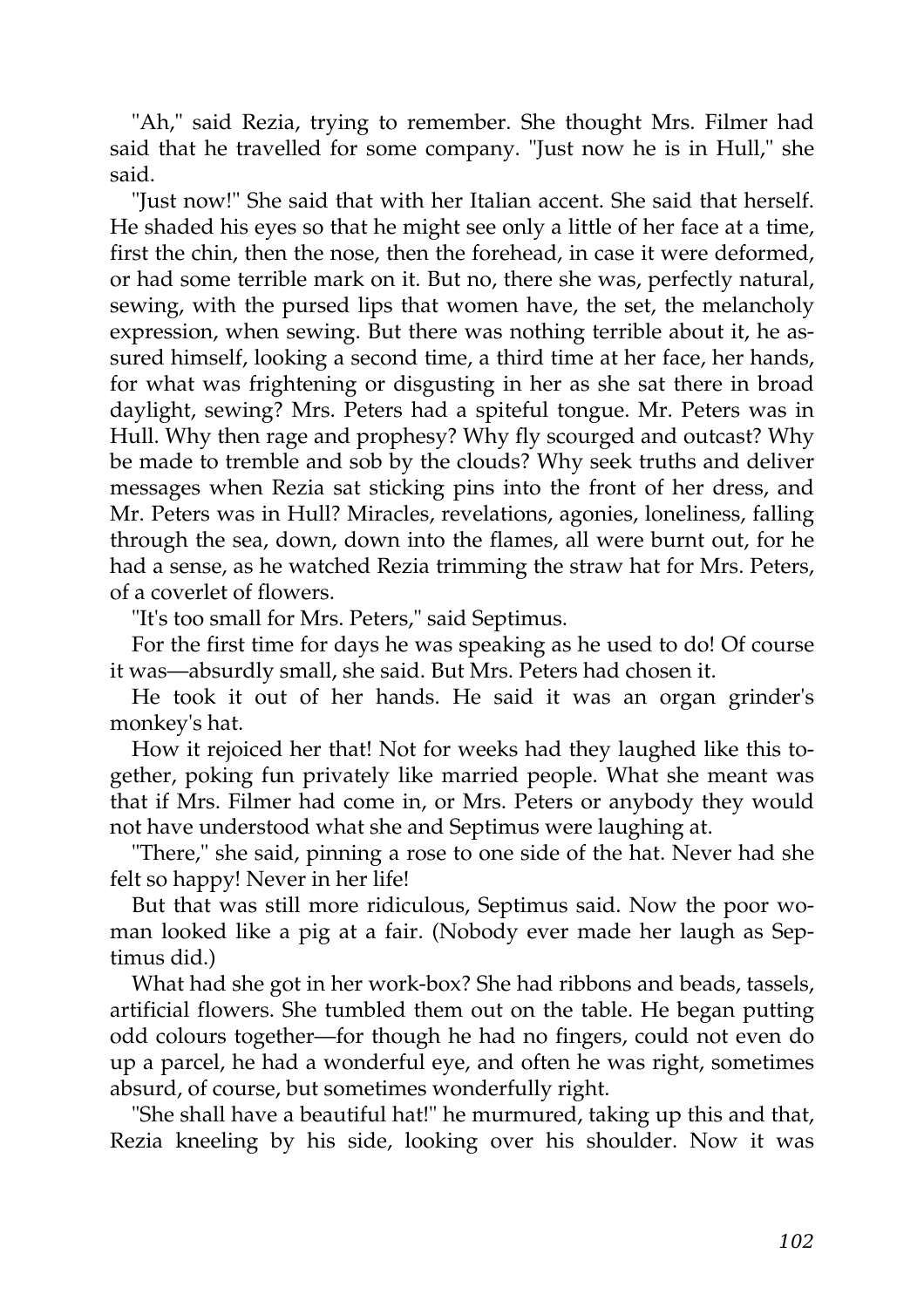finished—that is to say the design; she must stitch it together. But she must be very, very careful, he said, to keep it just as he had made it.

So she sewed. When she sewed, he thought, she made a sound like a kettle on the hob; bubbling, murmuring, always busy, her strong little pointed fingers pinching and poking; her needle flashing straight. The sun might go in and out, on the tassels, on the wall-paper, but he would wait, he thought, stretching out his feet, looking at his ringed sock at the end of the sofa; he would wait in this warm place, this pocket of still air, which one comes on at the edge of a wood sometimes in the evening, when, because of a fall in the ground, or some arrangement of the trees (one must be scientific above all, scientific), warmth lingers, and the air buffets the cheek like the wing of a bird.

"There it is," said Rezia, twirling Mrs. Peters' hat on the tips of her fingers. "That'll do for the moment. Later … " her sentence bubbled away drip, drip, drip, like a contented tap left running.

It was wonderful. Never had he done anything which made him feel so proud. It was so real, it was so substantial, Mrs. Peters' hat.

"Just look at it," he said.

Yes, it would always make her happy to see that hat. He had become himself then, he had laughed then. They had been alone together. Always she would like that hat.

He told her to try it on.

"But I must look so queer!" she cried, running over to the glass and looking first this side then that. Then she snatched it off again, for there was a tap at the door. Could it be Sir William Bradshaw? Had he sent already?

No! it was only the small girl with the evening paper.

What always happened, then happened—what happened every night of their lives. The small girl sucked her thumb at the door; Rezia went down on her knees; Rezia cooed and kissed; Rezia got a bag of sweets out of the table drawer. For so it always happened. First one thing, then another. So she built it up, first one thing and then another. Dancing, skipping, round and round the room they went. He took the paper. Surrey was all out, he read. There was a heat wave. Rezia repeated: Surrey was all out. There was a heat wave, making it part of the game she was playing with Mrs. Filmer's grandchild, both of them laughing, chattering at the same time, at their game. He was very tired. He was very happy. He would sleep. He shut his eyes. But directly he saw nothing the sounds of the game became fainter and stranger and sounded like the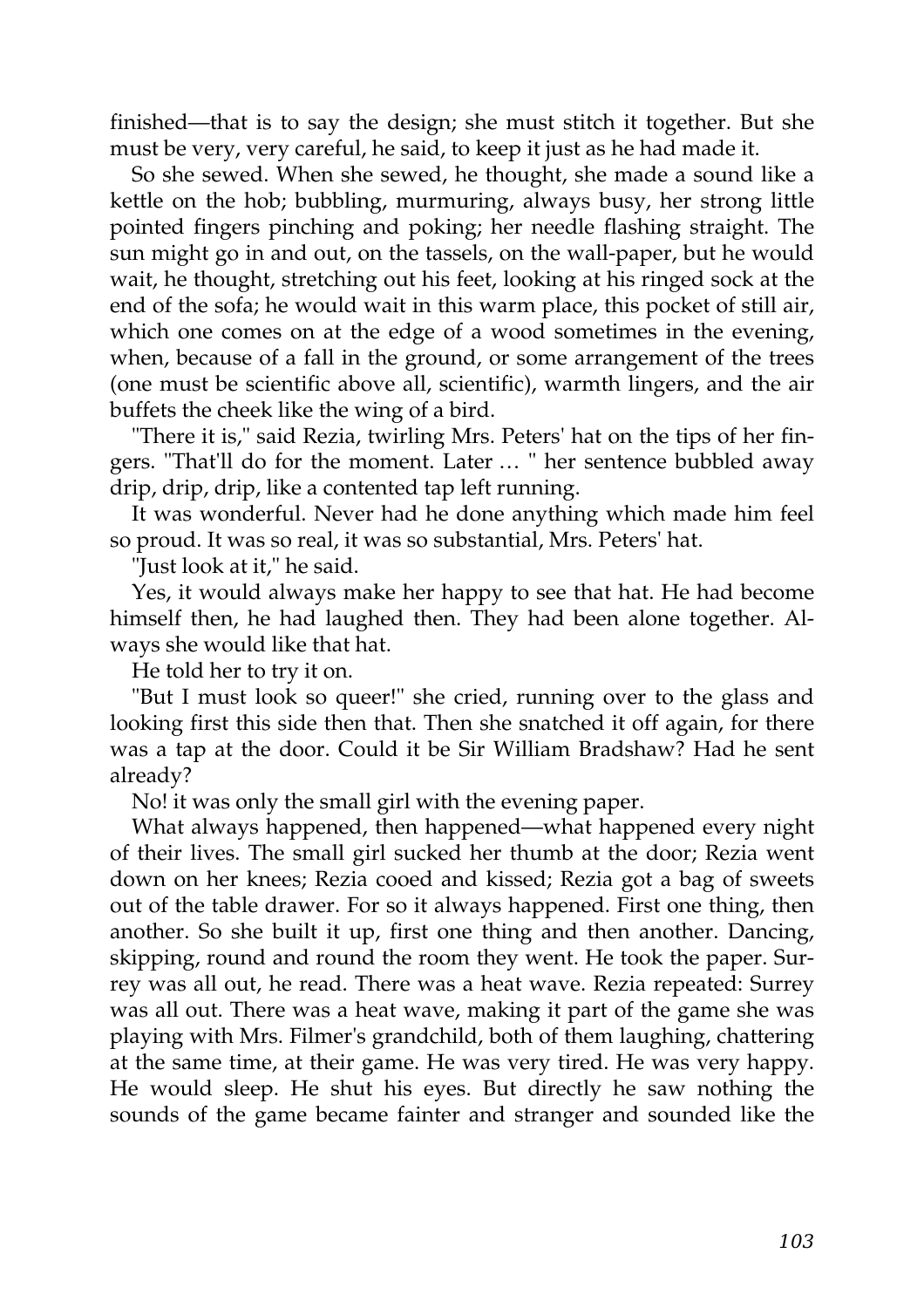cries of people seeking and not finding, and passing further and further away. They had lost him!

He started up in terror. What did he see? The plate of bananas on the sideboard. Nobody was there (Rezia had taken the child to its mother. It was bedtime). That was it: to be alone forever. That was the doom pronounced in Milan when he came into the room and saw them cutting out buckram shapes with their scissors; to be alone forever.

He was alone with the sideboard and the bananas. He was alone, exposed on this bleak eminence, stretched out—but not on a hill-top; not on a crag; on Mrs. Filmer's sitting-room sofa. As for the visions, the faces, the voices of the dead, where were they? There was a screen in front of him, with black bulrushes and blue swallows. Where he had once seen mountains, where he had seen faces, where he had seen beauty, there was a screen.

"Evans!" he cried. There was no answer. A mouse had squeaked, or a curtain rustled. Those were the voices of the dead. The screen, the coalscuttle, the sideboard remained to him. Let him then face the screen, the coal-scuttle and the sideboard … but Rezia burst into the room chattering.

Some letter had come. Everybody's plans were changed. Mrs. Filmer would not be able to go to Brighton after all. There was no time to let Mrs. Williams know, and really Rezia thought it very, very annoying, when she caught sight of the hat and thought … perhaps … she … might just make a little… . Her voice died out in contented melody.

"Ah, damn!" she cried (it was a joke of theirs, her swearing), the needle had broken. Hat, child, Brighton, needle. She built it up; first one thing, then another, she built it up, sewing.

She wanted him to say whether by moving the rose she had improved the hat. She sat on the end of the sofa.

They were perfectly happy now, she said, suddenly, putting the hat down. For she could say anything to him now. She could say whatever came into her head. That was almost the first thing she had felt about him, that night in the café when he had come in with his English friends. He had come in, rather shyly, looking round him, and his hat had fallen when he hung it up. That she could remember. She knew he was English, though not one of the large Englishmen her sister admired, for he was always thin; but he had a beautiful fresh colour; and with his big nose, his bright eyes, his way of sitting a little hunched made her think, she had often told him, of a young hawk, that first evening she saw him, when they were playing dominoes, and he had come in—of a young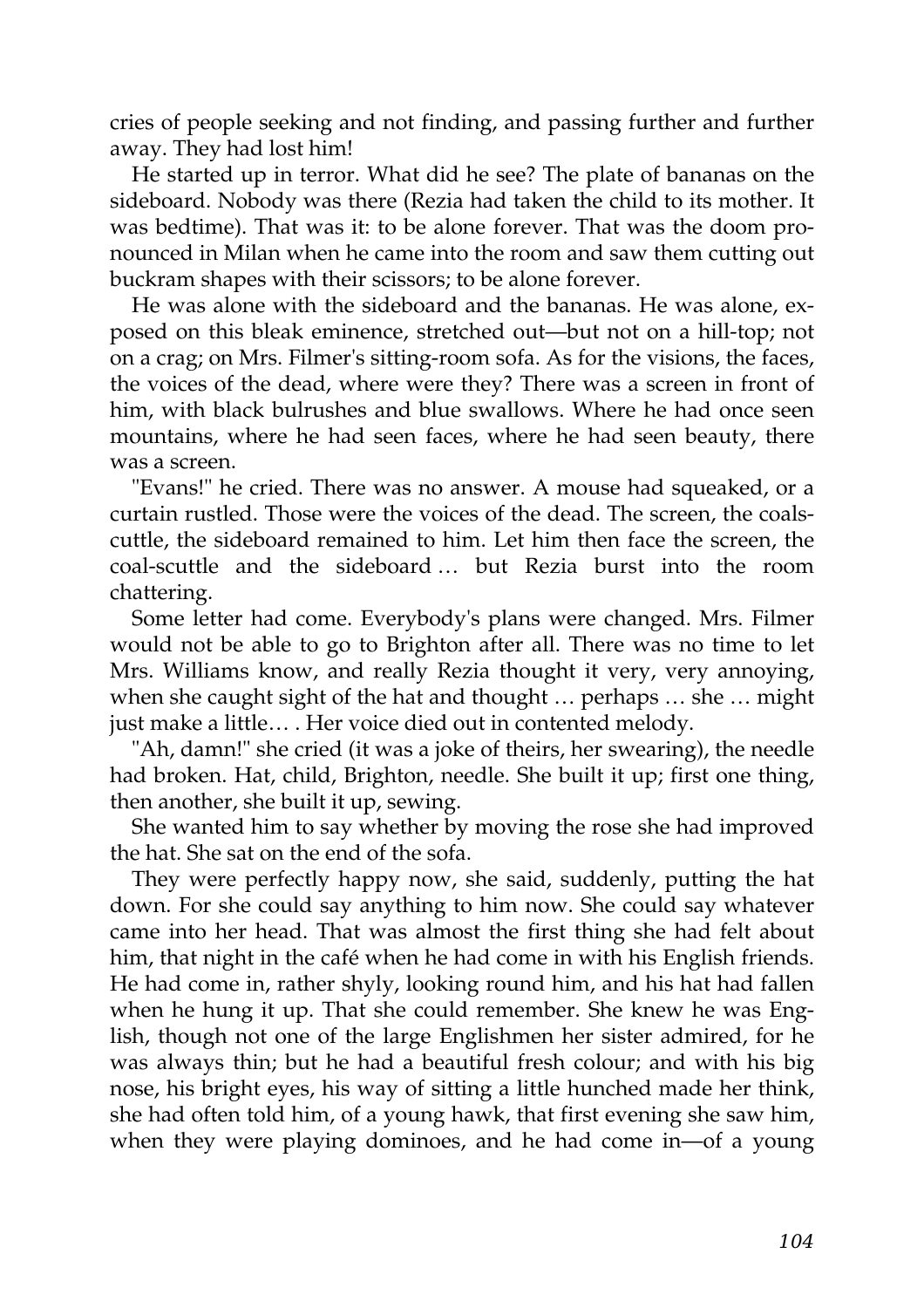hawk; but with her he was always very gentle. She had never seen him wild or drunk, only suffering sometimes through this terrible war, but even so, when she came in, he would put it all away. Anything, anything in the whole world, any little bother with her work, anything that struck her to say she would tell him, and he understood at once. Her own family even were not the same. Being older than she was and being so clever—how serious he was, wanting her to read Shakespeare before she could even read a child's story in English!—being so much more experienced, he could help her. And she too could help him.

But this hat now. And then (it was getting late) Sir William Bradshaw.

She held her hands to her head, waiting for him to say did he like the hat or not, and as she sat there, waiting, looking down, he could feel her mind, like a bird, falling from branch to branch, and always alighting, quite rightly; he could follow her mind, as she sat there in one of those loose lax poses that came to her naturally and, if he should say anything, at once she smiled, like a bird alighting with all its claws firm upon the bough.

But he remembered Bradshaw said, "The people we are most fond of are not good for us when we are ill." Bradshaw said, he must be taught to rest. Bradshaw said they must be separated.

"Must," "must," why "must"? What power had Bradshaw over him? "What right has Bradshaw to say 'must' to me?" he demanded.

"It is because you talked of killing yourself," said Rezia. (Mercifully, she could now say anything to Septimus.)

So he was in their power! Holmes and Bradshaw were on him! The brute with the red nostrils was snuffing into every secret place! "Must" it could say! Where were his papers? the things he had written?

She brought him his papers, the things he had written, things she had written for him. She tumbled them out on to the sofa. They looked at them together. Diagrams, designs, little men and women brandishing sticks for arms, with wings—were they?—on their backs; circles traced round shillings and sixpences—the suns and stars; zigzagging precipices with mountaineers ascending roped together, exactly like knives and forks; sea pieces with little faces laughing out of what might perhaps be waves: the map of the world. Burn them! he cried. Now for his writings; how the dead sing behind rhododendron bushes; odes to Time; conversations with Shakespeare; Evans, Evans, Evans—his messages from the dead; do not cut down trees; tell the Prime Minister. Universal love: the meaning of the world. Burn them! he cried.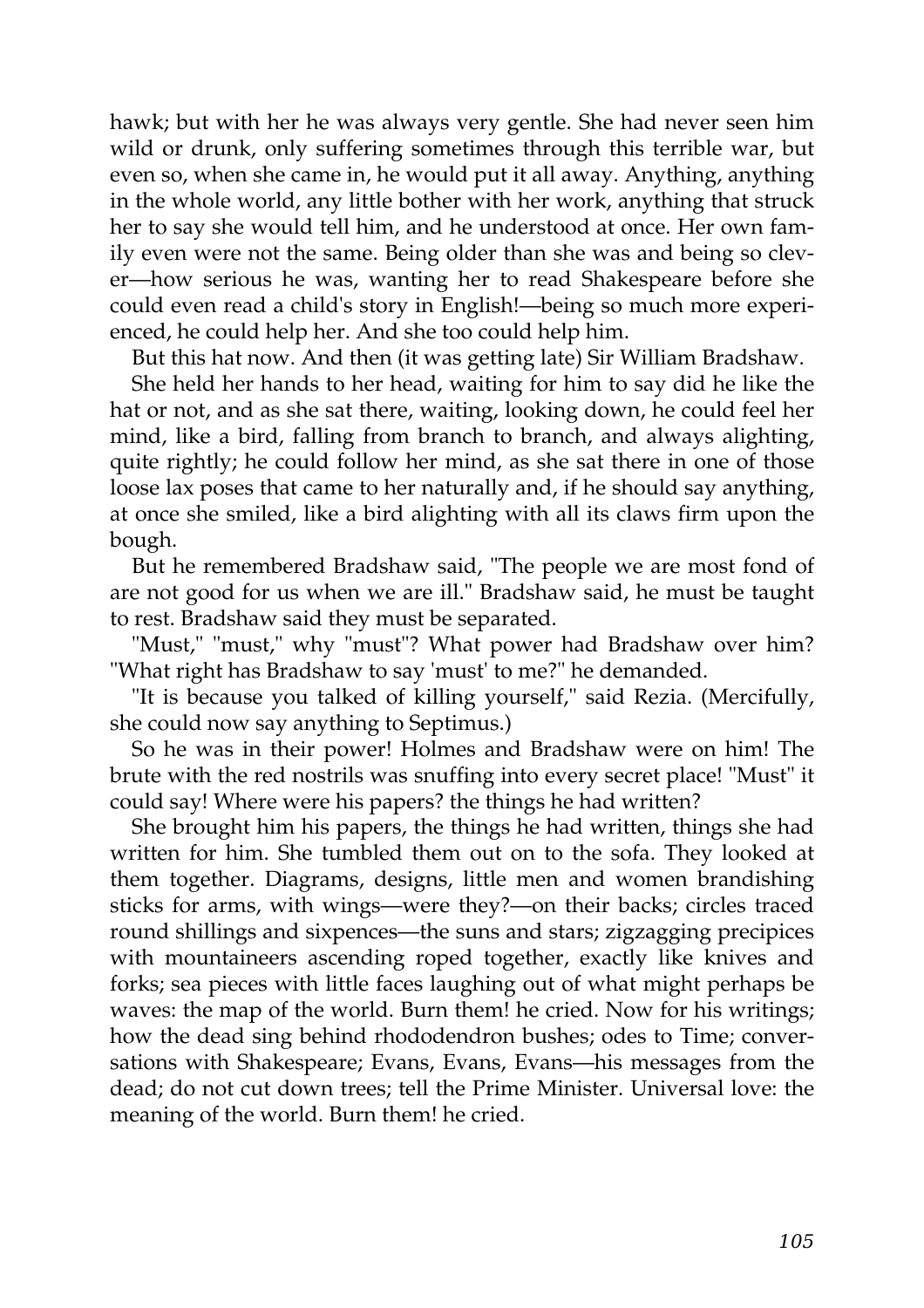But Rezia laid her hands on them. Some were very beautiful, she thought. She would tie them up (for she had no envelope) with a piece of silk.

Even if they took him, she said, she would go with him. They could not separate them against their wills, she said.

Shuffling the edges straight, she did up the papers, and tied the parcel almost without looking, sitting beside him, he thought, as if all her petals were about her. She was a flowering tree; and through her branches looked out the face of a lawgiver, who had reached a sanctuary where she feared no one; not Holmes; not Bradshaw; a miracle, a triumph, the last and greatest. Staggering he saw her mount the appalling staircase, laden with Holmes and Bradshaw, men who never weighed less than eleven stone six, who sent their wives to Court, men who made ten thousand a year and talked of proportion; who different in their verdicts (for Holmes said one thing, Bradshaw another), yet judges they were; who mixed the vision and the sideboard; saw nothing clear, yet ruled, yet inflicted. "Must" they said. Over them she triumphed.

"There!" she said. The papers were tied up. No one should get at them. She would put them away.

And, she said, nothing should separate them. She sat down beside him and called him by the name of that hawk or crow which being malicious and a great destroyer of crops was precisely like him. No one could separate them, she said.

Then she got up to go into the bedroom to pack their things, but hearing voices downstairs and thinking that Dr. Holmes had perhaps called, ran down to prevent him coming up.

Septimus could hear her talking to Holmes on the staircase.

"My dear lady, I have come as a friend," Holmes was saying.

"No. I will not allow you to see my husband," she said.

He could see her, like a little hen, with her wings spread barring his passage. But Holmes persevered.

"My dear lady, allow me … " Holmes said, putting her aside (Holmes was a powerfully built man).

Holmes was coming upstairs. Holmes would burst open the door. Holmes would say "In a funk, eh?" Holmes would get him. But no; not Holmes; not Bradshaw. Getting up rather unsteadily, hopping indeed from foot to foot, he considered Mrs. Filmer's nice clean bread knife with "Bread" carved on the handle. Ah, but one mustn't spoil that. The gas fire? But it was too late now. Holmes was coming. Razors he might have got, but Rezia, who always did that sort of thing, had packed them.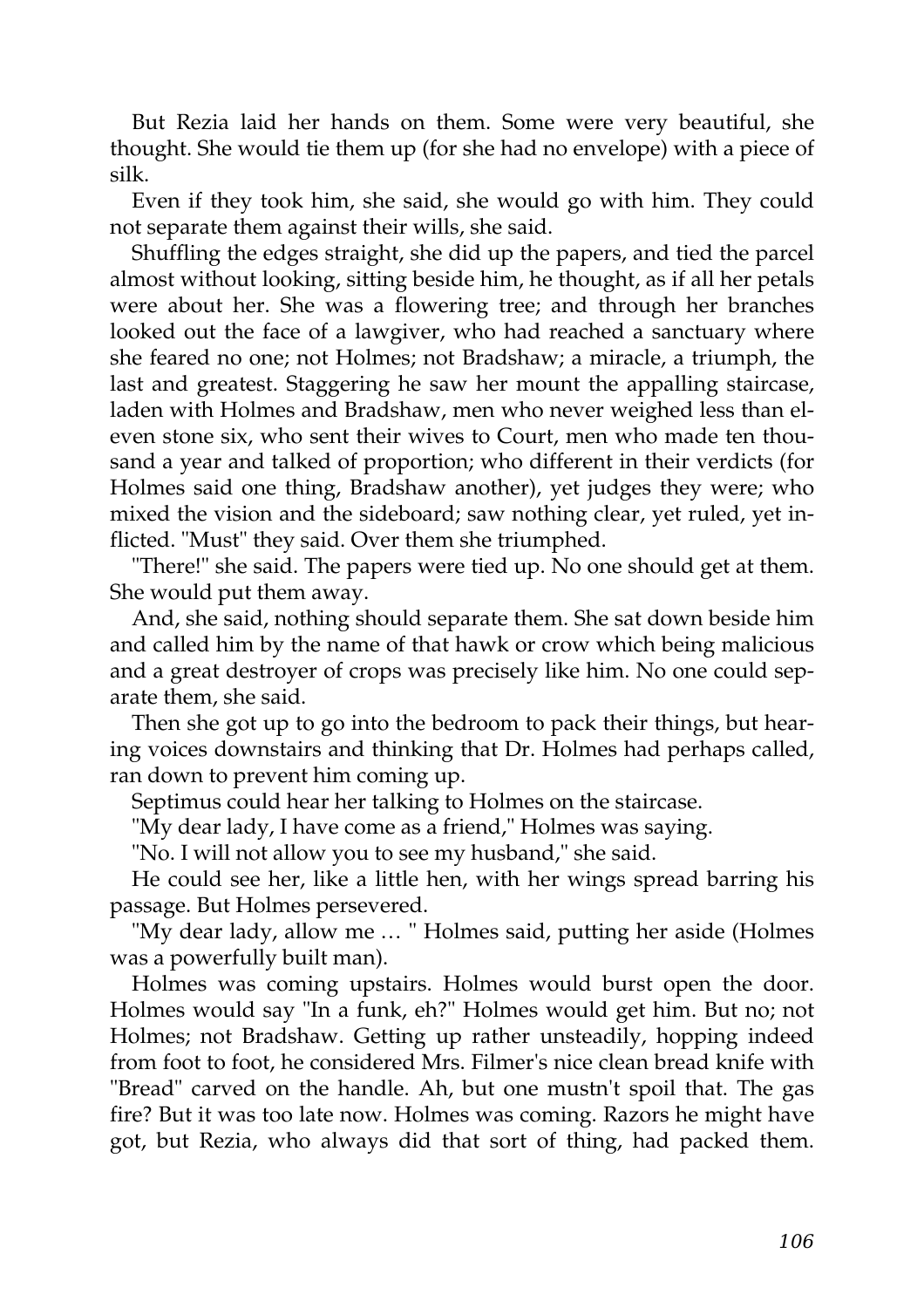There remained only the window, the large Bloomsbury-lodging house window, the tiresome, the troublesome, and rather melodramatic business of opening the window and throwing himself out. It was their idea of tragedy, not his or Rezia's (for she was with him). Holmes and Bradshaw like that sort of thing. (He sat on the sill.) But he would wait till the very last moment. He did not want to die. Life was good. The sun hot. Only human beings—what did *they* want? Coming down the staircase opposite an old man stopped and stared at him. Holmes was at the door. "I'll give it you!" he cried, and flung himself vigorously, violently down on to Mrs. Filmer's area railings.

"The coward!" cried Dr. Holmes, bursting the door open. Rezia ran to the window, she saw; she understood. Dr. Holmes and Mrs. Filmer collided with each other. Mrs. Filmer flapped her apron and made her hide her eyes in the bedroom. There was a great deal of running up and down stairs. Dr. Holmes came in—white as a sheet, shaking all over, with a glass in his hand. She must be brave and drink something, he said (What was it? Something sweet), for her husband was horribly mangled, would not recover consciousness, she must not see him, must be spared as much as possible, would have the inquest to go through, poor young woman. Who could have foretold it? A sudden impulse, no one was in the least to blame (he told Mrs. Filmer). And why the devil he did it, Dr. Holmes could not conceive.

It seemed to her as she drank the sweet stuff that she was opening long windows, stepping out into some garden. But where? The clock was striking—one, two, three: how sensible the sound was; compared with all this thumping and whispering; like Septimus himself. She was falling asleep. But the clock went on striking, four, five, six and Mrs. Filmer waving her apron (they wouldn't bring the body in here, would they?) seemed part of that garden; or a flag. She had once seen a flag slowly rippling out from a mast when she stayed with her aunt at Venice. Men killed in battle were thus saluted, and Septimus had been through the War. Of her memories, most were happy.

She put on her hat, and ran through cornfields—where could it have been?—on to some hill, somewhere near the sea, for there were ships, gulls, butterflies; they sat on a cliff. In London too, there they sat, and, half dreaming, came to her through the bedroom door, rain falling, whisperings, stirrings among dry corn, the caress of the sea, as it seemed to her, hollowing them in its arched shell and murmuring to her laid on shore, strewn she felt, like flying flowers over some tomb.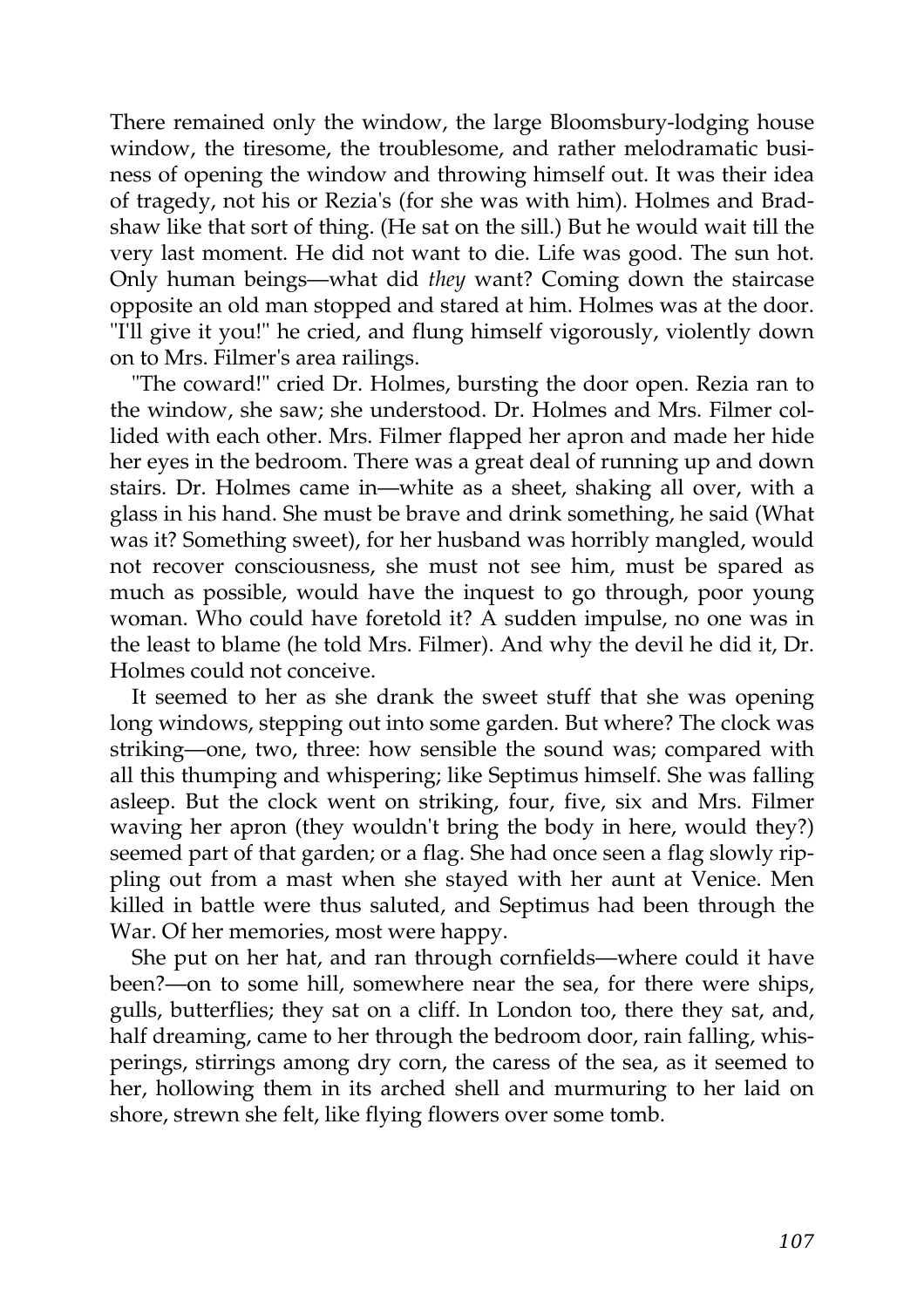"He is dead," she said, smiling at the poor old woman who guarded her with her honest light-blue eyes fixed on the door. (They wouldn't bring him in here, would they?) But Mrs. Filmer pooh-poohed. Oh no, oh no! They were carrying him away now. Ought she not to be told? Married people ought to be together, Mrs. Filmer thought. But they must do as the doctor said.

"Let her sleep," said Dr. Holmes, feeling her pulse. She saw the large outline of his body standing dark against the window. So that was Dr. Holmes.

One of the triumphs of civilisation, Peter Walsh thought. It is one of the triumphs of civilisation, as the light high bell of the ambulance sounded. Swiftly, cleanly the ambulance sped to the hospital, having picked up instantly, humanely, some poor devil; some one hit on the head, struck down by disease, knocked over perhaps a minute or so ago at one of these crossings, as might happen to oneself. That was civilisation. It struck him coming back from the East—the efficiency, the organisation, the communal spirit of London. Every cart or carriage of its own accord drew aside to let the ambulance pass. Perhaps it was morbid; or was it not touching rather, the respect which they showed this ambulance with its victim inside—busy men hurrying home yet instantly bethinking them as it passed of some wife; or presumably how easily it might have been them there, stretched on a shelf with a doctor and a nurse… . Ah, but thinking became morbid, sentimental, directly one began conjuring up doctors, dead bodies; a little glow of pleasure, a sort of lust too over the visual impression warned one not to go on with that sort of thing any more—fatal to art, fatal to friendship. True. And yet, thought Peter Walsh, as the ambulance turned the corner though the light high bell could be heard down the next street and still farther as it crossed the Tottenham Court Road, chiming constantly, it is the privilege of loneliness; in privacy one may do as one chooses. One might weep if no one saw. It had been his undoing—this susceptibility—in Anglo-Indian society; not weeping at the right time, or laughing either. I have that in me, he thought standing by the pillar-box, which could now dissolve in tears. Why, Heaven knows. Beauty of some sort probably, and the weight of the day, which beginning with that visit to Clarissa had exhausted him with its heat, its intensity, and the drip, drip, of one impression after another down into that cellar where they stood, deep, dark, and no one would ever know. Partly for that reason, its secrecy, complete and inviolable, he had found life like an unknown garden, full of turns and corners, surprising, yes; really it took one's breath away, these moments;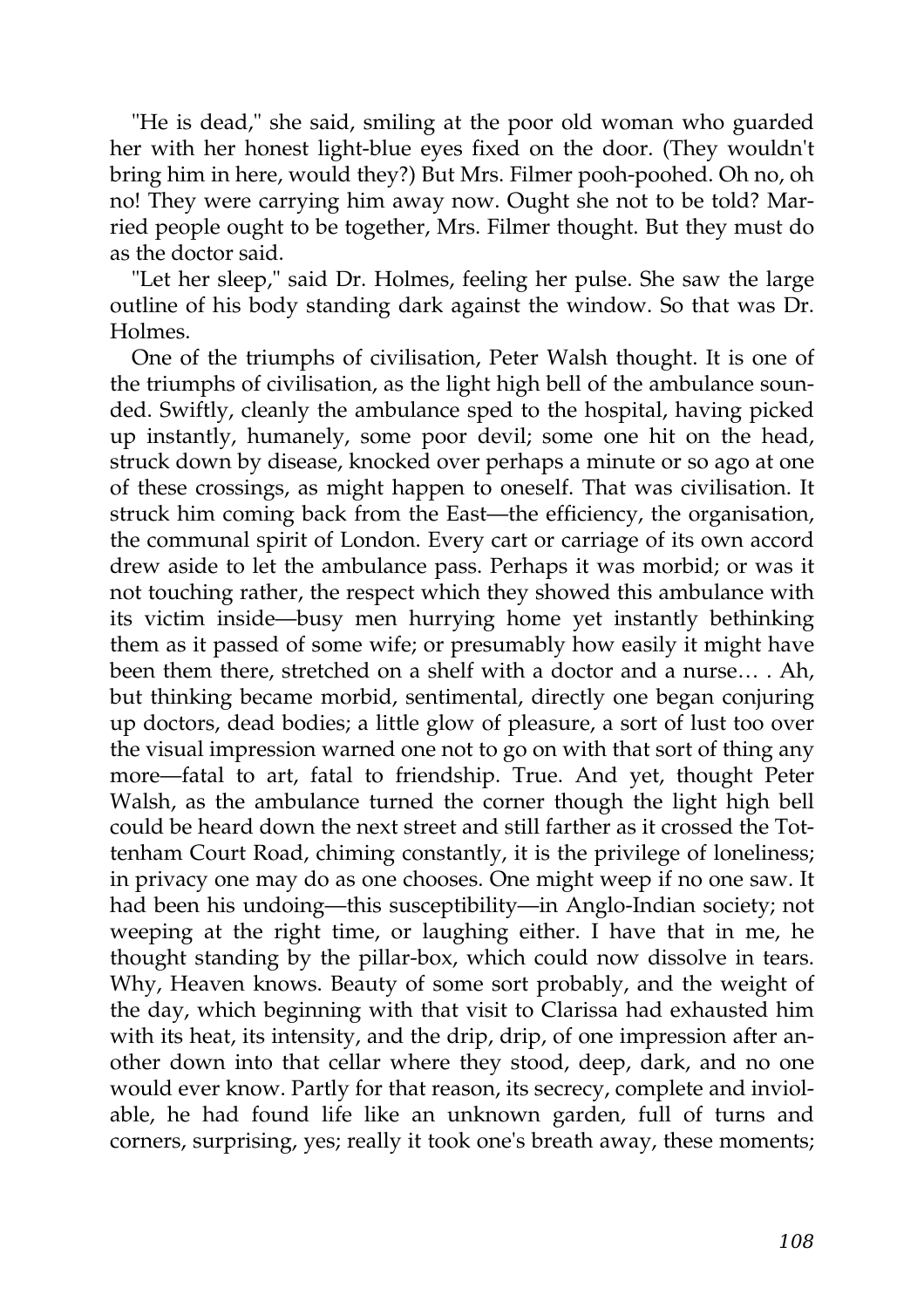there coming to him by the pillar-box opposite the British Museum one of them, a moment, in which things came together; this ambulance; and life and death. It was as if he were sucked up to some very high roof by that rush of emotion and the rest of him, like a white shell-sprinkled beach, left bare. It had been his undoing in Anglo-Indian society—this susceptibility.

Clarissa once, going on top of an omnibus with him somewhere, Clarissa superficially at least, so easily moved, now in despair, now in the best of spirits, all aquiver in those days and such good company, spotting queer little scenes, names, people from the top of a bus, for they used to explore London and bring back bags full of treasures from the Caledonian market—Clarissa had a theory in those days—they had heaps of theories, always theories, as young people have. It was to explain the feeling they had of dissatisfaction; not knowing people; not being known. For how could they know each other? You met every day; then not for six months, or years. It was unsatisfactory, they agreed, how little one knew people. But she said, sitting on the bus going up Shaftesbury Avenue, she felt herself everywhere; not "here, here, here"; and she tapped the back of the seat; but everywhere. She waved her hand, going up Shaftesbury Avenue. She was all that. So that to know her, or any one, one must seek out the people who completed them; even the places. Odd affinities she had with people she had never spoken to, some woman in the street, some man behind a counter—even trees, or barns. It ended in a transcendental theory which, with her horror of death, allowed her to believe, or say that she believed (for all her scepticism), that since our apparitions, the part of us which appears, are so momentary compared with the other, the unseen part of us, which spreads wide, the unseen might survive, be recovered somehow attached to this person or that, or even haunting certain places after death … perhaps—perhaps.

Looking back over that long friendship of almost thirty years her theory worked to this extent. Brief, broken, often painful as their actual meetings had been what with his absences and interruptions (this morning, for instance, in came Elizabeth, like a long-legged colt, handsome, dumb, just as he was beginning to talk to Clarissa) the effect of them on his life was immeasurable. There was a mystery about it. You were given a sharp, acute, uncomfortable grain—the actual meeting; horribly painful as often as not; yet in absence, in the most unlikely places, it would flower out, open, shed its scent, let you touch, taste, look about you, get the whole feel of it and understanding, after years of lying lost. Thus she had come to him; on board ship; in the Himalayas; suggested by the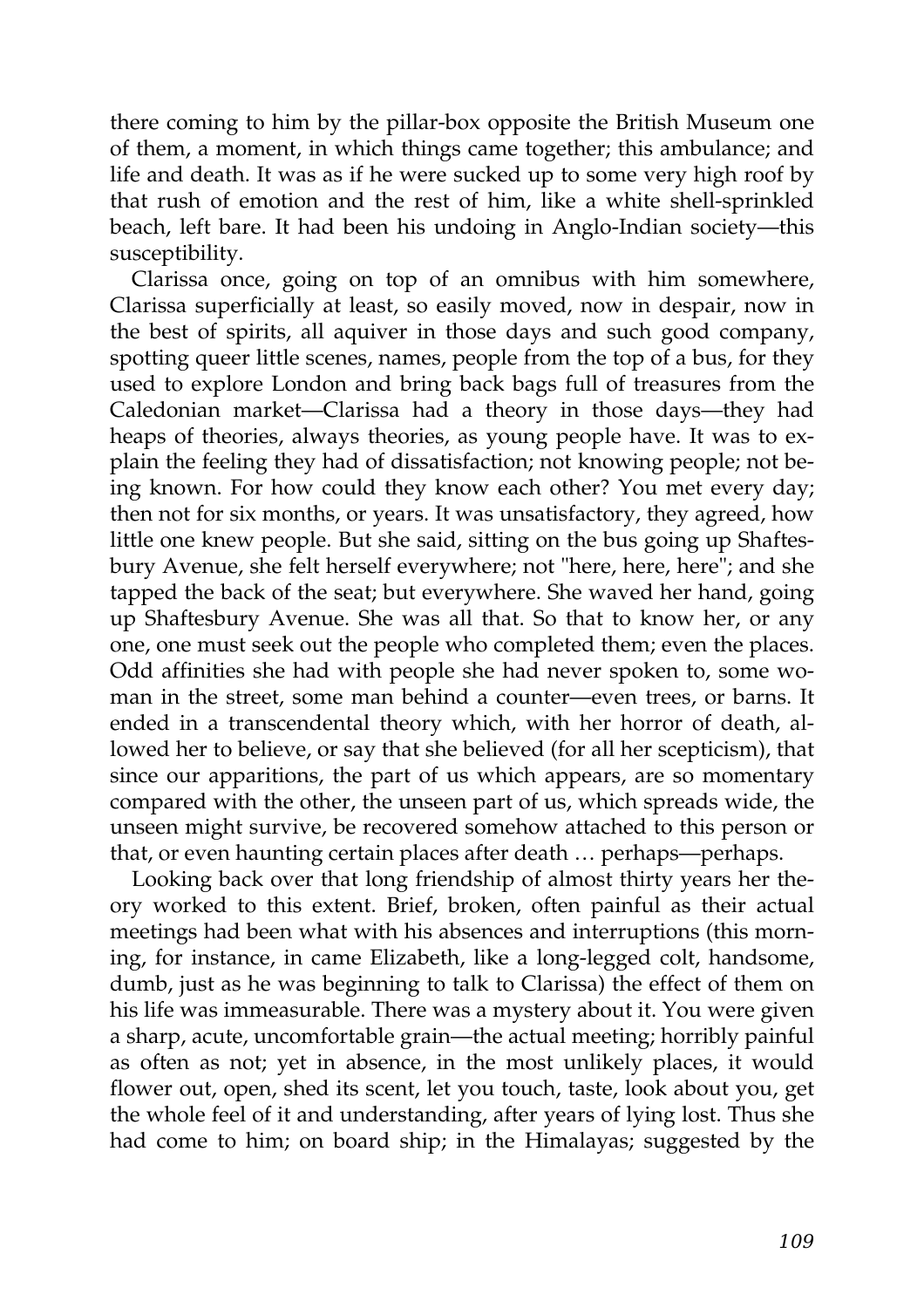oddest things (so Sally Seton, generous, enthusiastic goose! thought of *him* when she saw blue hydrangeas). She had influenced him more than any person he had ever known. And always in this way coming before him without his wishing it, cool, lady-like, critical; or ravishing, romantic, recalling some field or English harvest. He saw her most often in the country, not in London. One scene after another at Bourton… .

He had reached his hotel. He crossed the hall, with its mounds of reddish chairs and sofas, its spike-leaved, withered-looking plants. He got his key off the hook. The young lady handed him some letters. He went upstairs—he saw her most often at Bourton, in the late summer, when he stayed there for a week, or fortnight even, as people did in those days. First on top of some hill there she would stand, hands clapped to her hair, her cloak blowing out, pointing, crying to them—she saw the Severn beneath. Or in a wood, making the kettle boil—very ineffective with her fingers; the smoke curtseying, blowing in their faces; her little pink face showing through; begging water from an old woman in a cottage, who came to the door to watch them go. They walked always; the others drove. She was bored driving, disliked all animals, except that dog. They tramped miles along roads. She would break off to get her bearings, pilot him back across country; and all the time they argued, discussed poetry, discussed people, discussed politics (she was a Radical then); never noticing a thing except when she stopped, cried out at a view or a tree, and made him look with her; and so on again, through stubble fields, she walking ahead, with a flower for her aunt, never tired of walking for all her delicacy; to drop down on Bourton in the dusk. Then, after dinner, old Breitkopf would open the piano and sing without any voice, and they would lie sunk in arm-chairs, trying not to laugh, but always breaking down and laughing, laughing—laughing at nothing. Breitkopf was supposed not to see. And then in the morning, flirting up and down like a wagtail in front of the house… .

Oh it was a letter from her! This blue envelope; that was her hand. And he would have to read it. Here was another of those meetings, bound to be painful! To read her letter needed the devil of an effort. "How heavenly it was to see him. She must tell him that." That was all.

But it upset him. It annoyed him. He wished she hadn't written it. Coming on top of his thoughts, it was like a nudge in the ribs. Why couldn't she let him be? After all, she had married Dalloway, and lived with him in perfect happiness all these years.

These hotels are not consoling places. Far from it. Any number of people had hung up their hats on those pegs. Even the flies, if you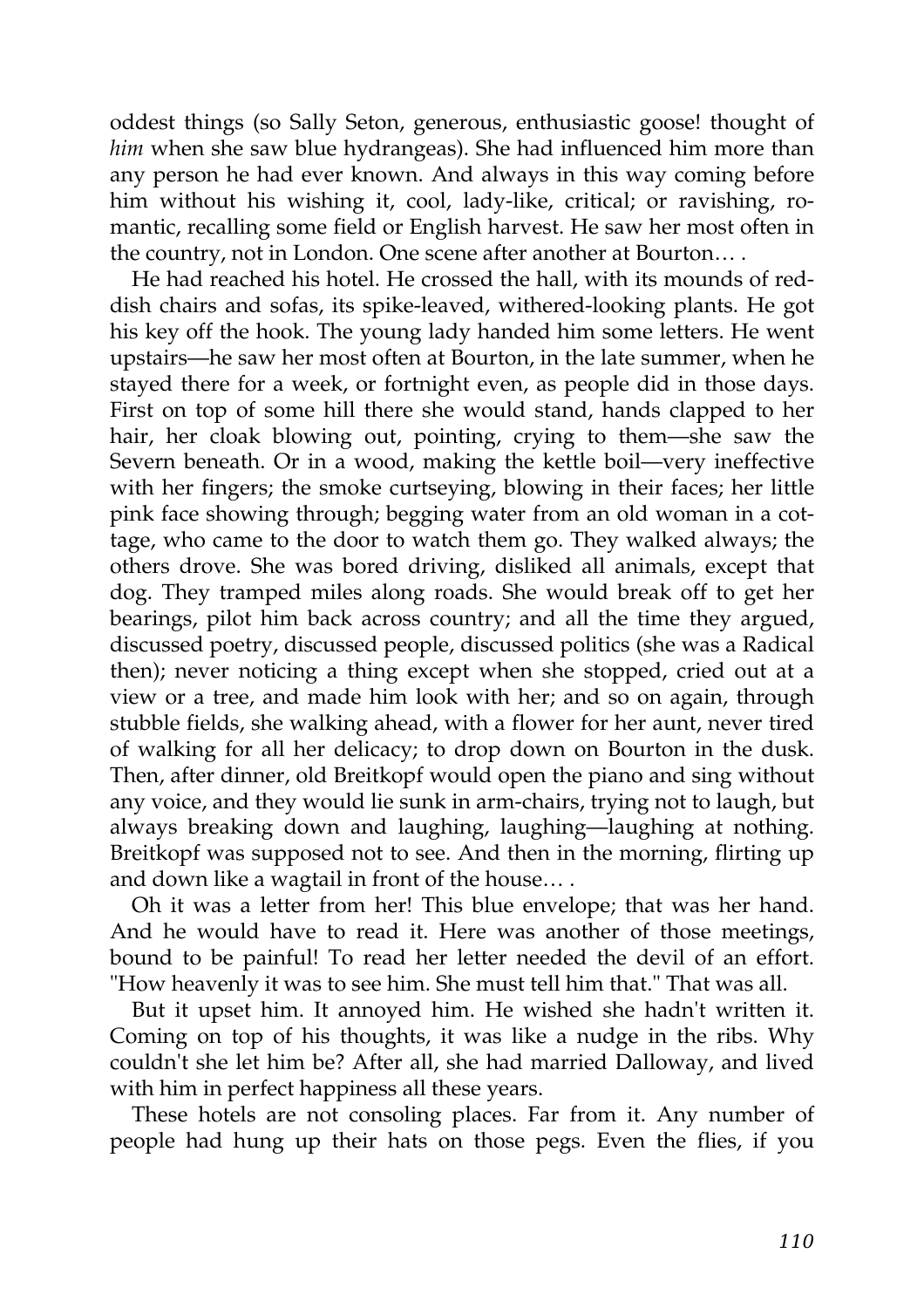thought of it, had settled on other people's noses. As for the cleanliness which hit him in the face, it wasn't cleanliness, so much as bareness, frigidity; a thing that had to be. Some arid matron made her rounds at dawn sniffing, peering, causing blue-nosed maids to scour, for all the world as if the next visitor were a joint of meat to be served on a perfectly clean platter. For sleep, one bed; for sitting in, one armchair; for cleaning one's teeth and shaving one's chin, one tumbler, one lookingglass. Books, letters, dressing-gown, slipped about on the impersonality of the horsehair like incongruous impertinences. And it was Clarissa's letter that made him see all this. "Heavenly to see you. She must say so!" He folded the paper; pushed it away; nothing would induce him to read it again!

To get that letter to him by six o'clock she must have sat down and written it directly he left her; stamped it; sent somebody to the post. It was, as people say, very like her. She was upset by his visit. She had felt a great deal; had for a moment, when she kissed his hand, regretted, envied him even, remembered possibly (for he saw her look it) something he had said—how they would change the world if she married him perhaps; whereas, it was this; it was middle age; it was mediocrity; then forced herself with her indomitable vitality to put all that aside, there being in her a thread of life which for toughness, endurance, power to overcome obstacles, and carry her triumphantly through he had never known the like of. Yes; but there would come a reaction directly he left the room. She would be frightfully sorry for him; she would think what in the world she could do to give him pleasure (short always of the one thing) and he could see her with the tears running down her cheeks going to her writing-table and dashing off that one line which he was to find greeting him… . "Heavenly to see you!" And she meant it.

Peter Walsh had now unlaced his boots.

But it would not have been a success, their marriage. The other thing, after all, came so much more naturally.

It was odd; it was true; lots of people felt it. Peter Walsh, who had done just respectably, filled the usual posts adequately, was liked, but thought a little cranky, gave himself airs—it was odd that *he* should have had, especially now that his hair was grey, a contented look; a look of having reserves. It was this that made him attractive to women who liked the sense that he was not altogether manly. There was something unusual about him, or something behind him. It might be that he was bookish—never came to see you without taking up the book on the table (he was now reading, with his bootlaces trailing on the floor); or that he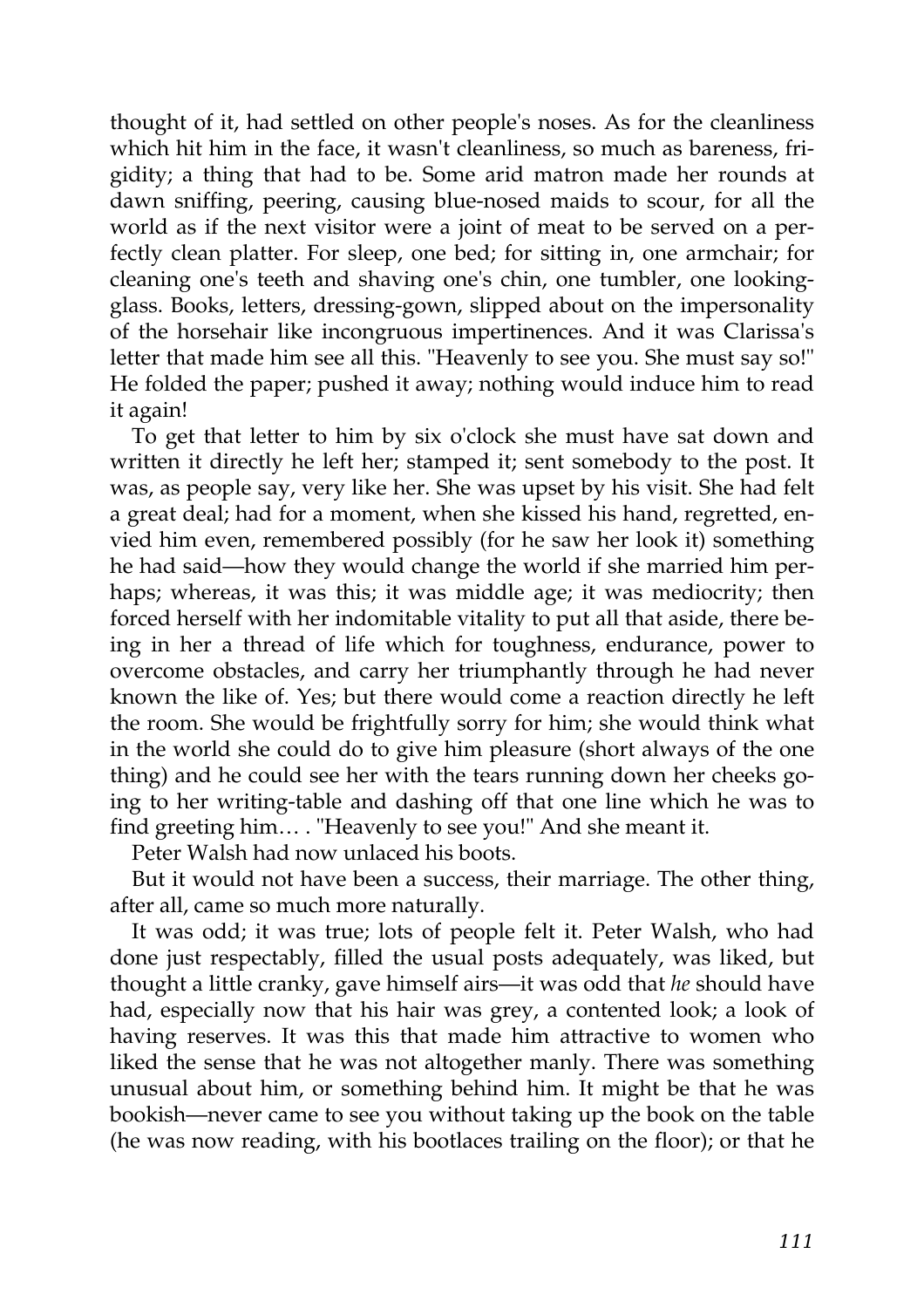was a gentleman, which showed itself in the way he knocked the ashes out of his pipe, and in his manners of course to women. For it was very charming and quite ridiculous how easily some girl without a grain of sense could twist him round her finger. But at her own risk. That is to say, though he might be ever so easy, and indeed with his gaiety and good-breeding fascinating to be with, it was only up to a point. She said something—no, no; he saw through that. He wouldn't stand that—no, no. Then he could shout and rock and hold his sides together over some joke with men. He was the best judge of cooking in India. He was a man. But not the sort of man one had to respect—which was a mercy; not like Major Simmons, for instance; not in the least like that, Daisy thought, when, in spite of her two small children, she used to compare them.

He pulled off his boots. He emptied his pockets. Out came with his pocket-knife a snapshot of Daisy on the verandah; Daisy all in white, with a fox-terrier on her knee; very charming, very dark; the best he had ever seen of her. It did come, after all so naturally; so much more naturally than Clarissa. No fuss. No bother. No finicking and fidgeting. All plain sailing. And the dark, adorably pretty girl on the verandah exclaimed (he could hear her). Of course, of course she would give him everything! she cried (she had no sense of discretion) everything he wanted! she cried, running to meet him, whoever might be looking. And she was only twenty-four. And she had two children. Well, well!

Well indeed he had got himself into a mess at his age. And it came over him when he woke in the night pretty forcibly. Suppose they did marry? For him it would be all very well, but what about her? Mrs. Burgess, a good sort and no chatterbox, in whom he had confided, thought this absence of his in England, ostensibly to see lawyers might serve to make Daisy reconsider, think what it meant. It was a question of her position, Mrs. Burgess said; the social barrier; giving up her children. She'd be a widow with a past one of these days, draggling about in the suburbs, or more likely, indiscriminate (you know, she said, what such women get like, with too much paint). But Peter Walsh pooh-poohed all that. He didn't mean to die yet. Anyhow she must settle for herself; judge for herself, he thought, padding about the room in his socks, smoothing out his dress-shirt, for he might go to Clarissa's party, or he might go to one of the Halls, or he might settle in and read an absorbing book written by a man he used to know at Oxford. And if he did retire, that's what he'd do—write books. He would go to Oxford and poke about in the Bodleian. Vainly the dark, adorably pretty girl ran to the end of the terrace; vainly waved her hand; vainly cried she didn't care a straw what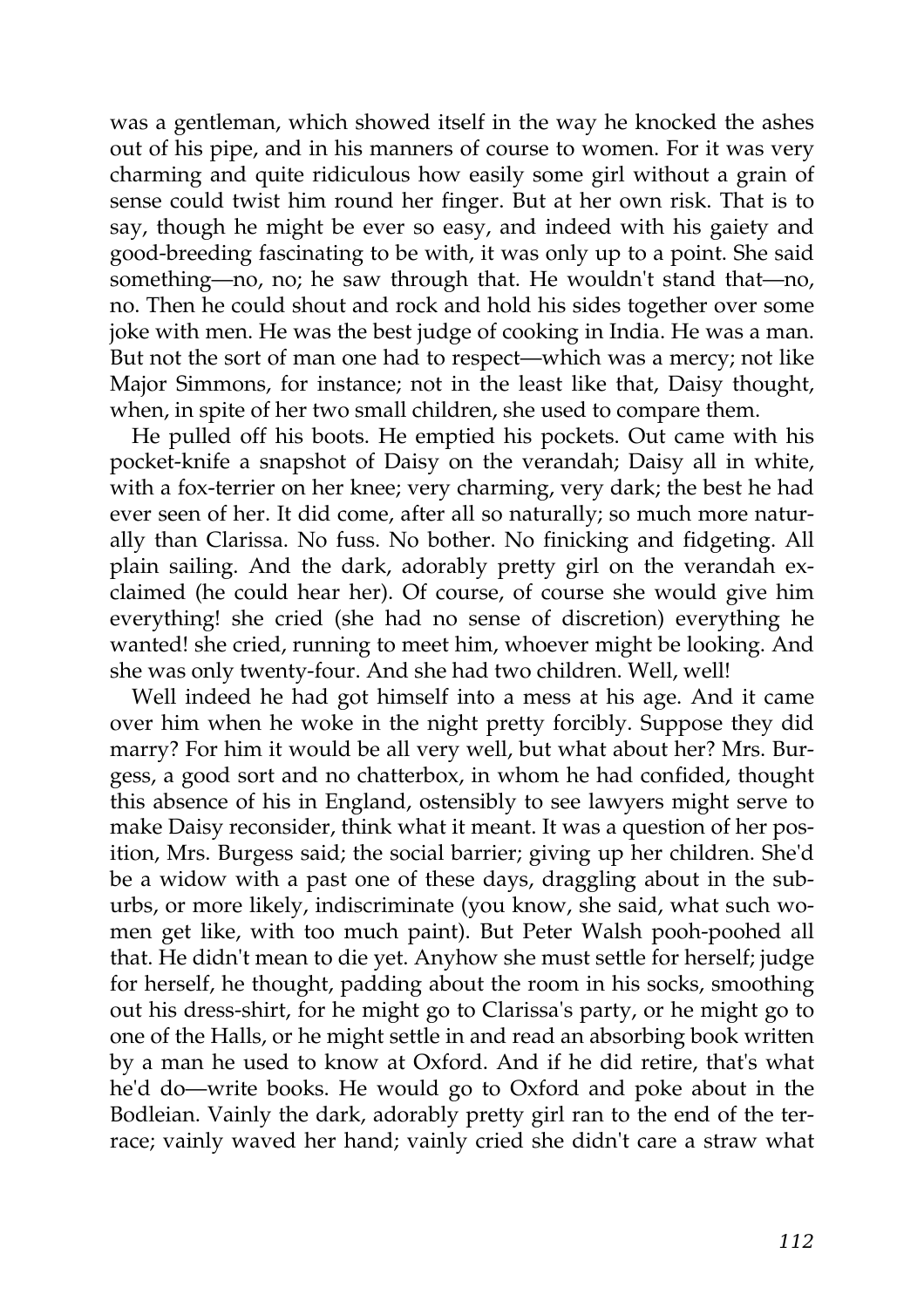people said. There he was, the man she thought the world of, the perfect gentleman, the fascinating, the distinguished (and his age made not the least difference to her), padding about a room in an hotel in Bloomsbury, shaving, washing, continuing, as he took up cans, put down razors, to poke about in the Bodleian, and get at the truth about one or two little matters that interested him. And he would have a chat with whoever it might be, and so come to disregard more and more precise hours for lunch, and miss engagements, and when Daisy asked him, as she would, for a kiss, a scene, fail to come up to the scratch (though he was genuinely devoted to her)—in short it might be happier, as Mrs. Burgess said, that she should forget him, or merely remember him as he was in August 1922, like a figure standing at the cross roads at dusk, which grows more and more remote as the dog-cart spins away, carrying her securely fastened to the back seat, though her arms are outstretched, and as she sees the figure dwindle and disappear still she cries out how she would do anything in the world, anything, anything, anything… .

He never knew what people thought. It became more and more difficult for him to concentrate. He became absorbed; he became busied with his own concerns; now surly, now gay; dependent on women, absentminded, moody, less and less able (so he thought as he shaved) to understand why Clarissa couldn't simply find them a lodging and be nice to Daisy; introduce her. And then he could just—just do what? just haunt and hover (he was at the moment actually engaged in sorting out various keys, papers), swoop and taste, be alone, in short, sufficient to himself; and yet nobody of course was more dependent upon others (he buttoned his waistcoat); it had been his undoing. He could not keep out of smoking-rooms, liked colonels, liked golf, liked bridge, and above all women's society, and the fineness of their companionship, and their faithfulness and audacity and greatness in loving which though it had its drawbacks seemed to him (and the dark, adorably pretty face was on top of the envelopes) so wholly admirable, so splendid a flower to grow on the crest of human life, and yet he could not come up to the scratch, being always apt to see round things (Clarissa had sapped something in him permanently), and to tire very easily of mute devotion and to want variety in love, though it would make him furious if Daisy loved anybody else, furious! for he was jealous, uncontrollably jealous by temperament. He suffered tortures! But where was his knife; his watch; his seals, his note-case, and Clarissa's letter which he would not read again but liked to think of, and Daisy's photograph? And now for dinner.

They were eating.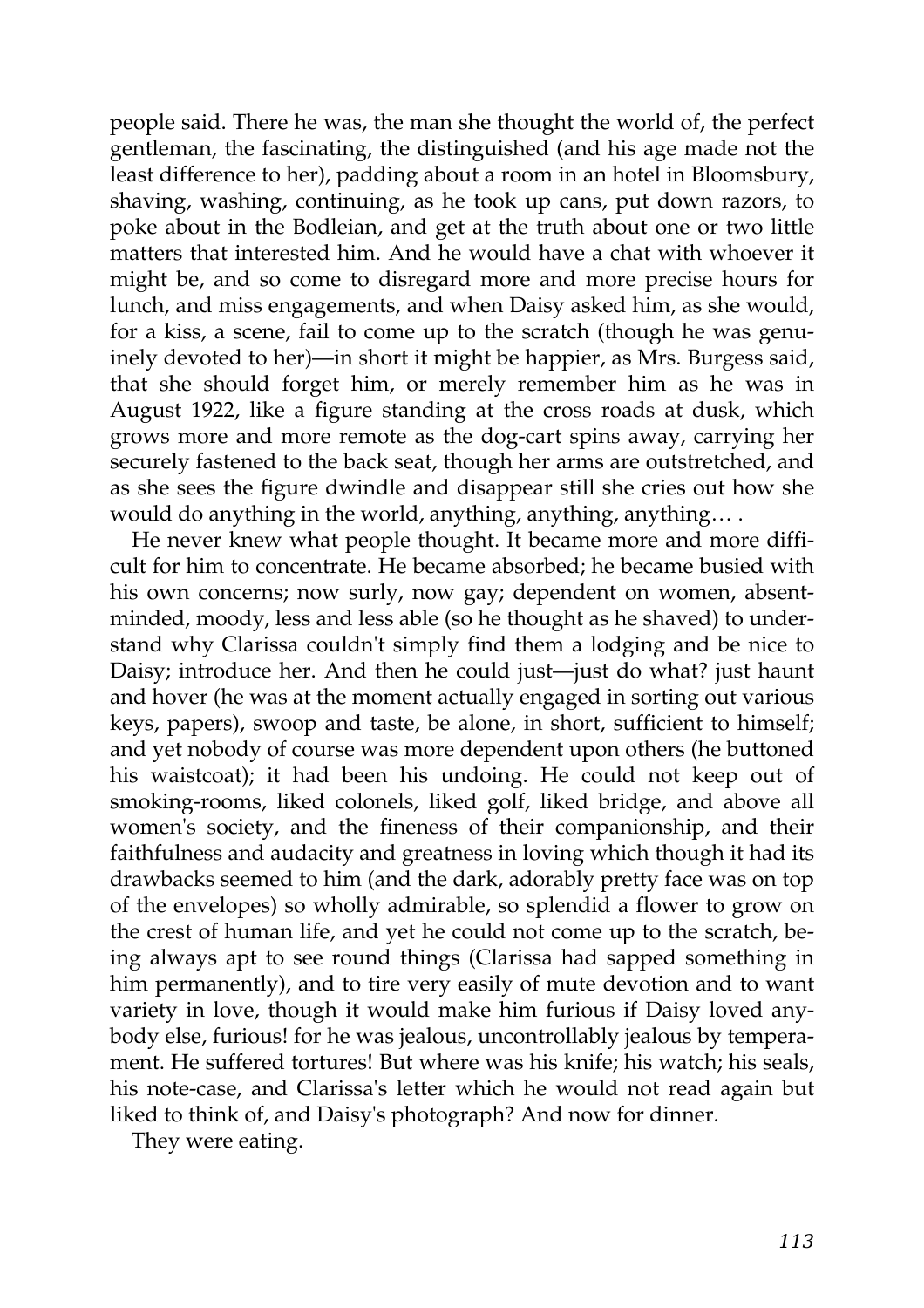Sitting at little tables round vases, dressed or not dressed, with their shawls and bags laid beside them, with their air of false composure, for they were not used to so many courses at dinner, and confidence, for they were able to pay for it, and strain, for they had been running about London all day shopping, sightseeing; and their natural curiosity, for they looked round and up as the nice-looking gentleman in hornrimmed spectacles came in, and their good nature, for they would have been glad to do any little service, such as lend a time-table or impart useful information, and their desire, pulsing in them, tugging at them subterraneously, somehow to establish connections if it were only a birthplace (Liverpool, for example) in common or friends of the same name; with their furtive glances, odd silences, and sudden withdrawals into family jocularity and isolation; there they sat eating dinner when Mr. Walsh came in and took his seat at a little table by the curtain.

It was not that he said anything, for being solitary he could only address himself to the waiter; it was his way of looking at the menu, of pointing his forefinger to a particular wine, of hitching himself up to the table, of addressing himself seriously, not gluttonously to dinner, that won him their respect; which, having to remain unexpressed for the greater part of the meal, flared up at the table where the Morrises sat when Mr. Walsh was heard to say at the end of the meal, "Bartlett pears." Why he should have spoken so moderately yet firmly, with the air of a disciplinarian well within his rights which are founded upon justice, neither young Charles Morris, nor old Charles, neither Miss Elaine nor Mrs. Morris knew. But when he said, "Bartlett pears," sitting alone at his table, they felt that he counted on their support in some lawful demand; was champion of a cause which immediately became their own, so that their eyes met his eyes sympathetically, and when they all reached the smoking-room simultaneously, a little talk between them became inevitable.

It was not very profound—only to the effect that London was crowded; had changed in thirty years; that Mr. Morris preferred Liverpool; that Mrs. Morris had been to the Westminster flower-show, and that they had all seen the Prince of Wales. Yet, thought Peter Walsh, no family in the world can compare with the Morrises; none whatever; and their relations to each other are perfect, and they don't care a hang for the upper classes, and they like what they like, and Elaine is training for the family business, and the boy has won a scholarship at Leeds, and the old lady (who is about his own age) has three more children at home; and they have two motor cars, but Mr. Morris still mends the boots on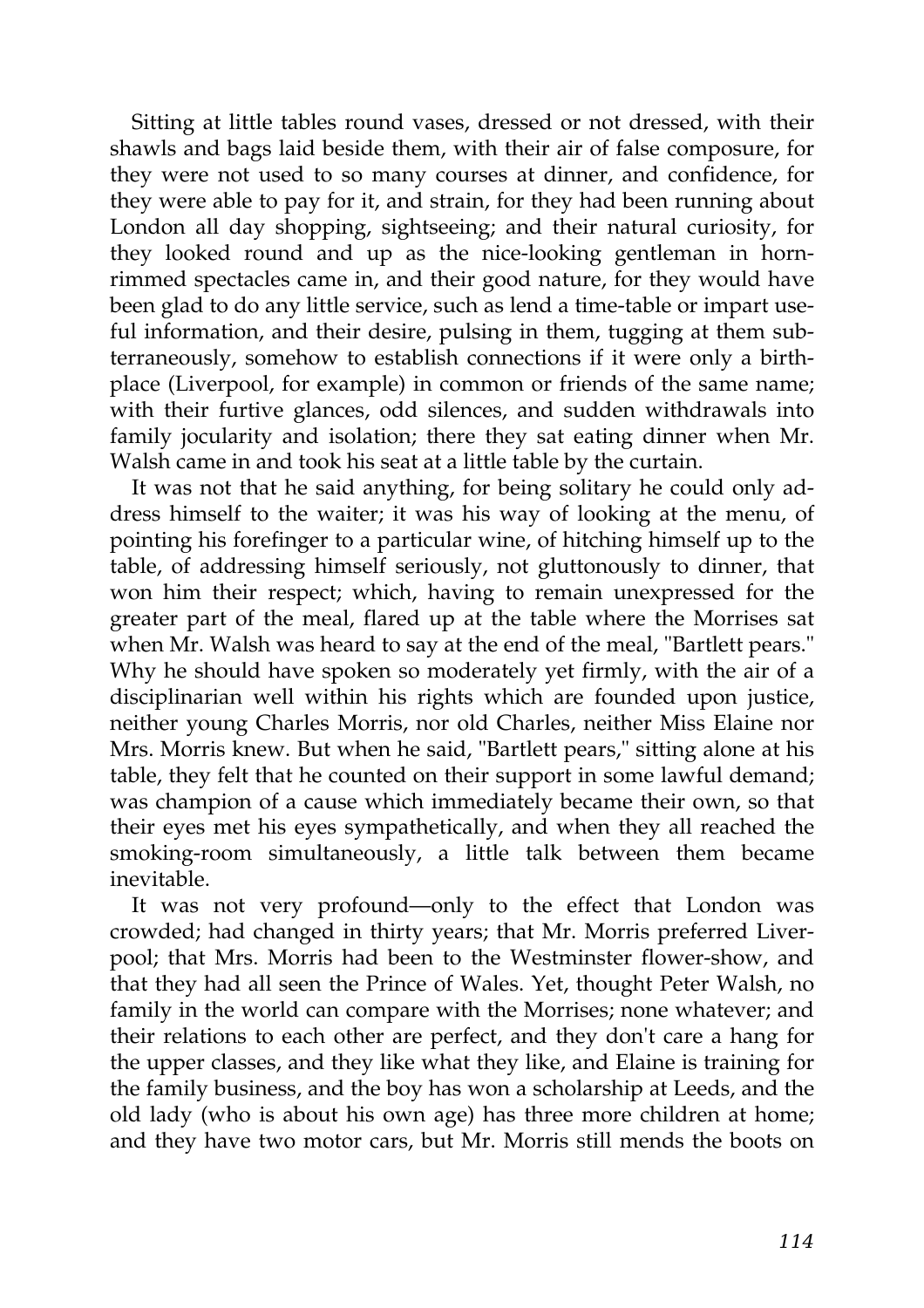Sunday: it is superb, it is absolutely superb, thought Peter Walsh, swaying a little backwards and forwards with his liqueur glass in his hand among the hairy red chairs and ash-trays, feeling very well pleased with himself, for the Morrises liked him. Yes, they liked a man who said, "Bartlett pears." They liked him, he felt.

He would go to Clarissa's party. (The Morrises moved off; but they would meet again.) He would go to Clarissa's party, because he wanted to ask Richard what they were doing in India—the conservative duffers. And what's being acted? And music… . Oh yes, and mere gossip.

For this is the truth about our soul, he thought, our self, who fish-like inhabits deep seas and plies among obscurities threading her way between the boles of giant weeds, over sun-flickered spaces and on and on into gloom, cold, deep, inscrutable; suddenly she shoots to the surface and sports on the wind-wrinkled waves; that is, has a positive need to brush, scrape, kindle herself, gossiping. What did the Government mean—Richard Dalloway would know—to do about India?

Since it was a very hot night and the paper boys went by with placards proclaiming in huge red letters that there was a heat-wave, wicker chairs were placed on the hotel steps and there, sipping, smoking, detached gentlemen sat. Peter Walsh sat there. One might fancy that day, the London day, was just beginning. Like a woman who had slipped off her print dress and white apron to array herself in blue and pearls, the day changed, put off stuff, took gauze, changed to evening, and with the same sigh of exhilaration that a woman breathes, tumbling petticoats on the floor, it too shed dust, heat, colour; the traffic thinned; motor cars, tinkling, darting, succeeded the lumber of vans; and here and there among the thick foliage of the squares an intense light hung. I resign, the evening seemed to say, as it paled and faded above the battlements and prominences, moulded, pointed, of hotel, flat, and block of shops, I fade, she was beginning, I disappear, but London would have none of it, and rushed her bayonets into the sky, pinioned her, constrained her to partnership in her revelry.

For the great revolution of Mr. Willett's summer time had taken place since Peter Walsh's last visit to England. The prolonged evening was new to him. It was inspiriting, rather. For as the young people went by with their despatch-boxes, awfully glad to be free, proud too, dumbly, of stepping this famous pavement, joy of a kind, cheap, tinselly, if you like, but all the same rapture, flushed their faces. They dressed well too; pink stockings; pretty shoes. They would now have two hours at the pictures. It sharpened, it refined them, the yellow-blue evening light; and on the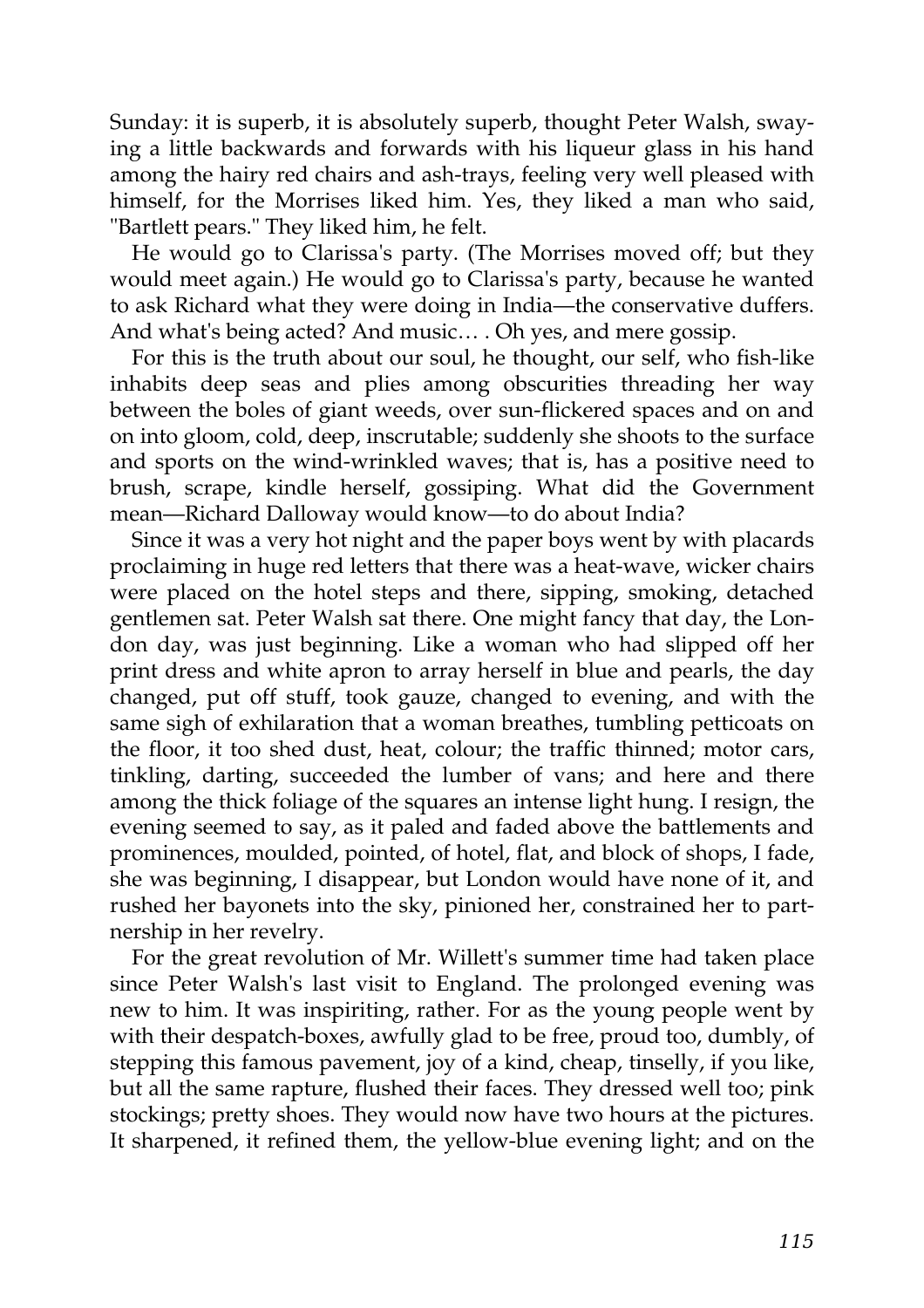leaves in the square shone lurid, livid—they looked as if dipped in sea water—the foliage of a submerged city. He was astonished by the beauty; it was encouraging too, for where the returned Anglo-Indian sat by rights (he knew crowds of them) in the Oriental Club biliously summing up the ruin of the world, here was he, as young as ever; envying young people their summer time and the rest of it, and more than suspecting from the words of a girl, from a housemaid's laughter—intangible things you couldn't lay your hands on—that shift in the whole pyramidal accumulation which in his youth had seemed immovable. On top of them it had pressed; weighed them down, the women especially, like those flowers Clarissa's Aunt Helena used to press between sheets of grey blotting-paper with Littré's dictionary on top, sitting under the lamp after dinner. She was dead now. He had heard of her, from Clarissa, losing the sight of one eye. It seemed so fitting—one of nature's masterpieces—that old Miss Parry should turn to glass. She would die like some bird in a frost gripping her perch. She belonged to a different age, but being so entire, so complete, would always stand up on the horizon, stone-white, eminent, like a lighthouse marking some past stage on this adventurous, long, long voyage, this interminable (he felt for a copper to buy a paper and read about Surrey and Yorkshire—he had held out that copper millions of times. Surrey was all out once more)—this interminable life. But cricket was no mere game. Cricket was important. He could never help reading about cricket. He read the scores in the stop press first, then how it was a hot day; then about a murder case. Having done things millions of times enriched them, though it might be said to take the surface off. The past enriched, and experience, and having cared for one or two people, and so having acquired the power which the young lack, of cutting short, doing what one likes, not caring a rap what people say and coming and going without any very great expectations (he left his paper on the table and moved off), which however (and he looked for his hat and coat) was not altogether true of him, not to-night, for here he was starting to go to a party, at his age, with the belief upon him that he was about to have an experience. But what?

Beauty anyhow. Not the crude beauty of the eye. It was not beauty pure and simple—Bedford Place leading into Russell Square. It was straightness and emptiness of course; the symmetry of a corridor; but it was also windows lit up, a piano, a gramophone sounding; a sense of pleasure-making hidden, but now and again emerging when, through the uncurtained window, the window left open, one saw parties sitting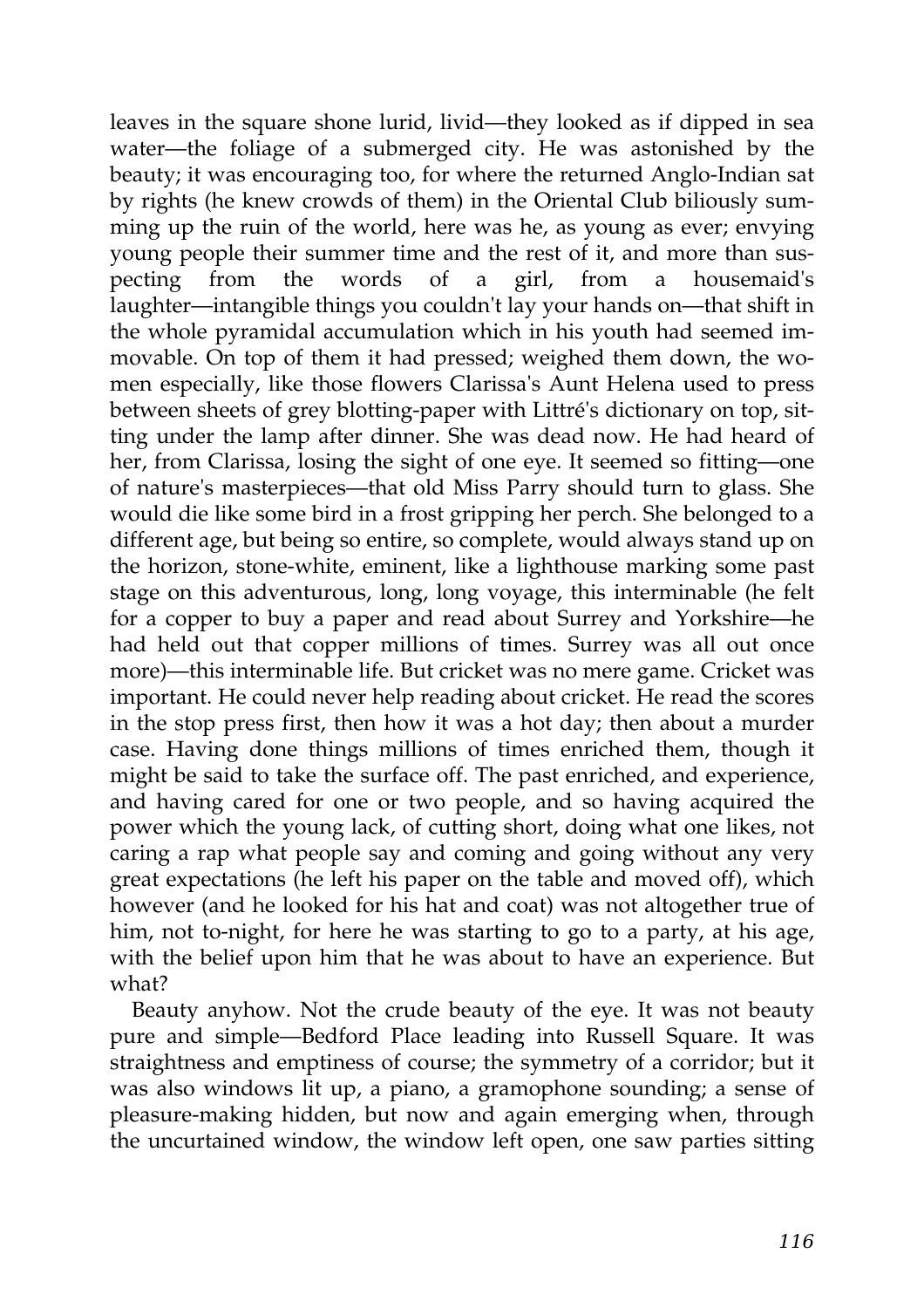over tables, young people slowly circling, conversations between men and women, maids idly looking out (a strange comment theirs, when work was done), stockings drying on top ledges, a parrot, a few plants. Absorbing, mysterious, of infinite richness, this life. And in the large square where the cabs shot and swerved so quick, there were loitering couples, dallying, embracing, shrunk up under the shower of a tree; that was moving; so silent, so absorbed, that one passed, discreetly, timidly, as if in the presence of some sacred ceremony to interrupt which would have been impious. That was interesting. And so on into the flare and glare.

His light overcoat blew open, he stepped with indescribable idiosyncrasy, lent a little forward, tripped, with his hands behind his back and his eyes still a little hawklike; he tripped through London, towards Westminster, observing.

Was everybody dining out, then? Doors were being opened here by a footman to let issue a high-stepping old dame, in buckled shoes, with three purple ostrich feathers in her hair. Doors were being opened for ladies wrapped like mummies in shawls with bright flowers on them, ladies with bare heads. And in respectable quarters with stucco pillars through small front gardens lightly swathed with combs in their hair (having run up to see the children), women came; men waited for them, with their coats blowing open, and the motor started. Everybody was going out. What with these doors being opened, and the descent and the start, it seemed as if the whole of London were embarking in little boats moored to the bank, tossing on the waters, as if the whole place were floating off in carnival. And Whitehall was skated over, silver beaten as it was, skated over by spiders, and there was a sense of midges round the arc lamps; it was so hot that people stood about talking. And here in Westminster was a retired Judge, presumably, sitting four square at his house door dressed all in white. An Anglo-Indian presumably.

And here a shindy of brawling women, drunken women; here only a policeman and looming houses, high houses, domed houses, churches, parliaments, and the hoot of a steamer on the river, a hollow misty cry. But it was her street, this, Clarissa's; cabs were rushing round the corner, like water round the piers of a bridge, drawn together, it seemed to him because they bore people going to her party, Clarissa's party.

The cold stream of visual impressions failed him now as if the eye were a cup that overflowed and let the rest run down its china walls unrecorded. The brain must wake now. The body must contract now, entering the house, the lighted house, where the door stood open, where the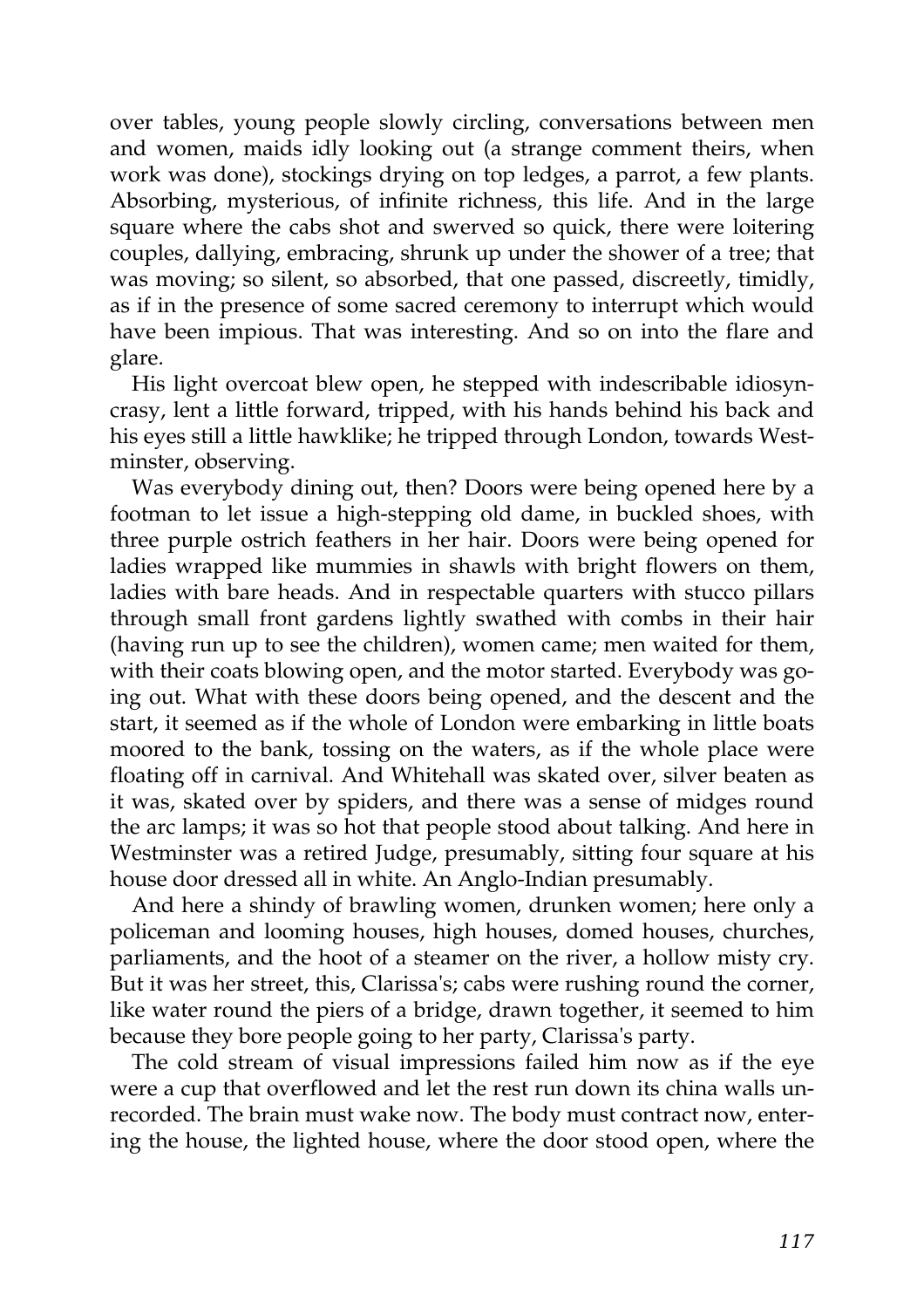motor cars were standing, and bright women descending: the soul must brave itself to endure. He opened the big blade of his pocket-knife.

Lucy came running full tilt downstairs, having just nipped in to the drawing-room to smooth a cover, to straighten a chair, to pause a moment and feel whoever came in must think how clean, how bright, how beautifully cared for, when they saw the beautiful silver, the brass fireirons, the new chair-covers, and the curtains of yellow chintz: she appraised each; heard a roar of voices; people already coming up from dinner; she must fly!

The Prime Minister was coming, Agnes said: so she had heard them say in the dining-room, she said, coming in with a tray of glasses. Did it matter, did it matter in the least, one Prime Minister more or less? It made no difference at this hour of the night to Mrs. Walker among the plates, saucepans, cullenders, frying-pans, chicken in aspic, ice-cream freezers, pared crusts of bread, lemons, soup tureens, and pudding basins which, however hard they washed up in the scullery seemed to be all on top of her, on the kitchen table, on chairs, while the fire blared and roared, the electric lights glared, and still supper had to be laid. All she felt was, one Prime Minister more or less made not a scrap of difference to Mrs. Walker.

The ladies were going upstairs already, said Lucy; the ladies were going up, one by one, Mrs. Dalloway walking last and almost always sending back some message to the kitchen, "My love to Mrs. Walker," that was it one night. Next morning they would go over the dishes—the soup, the salmon; the salmon, Mrs. Walker knew, as usual underdone, for she always got nervous about the pudding and left it to Jenny; so it happened, the salmon was always underdone. But some lady with fair hair and silver ornaments had said, Lucy said, about the entrée, was it really made at home? But it was the salmon that bothered Mrs. Walker, as she spun the plates round and round, and pulled in dampers and pulled out dampers; and there came a burst of laughter from the diningroom; a voice speaking; then another burst of laughter—the gentlemen enjoying themselves when the ladies had gone. The tokay, said Lucy running in. Mr. Dalloway had sent for the tokay, from the Emperor's cellars, the Imperial Tokay.

It was borne through the kitchen. Over her shoulder Lucy reported how Miss Elizabeth looked quite lovely; she couldn't take her eyes off her; in her pink dress, wearing the necklace Mr. Dalloway had given her. Jenny must remember the dog, Miss Elizabeth's fox-terrier, which, since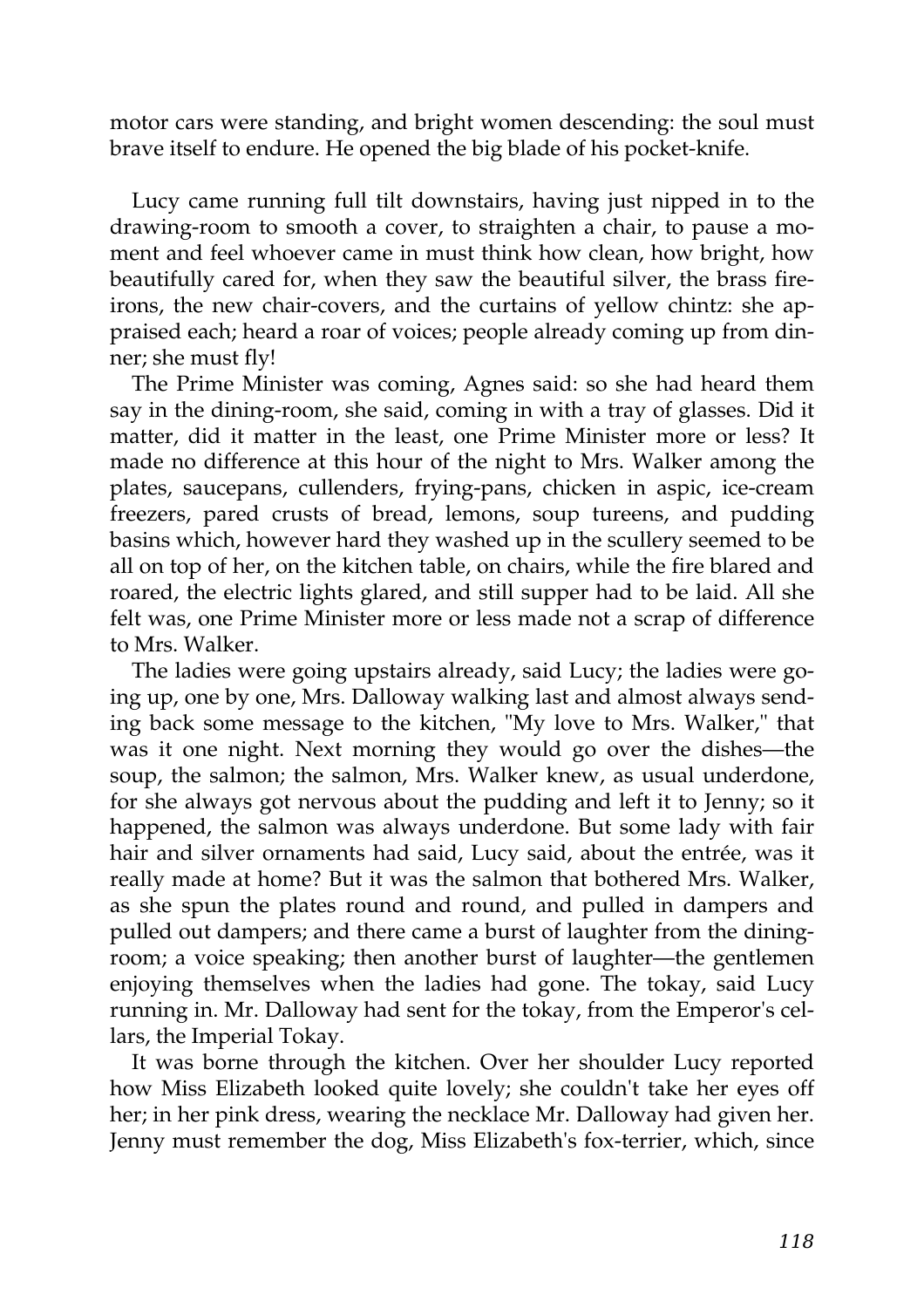it bit, had to be shut up and might, Elizabeth thought, want something. Jenny must remember the dog. But Jenny was not going upstairs with all those people about. There was a motor at the door already! There was a ring at the bell—and the gentlemen still in the dining-room, drinking tokay!

There, they were going upstairs; that was the first to come, and now they would come faster and faster, so that Mrs. Parkinson (hired for parties) would leave the hall door ajar, and the hall would be full of gentlemen waiting (they stood waiting, sleeking down their hair) while the ladies took their cloaks off in the room along the passage; where Mrs. Barnet helped them, old Ellen Barnet, who had been with the family for forty years, and came every summer to help the ladies, and remembered mothers when they were girls, and though very unassuming did shake hands; said "milady" very respectfully, yet had a humorous way with her, looking at the young ladies, and ever so tactfully helping Lady Lovejoy, who had some trouble with her underbodice. And they could not help feeling, Lady Lovejoy and Miss Alice, that some little privilege in the matter of brush and comb, was awarded them having known Mrs. Barnet—"thirty years, milady," Mrs. Barnet supplied her. Young ladies did not use to rouge, said Lady Lovejoy, when they stayed at Bourton in the old days. And Miss Alice didn't need rouge, said Mrs. Barnet, looking at her fondly. There Mrs. Barnet would sit, in the cloakroom, patting down the furs, smoothing out the Spanish shawls, tidying the dressingtable, and knowing perfectly well, in spite of the furs and the embroideries, which were nice ladies, which were not. The dear old body, said Lady Lovejoy, mounting the stairs, Clarissa's old nurse.

And then Lady Lovejoy stiffened. "Lady and Miss Lovejoy," she said to Mr. Wilkins (hired for parties). He had an admirable manner, as he bent and straightened himself, bent and straightened himself and announced with perfect impartiality "Lady and Miss Lovejoy … Sir John and Lady Needham … Miss Weld … Mr. Walsh." His manner was admirable; his family life must be irreproachable, except that it seemed impossible that a being with greenish lips and shaven cheeks could ever have blundered into the nuisance of children.

"How delightful to see you!" said Clarissa. She said it to every one. How delightful to see you! She was at her worst—effusive, insincere. It was a great mistake to have come. He should have stayed at home and read his book, thought Peter Walsh; should have gone to a music hall; he should have stayed at home, for he knew no one.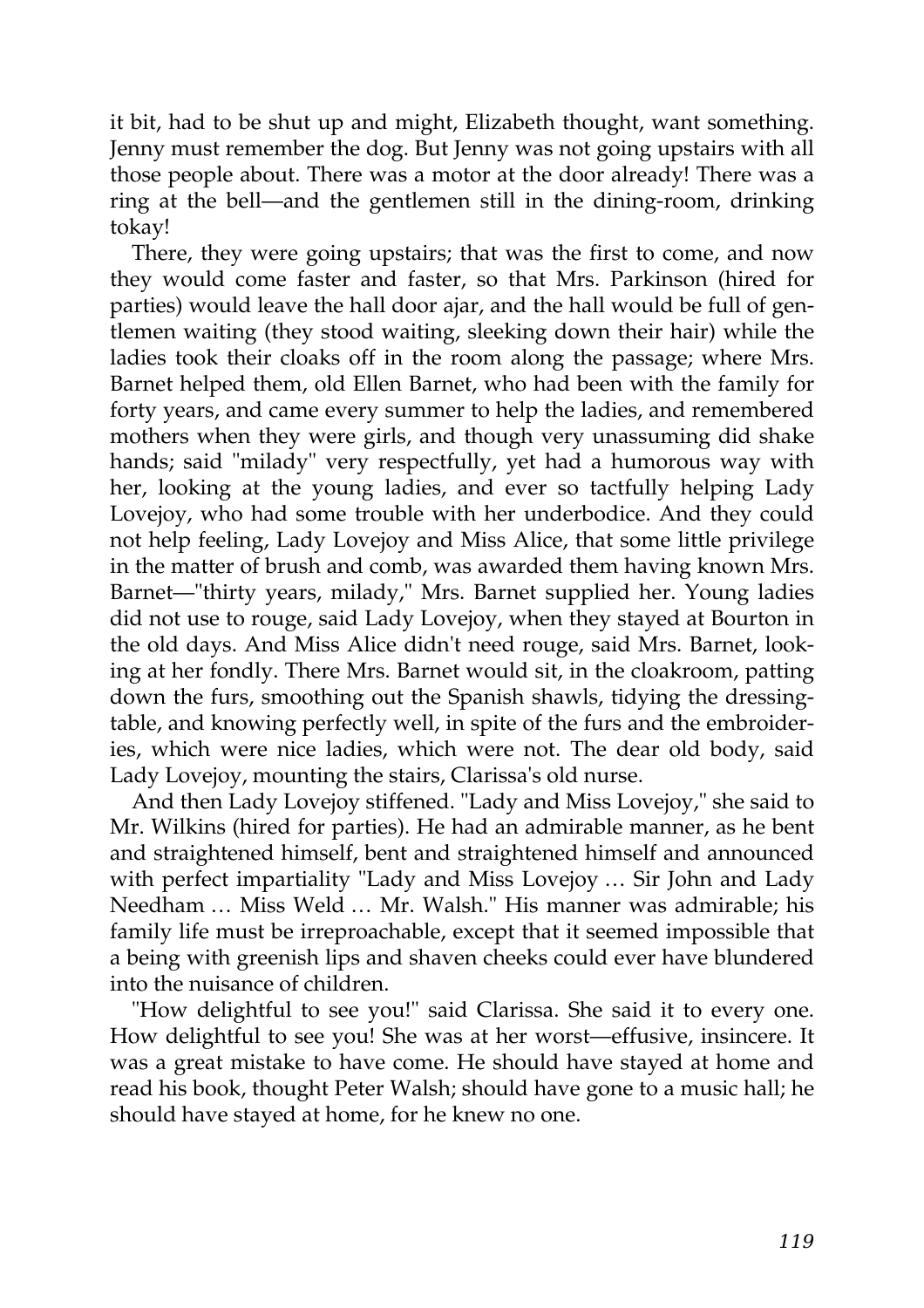Oh dear, it was going to be a failure; a complete failure, Clarissa felt it in her bones as dear old Lord Lexham stood there apologising for his wife who had caught cold at the Buckingham Palace garden party. She could see Peter out of the tail of her eye, criticising her, there, in that corner. Why, after all, did she do these things? Why seek pinnacles and stand drenched in fire? Might it consume her anyhow! Burn her to cinders! Better anything, better brandish one's torch and hurl it to earth than taper and dwindle away like some Ellie Henderson! It was extraordinary how Peter put her into these states just by coming and standing in a corner. He made her see herself; exaggerate. It was idiotic. But why did he come, then, merely to criticise? Why always take, never give? Why not risk one's one little point of view? There he was wandering off, and she must speak to him. But she would not get the chance. Life was that—humiliation, renunciation. What Lord Lexham was saying was that his wife would not wear her furs at the garden party because "my dear, you ladies are all alike"—Lady Lexham being seventy-five at least! It was delicious, how they petted each other, that old couple. She did like old Lord Lexham. She did think it mattered, her party, and it made her feel quite sick to know that it was all going wrong, all falling flat. Anything, any explosion, any horror was better than people wandering aimlessly, standing in a bunch at a corner like Ellie Henderson, not even caring to hold themselves upright.

Gently the yellow curtain with all the birds of Paradise blew out and it seemed as if there were a flight of wings into the room, right out, then sucked back. (For the windows were open.) Was it draughty, Ellie Henderson wondered? She was subject to chills. But it did not matter that she should come down sneezing to-morrow; it was the girls with their naked shoulders she thought of, being trained to think of others by an old father, an invalid, late vicar of Bourton, but he was dead now; and her chills never went to her chest, never. It was the girls she thought of, the young girls with their bare shoulders, she herself having always been a wisp of a creature, with her thin hair and meagre profile; though now, past fifty, there was beginning to shine through some mild beam, something purified into distinction by years of self-abnegation but obscured again, perpetually, by her distressing gentility, her panic fear, which arose from three hundred pounds' income, and her weaponless state (she could not earn a penny) and it made her timid, and more and more disqualified year by year to meet well-dressed people who did this sort of thing every night of the season, merely telling their maids "I'll wear so and so," whereas Ellie Henderson ran out nervously and bought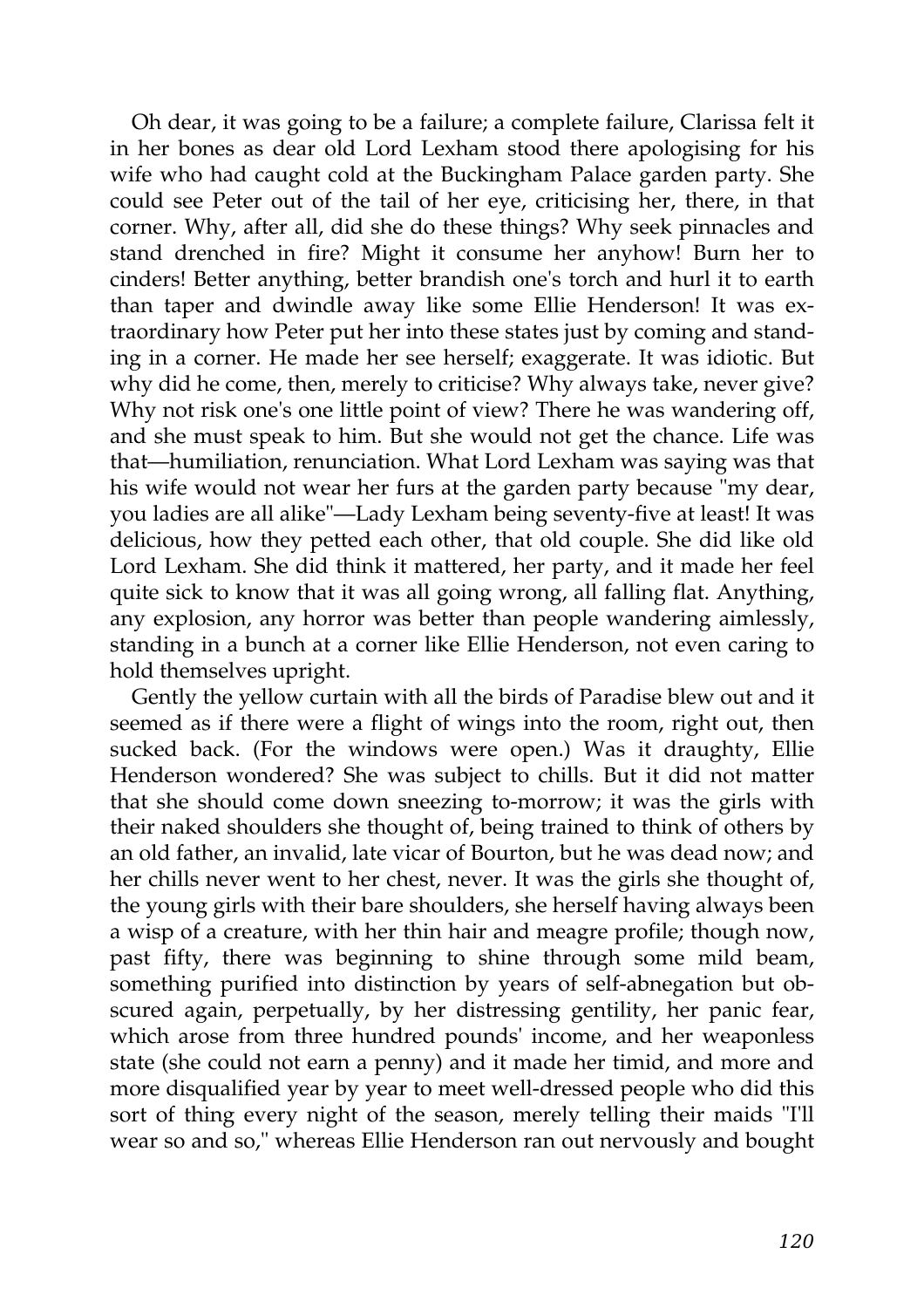cheap pink flowers, half a dozen, and then threw a shawl over her old black dress. For her invitation to Clarissa's party had come at the last moment. She was not quite happy about it. She had a sort of feeling that Clarissa had not meant to ask her this year.

Why should she? There was no reason really, except that they had always known each other. Indeed, they were cousins. But naturally they had rather drifted apart, Clarissa being so sought after. It was an event to her, going to a party. It was quite a treat just to see the lovely clothes. Wasn't that Elizabeth, grown up, with her hair done in the fashionable way, in the pink dress? Yet she could not be more than seventeen. She was very, very handsome. But girls when they first came out didn't seem to wear white as they used. (She must remember everything to tell Edith.) Girls wore straight frocks, perfectly tight, with skirts well above the ankles. It was not becoming, she thought.

So, with her weak eyesight, Ellie Henderson craned rather forward, and it wasn't so much she who minded not having any one to talk to (she hardly knew anybody there), for she felt that they were all such interesting people to watch; politicians presumably; Richard Dalloway's friends; but it was Richard himself who felt that he could not let the poor creature go on standing there all the evening by herself.

"Well, Ellie, and how's the world treating *you*?" he said in his genial way, and Ellie Henderson, getting nervous and flushing and feeling that it was extraordinarily nice of him to come and talk to her, said that many people really felt the heat more than the cold.

"Yes, they do," said Richard Dalloway. "Yes."

But what more did one say?

"Hullo, Richard," said somebody, taking him by the elbow, and, good Lord, there was old Peter, old Peter Walsh. He was delighted to see him—ever so pleased to see him! He hadn't changed a bit. And off they went together walking right across the room, giving each other little pats, as if they hadn't met for a long time, Ellie Henderson thought, watching them go, certain she knew that man's face. A tall man, middle aged, rather fine eyes, dark, wearing spectacles, with a look of John Burrows. Edith would be sure to know.

The curtain with its flight of birds of Paradise blew out again. And Clarissa saw—she saw Ralph Lyon beat it back, and go on talking. So it wasn't a failure after all! it was going to be all right now—her party. It had begun. It had started. But it was still touch and go. She must stand there for the present. People seemed to come in a rush.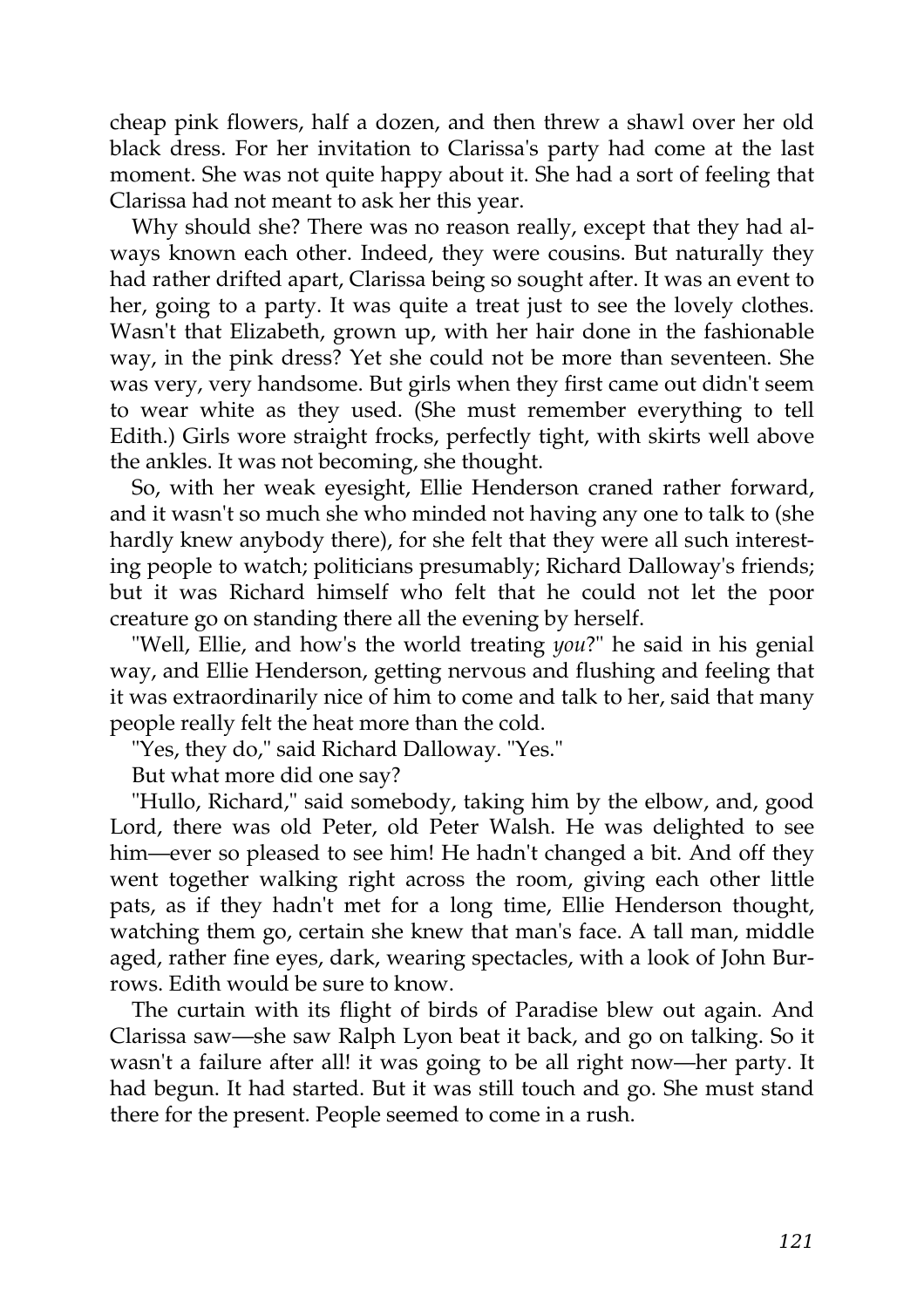Colonel and Mrs. Garrod … Mr. Hugh Whitbread … Mr. Bowley … Mrs. Hilbery … Lady Mary Maddox … Mr. Quin … intoned Wilkin. She had six or seven words with each, and they went on, they went into the rooms; into something now, not nothing, since Ralph Lyon had beat back the curtain.

And yet for her own part, it was too much of an effort. She was not enjoying it. It was too much like being—just anybody, standing there; anybody could do it; yet this anybody she did a little admire, couldn't help feeling that she had, anyhow, made this happen, that it marked a stage, this post that she felt herself to have become, for oddly enough she had quite forgotten what she looked like, but felt herself a stake driven in at the top of her stairs. Every time she gave a party she had this feeling of being something not herself, and that every one was unreal in one way; much more real in another. It was, she thought, partly their clothes, partly being taken out of their ordinary ways, partly the background, it was possible to say things you couldn't say anyhow else, things that needed an effort; possible to go much deeper. But not for her; not yet anyhow.

"How delightful to see you!" she said. Dear old Sir Harry! He would know every one.

And what was so odd about it was the sense one had as they came up the stairs one after another, Mrs. Mount and Celia, Herbert Ainsty, Mrs. Dakers—oh and Lady Bruton!

"How awfully good of you to come!" she said, and she meant it—it was odd how standing there one felt them going on, going on, some quite old, some …

*What* name? Lady Rosseter? But who on earth was Lady Rosseter?

"Clarissa!" That voice! It was Sally Seton! Sally Seton! after all these years! She loomed through a mist. For she hadn't looked like *that,* Sally Seton, when Clarissa grasped the hot water can, to think of her under this roof, under this roof! Not like that!

All on top of each other, embarrassed, laughing, words tumbled out—passing through London; heard from Clara Haydon; what a chance of seeing you! So I thrust myself in—without an invitation… .

One might put down the hot water can quite composedly. The lustre had gone out of her. Yet it was extraordinary to see her again, older, happier, less lovely. They kissed each other, first this cheek then that, by the drawing-room door, and Clarissa turned, with Sally's hand in hers, and saw her rooms full, heard the roar of voices, saw the candlesticks, the blowing curtains, and the roses which Richard had given her.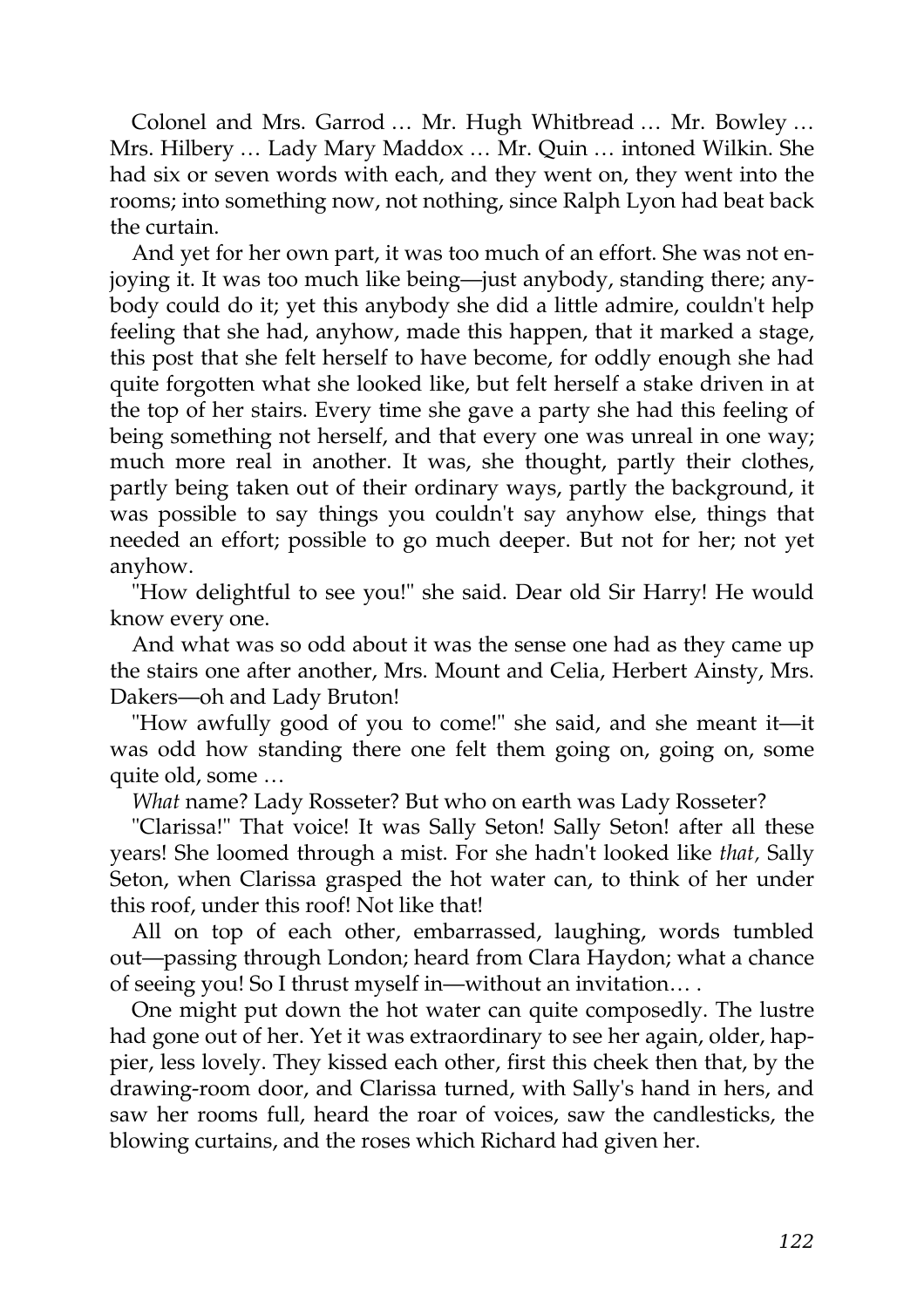"I have five enormous boys," said Sally.

She had the simplest egotism, the most open desire to be thought first always, and Clarissa loved her for being still like that. "I can't believe it!" she cried, kindling all over with pleasure at the thought of the past.

But alas, Wilkins; Wilkins wanted her; Wilkins was emitting in a voice of commanding authority as if the whole company must be admonished and the hostess reclaimed from frivolity, one name:

"The Prime Minister," said Peter Walsh.

The Prime Minister? Was it really? Ellie Henderson marvelled. What a thing to tell Edith!

One couldn't laugh at him. He looked so ordinary. You might have stood him behind a counter and bought biscuits—poor chap, all rigged up in gold lace. And to be fair, as he went his rounds, first with Clarissa then with Richard escorting him, he did it very well. He tried to look somebody. It was amusing to watch. Nobody looked at him. They just went on talking, yet it was perfectly plain that they all knew, felt to the marrow of their bones, this majesty passing; this symbol of what they all stood for, English society. Old Lady Bruton, and she looked very fine too, very stalwart in her lace, swam up, and they withdrew into a little room which at once became spied upon, guarded, and a sort of stir and rustle rippled through every one, openly: the Prime Minister!

Lord, lord, the snobbery of the English! thought Peter Walsh, standing in the corner. How they loved dressing up in gold lace and doing homage! There! That must be, by Jove it was, Hugh Whitbread, snuffing round the precincts of the great, grown rather fatter, rather whiter, the admirable Hugh!

He looked always as if he were on duty, thought Peter, a privileged, but secretive being, hoarding secrets which he would die to defend, though it was only some little piece of tittle-tattle dropped by a court footman, which would be in all the papers tomorrow. Such were his rattles, his baubles, in playing with which he had grown white, come to the verge of old age, enjoying the respect and affection of all who had the privilege of knowing this type of the English public school man. Inevitably one made up things like that about Hugh; that was his style; the style of those admirable letters which Peter had read thousands of miles across the sea in the *Times,* and had thanked God he was out of that pernicious hubble-bubble if it were only to hear baboons chatter and coolies beat their wives. An olive-skinned youth from one of the Universities stood obsequiously by. Him he would patronise, initiate, teach how to get on. For he liked nothing better than doing kindnesses,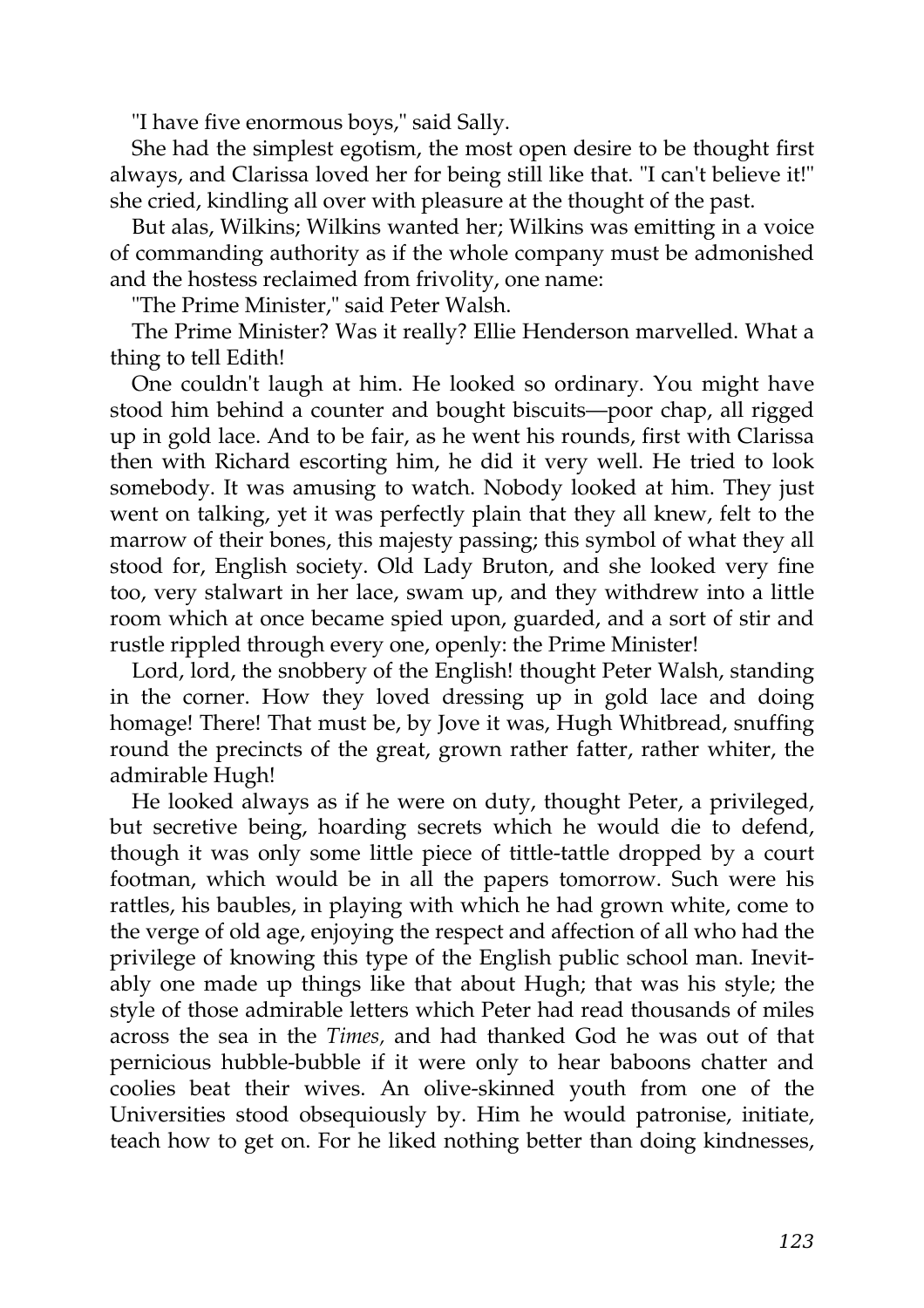making the hearts of old ladies palpitate with the joy of being thought of in their age, their affliction, thinking themselves quite forgotten, yet here was dear Hugh driving up and spending an hour talking of the past, remembering trifles, praising the home-made cake, though Hugh might eat cake with a Duchess any day of his life, and, to look at him, probably did spend a good deal of time in that agreeable occupation. The Alljudging, the All-merciful, might excuse. Peter Walsh had no mercy. Villains there must be, and God knows the rascals who get hanged for battering the brains of a girl out in a train do less harm on the whole than Hugh Whitbread and his kindness. Look at him now, on tiptoe, dancing forward, bowing and scraping, as the Prime Minister and Lady Bruton emerged, intimating for all the world to see that he was privileged to say something, something private, to Lady Bruton as she passed. She stopped. She wagged her fine old head. She was thanking him presumably for some piece of servility. She had her toadies, minor officials in Government offices who ran about putting through little jobs on her behalf, in return for which she gave them luncheon. But she derived from the eighteenth century. She was all right.

And now Clarissa escorted her Prime Minister down the room, prancing, sparkling, with the stateliness of her grey hair. She wore ear-rings, and a silver-green mermaid's dress. Lolloping on the waves and braiding her tresses she seemed, having that gift still; to be; to exist; to sum it all up in the moment as she passed; turned, caught her scarf in some other woman's dress, unhitched it, laughed, all with the most perfect ease and air of a creature floating in its element. But age had brushed her; even as a mermaid might behold in her glass the setting sun on some very clear evening over the waves. There was a breath of tenderness; her severity, her prudery, her woodenness were all warmed through now, and she had about her as she said good-bye to the thick gold-laced man who was doing his best, and good luck to him, to look important, an inexpressible dignity; an exquisite cordiality; as if she wished the whole world well, and must now, being on the very verge and rim of things, take her leave. So she made him think. (But he was not in love.)

Indeed, Clarissa felt, the Prime Minister had been good to come. And, walking down the room with him, with Sally there and Peter there and Richard very pleased, with all those people rather inclined, perhaps, to envy, she had felt that intoxication of the moment, that dilatation of the nerves of the heart itself till it seemed to quiver, steeped, upright;—yes, but after all it was what other people felt, that; for, though she loved it and felt it tingle and sting, still these semblances, these triumphs (dear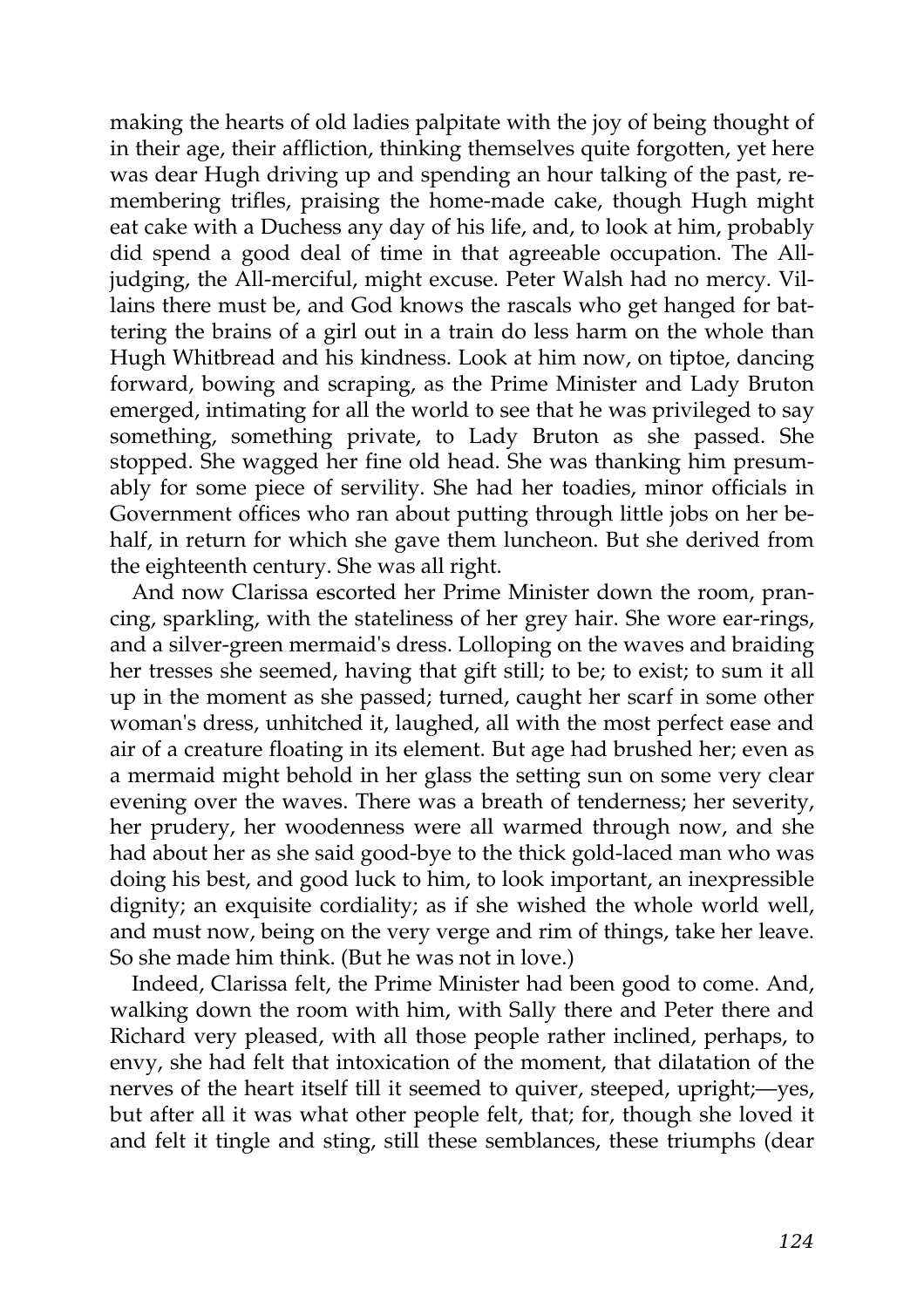old Peter, for example, thinking her so brilliant), had a hollowness; at arm's length they were, not in the heart; and it might be that she was growing old but they satisfied her no longer as they used; and suddenly, as she saw the Prime Minister go down the stairs, the gilt rim of the Sir Joshua picture of the little girl with a muff brought back Kilman with a rush; Kilman her enemy. That was satisfying; that was real. Ah, how she hated her—hot, hypocritical, corrupt; with all that power; Elizabeth's seducer; the woman who had crept in to steal and defile (Richard would say, What nonsense!). She hated her: she loved her. It was enemies one wanted, not friends—not Mrs. Durrant and Clara, Sir William and Lady Bradshaw, Miss Truelock and Eleanor Gibson (whom she saw coming upstairs). They must find her if they wanted her. She was for the party!

There was her old friend Sir Harry.

"Dear Sir Harry!" she said, going up to the fine old fellow who had produced more bad pictures than any other two Academicians in the whole of St. John's Wood (they were always of cattle, standing in sunset pools absorbing moisture, or signifying, for he had a certain range of gesture, by the raising of one foreleg and the toss of the antlers, "the Approach of the Stranger"—all his activities, dining out, racing, were founded on cattle standing absorbing moisture in sunset pools).

"What are you laughing at?" she asked him. For Willie Titcomb and Sir Harry and Herbert Ainsty were all laughing. But no. Sir Harry could not tell Clarissa Dalloway (much though he liked her; of her type he thought her perfect, and threatened to paint her) his stories of the music hall stage. He chaffed her about her party. He missed his brandy. These circles, he said, were above him. But he liked her; respected her, in spite of her damnable, difficult upper-class refinement, which made it impossible to ask Clarissa Dalloway to sit on his knee. And up came that wandering will-o'-the-wisp, that vagulous phosphorescence, old Mrs. Hilbery, stretching her hands to the blaze of his laughter (about the Duke and the Lady), which, as she heard it across the room, seemed to reassure her on a point which sometimes bothered her if she woke early in the morning and did not like to call her maid for a cup of tea; how it is certain we must die.

"They won't tell us their stories," said Clarissa.

"Dear Clarissa!" exclaimed Mrs. Hilbery. She looked to-night, she said, so like her mother as she first saw her walking in a garden in a grey hat.

And really Clarissa's eyes filled with tears. Her mother, walking in a garden! But alas, she must go.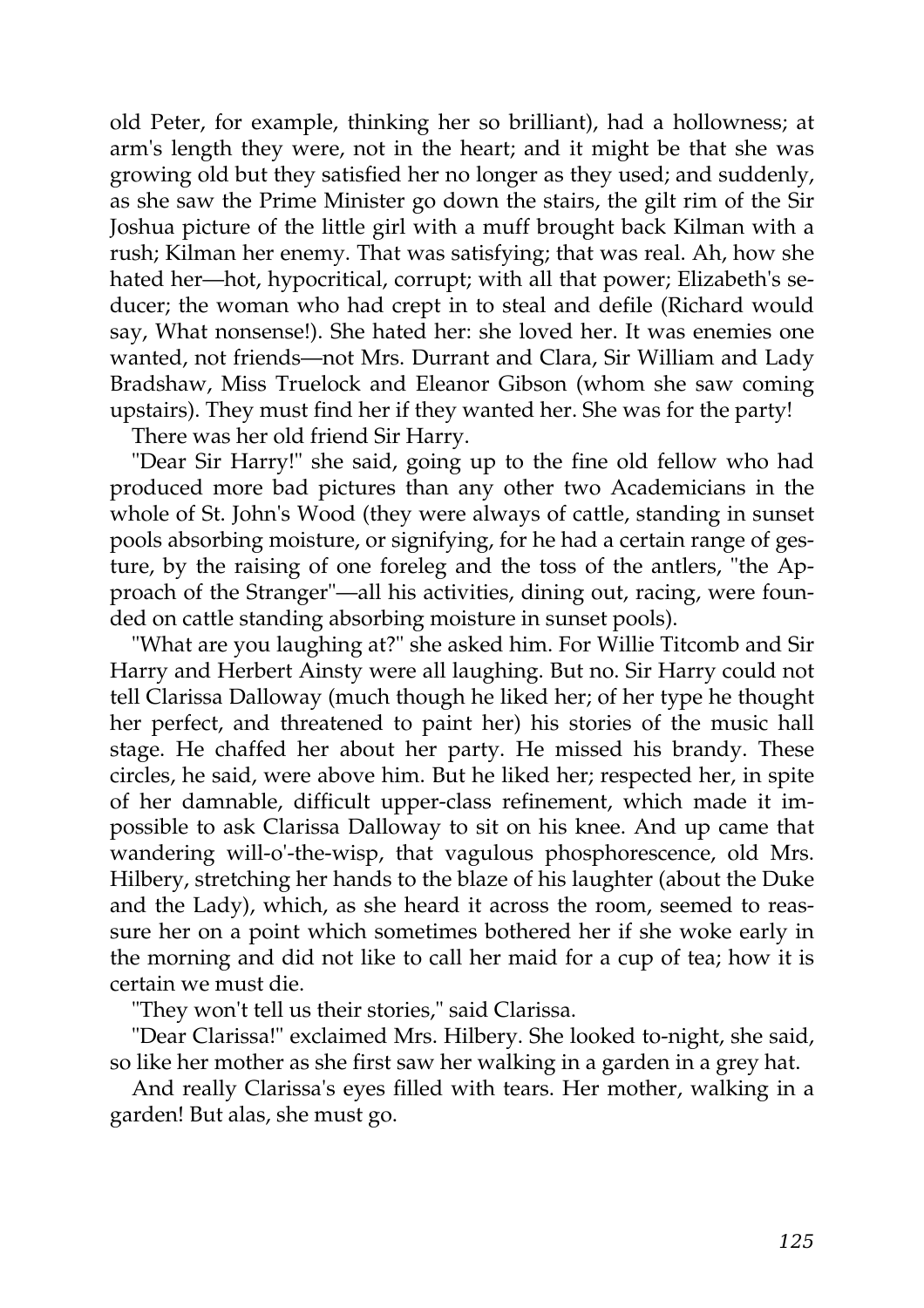For there was Professor Brierly, who lectured on Milton, talking to little Jim Hutton (who was unable even for a party like this to compass both tie and waistcoat or make his hair lie flat), and even at this distance they were quarrelling, she could see. For Professor Brierly was a very queer fish. With all those degrees, honours, lectureships between him and the scribblers he suspected instantly an atmosphere not favourable to his queer compound; his prodigious learning and timidity; his wintry charm without cordiality; his innocence blent with snobbery; he quivered if made conscious by a lady's unkempt hair, a youth's boots, of an underworld, very creditable doubtless, of rebels, of ardent young people; of would-be geniuses, and intimated with a little toss of the head, with a sniff—Humph!—the value of moderation; of some slight training in the classics in order to appreciate Milton. Professor Brierly (Clarissa could see) wasn't hitting it off with little Jim Hutton (who wore red socks, his black being at the laundry) about Milton. She interrupted.

She said she loved Bach. So did Hutton. That was the bond between them, and Hutton (a very bad poet) always felt that Mrs. Dalloway was far the best of the great ladies who took an interest in art. It was odd how strict she was. About music she was purely impersonal. She was rather a prig. But how charming to look at! She made her house so nice if it weren't for her Professors. Clarissa had half a mind to snatch him off and set him down at the piano in the back room. For he played divinely.

"But the noise!" she said. "The noise!"

"The sign of a successful party." Nodding urbanely, the Professor stepped delicately off.

"He knows everything in the whole world about Milton," said Clarissa.

"Does he indeed?" said Hutton, who would imitate the Professor throughout Hampstead; the Professor on Milton; the Professor on moderation; the Professor stepping delicately off.

But she must speak to that couple, said Clarissa, Lord Gayton and Nancy Blow.

Not that *they* added perceptibly to the noise of the party. They were not talking (perceptibly) as they stood side by side by the yellow curtains. They would soon be off elsewhere, together; and never had very much to say in any circumstances. They looked; that was all. That was enough. They looked so clean, so sound, she with an apricot bloom of powder and paint, but he scrubbed, rinsed, with the eyes of a bird, so that no ball could pass him or stroke surprise him. He struck, he leapt, accurately, on the spot. Ponies' mouths quivered at the end of his reins. He had his honours, ancestral monuments, banners hanging in the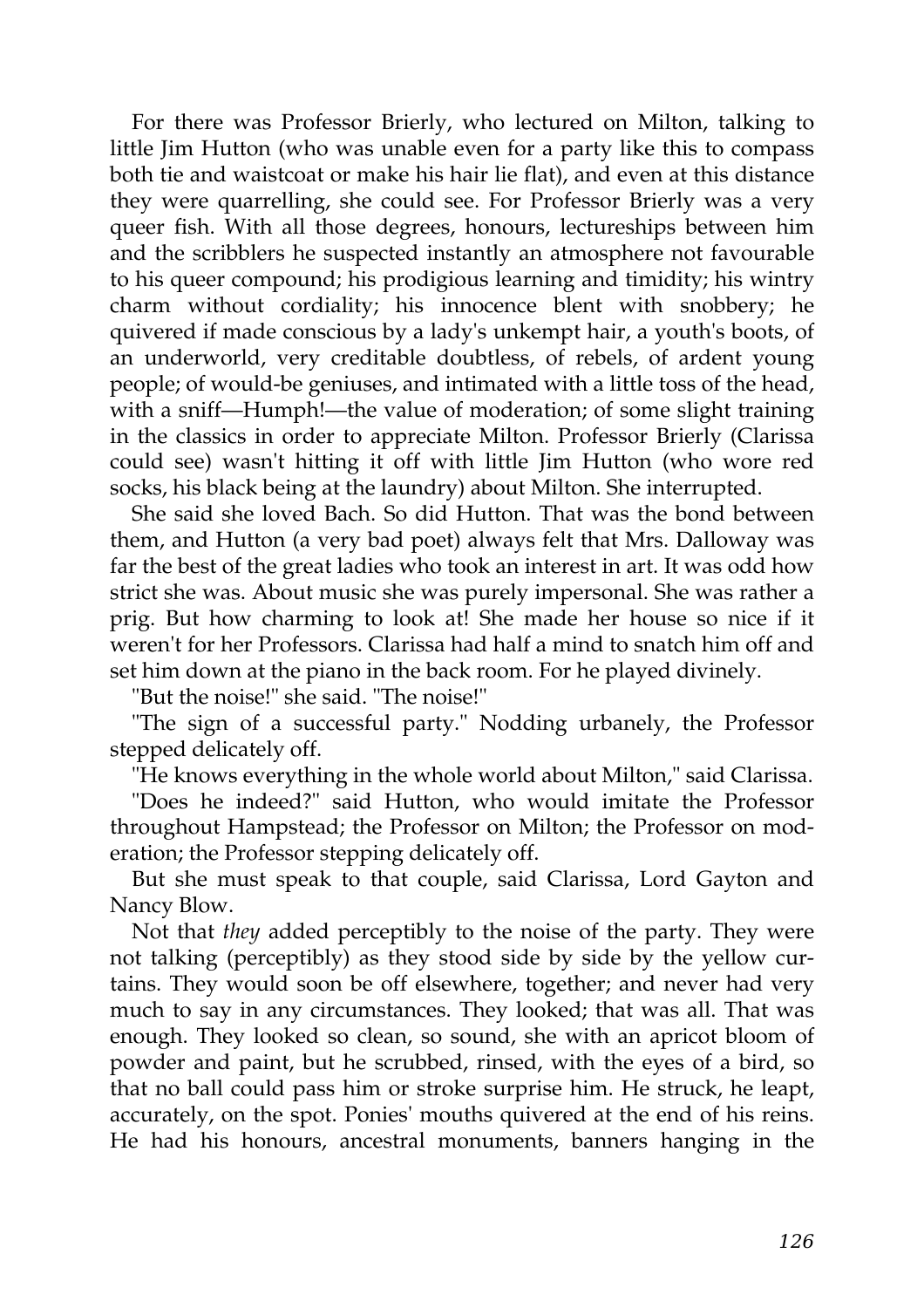church at home. He had his duties; his tenants; a mother and sisters; had been all day at Lords, and that was what they were talking about—cricket, cousins, the movies—when Mrs. Dalloway came up. Lord Gayton liked her most awfully. So did Miss Blow. She had such charming manners.

"It is angelic—it is delicious of you to have come!" she said. She loved Lords; she loved youth, and Nancy, dressed at enormous expense by the greatest artists in Paris, stood there looking as if her body had merely put forth, of its own accord, a green frill.

"I had meant to have dancing," said Clarissa.

For the young people could not talk. And why should they? Shout, embrace, swing, be up at dawn; carry sugar to ponies; kiss and caress the snouts of adorable chows; and then all tingling and streaming, plunge and swim. But the enormous resources of the English language, the power it bestows, after all, of communicating feelings (at their age, she and Peter would have been arguing all the evening), was not for them. They would solidify young. They would be good beyond measure to the people on the estate, but alone, perhaps, rather dull.

"What a pity!" she said. "I had hoped to have dancing."

It was so extraordinarily nice of them to have come! But talk of dancing! The rooms were packed.

There was old Aunt Helena in her shawl. Alas, she must leave them—Lord Gayton and Nancy Blow. There was old Miss Parry, her aunt.

For Miss Helena Parry was not dead: Miss Parry was alive. She was past eighty. She ascended staircases slowly with a stick. She was placed in a chair (Richard had seen to it). People who had known Burma in the 'seventies were always led up to her. Where had Peter got to? They used to be such friends. For at the mention of India, or even Ceylon, her eyes (only one was glass) slowly deepened, became blue, beheld, not human beings—she had no tender memories, no proud illusions about Viceroys, Generals, Mutinies—it was orchids she saw, and mountain passes and herself carried on the backs of coolies in the 'sixties over solitary peaks; or descending to uproot orchids (startling blossoms, never beheld before) which she painted in water-colour; an indomitable Englishwoman, fretful if disturbed by the War, say, which dropped a bomb at her very door, from her deep meditation over orchids and her own figure journeying in the 'sixties in India—but here was Peter.

"Come and talk to Aunt Helena about Burma," said Clarissa.

And yet he had not had a word with her all the evening!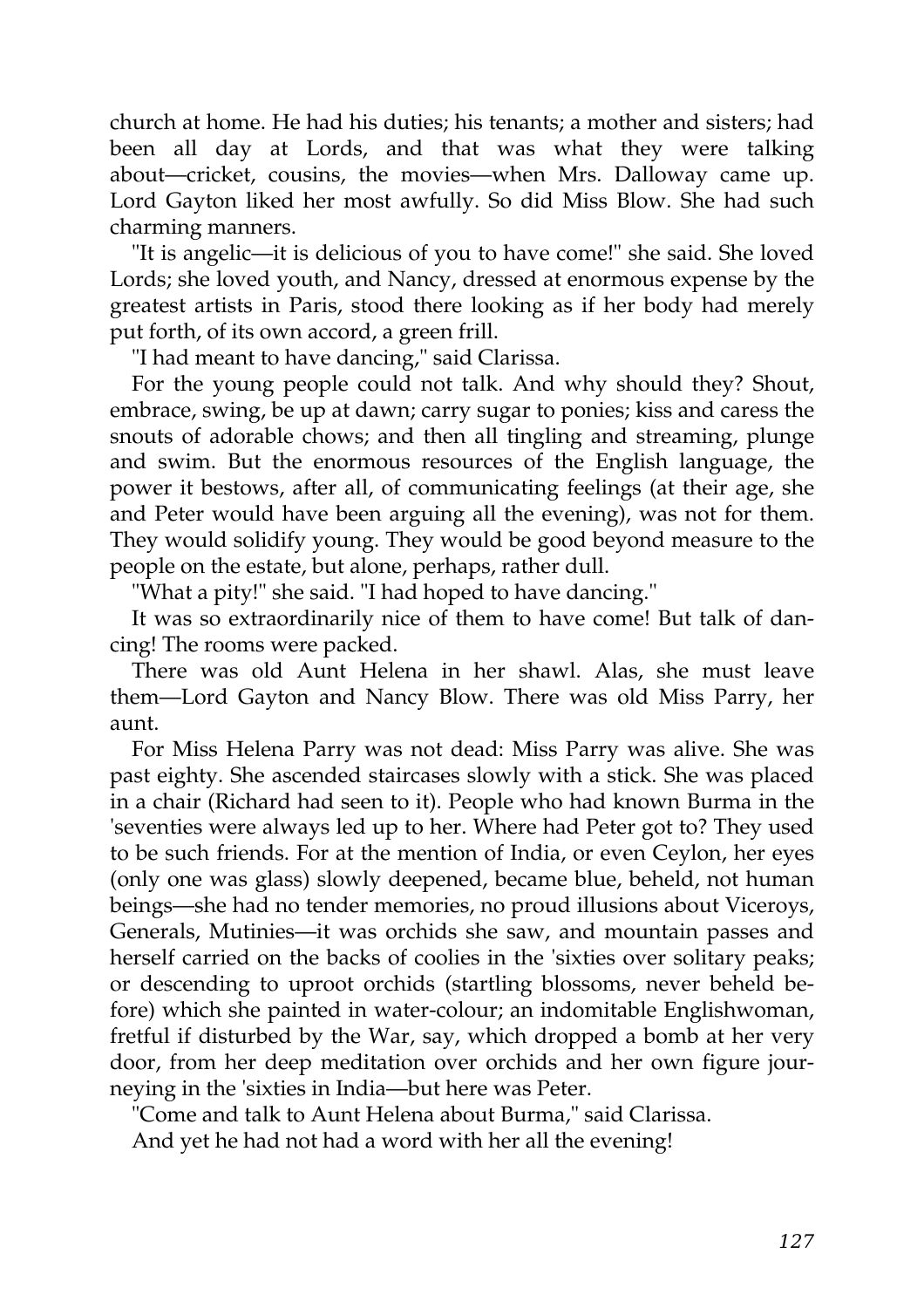"We will talk later," said Clarissa, leading him up to Aunt Helena, in her white shawl, with her stick.

"Peter Walsh," said Clarissa.

That meant nothing.

Clarissa had asked her. It was tiring; it was noisy; but Clarissa had asked her. So she had come. It was a pity that they lived in London—Richard and Clarissa. If only for Clarissa's health it would have been better to live in the country. But Clarissa had always been fond of society.

"He has been in Burma," said Clarissa.

Ah. She could not resist recalling what Charles Darwin had said about her little book on the orchids of Burma.

(Clarissa must speak to Lady Bruton.)

No doubt it was forgotten now, her book on the orchids of Burma, but it went into three editions before 1870, she told Peter. She remembered him now. He had been at Bourton (and he had left her, Peter Walsh remembered, without a word in the drawing-room that night when Clarissa had asked him to come boating).

"Richard so much enjoyed his lunch party," said Clarissa to Lady Bruton.

"Richard was the greatest possible help," Lady Bruton replied. "He helped me to write a letter. And how are you?"

"Oh, perfectly well!" said Clarissa. (Lady Bruton detested illness in the wives of politicians.)

"And there's Peter Walsh!" said Lady Bruton (for she could never think of anything to say to Clarissa; though she liked her. She had lots of fine qualities; but they had nothing in common—she and Clarissa. It might have been better if Richard had married a woman with less charm, who would have helped him more in his work. He had lost his chance of the Cabinet). "There's Peter Walsh!" she said, shaking hands with that agreeable sinner, that very able fellow who should have made a name for himself but hadn't (always in difficulties with women), and, of course, old Miss Parry. Wonderful old lady!

Lady Bruton stood by Miss Parry's chair, a spectral grenadier, draped in black, inviting Peter Walsh to lunch; cordial; but without small talk, remembering nothing whatever about the flora or fauna of India. She had been there, of course; had stayed with three Viceroys; thought some of the Indian civilians uncommonly fine fellows; but what a tragedy it was—the state of India! The Prime Minister had just been telling her (old Miss Parry huddled up in her shawl, did not care what the Prime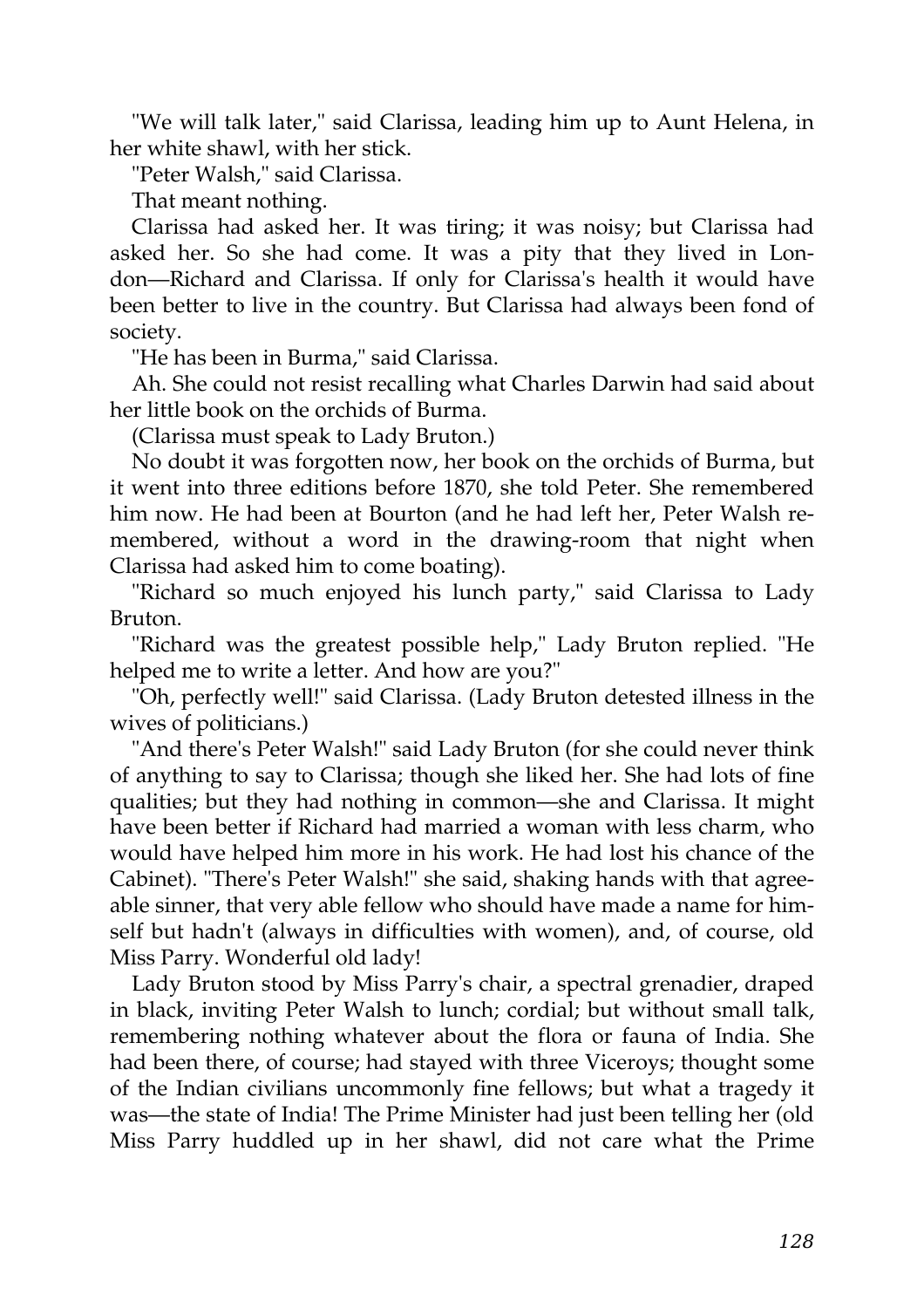Minister had just been telling her), and Lady Bruton would like to have Peter Walsh's opinion, he being fresh from the centre, and she would get Sir Sampson to meet him, for really it prevented her from sleeping at night, the folly of it, the wickedness she might say, being a soldier's daughter. She was an old woman now, not good for much. But her house, her servants, her good friend Milly Brush—did he remember her?—were all there only asking to be used if—if they could be of help, in short. For she never spoke of England, but this isle of men, this dear, dear land, was in her blood (without reading Shakespeare), and if ever a woman could have worn the helmet and shot the arrow, could have led troops to attack, ruled with indomitable justice barbarian hordes and lain under a shield noseless in a church, or made a green grass mound on some primeval hillside, that woman was Millicent Bruton. Debarred by her sex and some truancy, too, of the logical faculty (she found it impossible to write a letter to the *Times*), she had the thought of Empire always at hand, and had acquired from her association with that armoured goddess her ramrod bearing, her robustness of demeanour, so that one could not figure her even in death parted from the earth or roaming territories over which, in some spiritual shape, the Union Jack had ceased to fly. To be not English even among the dead—no, no! Impossible!

But was it Lady Bruton (whom she used to know)? Was it Peter Walsh grown grey? Lady Rosseter asked herself (who had been Sally Seton). It was old Miss Parry certainly—the old aunt who used to be so cross when she stayed at Bourton. Never should she forget running along the passage naked, and being sent for by Miss Parry! And Clarissa! oh Clarissa! Sally caught her by the arm.

Clarissa stopped beside them.

"But I can't stay," she said. "I shall come later. Wait," she said, looking at Peter and Sally. They must wait, she meant, until all these people had gone.

"I shall come back," she said, looking at her old friends, Sally and Peter, who were shaking hands, and Sally, remembering the past no doubt, was laughing.

But her voice was wrung of its old ravishing richness; her eyes not aglow as they used to be, when she smoked cigars, when she ran down the passage to fetch her sponge bag, without a stitch of clothing on her, and Ellen Atkins asked, What if the gentlemen had met her? But everybody forgave her. She stole a chicken from the larder because she was hungry in the night; she smoked cigars in her bedroom; she left a priceless book in the punt. But everybody adored her (except perhaps Papa).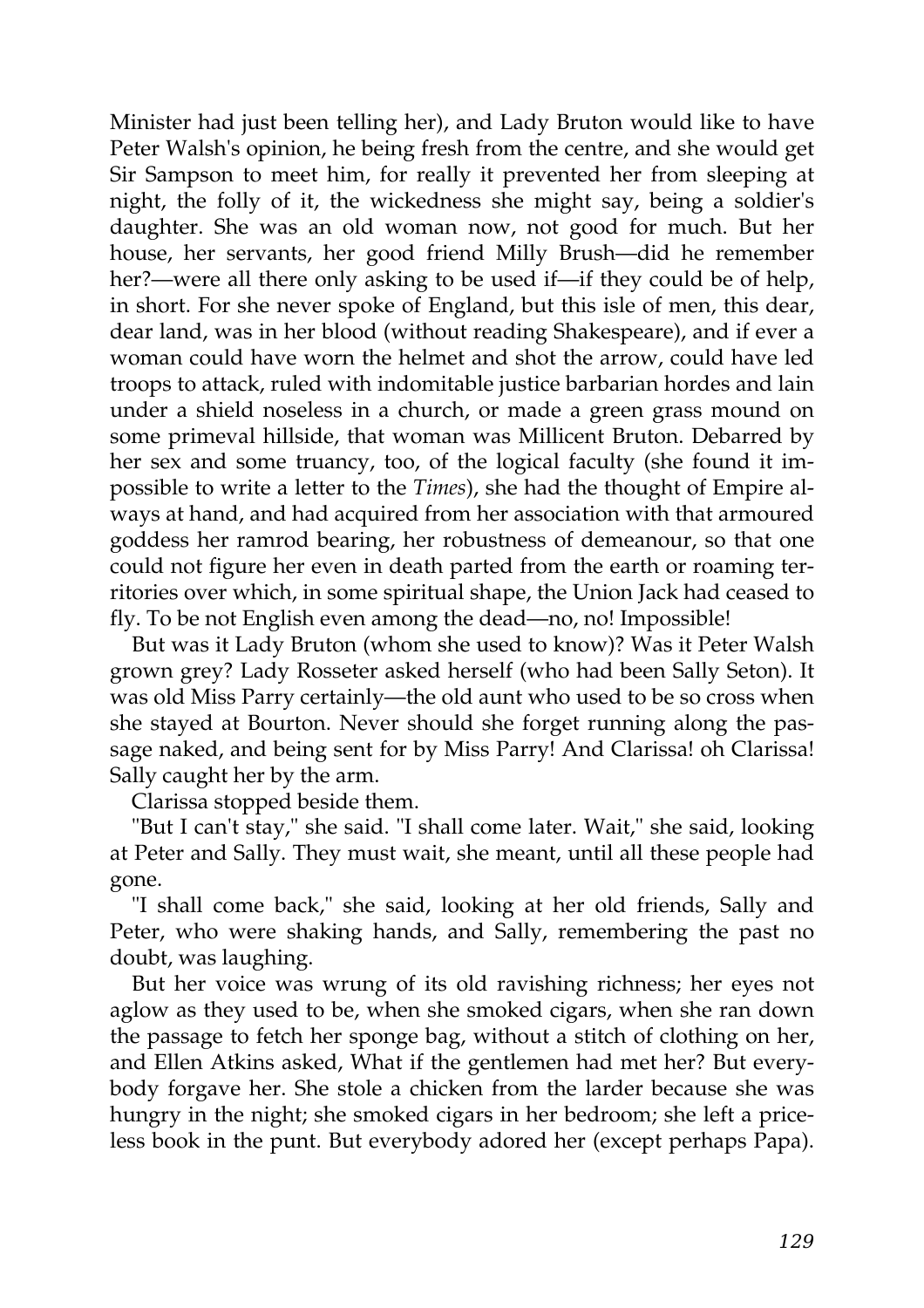It was her warmth; her vitality—she would paint, she would write. Old women in the village never to this day forgot to ask after "your friend in the red cloak who seemed so bright." She accused Hugh Whitbread, of all people (and there he was, her old friend Hugh, talking to the Portuguese Ambassador), of kissing her in the smoking-room to punish her for saying that women should have votes. Vulgar men did, she said. And Clarissa remembered having to persuade her not to denounce him at family prayers—which she was capable of doing with her daring, her recklessness, her melodramatic love of being the centre of everything and creating scenes, and it was bound, Clarissa used to think, to end in some awful tragedy; her death; her martyrdom; instead of which she had married, quite unexpectedly, a bald man with a large buttonhole who owned, it was said, cotton mills at Manchester. And she had five boys!

She and Peter had settled down together. They were talking: it seemed so familiar—that they should be talking. They would discuss the past. With the two of them (more even than with Richard) she shared her past; the garden; the trees; old Joseph Breitkopf singing Brahms without any voice; the drawing-room wallpaper; the smell of the mats. A part of this Sally must always be; Peter must always be. But she must leave them. There were the Bradshaws, whom she disliked. She must go up to Lady Bradshaw (in grey and silver, balancing like a sea-lion at the edge of its tank, barking for invitations, Duchesses, the typical successful man's wife), she must go up to Lady Bradshaw and say …

But Lady Bradshaw anticipated her.

"We are shockingly late, dear Mrs. Dalloway, we hardly dared to come in," she said.

And Sir William, who looked very distinguished, with his grey hair and blue eyes, said yes; they had not been able to resist the temptation. He was talking to Richard about that Bill probably, which they wanted to get through the Commons. Why did the sight of him, talking to Richard, curl her up? He looked what he was, a great doctor. A man absolutely at the head of his profession, very powerful, rather worn. For think what cases came before him—people in the uttermost depths of misery; people on the verge of insanity; husbands and wives. He had to decide questions of appalling difficulty. Yet—what she felt was, one wouldn't like Sir William to see one unhappy. No; not that man.

"How is your son at Eton?" she asked Lady Bradshaw.

He had just missed his eleven, said Lady Bradshaw, because of the mumps. His father minded even more than he did, she thought "being," she said, "nothing but a great boy himself."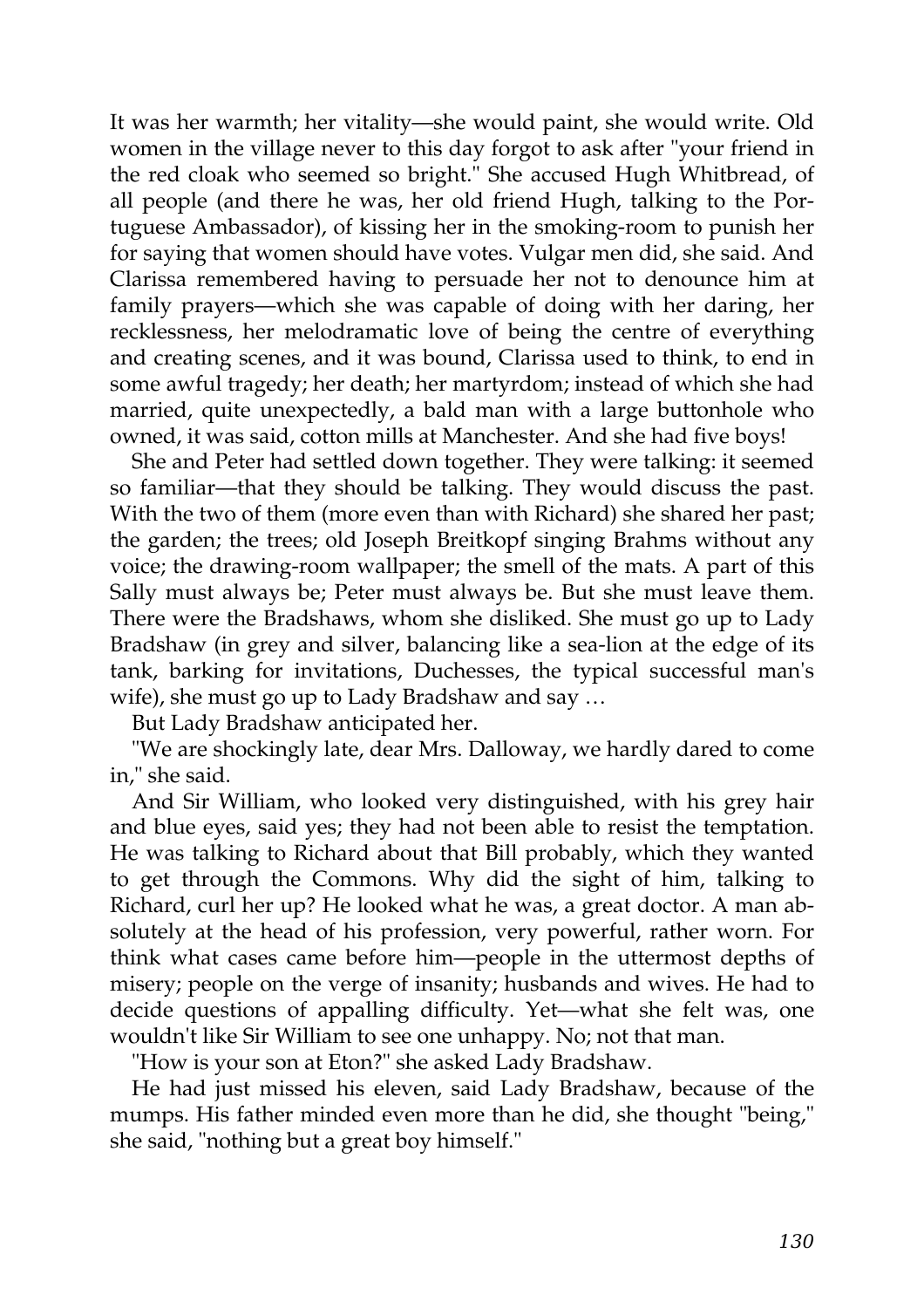Clarissa looked at Sir William, talking to Richard. He did not look like a boy—not in the least like a boy. She had once gone with some one to ask his advice. He had been perfectly right; extremely sensible. But Heavens—what a relief to get out to the street again! There was some poor wretch sobbing, she remembered, in the waiting-room. But she did not know what it was—about Sir William; what exactly she disliked. Only Richard agreed with her, "didn't like his taste, didn't like his smell." But he was extraordinarily able. They were talking about this Bill. Some case, Sir William was mentioning, lowering his voice. It had its bearing upon what he was saying about the deferred effects of shell shock. There must be some provision in the Bill.

Sinking her voice, drawing Mrs. Dalloway into the shelter of a common femininity, a common pride in the illustrious qualities of husbands and their sad tendency to overwork, Lady Bradshaw (poor goose—one didn't dislike her) murmured how, "just as we were starting, my husband was called up on the telephone, a very sad case. A young man (that is what Sir William is telling Mr. Dalloway) had killed himself. He had been in the army." Oh! thought Clarissa, in the middle of my party, here's death, she thought.

She went on, into the little room where the Prime Minister had gone with Lady Bruton. Perhaps there was somebody there. But there was nobody. The chairs still kept the impress of the Prime Minister and Lady Bruton, she turned deferentially, he sitting four-square, authoritatively. They had been talking about India. There was nobody. The party's splendour fell to the floor, so strange it was to come in alone in her finery.

What business had the Bradshaws to talk of death at her party? A young man had killed himself. And they talked of it at her party—the Bradshaws, talked of death. He had killed himself—but how? Always her body went through it first, when she was told, suddenly, of an accident; her dress flamed, her body burnt. He had thrown himself from a window. Up had flashed the ground; through him, blundering, bruising, went the rusty spikes. There he lay with a thud, thud, thud in his brain, and then a suffocation of blackness. So she saw it. But why had he done it? And the Bradshaws talked of it at her party!

She had once thrown a shilling into the Serpentine, never anything more. But he had flung it away. They went on living (she would have to go back; the rooms were still crowded; people kept on coming). They (all day she had been thinking of Bourton, of Peter, of Sally), they would grow old. A thing there was that mattered; a thing, wreathed about with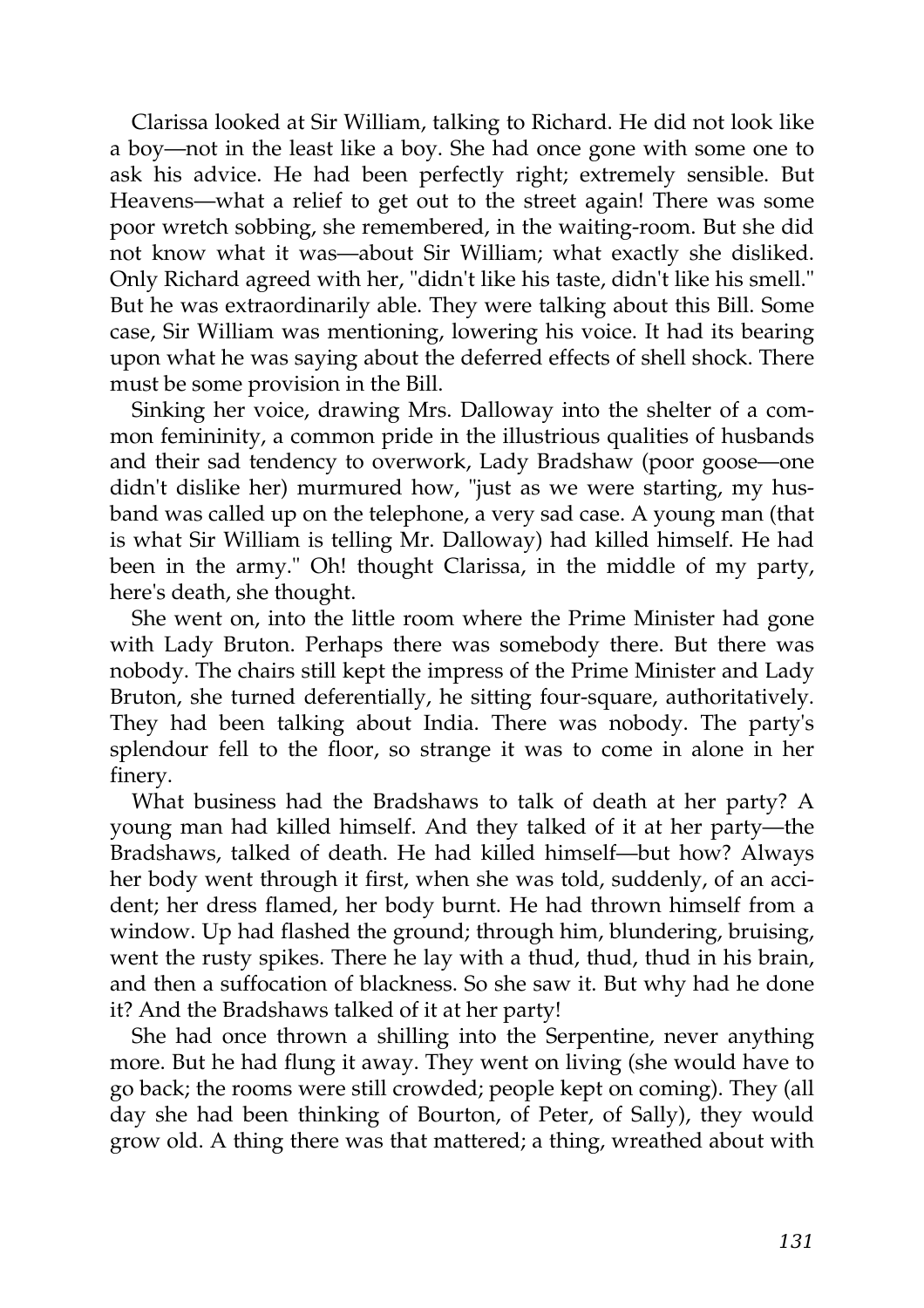chatter, defaced, obscured in her own life, let drop every day in corruption, lies, chatter. This he had preserved. Death was defiance. Death was an attempt to communicate; people feeling the impossibility of reaching the centre which, mystically, evaded them; closeness drew apart; rapture faded, one was alone. There was an embrace in death.

But this young man who had killed himself—had he plunged holding his treasure? "If it were now to die, 'twere now to be most happy," she had said to herself once, coming down in white.

Or there were the poets and thinkers. Suppose he had had that passion, and had gone to Sir William Bradshaw, a great doctor yet to her obscurely evil, without sex or lust, extremely polite to women, but capable of some indescribable outrage—forcing your soul, that was it—if this young man had gone to him, and Sir William had impressed him, like that, with his power, might he not then have said (indeed she felt it now), Life is made intolerable; they make life intolerable, men like that?

Then (she had felt it only this morning) there was the terror; the overwhelming incapacity, one's parents giving it into one's hands, this life, to be lived to the end, to be walked with serenely; there was in the depths of her heart an awful fear. Even now, quite often if Richard had not been there reading the *Times,* so that she could crouch like a bird and gradually revive, send roaring up that immeasurable delight, rubbing stick to stick, one thing with another, she must have perished. But that young man had killed himself.

Somehow it was her disaster—her disgrace. It was her punishment to see sink and disappear here a man, there a woman, in this profound darkness, and she forced to stand here in her evening dress. She had schemed; she had pilfered. She was never wholly admirable. She had wanted success. Lady Bexborough and the rest of it. And once she had walked on the terrace at Bourton.

It was due to Richard; she had never been so happy. Nothing could be slow enough; nothing last too long. No pleasure could equal, she thought, straightening the chairs, pushing in one book on the shelf, this having done with the triumphs of youth, lost herself in the process of living, to find it, with a shock of delight, as the sun rose, as the day sank. Many a time had she gone, at Bourton when they were all talking, to look at the sky; or seen it between people's shoulders at dinner; seen it in London when she could not sleep. She walked to the window.

It held, foolish as the idea was, something of her own in it, this country sky, this sky above Westminster. She parted the curtains; she looked. Oh, but how surprising!—in the room opposite the old lady stared straight at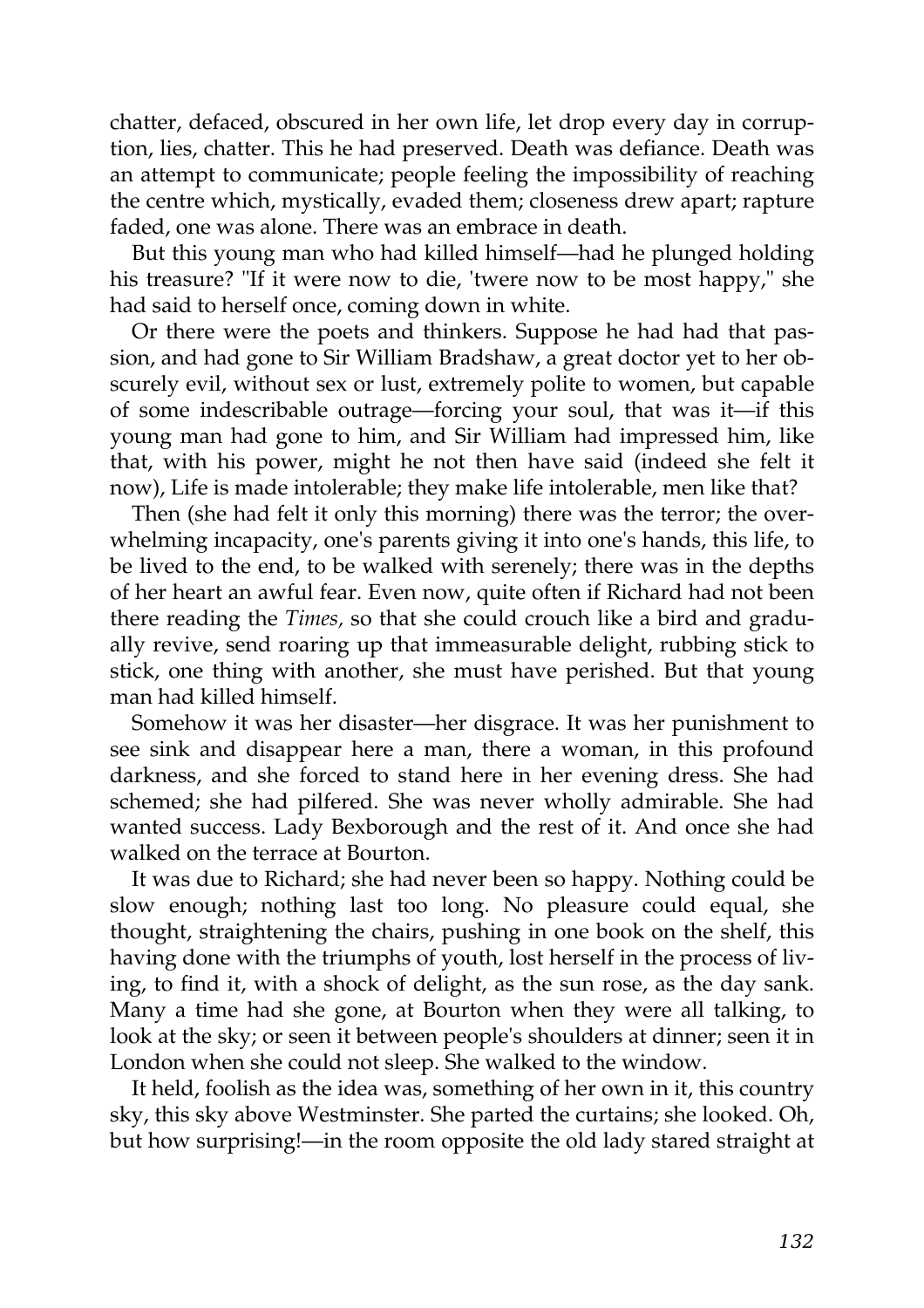her! She was going to bed. And the sky. It will be a solemn sky, she had thought, it will be a dusky sky, turning away its cheek in beauty. But there it was—ashen pale, raced over quickly by tapering vast clouds. It was new to her. The wind must have risen. She was going to bed, in the room opposite. It was fascinating to watch her, moving about, that old lady, crossing the room, coming to the window. Could she see her? It was fascinating, with people still laughing and shouting in the drawingroom, to watch that old woman, quite quietly, going to bed. She pulled the blind now. The clock began striking. The young man had killed himself; but she did not pity him; with the clock striking the hour, one, two, three, she did not pity him, with all this going on. There! the old lady had put out her light! the whole house was dark now with this going on, she repeated, and the words came to her, Fear no more the heat of the sun. She must go back to them. But what an extraordinary night! She felt somehow very like him—the young man who had killed himself. She felt glad that he had done it; thrown it away. The clock was striking. The leaden circles dissolved in the air. He made her feel the beauty; made her feel the fun. But she must go back. She must assemble. She must find Sally and Peter. And she came in from the little room.

"But where is Clarissa?" said Peter. He was sitting on the sofa with Sally. (After all these years he really could not call her "Lady Rosseter.") "Where's the woman gone to?" he asked. "Where's Clarissa?"

Sally supposed, and so did Peter for the matter of that, that there were people of importance, politicians, whom neither of them knew unless by sight in the picture papers, whom Clarissa had to be nice to, had to talk to. She was with them. Yet there was Richard Dalloway not in the Cabinet. He hadn't been a success, Sally supposed? For herself, she scarcely ever read the papers. She sometimes saw his name mentioned. But then—well, she lived a very solitary life, in the wilds, Clarissa would say, among great merchants, great manufacturers, men, after all, who did things. She had done things too!

"I have five sons!" she told him.

Lord, Lord, what a change had come over her! the softness of motherhood; its egotism too. Last time they met, Peter remembered, had been among the cauliflowers in the moonlight, the leaves "like rough bronze" she had said, with her literary turn; and she had picked a rose. She had marched him up and down that awful night, after the scene by the fountain; he was to catch the midnight train. Heavens, he had wept!

That was his old trick, opening a pocket-knife, thought Sally, always opening and shutting a knife when he got excited. They had been very,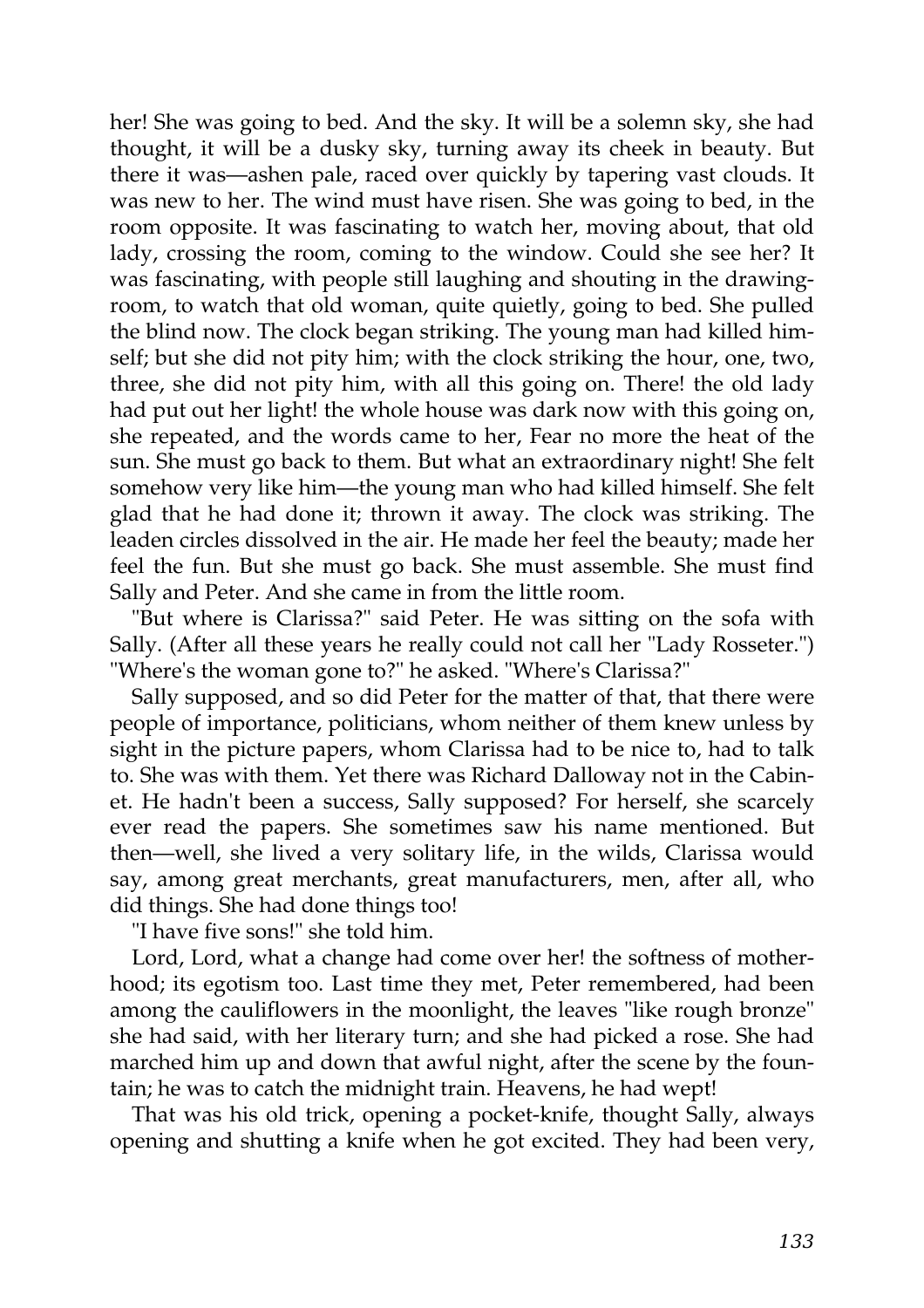very intimate, she and Peter Walsh, when he was in love with Clarissa, and there was that dreadful, ridiculous scene over Richard Dalloway at lunch. She had called Richard "Wickham." Why not call Richard "Wickham"? Clarissa had flared up! and indeed they had never seen each other since, she and Clarissa, not more than half a dozen times perhaps in the last ten years. And Peter Walsh had gone off to India, and she had heard vaguely that he had made an unhappy marriage, and she didn't know whether he had any children, and she couldn't ask him, for he had changed. He was rather shrivelled-looking, but kinder, she felt, and she had a real affection for him, for he was connected with her youth, and she still had a little Emily Brontë he had given her, and he was to write, surely? In those days he was to write.

"Have you written?" she asked him, spreading her hand, her firm and shapely hand, on her knee in a way he recalled.

"Not a word!" said Peter Walsh, and she laughed.

She was still attractive, still a personage, Sally Seton. But who was this Rosseter? He wore two camellias on his wedding day—that was all Peter knew of him. "They have myriads of servants, miles of conservatories," Clarissa wrote; something like that. Sally owned it with a shout of laughter.

"Yes, I have ten thousand a year"—whether before the tax was paid or after, she couldn't remember, for her husband, "whom you must meet," she said, "whom you would like," she said, did all that for her.

And Sally used to be in rags and tatters. She had pawned her grandmother's ring which Marie Antoinette had given her great-grandfather to come to Bourton.

Oh yes, Sally remembered; she had it still, a ruby ring which Marie Antoinette had given her great-grandfather. She never had a penny to her name in those days, and going to Bourton always meant some frightful pinch. But going to Bourton had meant so much to her—had kept her sane, she believed, so unhappy had she been at home. But that was all a thing of the past—all over now, she said. And Mr. Parry was dead; and Miss Parry was still alive. Never had he had such a shock in his life! said Peter. He had been quite certain she was dead. And the marriage had been, Sally supposed, a success? And that very handsome, very self-possessed young woman was Elizabeth, over there, by the curtains, in red.

(She was like a poplar, she was like a river, she was like a hyacinth, Willie Titcomb was thinking. Oh how much nicer to be in the country and do what she liked! She could hear her poor dog howling, Elizabeth was certain.) She was not a bit like Clarissa, Peter Walsh said.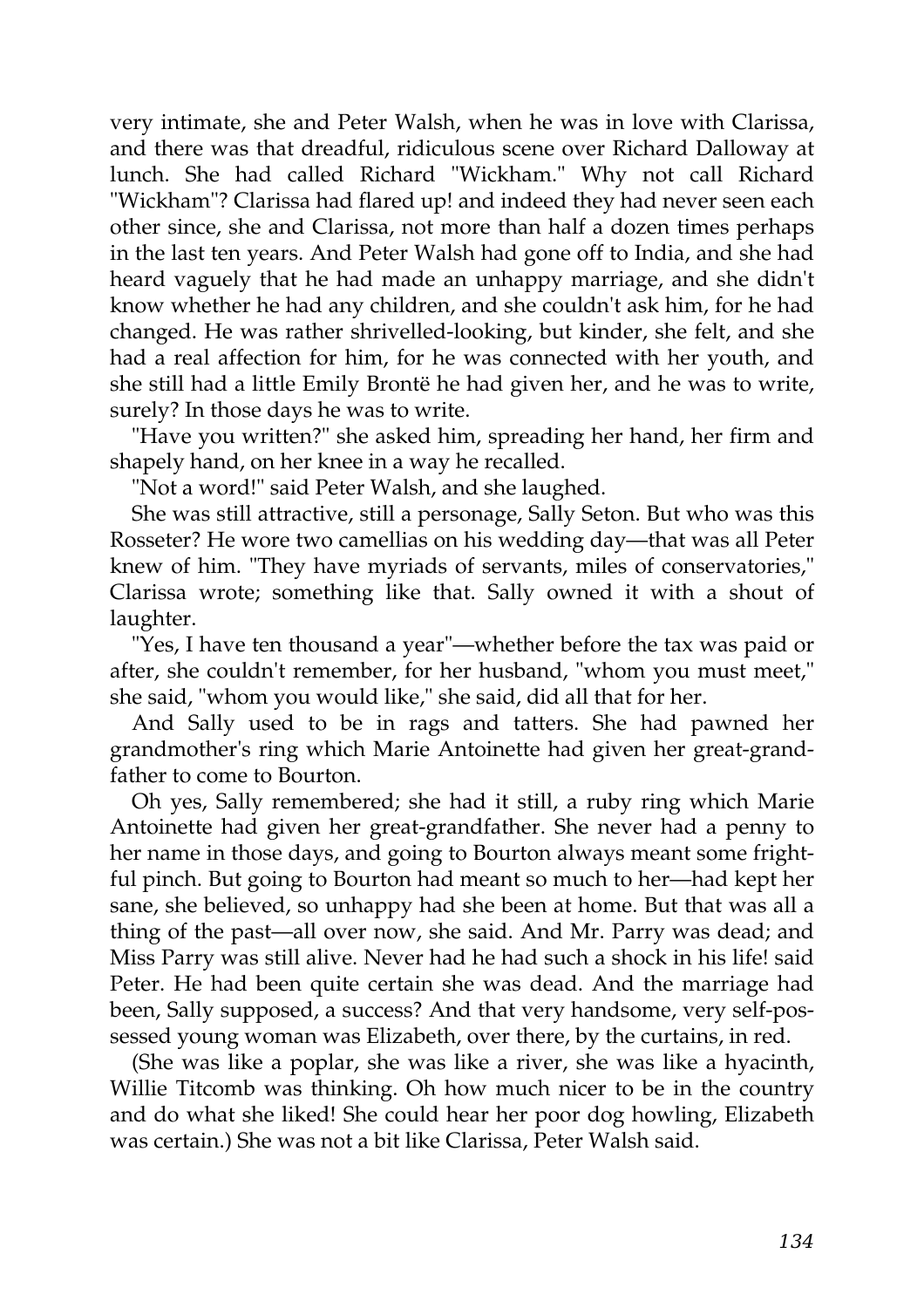"Oh, Clarissa!" said Sally.

What Sally felt was simply this. She had owed Clarissa an enormous amount. They had been friends, not acquaintances, friends, and she still saw Clarissa all in white going about the house with her hands full of flowers—to this day tobacco plants made her think of Bourton. But—did Peter understand?—she lacked something. Lacked what was it? She had charm; she had extraordinary charm. But to be frank (and she felt that Peter was an old friend, a real friend—did absence matter? did distance matter? She had often wanted to write to him, but torn it up, yet felt he understood, for people understand without things being said, as one realises growing old, and old she was, had been that afternoon to see her sons at Eton, where they had the mumps), to be quite frank then, how could Clarissa have done it?—married Richard Dalloway? a sportsman, a man who cared only for dogs. Literally, when he came into the room he smelt of the stables. And then all this? She waved her hand.

Hugh Whitbread it was, strolling past in his white waistcoat, dim, fat, blind, past everything he looked, except self-esteem and comfort.

"He's not going to recognise *us*," said Sally, and really she hadn't the courage—so that was Hugh! the admirable Hugh!

"And what does he do?" she asked Peter.

He blacked the King's boots or counted bottles at Windsor, Peter told her. Peter kept his sharp tongue still! But Sally must be frank, Peter said. That kiss now, Hugh's.

On the lips, she assured him, in the smoking-room one evening. She went straight to Clarissa in a rage. Hugh didn't do such things! Clarissa said, the admirable Hugh! Hugh's socks were without exception the most beautiful she had ever seen—and now his evening dress. Perfect! And had he children?

"Everybody in the room has six sons at Eton," Peter told her, except himself. He, thank God, had none. No sons, no daughters, no wife. Well, he didn't seem to mind, said Sally. He looked younger, she thought, than any of them.

But it had been a silly thing to do, in many ways, Peter said, to marry like that; "a perfect goose she was," he said, but, he said, "we had a splendid time of it," but how could that be? Sally wondered; what did he mean? and how odd it was to know him and yet not know a single thing that had happened to him. And did he say it out of pride? Very likely, for after all it must be galling for him (though he was an oddity, a sort of sprite, not at all an ordinary man), it must be lonely at his age to have no home, nowhere to go to. But he must stay with them for weeks and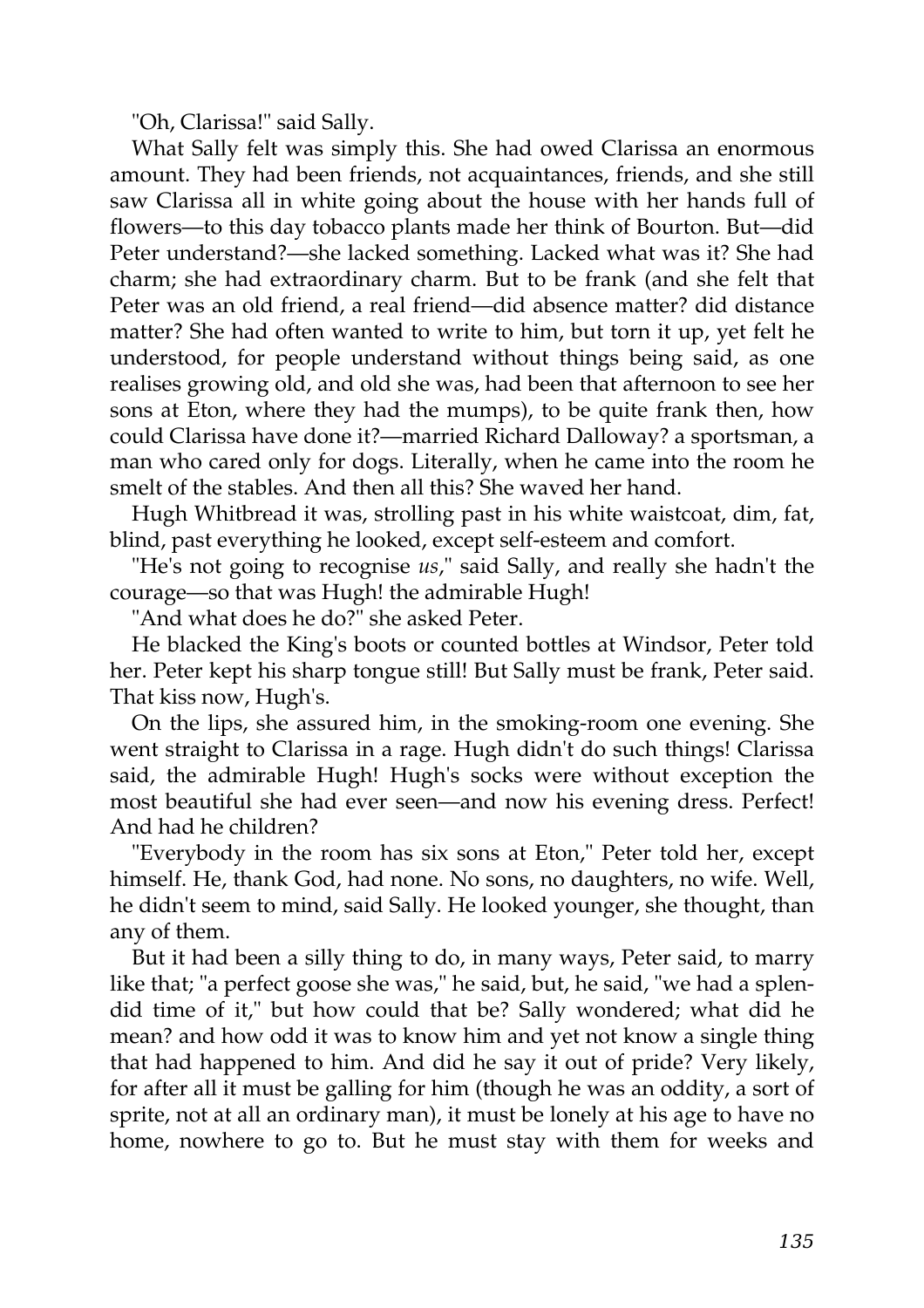weeks. Of course he would; he would love to stay with them, and that was how it came out. All these years the Dalloways had never been once. Time after time they had asked them. Clarissa (for it was Clarissa of course) would not come. For, said Sally, Clarissa was at heart a snob—one had to admit it, a snob. And it was that that was between them, she was convinced. Clarissa thought she had married beneath her, her husband being—she was proud of it—a miner's son. Every penny they had he had earned. As a little boy (her voice trembled) he had carried great sacks.

(And so she would go on, Peter felt, hour after hour; the miner's son; people thought she had married beneath her; her five sons; and what was the other thing—plants, hydrangeas, syringas, very, very rare hibiscus lilies that never grow north of the Suez Canal, but she, with one gardener in a suburb near Manchester, had beds of them, positively beds! Now all that Clarissa had escaped, unmaternal as she was.)

A snob was she? Yes, in many ways. Where was she, all this time? It was getting late.

"Yet," said Sally, "when I heard Clarissa was giving a party, I felt I couldn't *not* come—must see her again (and I'm staying in Victoria Street, practically next door). So I just came without an invitation. But," she whispered, "tell me, do. Who is this?"

It was Mrs. Hilbery, looking for the door. For how late it was getting! And, she murmured, as the night grew later, as people went, one found old friends; quiet nooks and corners; and the loveliest views. Did they know, she asked, that they were surrounded by an enchanted garden? Lights and trees and wonderful gleaming lakes and the sky. Just a few fairy lamps, Clarissa Dalloway had said, in the back garden! But she was a magician! It was a park… . And she didn't know their names, but friends she knew they were, friends without names, songs without words, always the best. But there were so many doors, such unexpected places, she could not find her way.

"Old Mrs. Hilbery," said Peter; but who was that? that lady standing by the curtain all the evening, without speaking? He knew her face; connected her with Bourton. Surely she used to cut up underclothes at the large table in the window? Davidson, was that her name?

"Oh, that is Ellie Henderson," said Sally. Clarissa was really very hard on her. She was a cousin, very poor. Clarissa *was* hard on people.

She was rather, said Peter. Yet, said Sally, in her emotional way, with a rush of that enthusiasm which Peter used to love her for, yet dreaded a little now, so effusive she might become—how generous to her friends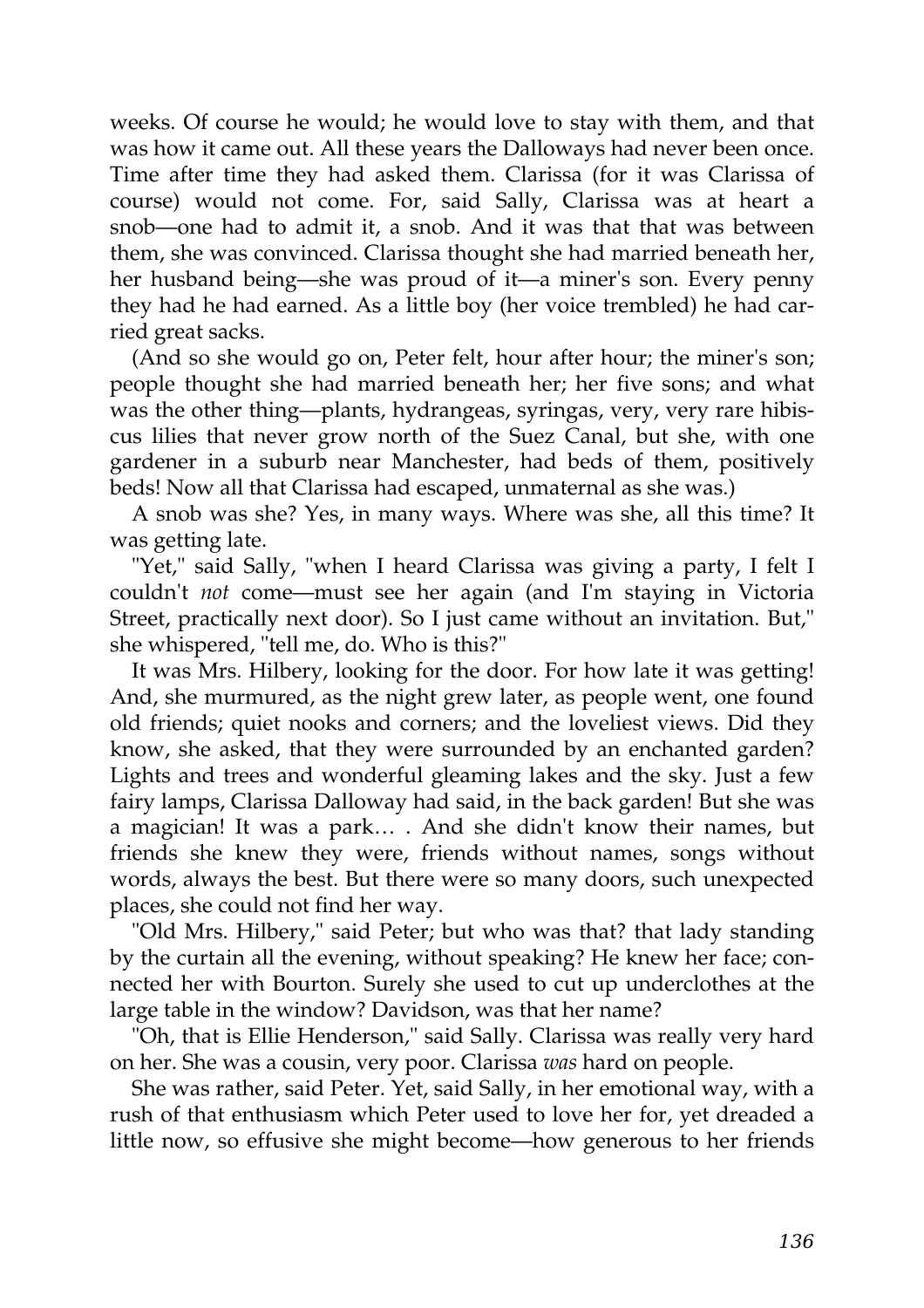Clarissa was! and what a rare quality one found it, and how sometimes at night or on Christmas Day, when she counted up her blessings, she put that friendship first. They were young; that was it. Clarissa was pure-hearted; that was it. Peter would think her sentimental. So she was. For she had come to feel that it was the only thing worth saying—what one felt. Cleverness was silly. One must say simply what one felt.

"But I do not know," said Peter Walsh, "what I feel."

Poor Peter, thought Sally. Why did not Clarissa come and talk to them? That was what he was longing for. She knew it. All the time he was thinking only of Clarissa, and was fidgeting with his knife.

He had not found life simple, Peter said. His relations with Clarissa had not been simple. It had spoilt his life, he said. (They had been so intimate—he and Sally Seton, it was absurd not to say it.) One could not be in love twice, he said. And what could she say? Still, it is better to have loved (but he would think her sentimental—he used to be so sharp). He must come and stay with them in Manchester. That is all very true, he said. All very true. He would love to come and stay with them, directly he had done what he had to do in London.

And Clarissa had cared for him more than she had ever cared for Richard. Sally was positive of that.

"No, no, no!" said Peter (Sally should not have said that—she went too far). That good fellow—there he was at the end of the room, holding forth, the same as ever, dear old Richard. Who was he talking to? Sally asked, that very distinguished-looking man? Living in the wilds as she did, she had an insatiable curiosity to know who people were. But Peter did not know. He did not like his looks, he said, probably a Cabinet Minister. Of them all, Richard seemed to him the best, he said—the most disinterested.

"But what has he done?" Sally asked. Public work, she supposed. And were they happy together? Sally asked (she herself was extremely happy); for, she admitted, she knew nothing about them, only jumped to conclusions, as one does, for what can one know even of the people one lives with every day? she asked. Are we not all prisoners? She had read a wonderful play about a man who scratched on the wall of his cell, and she had felt that was true of life—one scratched on the wall. Despairing of human relationships (people were so difficult), she often went into her garden and got from her flowers a peace which men and women never gave her. But no; he did not like cabbages; he preferred human beings, Peter said. Indeed, the young are beautiful, Sally said, watching Elizabeth cross the room. How unlike Clarissa at her age! Could he make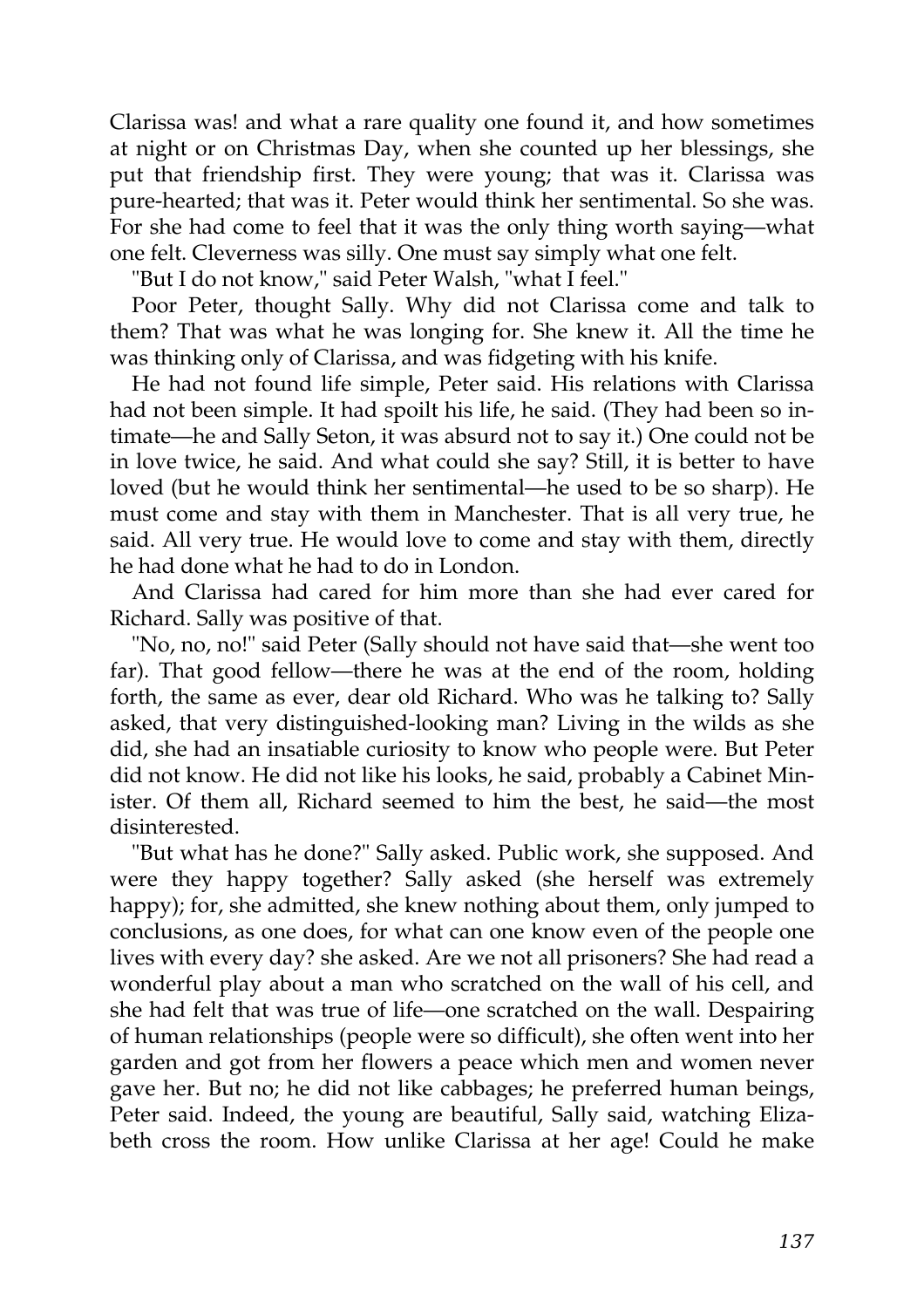anything of her? She would not open her lips. Not much, not yet, Peter admitted. She was like a lily, Sally said, a lily by the side of a pool. But Peter did not agree that we know nothing. We know everything, he said; at least he did.

But these two, Sally whispered, these two coming now (and really she must go, if Clarissa did not come soon), this distinguished-looking man and his rather common-looking wife who had been talking to Richard—what could one know about people like that?

"That they're damnable humbugs," said Peter, looking at them casually. He made Sally laugh.

But Sir William Bradshaw stopped at the door to look at a picture. He looked in the corner for the engraver's name. His wife looked too. Sir William Bradshaw was so interested in art.

When one was young, said Peter, one was too much excited to know people. Now that one was old, fifty-two to be precise (Sally was fiftyfive, in body, she said, but her heart was like a girl's of twenty); now that one was mature then, said Peter, one could watch, one could understand, and one did not lose the power of feeling, he said. No, that is true, said Sally. She felt more deeply, more passionately, every year. It increased, he said, alas, perhaps, but one should be glad of it—it went on increasing in his experience. There was some one in India. He would like to tell Sally about her. He would like Sally to know her. She was married, he said. She had two small children. They must all come to Manchester, said Sally—he must promise before they left.

There's Elizabeth, he said, she feels not half what we feel, not yet. But, said Sally, watching Elizabeth go to her father, one can see they are devoted to each other. She could feel it by the way Elizabeth went to her father.

For her father had been looking at her, as he stood talking to the Bradshaws, and he had thought to himself, Who is that lovely girl? And suddenly he realised that it was his Elizabeth, and he had not recognised her, she looked so lovely in her pink frock! Elizabeth had felt him looking at her as she talked to Willie Titcomb. So she went to him and they stood together, now that the party was almost over, looking at the people going, and the rooms getting emptier and emptier, with things scattered on the floor. Even Ellie Henderson was going, nearly last of all, though no one had spoken to her, but she had wanted to see everything, to tell Edith. And Richard and Elizabeth were rather glad it was over, but Richard was proud of his daughter. And he had not meant to tell her, but he could not help telling her. He had looked at her, he said, and he had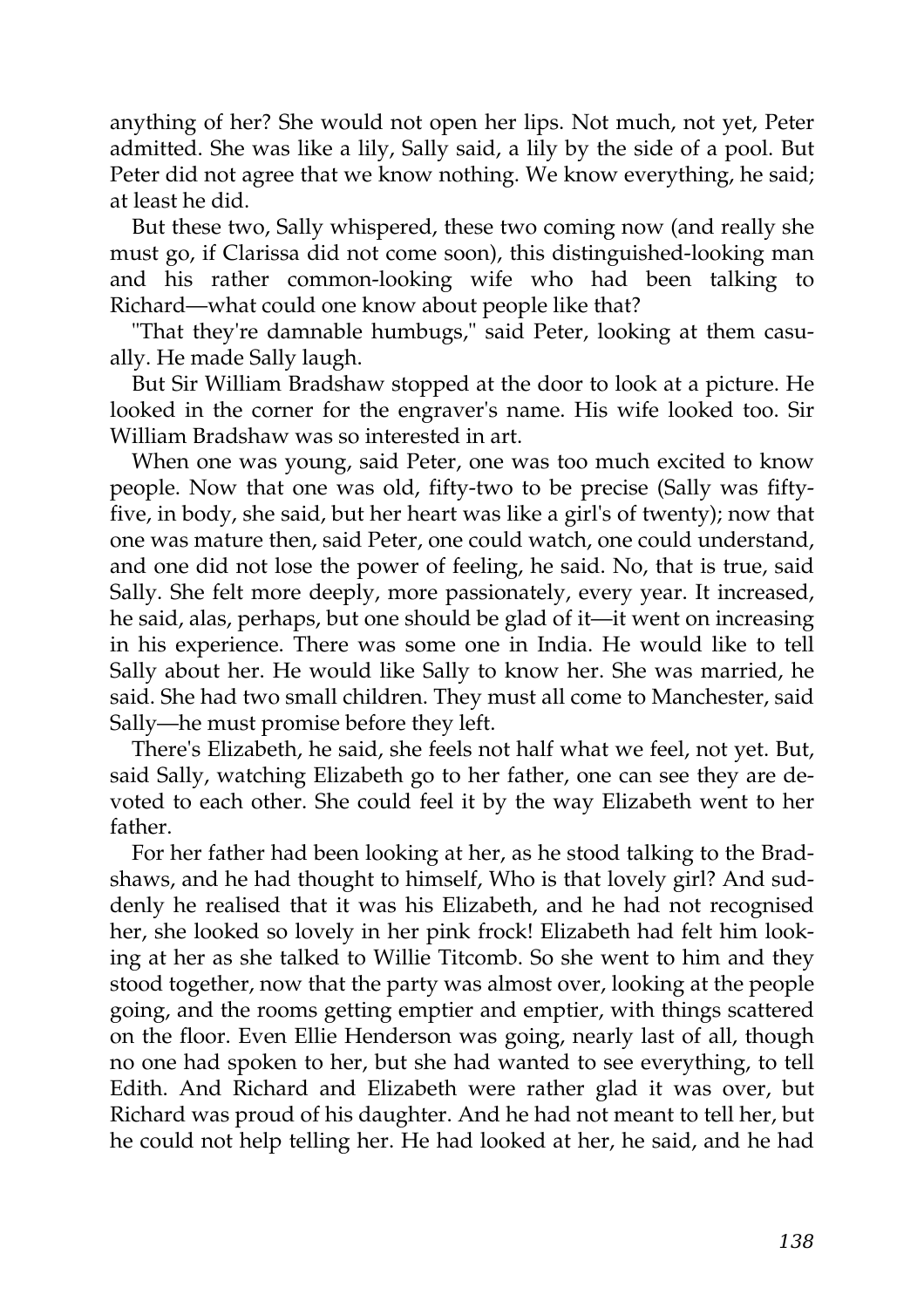wondered, Who is that lovely girl? and it was his daughter! That did make her happy. But her poor dog was howling.

"Richard has improved. You are right," said Sally. "I shall go and talk to him. I shall say goodnight. What does the brain matter," said Lady Rosseter, getting up, "compared with the heart?"

"I will come," said Peter, but he sat on for a moment. What is this terror? what is this ecstasy? he thought to himself. What is it that fills me with extraordinary excitement?

It is Clarissa, he said.

For there she was.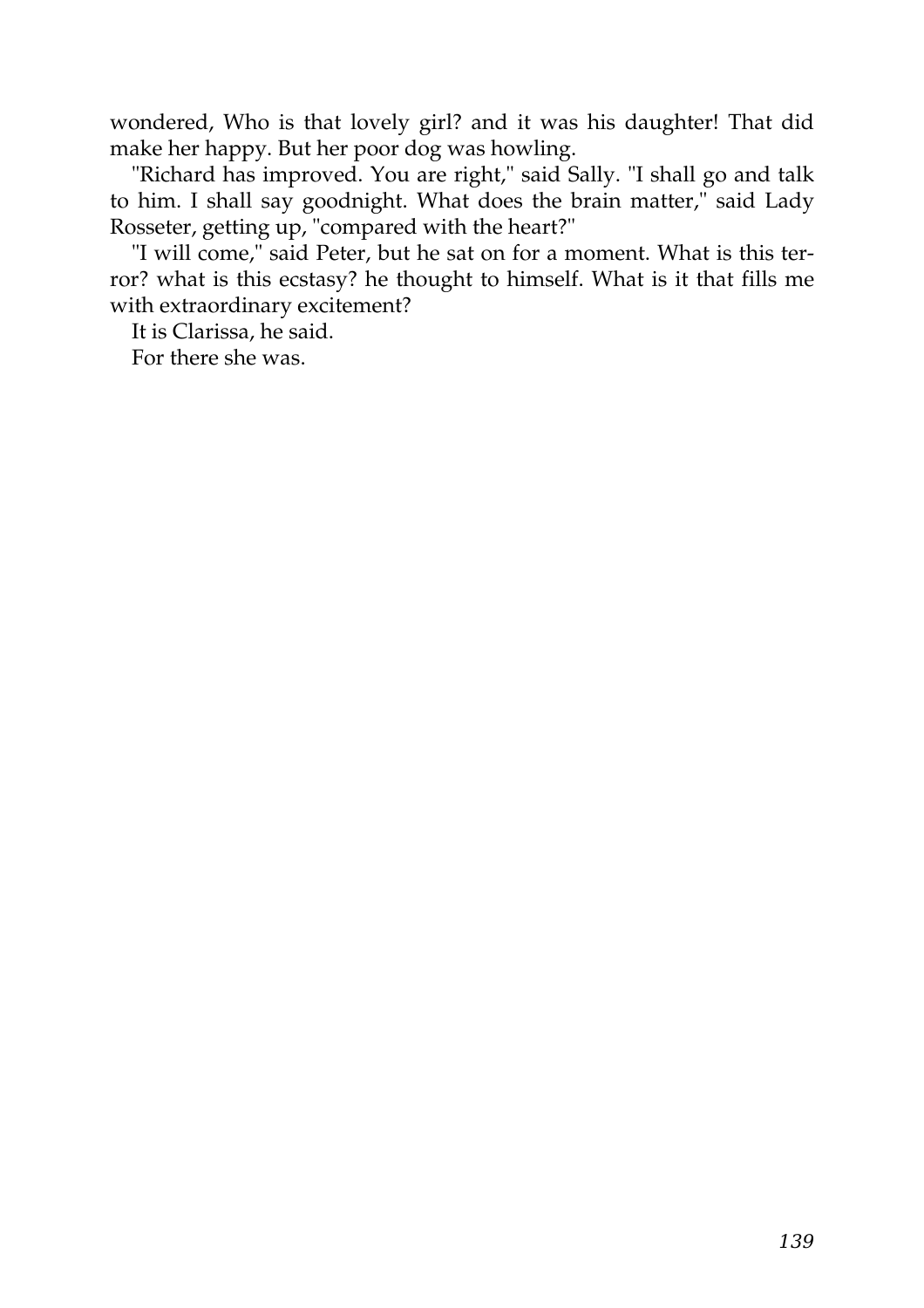### **Loved this book ? Similar users also downloaded**

Virginia Woolf

# *[To the Lighthouse](http://generation.feedbooks.com/book/1234.pdf)*

To the Lighthouse (5 May 1927) is a novel by Virginia Woolf. A landmark novel of high modernism, the text, centering on the Ramsay family and their visits to the Isle of Skye in Scotland between 1910 and 1920, skillfully manipulates temporality and psychological exploration.

To the Lighthouse follows and extends the tradition of modernist novelists like Marcel Proust and James Joyce, where the plot is secondary to philosophical introspection, and the prose can be winding and hard to follow. The novel includes little dialogue and almost no action; most of it is written as thoughts and observations. The novel recalls the power of childhood emotions and highlights the impermanence of adult relationships. One of the book's several themes is the ubiquity of transience.

Virginia Woolf

*[The Waves](http://generation.feedbooks.com/book/1230.pdf)*

One of Woolf's most experimental novels, The Waves presents six characters in monologue - from morning until night, from childhood into old age - against a background of the sea. The result is a glorious chorus of voices that exists not to remark on the passing of events but to celebrate the connection between its various individual parts.

Virginia Woolf

*[A Haunted House](http://generation.feedbooks.com/book/1388.pdf)*

Virginia Woolf's intention to publish her short stories is carried out in this volume, posthumously collected by her husband, Leonard Woolf. Containing six of eight stories from Monday or Tuesday, seven that appeared in magazines, and five other stories, the book makes available Virginia Woolf's shorter works of fiction. Virginia Woolf

*[Between the Acts](http://generation.feedbooks.com/book/1235.pdf)*

In Woolf's last novel, the action takes place on one summer's day at a country house in the heart of England, where the villagers are presenting their annual pageant. A lyrical, moving valedictory. Virginia Woolf

*[The Years](http://generation.feedbooks.com/book/1233.pdf)*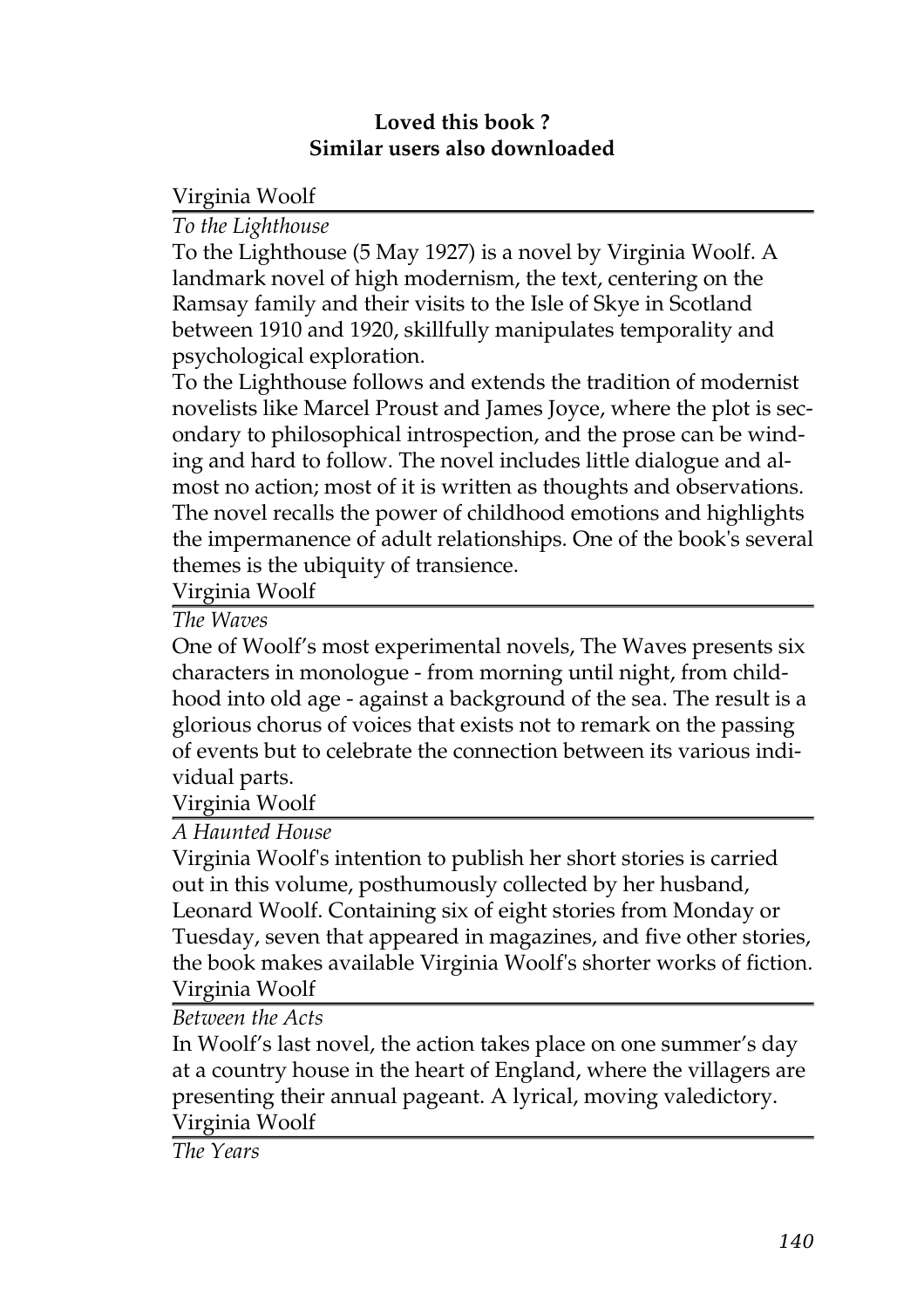Virginia Woolf

## *[Mrs Dalloway in Bond Street](http://generation.feedbooks.com/book/1393.pdf)* James Joyce

#### *[Ulysses](http://generation.feedbooks.com/book/1232.pdf)*

Ulysses is a novel by James Joyce, first serialized in parts in the American journal The Little Review from March 1918 to December 1920, then published in its entirety by Sylvia Beach on February 2, 1922, in Paris. It is considered one of the most important works of Modernist literature.

Ulysses chronicles the passage through Dublin by its main character, Leopold Bloom, during an ordinary day, June 16, 1904. The title alludes to the hero of Homer's Odyssey (Latinised into Ulysses), and there are many parallels, both implicit and explicit, between the two works (e.g., the correspondences between Leopold Bloom and Odysseus, Molly Bloom and Penelope, and Stephen Dedalus and Telemachus).

Edith Wharton

### *[The Age of Innocence](http://generation.feedbooks.com/book/93.pdf)*

The Age of Innocence centers on one society couple's impending marriage and the introduction of a scandalous woman whose presence threatens their happiness. Though the novel questions the assumptions and mores of turn of the century New York society, it never devolves into an outright condemnation of the institution. In fact, Wharton considered this novel an "apology" for the earlier, more brutal and critical, "The House of Mirth". Not to be overlooked is the author's attention to detailing the charms and customs of this caste. The novel is lauded for its accurate portrayal of how the nineteenth-century East Coast American upper class lived and this combined with the social tragedy earned Wharton a Pulitzer - the first Pulitzer awarded to a woman.

### Henry James

### *[The Portrait of a Lady](http://generation.feedbooks.com/book/413.pdf)*

One of the great heroines of American literature, Isabel Archer, journeys to Europe in order to, as Henry James writes in his 1908 Preface, "affront her destiny." James began The Portrait of a Lady without a plot or subject, only the slim but provocative notion of a young woman taking control of her fate. The result is a richly imagined study of an American heiress who turns away her suitors in an effort to first establish—and then protect—her independence. But Isabel's pursuit of spiritual freedom collapses when she meets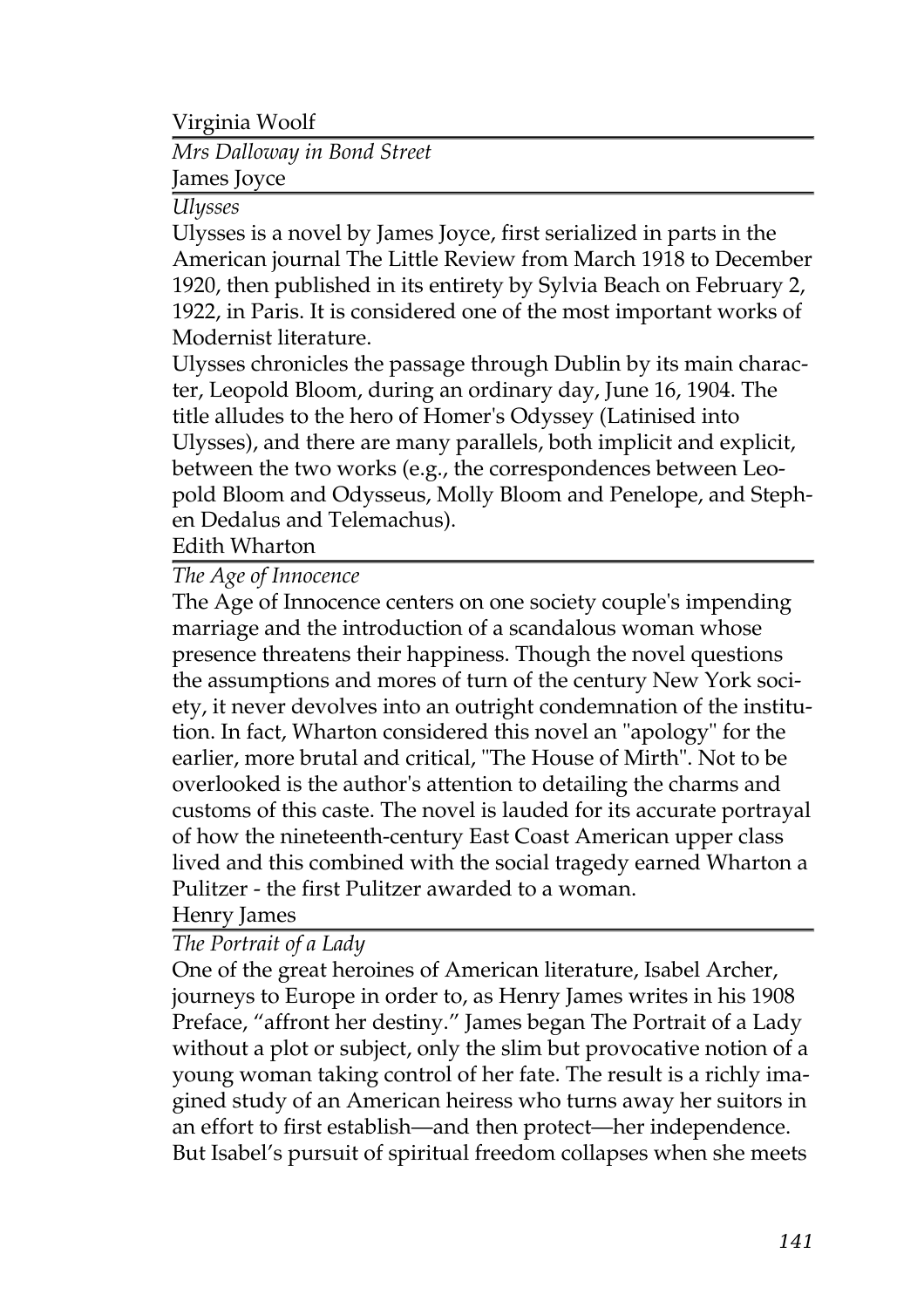the captivating Gilbert Osmond. "James's formidable powers of observation, his stance as a kind of bachelor recorder of human doings in which he is not involved," writes Hortense Calisher, "make him a first-class documentarian, joining him to that great body of storytellers who amass what formal history cannot." E. M. Forster

#### *[Howards End](http://generation.feedbooks.com/book/2071.pdf)*

The disregard of a dying woman's bequest, a girl's attempt to help an impoverished clerk, and the marriage of an idealist and a materialist — all intersect at an estate called Howards End. The fate of this country home symbolizes the future of England in an exploration of social, economic, and philosophical trends during the post-Victorian era.